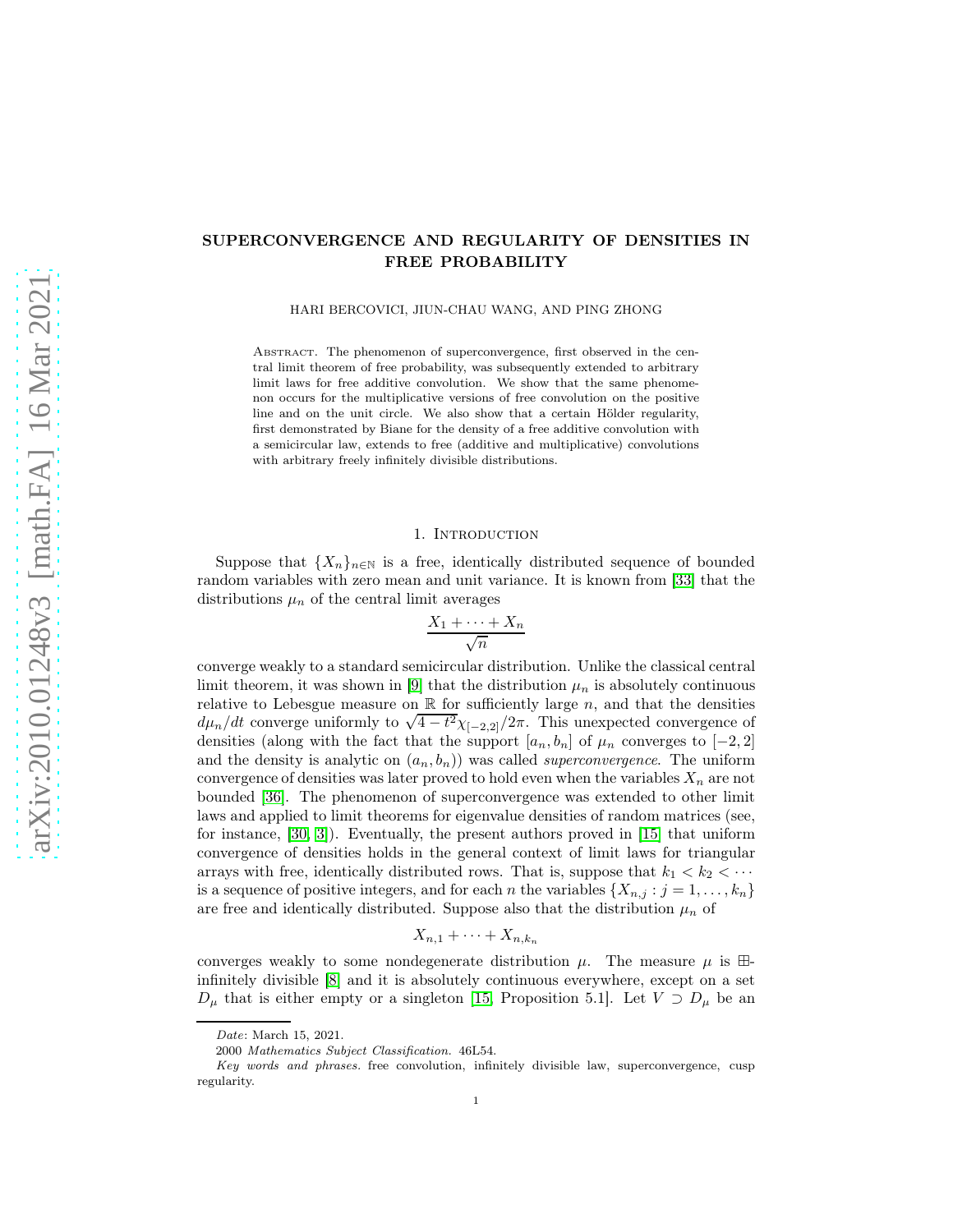arbitrary open set in R; V can be taken to be empty if  $D_{\mu} = \emptyset$ . Then the result of [\[15\]](#page-52-2) states that  $\mu_n$  is absolutely continuous on  $\mathbb{R}\backslash V$  and the density of  $\mu_n$  converges uniformly to the density of  $\mu$  as  $n \to \infty$ .

Of course, the results mentioned above can be formulated just as easily in terms of free additive convolution of measures. One purpose of the present note is to prove completely analogous results for free multiplicative convolution of probability measures on  $\mathbb{R}_+ = [0, +\infty)$  and on the unit circle  $\mathbb{T} = \{e^{it} : t \in \mathbb{R}\}$ . Our results here supersede those in [\[2\]](#page-51-1), since the uniform convergence of densities in [\[2\]](#page-51-1) was only proved for compact intervals on which the limiting density is nonzero. The multiplicative results are not simply consequences of the additive ones. In fact, each of the three convolutions has its own analytic apparatus, and in each case an important fact is that the respective Voiculescu transform of an infinitely divisible measure has an analytic extension to a certain domain  $D$  (that depends on the type of convolution). In each case, the proof is done first for convolutions of infinitely divisible measures. The general case is then obtained via an approximation of infinitesimal measures by infinitely divisible ones, somewhat analogous to the associated laws used in the classical treatment of limit laws for sums of independent random variables [\[25\]](#page-52-4). These infinitely divisible laws are obtained from the subordination properties that hold for free convolutions.

The methods we develop for superconvergence are useful in other contexts as well. We illustrate this by extending results of Biane [\[16\]](#page-52-5) concerning the density of a free convolution of the form  $\mu \boxplus \gamma$ , where  $\gamma$  is a semicircular distribution. Such a convolution is always absolutely continuous, its density  $h$  is continuous and, in fact, locally analytic wherever it is positive. If  $h(t) = 0$  for some t and  $h(x) \neq 0$  in some interval with an endpoint at t, it is shown in [\[16\]](#page-52-5) that  $h(x) = O(|x - t|^{1/3})$ for x close to t in that interval. We show that this result holds if  $\gamma$  is replaced by an arbitrary nondegenerate ⊞-infinitely divisible distribution. Of course, in this general context, it may happen that  $\mu \boxplus \gamma$  has a finite number of atoms and points at which the density is unbounded. The result holds for all other points where the density vanishes. Analogous results are also proved for the two multiplicative free convolutions.

The remainder of this paper is organized as follows. Sections [2–](#page-1-0)[4](#page-11-0) deal with free multiplicative convolution on  $\mathbb{R}_+$ . A section presents preliminaries about this operation, including a new observation analogous to the Schwarz lemma, the next section demonstrates superconvergence, and the last section deals with the possible cusps of the free convolution with an infinitely divisible law. Sections [5–](#page-18-0)[7](#page-24-0) follow the same program for multiplicative free convolution on the unit circle T. Finally, Sections [8](#page-29-0) and [9](#page-31-0) deal with additive free convolution; there is no additive analog of Sections [3](#page-8-0) and [6](#page-22-0) in the additive case because the corresponding result was already proved in [\[15\]](#page-52-2). (The reader may however note that the arguments of [\[15\]](#page-52-2) can be simplified using the present methods.) Appendix A provides applications of the cusp results to measures in a free convolution semigroup. Finally, Appendix B provides examples that show that the cusp estimates are often sharp.

### 2. FREE MULTIPLICATIVE CONVOLUTION ON  $\mathbb{R}_+$

<span id="page-1-0"></span>We denote by  $\mathcal{P}_{\mathbb{R}_+}$  the collection of all probability measures on  $\mathbb{R}_+$ . The free multiplicative convolution  $\boxtimes$  is a binary operation on  $\mathcal{P}_{\mathbb{R}_+}$ . The mechanics of its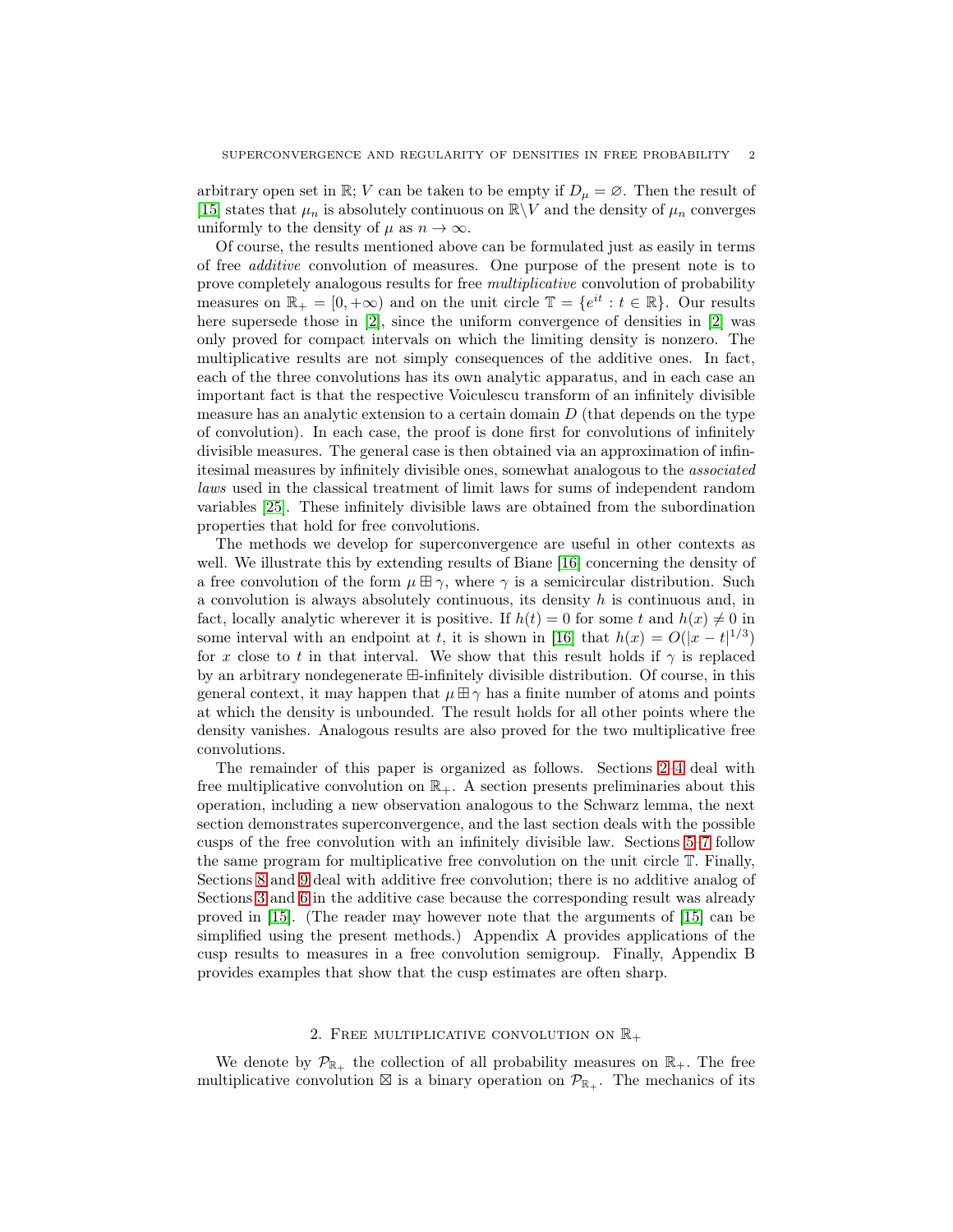calculation involves analytic functions defined on the domains  $\mathbb{C}\backslash\mathbb{R}_+$ ,

$$
\mathbb{H}=\{x+iy:x,y\in\mathbb{R}, y>0\},
$$

and  $-\mathbb{H}$ . The first of these is the moment generating function  $\psi_{\mu}$  of a measure  $\mu \in \mathcal{P}_{\mathbb{R}_+}$  defined by

$$
\psi_{\mu}(z) = \int_{\mathbb{R}_{+}} \frac{tz}{1 - tz} \, d\mu(t), \quad z \in \mathbb{C} \backslash \mathbb{R}_{+}.
$$

This function satisfies  $\psi_\mu(\mathbb{H}) \subset \mathbb{H}$  and  $\psi_\mu((-\infty,0)) \subset (-1,0)$  unless  $\mu$  is the unit point mass at 0, denoted  $\delta_0$ , for which  $\psi_{\delta_0} = 0$ . A closely related function is the  $\eta$ -transform of  $\mu$  given by

$$
\eta_{\mu}(z) = \frac{\psi_{\mu}(z)}{1 + \psi_{\mu}(z)}, \quad z \in \mathbb{C} \backslash \mathbb{R}_{+}.
$$

We have  $\eta_{\mu}(\mathbb{H}) \subset \mathbb{H}$  and  $\eta_{\mu}((-\infty,0)) \subset (-\infty,0)$  when  $\mu \neq \delta_0$ . These transforms are related to the Cauchy transform defined by

<span id="page-2-0"></span>
$$
G_{\mu}(z) = \int_{\mathbb{R}_{+}} \frac{d\mu(t)}{z - t}, \quad z \in \mathbb{C} \backslash \mathbb{R}_{+},
$$

by the identity

(2.1) 
$$
\frac{1}{z}G_{\mu}\left(\frac{1}{z}\right) = \frac{1}{1 - \eta_{\mu}(z)}, \quad z \in \mathbb{C}\backslash \mathbb{R}_{+}.
$$

The Stieltjes inversion formula shows that any of these functions can be used to recover the measure  $\mu$ . More precisely, the measures

$$
-\frac{1}{\pi}(\Im G_{\mu}(x+iy))dx, \quad y>0,
$$

converge weakly to  $\mu$  as  $y \downarrow 0$ . The boundary values

$$
G_{\mu}(x) = \lim_{y \downarrow 0} G_{\mu}(x + iy), \quad x \in \mathbb{R}_{+},
$$

exists almost everywhere (with respect to Lebesgue measure) on  $\mathbb{R}_+$ , and the density  $d\mu/dt$  of  $\mu$  is equal almost everywhere to  $(-1/\pi)\Im G_\mu$  (cf. [\[32\]](#page-52-6)).

In terms of the  $\eta$ -transform, the relation [\(2.1\)](#page-2-0) shows that

(2.2) 
$$
\frac{1}{x}\frac{d\mu}{dt}\left(\frac{1}{x}\right) = \frac{1}{\pi}\Im\frac{1}{1-\eta_{\mu}(x)}
$$

almost everywhere on  $\mathbb{R}_+$ , where  $\eta_\mu(x)$  is defined almost everywhere as

<span id="page-2-2"></span>
$$
\eta_{\mu}(x) = \lim_{y \downarrow 0} \eta_{\mu}(x + iy).
$$

The collection of functions  $\{\eta_{\mu} : \mu \in \mathcal{P}_{\mathbb{R}_+} \setminus \{\delta_0\}\}\$ is described as follows.

<span id="page-2-1"></span>**Lemma 2.1.** [\[4\]](#page-51-2) Let  $f : \mathbb{C} \backslash \mathbb{R}_+ \to \mathbb{C}$  be an analytic function. Then there exists  $\mu \in \mathcal{P}_{\mathbb{R}_+}$  such that  $f = \eta_\mu$  if and only if the following conditions are satisfied:

- (1)  $f(\overline{z}) = \overline{f(z)}$  for every  $z \in \mathbb{C} \setminus \mathbb{R}_+$ ,
- (2)  $\lim_{x \uparrow 0} f(x) = 0$ , and
- (3)  $\arg f(z) \geq \arg z$ ,  $z \in \mathbb{H}$ , where the arguments are in  $(0, \pi)$ .

Equality occurs in (3) for some z precisely when  $\mu = \delta_a$  for some  $a > 0$ , in which case  $f(z) = \eta_{\mu}(z) = az$ .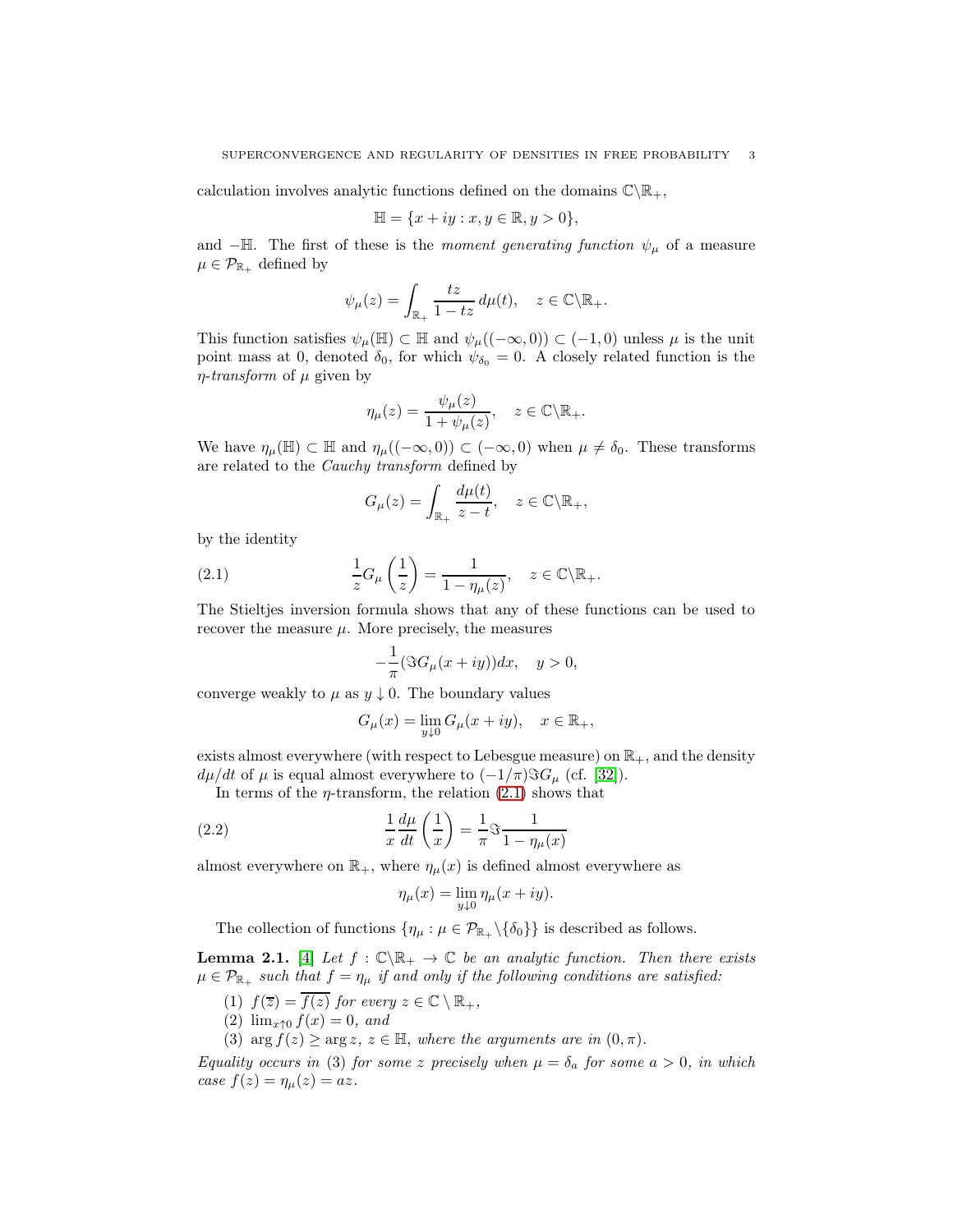In fact, condition (3) above can be replaced by  $f(\mathbb{H}) \subset \mathbb{H}$ , as can be seen from Lemma [2.3,](#page-3-0) which we may view as an analog of the Schwarz lemma for analytic functions in the unit disk. (This version of Lemma [2.1](#page-2-1) is useful in Lemma [4.4.](#page-15-0))

<span id="page-3-1"></span>**Lemma 2.2.** Suppose that  $F : \mathbb{C}\backslash\mathbb{R}_+ \to \mathbb{C}$  is analytic,  $F(\mathbb{H}) \subset \mathbb{H}$ ,  $F((-\infty, 0)) \subset$  $(-\infty, 0)$ , and

$$
F(\overline{z}) = \overline{F(z)}, \qquad z \in \mathbb{C} \backslash \mathbb{R}_+.
$$

Then there exist constants  $\alpha, \beta \in [0, +\infty)$  and a finite Borel measure  $\rho$  on  $(0, +\infty)$ such that  $\int_{(0,+\infty)} d\rho(t)/t < +\infty$  and

$$
F(z) = -\alpha + \beta z + \int_{(0, +\infty)} \frac{z(1+t^2)}{t(t-z)} d\rho(t), \qquad z \in \mathbb{C} \backslash \mathbb{R}_+.
$$

*Proof.* Since  $F(\mathbb{H}) \subset \mathbb{H}$ , F has a Nevanlinna representation of the form

$$
F(z) = \alpha_0 + \beta z + \int_{\mathbb{R}} \frac{1+zt}{t-z} d\rho(t), \qquad z \in \mathbb{H},
$$

with  $\alpha_0 \in \mathbb{R}, \beta \in [0, +\infty)$ , and a finite Borel measure  $\rho$  on  $\mathbb{R}$  (cf. [\[1\]](#page-51-3)). Because F is analytic and real-valued on  $(-\infty, 0)$ , the measure  $\rho$  is supported on  $[0, +\infty)$ . The formula

$$
F'(z) = \beta + \int_{[0, +\infty)} \frac{1+t^2}{(t-z)^2} d\rho(t)
$$

shows that F is increasing on  $(-\infty, 0)$ . Now,  $F((-\infty, 0)) \subset (-\infty, 0)$ , so  $\lim_{z \uparrow 0} F(z) \le$ 0. The monotone convergence theorem yields now

$$
\alpha_0 + \int_{[0, +\infty)} \frac{1}{t} \, d\rho(t) = \lim_{z \uparrow 0} F(z) \le 0.
$$

In particular,  $\rho({0}) = 0$  and  $\rho$  satisfies the condition in the statement. We set

$$
\alpha = -\alpha_0 - \int_{(0, +\infty)} \frac{1}{t} d\rho(t),
$$

and obtain the formula

$$
F(z) = -\alpha + \beta z + \int_{(0, +\infty)} \left[ \frac{1+zt}{t-z} - \frac{1}{t} \right] d\rho(t),
$$

valid in the entire region  $\mathbb{C}\setminus\mathbb{R}_+$  by reflection. This is easily seen to be precisely the formula in the statement. formula in the statement.

Notation:  $\Omega_{\alpha} = \{z \in \mathbb{C} \setminus \mathbb{R}_+ : |\arg z| > \alpha\}.$  Here  $\alpha \in (0, \pi)$  and the argument takes values in  $(-\pi, \pi)$ .

<span id="page-3-0"></span>**Lemma 2.3.** Under the conditions of Lemma [2.2](#page-3-1), we have  $F(\Omega_{\alpha}) \subset \Omega_{\alpha}$  for every  $\alpha \in (0, \pi)$ .

*Proof.* It suffices to prove that  $F(\Omega_{\alpha} \cap \mathbb{H}) \subset \Omega_{\alpha} \cap \mathbb{H}$ . Since  $\Omega_{\alpha} \cap \mathbb{H}$  is a convex cone, the representation formula in Lemma [2.2](#page-3-1) reduces the proof to the following three cases:

(1)  $F(z) = -1$ , (2)  $F(z) = z$ , (3)  $F(z) = z/(t - z)$  for some  $t > 0$ .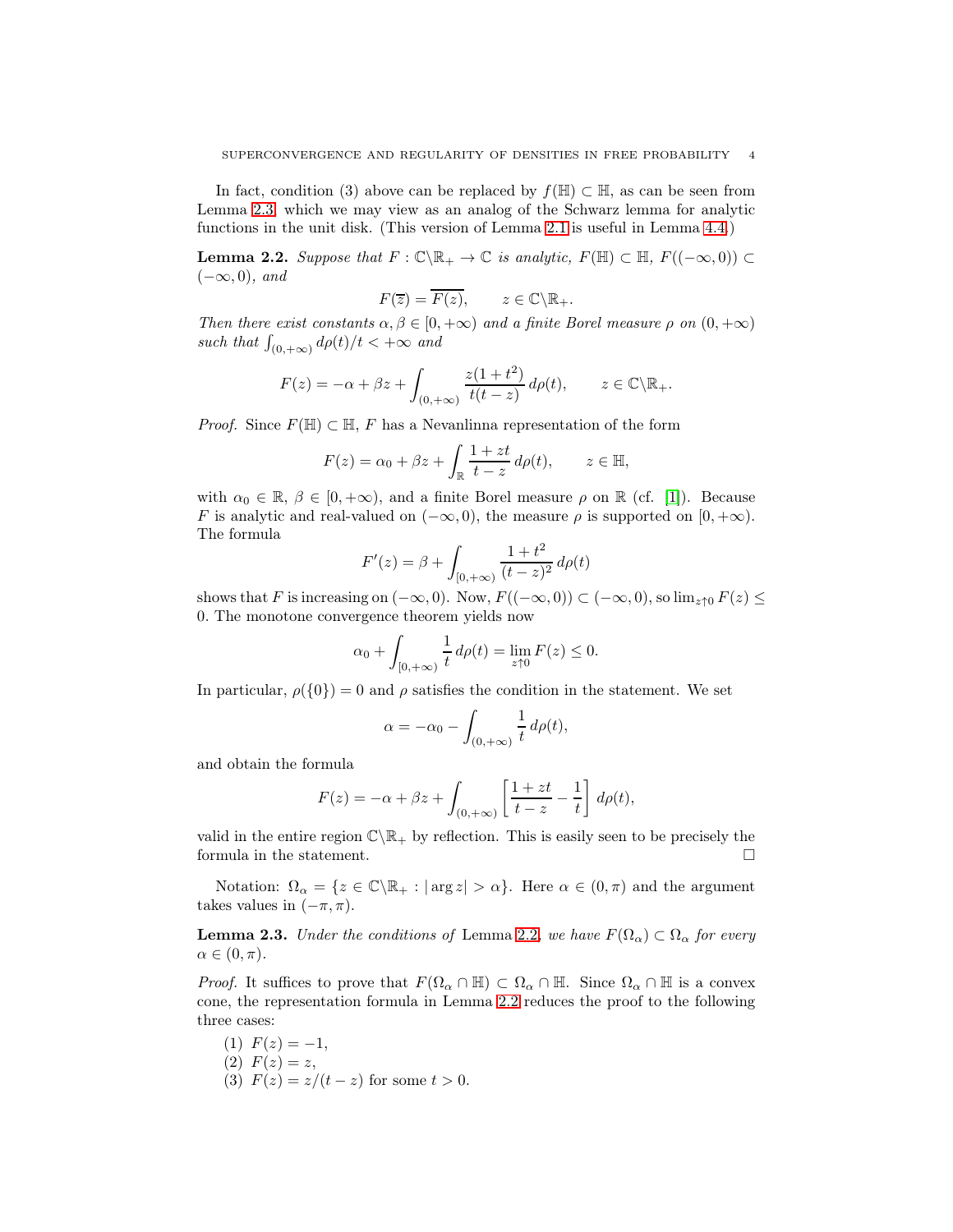The result is trivial in the first two cases. In the third case one observes that  $F$ maps  $\Omega_{\alpha} \cap \mathbb{H}$  conformally onto a region  $D_{\alpha}$  bounded by the interval (-1,0) and by a circular arc C joining  $-1$  and 0. Moreover, since  $F'(0) > 0$ , the tangent to C at 0 is the line {arg  $z = \alpha$ }. It follows immediately that  $D_{\alpha} \cap \mathbb{H} \subset \Omega_{\alpha} \cap \mathbb{H}$ .

Mapping  $\mathbb{C}\backslash\mathbb{R}_+$  conformally to a strip by the logarithm, we obtain another version of the Schwarz lemma as follows. We set  $\mathcal{S}_t = \{z \in \mathbb{C} : |\Im z| < t\}$  for  $t > 0$ .

**Proposition 2.4.** Let  $F : \mathcal{S}_1 \to \mathcal{S}_1$  be an analytic function such  $F(\mathcal{S}_1 \cap \mathbb{H}) \subset \mathcal{S}_1 \cap \mathbb{H}$ and

<span id="page-4-2"></span>
$$
F(\overline{z}) = \overline{F(z)}, \qquad z \in \mathcal{S}_1.
$$

Then  $F(\mathcal{S}_t) \subset \mathcal{S}_t$  for every  $t \in (0,1)$ .

Given a measure  $\mu \neq \delta_0$  in  $\mathcal{P}_{\mathbb{R}_+}$ , the function  $\eta_\mu$  is conformal in an open set U containing some interval ( $\beta$ , 0) with  $\beta$  < 0, and the restriction  $\eta_{\mu}|U$  has an inverse  $\eta_{\mu}^{\langle -1 \rangle}$  defined in an open set containing an interval of the form  $(\alpha, 0)$  with  $\alpha < 0$ . The free multiplicative convolution  $\mu_1 \boxtimes \mu_2$  of two measures  $\mu_1, \mu_2 \in \mathcal{P}_{\mathbb{R}_+} \setminus {\delta_0}$  is the unique measure  $\mu \in \mathcal{P}_{\mathbb{R}_+} \setminus {\delta_0}$  that satisfies the identity

(2.3) 
$$
z\eta_{\mu}^{\langle -1 \rangle}(z) = \eta_{\mu_1}^{\langle -1 \rangle}(z)\eta_{\mu_2}^{\langle -1 \rangle}(z)
$$

for z in some open set containing an interval  $(\alpha, 0)$  with  $\alpha < 0$  (see [\[11\]](#page-52-7)). (We also have  $\delta_0 \boxtimes \mu = \delta_0$  for every  $\mu \in \mathcal{P}_{\mathbb{R}_+}$ .) Based on the characterization of  $\eta$ -transform, another approach to free convolution is given by the following reformulation of the subordination results in [17].

<span id="page-4-1"></span>**Theorem 2.5.** For every  $\mu_1, \mu_2 \in \mathcal{P}_{\mathbb{R}_+} \setminus {\delta_0}$ , there exist unique  $\rho_1, \rho_2 \in \mathcal{P}_{\mathbb{R}_+} \setminus {\delta_0}$ such that

$$
\eta_{\mu_1}(\eta_{\rho_1}(z)) = \eta_{\mu_2}(\eta_{\rho_2}(z)) = \frac{\eta_{\rho_1}(z)\eta_{\rho_2}(z)}{z}, \quad z \in \mathbb{C}\backslash \mathbb{R}_+.
$$

Moreover, we have  $\eta_{\mu_1\boxtimes\mu_2} = \eta_{\mu_1} \circ \eta_{\rho_1}$ . If  $\mu_1$  and  $\mu_2$  are nondegenerate (that is,  $\mu_1$ ) and  $\mu_2$  are not point masses), then so are  $\rho_1$  and  $\rho_2$ .

We recall that a measure  $\mu \in \mathcal{P}_{\mathbb{R}_+}$  is said to be  $\boxtimes$ -infinitely divisible if there exist measures  $\{\mu_n\}_{n\in\mathbb{N}}\subset\mathcal{P}_{\mathbb{R}_+}$  satisfying the identities

$$
\underbrace{\mu_n \boxtimes \cdots \boxtimes \mu_n}_{n \text{ times}} = \mu, \quad n \in \mathbb{N}.
$$

Obviously,  $\delta_0$  is  $\boxtimes$ -infinitely divisible; one can take  $\mu_n = \delta_0$ . It was shown in [\[35,](#page-53-2) [11\]](#page-52-7) that a measure  $\mu \in \mathcal{P}_{\mathbb{R}_+} \setminus \{\delta_0\}$  is  $\boxtimes$ -infinitely divisible precisely when the inverse  $\eta_{\mu}^{(-1)}$  continues analytically to  $\mathbb{C}\backslash\mathbb{R}_+$  and this analytic continuation has the special form

<span id="page-4-0"></span>(2.4) 
$$
\Phi(z) = \gamma z \exp \left[ \int_{[0, +\infty]} \frac{1 + tz}{z - t} d\sigma(t) \right], \quad z \in \mathbb{C} \backslash \mathbb{R}_+,
$$

for some  $\gamma > 0$  and some finite Borel measure  $\sigma$  on the one point compactification of  $\mathbb{R}_+$ . The fraction in the above formula must be interpreted as  $-z$  when  $t = +\infty$ . This is, of course, an analog of the classical Lévy-Hinčin formula. The pair  $(\gamma, \sigma)$ is uniquely determined by  $\mu$ , and every such pair corresponds with a unique  $\boxtimes$ infinitely divisible measure, sometimes denoted  $\nu_{\mathbb{N}}^{\gamma,\sigma}$ . Another description of the class of functions defined by [\(2.4\)](#page-4-0) is as follows:

$$
\Phi(z) = z \exp(u(z)),
$$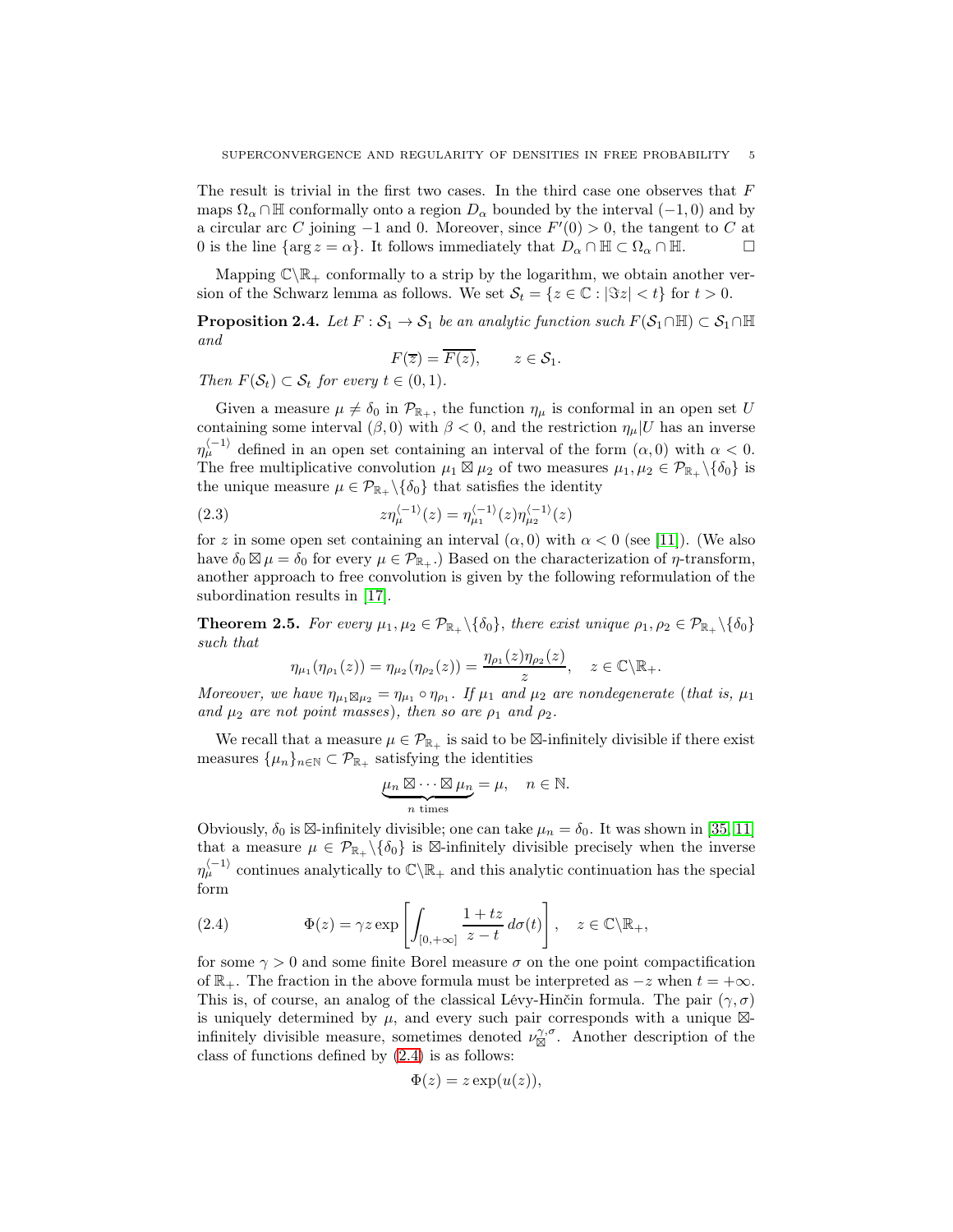where  $u : \mathbb{C}\setminus\mathbb{R}_+ \to \mathbb{C}$  is an analytic function such that  $u(\mathbb{H}) \subset -\mathbb{H}$  and  $u(\overline{z}) = u(z)$ for all  $z \in \mathbb{C} \setminus \mathbb{R}_+$ . This equivalent description is used in Lemma [4.1.](#page-12-0)

Suppose now that  $\mu \in \mathcal{P}_{\mathbb{R}_+}$  is a nondegenerate  $\boxtimes$ -infinitely divisible measure and that  $\eta_{\mu}^{(-1)}$  has the analytic continuation given in [\(2.4\)](#page-4-0). The equation  $\Phi(\eta_{\mu}(z)) = z$ holds in some open set and therefore it holds on the entire  $\mathbb{C}\backslash\mathbb{R}_+$  by analytic continuation. In particular,  $\eta_\mu$  maps  $\mathbb{C}\backslash\mathbb{R}_+$  conformally onto a domain  $\Omega_\mu\subset\mathbb{C}\backslash\mathbb{R}_+$ that is symmetric relative to the real line. The domain  $\Omega_{\mu}$  is easily identified as the connected component of the set  $\{z \in \mathbb{C} \setminus \mathbb{R}_+ : \Phi(z) \in \mathbb{C} \setminus \mathbb{R}_+\}$  containing  $(-\infty, 0)$ . This set and its boundary were thoroughly investigated in [\[28,](#page-52-8) [29\]](#page-52-9), and the results are important in the sequel. Because of the symmetry of  $\Omega_{\mu}$ , we consider only the upper half of  $\Omega_{\mu}$ , namely,  $\Omega_{\mu} \cap \mathbb{H}$ . A simple calculation shows that

(2.5) 
$$
\Phi(re^{i\theta}) = \gamma \exp[u(re^{i\theta}) + iv(re^{i\theta})],
$$

where the real and imaginary parts  $u$  and  $v$  are given by

(2.6) 
$$
u(re^{i\theta}) = \log r + \int_{[0,+\infty]} \frac{(1-t^2)r\cos\theta + t(r^2-1)}{|re^{i\theta}-t|^2} d\sigma(t),
$$

and

<span id="page-5-5"></span><span id="page-5-4"></span><span id="page-5-0"></span>
$$
v(re^{i\theta}) = \theta \left[ 1 - \frac{r \sin \theta}{\theta} \int_{[0, +\infty]} \frac{1+t^2}{|re^{i\theta} - t|^2} d\sigma(t) \right],
$$

for  $r > 0$  and  $\theta \in (0, \pi)$ . As noted in [\[28,](#page-52-8) [29\]](#page-52-9), a remarkable situation occurs: for fixed  $r > 0$ , the function

(2.7) 
$$
I_r(\theta) = \frac{r \sin \theta}{\theta} \int_{[0,+\infty]} \frac{1+t^2}{|re^{i\theta}-t|^2} d\sigma(t), \quad \theta \in (0,\pi],
$$

is continuous, strictly decreasing, and  $I_r(\pi) = 0$ . Thus, the set  $\{\theta \in (0, \pi) : I_r(\theta) <$ 1} is an interval, say

<span id="page-5-2"></span>(2.8) 
$$
\{\theta \in (0, \pi) : I_r(\theta) < 1\} = (f(r), \pi).
$$

The value  $f(r)$  is 0 precisely when the limit

<span id="page-5-1"></span>(2.9) 
$$
I_r(0) = \lim_{\theta \downarrow 0} I_r(\theta) = r \int_{[0, +\infty]} \frac{1+t^2}{(r-t)^2} d\sigma(t)
$$

is at most 1. Otherwise, we have  $I_r(f(r)) = 1$ . The following statement summarizes results from [\[28,](#page-52-8) [29\]](#page-52-9).

<span id="page-5-3"></span>**Theorem 2.6.** Let  $\mu \in \mathcal{P}_{\mathbb{R}_+}$  be a nondegenerate  $\mathbb{Z}\text{-}\infinitely divisible measure, let$  $\Phi$  defined by [\(2.4\)](#page-4-0) be the analytic continuation of  $\eta_{\mu}^{(-1)}$ , let  $I_r : [0, \pi] \to (0, +\infty]$  be defined by [\(2.7\)](#page-5-0) and [\(2.9\)](#page-5-1), and let  $f:(0, +\infty) \to [0, \pi)$  be defined by [\(2.8\)](#page-5-2). Then:

(1)  $\eta_{\mu}$  maps  $\mathbb{H}$  conformally onto

$$
\Omega_{\mu} \cap \mathbb{H} = \{ re^{i\theta} : r > 0, \theta \in (f(r), \pi) \}.
$$

- (2) The function f is continuous on  $(0, +\infty)$  and continuously differentiable on the open set  $\{r: f(r) > 0\}.$
- (3) The topological boundary of the set  $\Omega_{\mu} \cap \mathbb{H}$  is  $(-\infty, 0] \cup \{re^{if(r)} : r > 0\}.$
- (4)  $\eta_{\mu}$  extends continuously to the closure  $\overline{\mathbb{H}}$ ,  $\Phi$  extends continuously to the closure  $\overline{\Omega_{\mu} \cap \mathbb{H}}$ , and these extensions are homeomorphisms, inverse to each other. In particular, the function  $h:(0,+\infty) \to (0,+\infty)$  defined by

$$
h(r) = \Phi(re^{if(r)}), \quad r > 0,
$$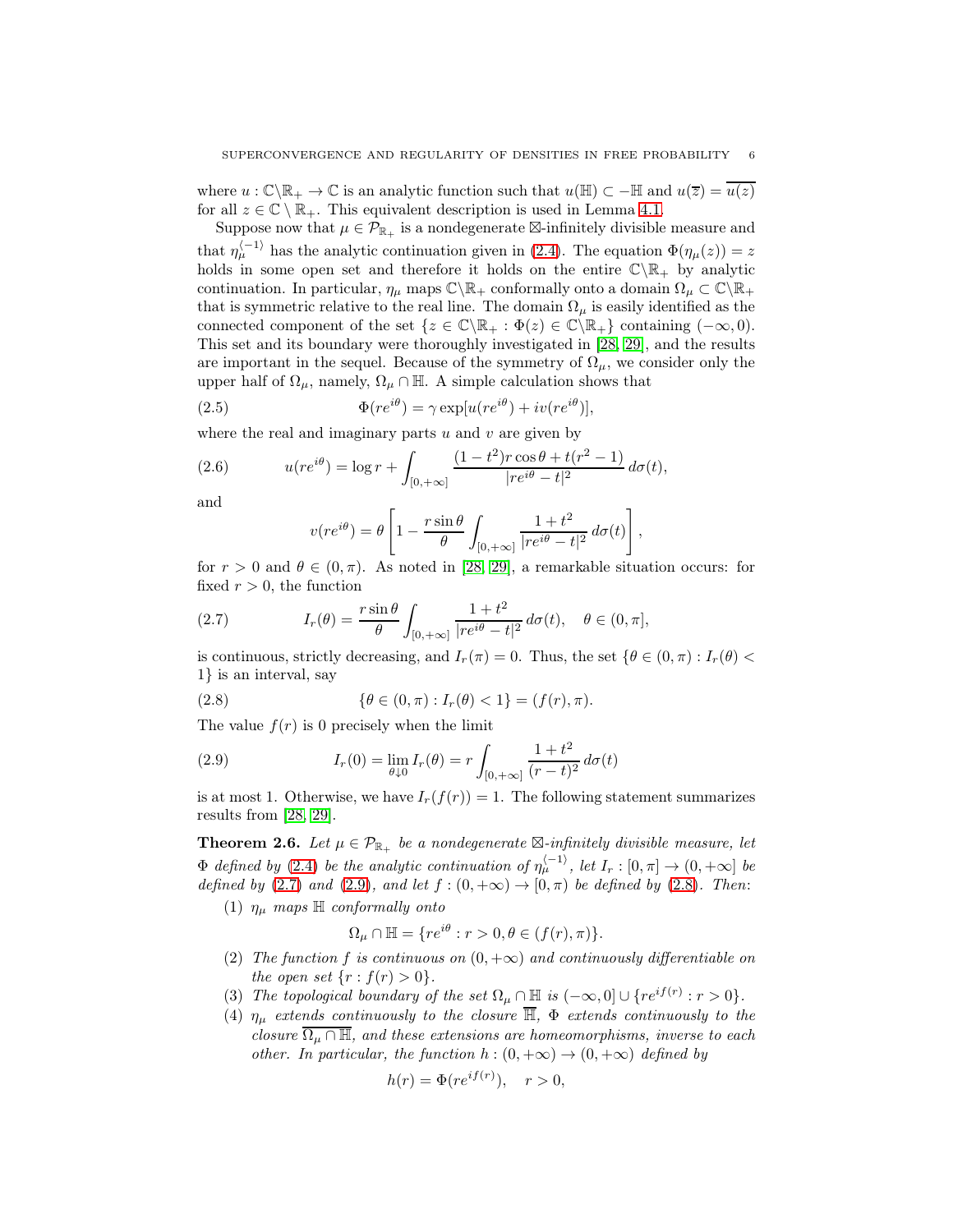is an increasing homeomorphism from  $(0, +\infty)$  onto  $(0, +\infty)$  and the image  $\eta_{\mu}((0, +\infty))$  is parametrized implicitly as

(2.10) 
$$
\eta_{\mu}(h(r)) = re^{if(r)}, \quad r > 0.
$$

It is known that  $\mu({0}) = 0$  for every  $\boxtimes$ -infinitely divisible measure  $\mu \in \mathcal{P}_{\mathbb{R}_+} \setminus {\delta_0}.$ For such a measure  $\mu$ , we can define a measure  $\mu_* \in \mathcal{P}_{\mathbb{R}_+} \setminus {\delta_0}$  such that  $d\mu_*(t) =$  $d\mu(1/t)$ . An easy calculation yields the identities

<span id="page-6-1"></span>
$$
\psi_{\mu_*}(z) = -1 - \psi_{\mu}(1/z), \quad \eta_{\mu_*}(z) = \frac{1}{\eta_{\mu}(1/z)}, \quad z \in \mathbb{C} \backslash \mathbb{R}_+,
$$

and therefore

$$
\eta_{\mu_*}^{\langle -1 \rangle}(z) = \frac{1}{\eta_{\mu}^{\langle -1 \rangle}(1/z)}
$$

for z in some open set containing  $(-\infty,0)$ . It follows that  $\eta_{\mu_{*}}^{(-1)}$  has an analytic continuation to  $\mathbb{C}\backslash\mathbb{R}_+$ . In fact, if  $\Phi$  is the continuation of  $\eta_{\mu}^{(-1)}$  given by [\(2.4\)](#page-4-0), then the function

$$
\Phi_*(z) = \frac{1}{\Phi(1/z)} = \frac{1}{\gamma} z \exp\left[\int_{[0,+\infty]} \frac{1+tz}{z-t} \, d\sigma_*(t)\right], \quad z \in \mathbb{C}\backslash \mathbb{R}_+,
$$

extends  $\eta_{\mu_*}^{(-1)}$ , where  $d\sigma_*(t) = d\sigma(1/t)$  with the convention that  $1/0 = +\infty$  and  $1/ + \infty = 0$ . Thus,  $\mu_*$  is also infinitely divisible, and the boundary of  $\Omega_{\mu_*} \cap \mathbb{H}$  is described as above using a continuous function  $f_* : (0, +\infty) \to [0, \pi)$ . This function and the associated homeomorphism  $h_*(r) = \Phi_*(re^{if_*(r)})$  are easily seen to satisfy the identities

$$
f_*(r) = f(1/r), \quad h_*(r) = \frac{1}{h(1/r)}, \quad r \in (0, +\infty).
$$

The following result gives estimates for the growth of h at 0 and  $+\infty$ .

<span id="page-6-0"></span>**Proposition 2.7.** Let  $\mu$ ,  $\Phi$ , and h be as in Theorem [2.6](#page-5-3). Then

$$
h(r) \le \gamma r \exp(\sigma([0, +\infty]) + 2), \quad r \in (0, 1/4),
$$

and

$$
h(r) \ge \gamma r \exp(-\sigma([0, +\infty]) - 2), \quad r \in (4, +\infty).
$$

In particular,  $\lim_{r\downarrow 0} h(r) = 0$ .

Proof. Suppose for the moment that the first inequality was proved. Applying the result to the measure  $\mu_*$ , we see that

$$
\frac{1}{h(1/r)} = h_*(r) \le \frac{1}{\gamma} r \exp(\sigma_*([0, +\infty]) + 2)
$$

$$
= \frac{1}{\gamma} r \exp(\sigma([0, +\infty]) + 2)
$$

for  $r < 1/4$ . The second inequality follows after replacing r by  $1/r$ .

Fix now  $r \in (0, 1/4)$ , and use relations [\(2.5\)](#page-5-4), [\(2.6\)](#page-5-5), and the fact that  $r^2 - 1 \le 0$ to deduce the inequality

$$
|\Phi(re^{i\theta})| \le \gamma r \exp\left[r \cos \theta \int_{[0,+\infty]} \frac{1-t^2}{|re^{i\theta}-t|^2} d\sigma(t)\right], \quad \theta \in (0,\pi).
$$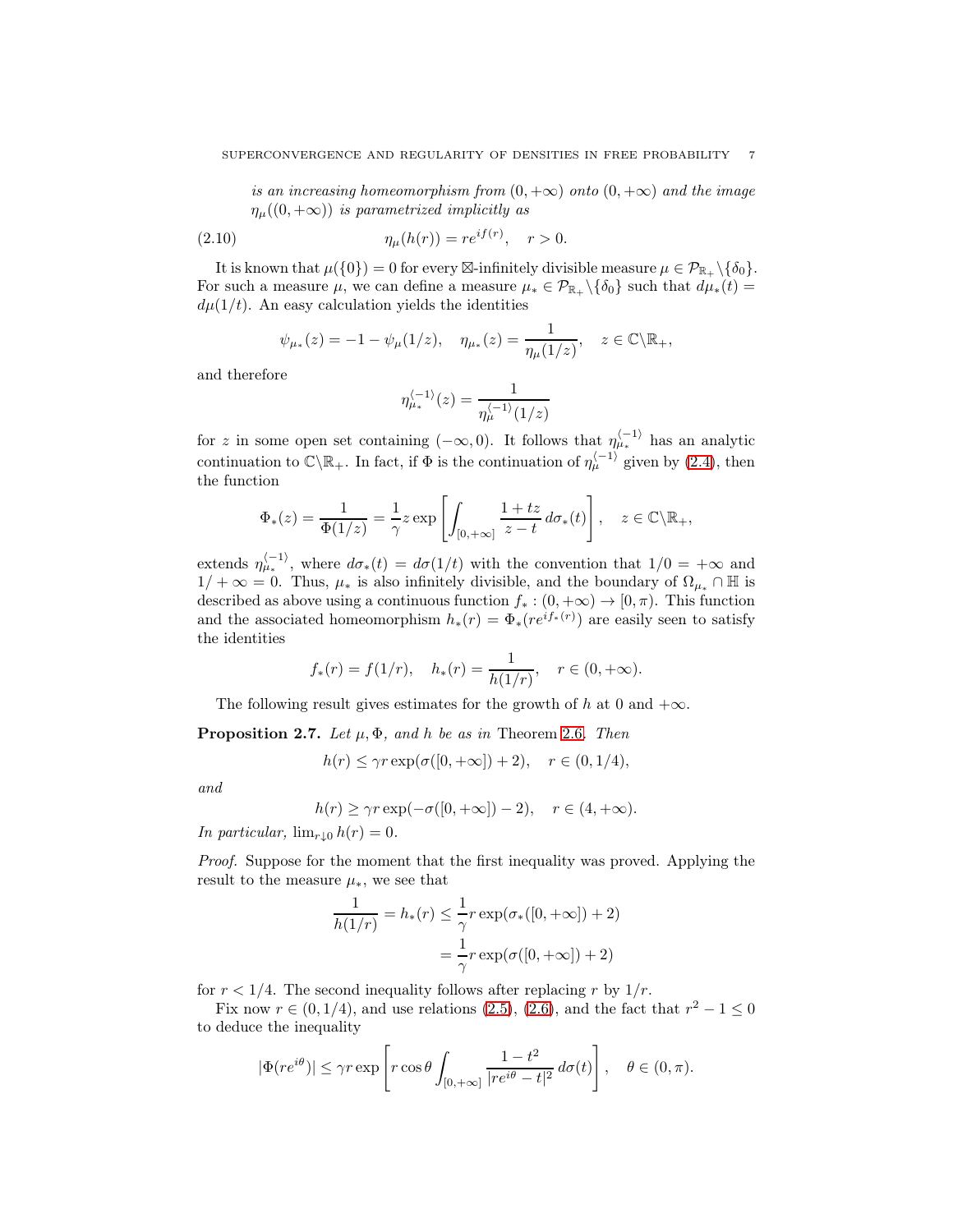We distinguish two cases, according to whether  $f(r) < \pi/2$  or  $f(r) \geq \pi/2$ . In the first case, we have  $I_r(f(r))\leq 1$  and hence

$$
\left| r \cos \theta \int_{[0, +\infty]} \frac{1 - t^2}{|re^{i\theta} - t|^2} d\sigma(t) \right| \le r \int_{[0, +\infty]} \frac{1 + t^2}{|re^{i\theta} - t|^2} d\sigma(t)
$$

$$
= \frac{\theta}{\sin \theta} I_r(\theta) \le \frac{\pi}{2} I_r(f(r)) < 2
$$

for  $\theta \in (f(r), \pi/2)$ . It follows that  $|h(r)| = \lim_{\theta \downarrow f(r)} |\Phi(re^{i\theta})| \leq \gamma re^2$ , verifying the first inequality in this case. In the second case, we observe, for  $\theta = f(r)$ , that

$$
r\cos\theta \int_{[0,1]} \frac{1-t^2}{|re^{i\theta}-t|^2} d\sigma(t) \le 0,
$$

and thus

$$
r \cos \theta \int_{[0,+\infty]} \frac{1-t^2}{|re^{i\theta}-t|^2} d\sigma(t) \le r \int_{[1,+\infty]} \frac{t^2-1}{|re^{i\theta}-t|^2} d\sigma(t)
$$
  

$$
\le r \int_{[1,+\infty]} \frac{t^2-1}{|t-\frac{1}{2}|^2} d\sigma(t)
$$
  

$$
\le r \int_{[1,+\infty]} 2 d\sigma(t) \le \sigma([0,+\infty]).
$$

This verifies the inequality in the second case and concludes the proof.  $\Box$ 

The continuity of the function  $\Phi$  on some parts of  $\Omega_{\mu}$  can be established as follows.

<span id="page-7-0"></span>**Lemma 2.8.** Let  $\mu \in \mathcal{P}_{\mathbb{R}_+}$  be a nondegenerate  $\boxtimes$ -infinitely divisible measure, and let  $\Phi$  defined by [\(2.4\)](#page-4-0) be the analytic continuation of  $\eta_{\mu}^{\langle -1 \rangle}$ . Set

$$
u(z) = \int_{[0,+\infty]} \frac{1+tz}{z-t} \, d\sigma(t), \quad z \in \mathbb{C} \backslash \mathbb{R}_+.
$$

Suppose that  $z_j = r_j e^{i\theta_j} \in \Omega_\mu \cap \mathbb{H}$  and that  $\theta_j \leq \pi/2$  for  $j = 1, 2$ . Then

$$
|u(z_1) - u(z_2)| \leq \frac{\pi}{2} \frac{|z_1 - z_2|}{\sqrt{|z_1 z_2|}}.
$$

*Proof.* We have  $\theta_j \in (f(r_j), \pi/2], j = 1, 2$ . In particular,

$$
I_{r_j}(\theta_j) \le I_{r_j}(f(r_j)) \le 1, \quad j = 1, 2.
$$

Then

$$
|u(z_1) - u(z_2)| = \left| (z_1 - z_2) \int_{[0, +\infty]} \frac{(1+t^2)^{1/2}}{z_1 - t} \frac{(1+t^2)^{1/2}}{z_2 - t} d\sigma(t) \right|
$$
  
\n
$$
\leq |z_1 - z_2| \left[ \int_{[0, +\infty]} \frac{1+t^2}{|z_1 - t|^2} d\sigma(t) \right]^{1/2} \left[ \int_{[0, +\infty]} \frac{1+t^2}{|z_2 - t|^2} d\sigma(t) \right]^{1/2}
$$
  
\n
$$
= |z_1 - z_2| \left[ \frac{\theta_1}{r_1 \sin \theta_1} I_{r_1}(\theta_1) \right]^{1/2} \left[ \frac{\theta_2}{r_2 \sin \theta_2} I_{r_2}(\theta_2) \right]^{1/2} \leq \frac{\pi}{2} \frac{|z_1 - z_2|}{\sqrt{r_1 r_2}},
$$

where we used the Schwarz inequality.  $\hfill \square$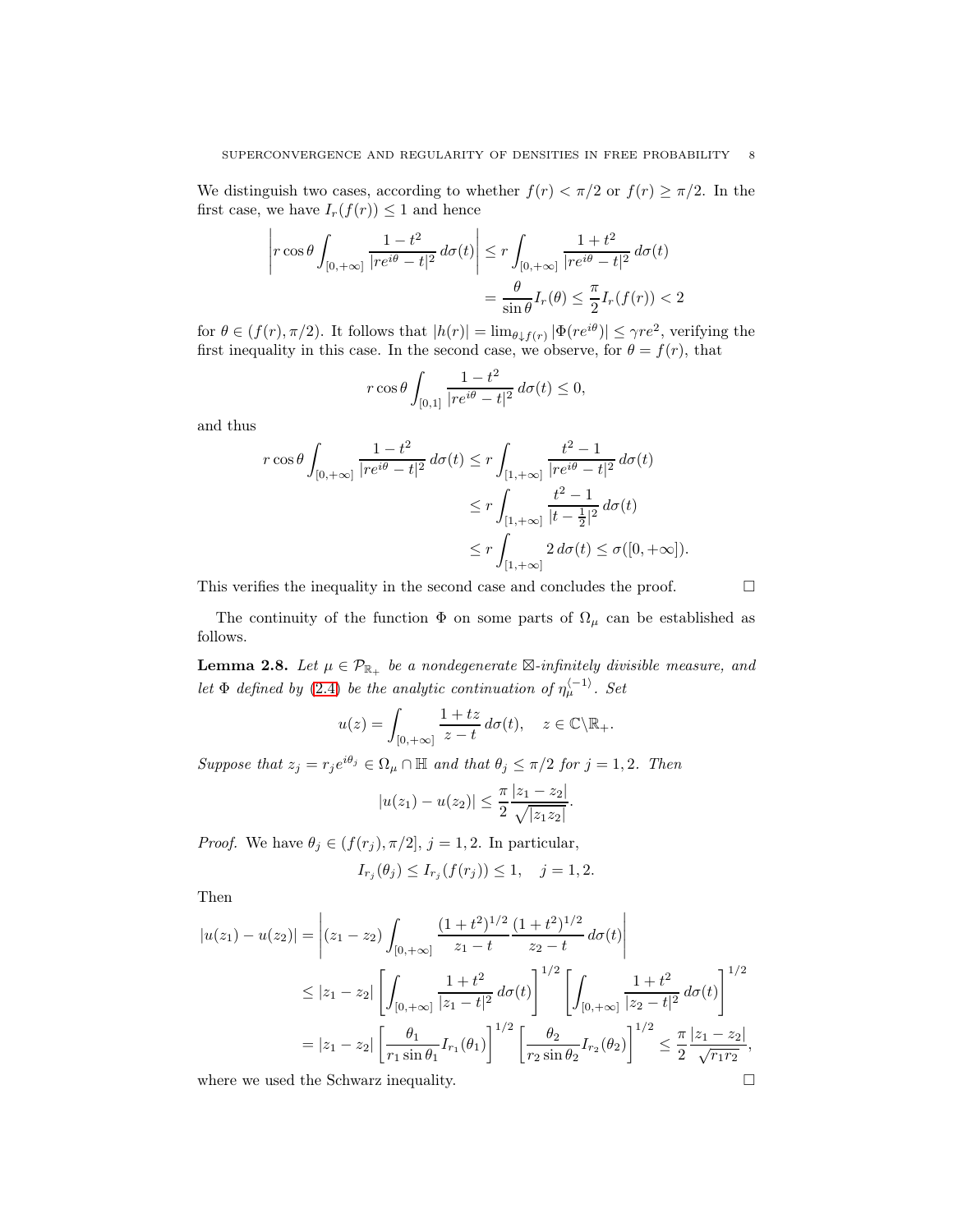We conclude this section with a few known facts about convolution powers. Given a measure  $\nu \in \mathcal{P}_{\mathbb{R}_+} \setminus \{\delta_0\}$  and  $k \in \mathbb{N}$ , we use the notation

$$
\nu^{\boxtimes k} = \underbrace{\nu \boxtimes \cdots \boxtimes \nu}_{k \text{ times}}
$$

for the free multiplicative convolution of k copies of  $\nu$ . By Theorem [2.5,](#page-4-1) there exists a measure  $\mu \in \mathcal{P}_{\mathbb{R}_+}$  such that  $\eta_{\nu} \boxtimes_k = \eta_{\nu} \circ \eta_{\mu}$ . It is shown in [\[4\]](#page-51-2) that

$$
\Phi(\eta_{\mu}(z)) = z, \quad z \in \mathbb{C} \backslash \mathbb{R}_{+},
$$

where

$$
\Phi(z) = \frac{z^k}{\eta_\nu(z)^{k-1}}, \quad z \in \mathbb{C} \backslash \mathbb{R}_+,
$$

is easily seen to have the form  $(2.4)$ . As seen earlier, this means that  $\mu$  is in fact  $\boxtimes$ -infinitely divisible, and therefore  $\eta_{\mu}$  has a continuous (and injective) extension to  $(0, +\infty)$ . The relation between  $\eta_{\mu}$  and  $\nu^{\boxtimes k}$  can also be written as

(2.11) 
$$
\eta_{\mu}(z)^k = z \eta_{\nu} \mathbb{E}_k(z)^{k-1}, \quad z \in \mathbb{C} \backslash \mathbb{R}_+.
$$

As observed in [\[4,](#page-51-2) [18\]](#page-52-10), this equality implies that  $\eta_{\nu}$ <sub>⊠k</sub> also has a continuous extension to  $(0, +\infty)$  and  $(2.11)$  remains true for real values of z. We use below this identity under the equivalent form

<span id="page-8-1"></span>
$$
x\eta_{\mu}(1/x)^{k} = \eta_{\nu} \boxtimes_k (1/x)^{k-1}, \quad x \in (0, +\infty).
$$

This is of interest because it allows us to calculate the density  $d\nu^{\boxtimes k}/dt$  in terms of the density of  $\mu$ . Indeed, rewriting the above identity as

$$
\eta_{\mu}(1/x) \left[ x \eta_{\mu}(1/x) \right]^{1/(k-1)} = \eta_{\nu} \boxtimes_k (1/x), \quad x \in (0, +\infty),
$$

one may be able to argue (as we do in Section [3\)](#page-8-0) that  $\eta_{\nu\boxtimes k}(1/x)$  is very close to  $\eta_{\mu}(1/x)$  if k is large, and then [\(2.2\)](#page-2-2) allows us to conclude that these two measures have close densities.

### 3. SUPERCONVERGENCE IN  $\mathcal{P}_{\mathbb{R}_+}$

<span id="page-8-0"></span>We begin by studying the weak convergence of a sequence of nondegenerate  $\boxtimes$ -infinitely divisible measures in  $\mathcal{P}_{\mathbb{R}_+}$ . Thus, suppose that  $\gamma$  and  $\{\gamma_n\}_{n\in\mathbb{N}}$  are positive numbers,  $\sigma$  and  $\{\sigma_n\}_{n\in\mathbb{N}}$  are finite, nonzero Borel measures on  $[0, +\infty]$ ,  $\mu$  and  $\{\mu_n\}_{n\in\mathbb{N}}$  are nondegenerate  $\boxtimes$ -infinitely divisible measures in  $\mathcal{P}_{\mathbb{R}_+}$ , and the inverses  $\eta_{\mu}^{(-1)}$ ,  $\{\eta_{\mu_n}^{(-1)}\}_{n\in\mathbb{N}}$  have analytic continuations  $\Phi$ ,  $\{\Phi_n\}_{n\in\mathbb{N}}$  given by  $(2.4)$ for  $\mu$  and by analogous formulas for  $\mu_n$  (with  $\gamma_n$  and  $\sigma_n$  in place of  $\gamma$  and  $\sigma$ ). The sequence  $\{\mu_n\}_{n\in\mathbb{N}}$  converges weakly to  $\mu$  if and only if  $\{\sigma_n\}_{n\in\mathbb{N}}$  converges weakly to  $\sigma$  and  $\lim_{n\to\infty}\gamma_n=\gamma$ . (This fact is implicit in the proof of Theorem 4.3 in [\[13\]](#page-52-11).) When these conditions are satisfied, it is also true that the sequences  $\{\eta_{\mu_n}\}_{n\in\mathbb{N}}$  and  ${\{\Phi_{\mu_n}\}}_{n\in\mathbb{N}}$  converge to  $\eta_\mu$  and  ${\Phi_\mu}$ , respectively, and the convergence is uniform on compact subsets of  $\mathbb{C}\backslash\mathbb{R}_+$ .

In order to show that superconvergence occurs, we need to understand the be-havior of the functions f and h defined in Section [2](#page-1-0) in relation to  $\mu$  and that of the functions  $f_n$  and  $h_n$  associated to  $\mu_n$ . By Proposition [2.7,](#page-6-0) it is understood that  $h_n$ and h are extended to  $\mathbb{R}_+$  so that  $h(0) = h_n(0) = 0$ .

<span id="page-8-2"></span>**Lemma 3.1.** With the above notation, suppose that the sequence  $\{\mu_n\}_{n\in\mathbb{N}}$  converges weakly to  $\mu$ . Then: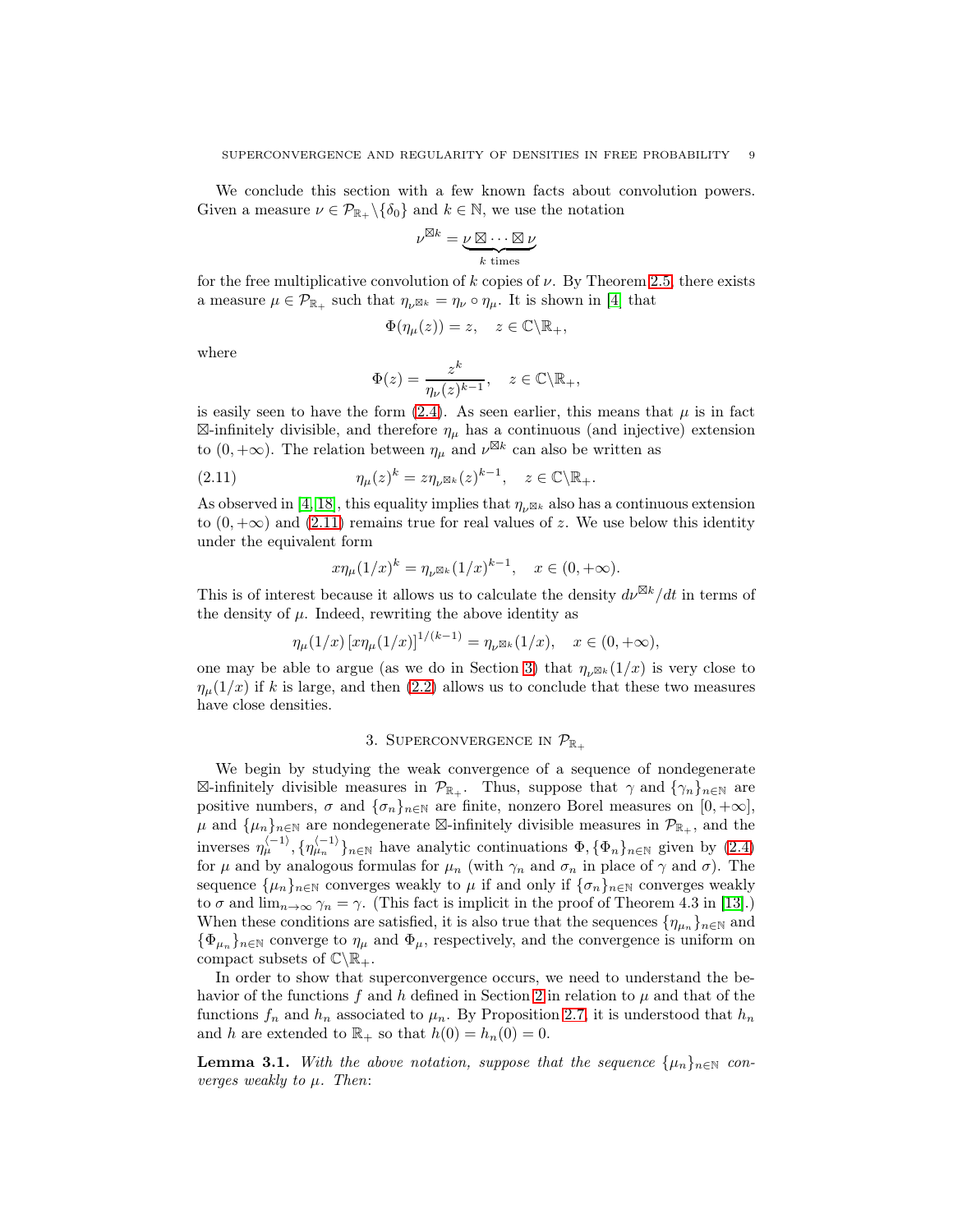- (1) The sequence  ${f_n}_{n\in\mathbb{N}}$  converges to f uniformly on compact subsets of  $(0, +\infty).$
- (2) The sequence  $\{h_n\}_{n\in\mathbb{N}}$  converges to h uniformly on compact subsets of  $\mathbb{R}_+$ .
- (3) The sequence of inverses  $\{h_n^{\langle -1\rangle}\}_{n\in\mathbb{N}}$  converges to  $h^{\langle -1\rangle}$  uniformly on compact subsets of  $(0, +\infty)$ .
- (4) The sequence  $\{f_n \circ h_n^{\langle -1\rangle}\}_{n\in\mathbb{N}}$  converges to  $f \circ h^{\langle -1\rangle}$  uniformly on compact subsets of  $(0, +\infty)$ .
- (5) The sequence  $\{\eta_{\mu_n}\}_{n\in\mathbb{N}}$  converges to  $\eta_{\mu}$  uniformly on compact subsets of  $(0, +\infty).$

*Proof.* Fix  $r > 0$ , let  $\varepsilon \in (0, \pi - f(r))$ , and let  $J = [r - \delta, r + \delta]$  be such that  $|f(s) - f(r)| < \varepsilon$  for every  $s \in J$ . Observe that the compact set

$$
C = \{se^{i\theta} : \theta \in [f(r) + \varepsilon, \pi], s \in J\}
$$

has the property that  $\Phi(C) \subset \mathbb{H}$ . Since  $\Phi_n$  converges to  $\Phi$  uniformly on C, it follows that  $\Phi_n(C) \subset \mathbb{H}$  for sufficiently large n, and thus  $f_n(s) < f(r) + \varepsilon < f(s) + 2\varepsilon$ ,  $s \in J$ , for such n. This proves (1) in case  $f(r) = 0$ . If  $f(r) > 0$ , there exists a positive angle  $\theta_0 \in (f(r) - \varepsilon, f(r))$  such that  $\Phi(re^{i\theta_0}) \in -\mathbb{H}$ . Shrink the number  $\delta$ such that  $\Phi(se^{i\theta_0}) \in -\mathbb{H}$  for every  $s \in J$ . It follows from uniform convergence that  $\Phi_n(se^{i\theta_0}) \in -\mathbb{H}, s \in J$ , for sufficiently large n, and thus  $f_n(s) > \theta_0 > f(r) - \varepsilon >$  $f(s) - 2\varepsilon$ ,  $s \in J$ , thus completing the proof of (1).

For (2) and (3), it suffices to prove pointwise convergence because pointwise convergence of continuous increasing functions to a continuous limit is automatically locally uniform. Since convergence obviously holds at 0, fix  $r > 0$ . Suppose first that  $f(r) > 0$ . In this case,  $se^{if(s)} \in \mathbb{H}$  for s in some compact neighborhood of r, and hence  $\Phi_n$  converges uniformly to  $\Phi$  in a neighborhood of  $re^{if(r)}$ . By (1),  $\lim_{n\to\infty} f_n(r) = f(r)$ , and the local uniform convergence of  $\Phi_n$  yields

$$
h(r) = \Phi(re^{if(r)}) = \lim_{n \to \infty} \Phi_n(re^{if_n(r)}) = \lim_{n \to \infty} h_n(r),
$$

thus proving (1) in this case. Suppose now that  $f(r) = 0$ , and thus  $\lim_{n\to\infty} f_n(r) =$ 0. Assume, for simplicity, that  $f_n(r) < 1$  for every  $n \in \mathbb{N}$ , and define functions  $\Psi_n : (0, \pi/2 - 1] \to \mathbb{C}$  by setting

$$
\Psi_n(\theta) = \Phi_n(re^{i\theta + f_n(r)}), \qquad 0 < \theta \le \frac{\pi}{2} - 1, \ n \in \mathbb{N}.
$$

It follows from Lemma [2.8](#page-7-0) that the functions  $\Psi_n$  are uniformly equicontinuous. The local uniform convergence of  $\Phi_n$  to  $\Phi$  shows that  $\Psi_n$  converges pointwise to  $\Phi(re^{i\theta})$ . Now, both  $\Psi_n$  and  $\Phi(re^{i\theta})$  extend continuously to  $\theta = 0$  with

$$
\Psi_n(0) = h_n(r), \ \Phi(r) = h(r).
$$

The uniform equicontinuity of  $\Psi_n$  implies that the convergence also holds (even uniformly) for these continuous extensions, and at  $\theta = 0$  this yields the desired equality  $\lim_{n\to\infty} h_n(r) = h(r)$ .

The pointwise convergence of  $h_n^{\langle -1 \rangle}$  to  $h^{\langle -1 \rangle}$  follows directly from (2). Indeed, suppose that  $t_0 > 0$ ,  $s_0 = h(t_0)$ , and  $0 < \varepsilon < t_0$ . We have  $\lim_{n\to\infty} h_n(t_0 - \varepsilon) =$  $h(t_0 - \varepsilon)$ ,  $\lim_{n \to \infty} h_n(t_0 + \varepsilon) = h(t_0 + \varepsilon)$ , and the open interval  $(h(t_0 - \varepsilon), h(t_0 + \varepsilon))$ contains s<sub>0</sub>. It follows that the interval  $(h_n(t_0 - \varepsilon), h_n(t_0 + \varepsilon))$  also contains s<sub>0</sub> for sufficiently large n, and thus  $h_n^{(-1)}(s_0) \in (t_0 - \varepsilon, t_0 + \varepsilon)$  for such n. Since  $\varepsilon$  is arbitrarily small, we have  $\lim_{n\to\infty} h_n^{\langle -1 \rangle}(s_0) = t_0 = h^{\langle -1 \rangle}(s_0)$ .

Finally, (4) and (5) follow from (1) and (3) (see [\[23,](#page-52-12) Theorem XII.2.2]).  $\Box$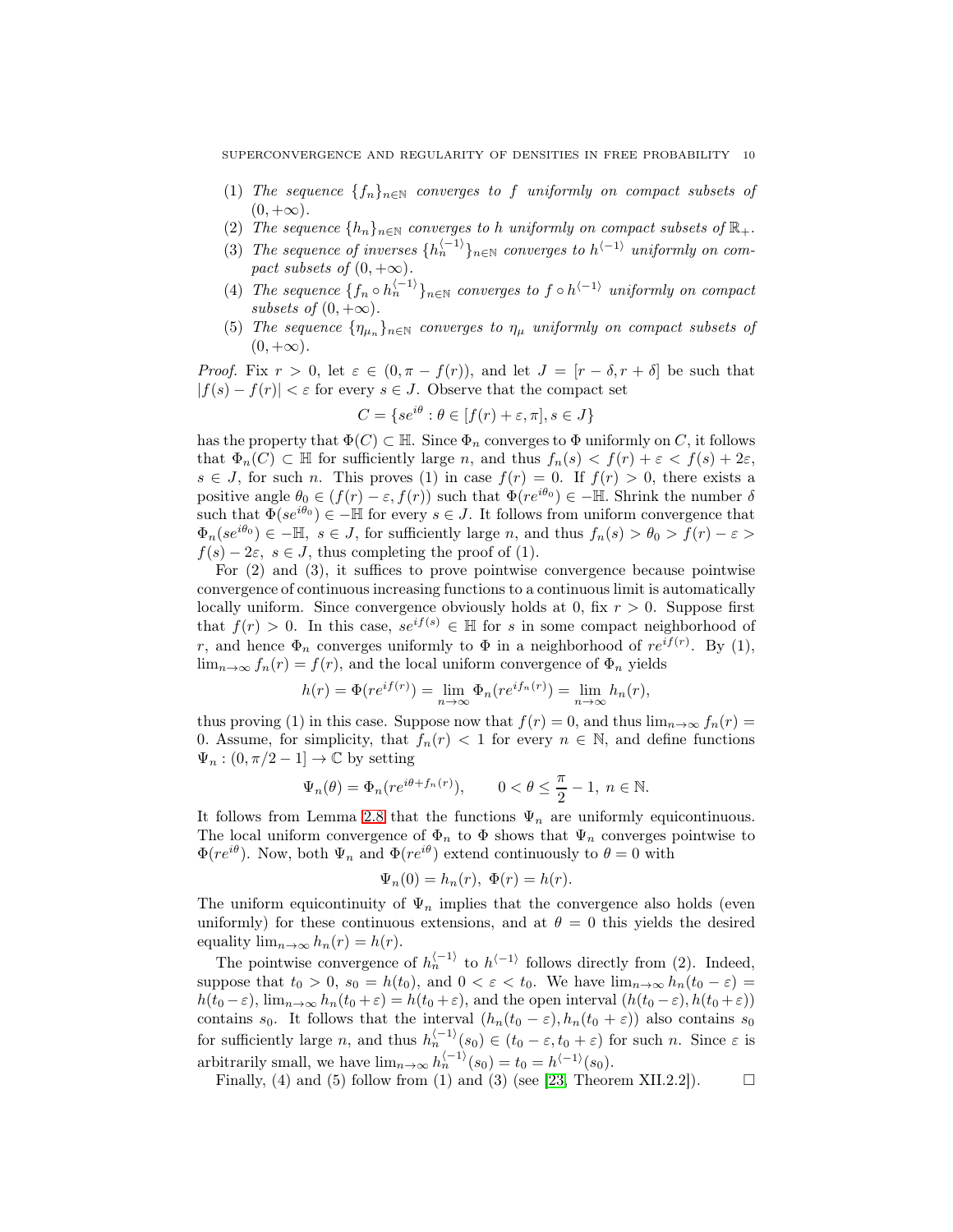We are now ready to show that the weak convergence of infinitely divisible measures implies the convergence of the densities of these measures, locally uniformly outside a singleton. We first identify the density of an infinitely divisible  $\mu$ , for which  $\eta_{\mu}^{(-1)}$  has the continuation  $\Phi$  in [\(2.4\)](#page-4-0), in terms of the functions f and h. The fact that the extension of  $\eta_{\mu}$  to  $(0, +\infty)$  is continuous and injective shows that  $A_{\mu} = \{t \in (0, +\infty): \eta_{\mu}(t) = 1\}$  is either empty or a singleton. It is clear from the definition of f that the set  $A_\mu$  is nonempty precisely when  $I_1(0) \leq 1$ . If this condition is satisfied, the set  $A_\mu$  consists of  $h(1)$  and  $\mu({1/h(1)})=1-I_1(0)$ . Accordingly, we denote  $D_{\mu} = \{1/h(1)\}\$ if  $I_1(0) \leq 1$ , and  $D_{\mu} = \phi$  otherwise. It follows that  $\mu$  is absolutely continuous with a continuous density  $p_{\mu} = d\mu/dt$  on  $(0, +\infty)\D_{\mu}$ . Equations [\(2.10\)](#page-6-1) and [\(2.2\)](#page-2-2) give the implicit formula

(3.1) 
$$
\frac{1}{h(r)}p_{\mu}\left(\frac{1}{h(r)}\right) = \frac{1}{\pi} \frac{r \sin f(r)}{|1 - re^{if(r)}|^{2}}, \qquad r > 0, \ h(r) \notin A_{\mu}.
$$

We record for further use a simple consequence of  $(3.1)$ . For fixed r, the function  $|1 - re^{i\theta}|$ ,  $\theta \in \mathbb{R}$ , achieves its minimum at  $\theta = 0$ , and thus

<span id="page-10-1"></span><span id="page-10-0"></span>
$$
\frac{1}{h(r)}p_{\mu}\left(\frac{1}{h(r)}\right) \leq \frac{r}{\pi(1-r)^2}, \quad r \in (0, +\infty) \setminus \{1\},\
$$

or, equivalently,

(3.2) 
$$
tp_{\mu}(t) \leq \frac{h^{\langle -1 \rangle}(1/t)}{\pi(1 - h^{\langle -1 \rangle}(1/t))^2}, \quad t \in (0, +\infty) \setminus D_{\mu}.
$$

<span id="page-10-3"></span>**Proposition 3.2.** Let  $\mu$  and  $\{\mu_n\}_{n\in\mathbb{N}}$  be nondegenerate  $\boxtimes$ -infinitely divisible measures in  $\mathcal{P}_{\mathbb{R}_+}$  and let U be an arbitrary open neighborhood of the set  $D_\mu$ ; if  $D_\mu = \varnothing$ , take  $U = \emptyset$ . Then  $D_{\mu_n} \subset U$  for sufficiently large n, and the functions  $tp_{\mu_n}(t)$ converge to  $tp_u(t)$  uniformly for  $t \in (0, +\infty) \backslash U$ .

*Proof.* We use the notation established above:  $\eta_{\mu_n}^{(-1)}$  has the analytic continuation  $\Phi_n$  determined by the parameters  $\gamma_n$  and  $\sigma_n$ , and  $f_n$ ,  $h_n$  play the roles of f, h for the measure  $\mu_n$ . The relation  $D_{\mu_n} = \{1/h_n(1)\} \subset U$  for large n follows directly from Lemma  $3.1(2)$ . We focus on the proof of uniform convergence. We show first that it suffices to prove that  $tp_{\mu_n}(t)$  converges to  $tp_{\mu}(t)$  locally uniformly on  $(0, +\infty)\backslash U$ . For this purpose, fix  $\varepsilon > 0$  and choose  $\alpha, \beta \in (0, +\infty)$  such that

$$
\frac{x}{\pi(1-x)^2} < \varepsilon, \quad x \in (0, +\infty) \setminus [\alpha, \beta].
$$

Since  $h^{(-1)}$  is an increasing homeomorphism of  $(0, +\infty)$ , there exist  $a, b \in (0, +\infty)$ such that  $h^{-1}(1/b) < \alpha$  and  $h^{-1}(1/a) > \beta$ . Lemma [3.1](#page-8-2) shows that there exists  $N \in \mathbb{N}$  such that  $h_n^{\langle -1 \rangle}(1/b) < \alpha$  and  $h_n^{\langle -1 \rangle}(1/a) > \beta$  for  $n \ge N$ , and hence

$$
tp_{\mu_n}(t), tp_{\mu}(t) < \varepsilon, \quad t \in (0, +\infty) \setminus [a, b],
$$

by [\(3.2\)](#page-10-1). It suffices therefore to prove uniform convergence on  $[a, b] \setminus U$ , and this would follow from local uniform convergence on  $(0, +\infty)\D_{\mu}$ . For this purpose, it is convenient to write [\(3.1\)](#page-10-0) in the explicit form

(3.3) 
$$
tp_{\mu}(t) = \frac{1}{\pi} \frac{h^{\langle -1 \rangle}(1/t) \sin f(h^{\langle -1 \rangle}(1/t))}{|1 - h^{\langle -1 \rangle}(1/t)e^{if(h^{\langle -1 \rangle}(1/t))}|^2}, \quad t \notin D_{\mu}.
$$

Suppose that  $t_0 \notin D_\mu$ , and choose a compact neighborhood W of  $t_0$  such that

<span id="page-10-2"></span>
$$
1 - h^{\langle -1 \rangle} (1/t) e^{if(h^{\langle -1 \rangle} (1/t))} \neq 0, \quad t \in W.
$$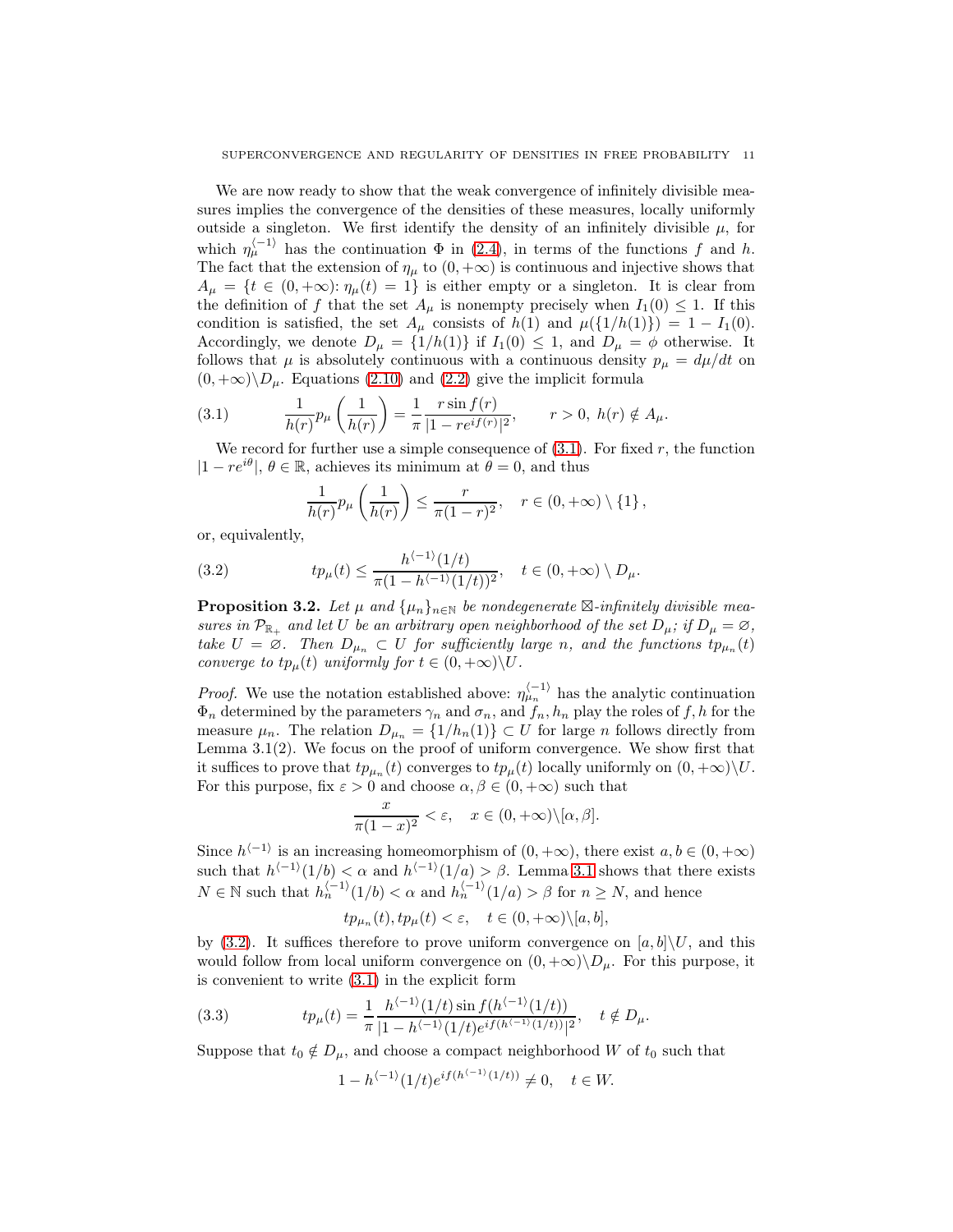Lemma [3.1](#page-8-2) shows that there exists an integer  $N$  such that

$$
1 - h_n^{\langle -1 \rangle} (1/t) e^{i f_n (h_n^{\langle -1 \rangle} (1/t))} \neq 0, \quad t \in W, \ n \ge N,
$$

and then we conclude from [\(3.3\)](#page-10-2) (applied to  $\mu_n$ ), and from Lemma [3.1,](#page-8-2) that  $tp_n(t)$ converges to  $tp_\mu(t)$  uniformly on W.

An immediate consequence is as follows.

**Corollary 3.3.** Under the conditions of Proposition [3.2,](#page-10-3) the sequence  $\{p_{\mu_n}\}_{n\in\mathbb{N}}$ converges to p locally uniformly on  $(0, +\infty)\backslash D_\mu$ .

We can now prove a general version of superconvergence.

**Theorem 3.4.** Let  $k_1 < k_2 < \cdots$  be positive integers, and let  $\mu$  and  $\{\nu_n\}_{n\in\mathbb{N}}$ be nondegenerate measures in  $\mathcal{P}_{\mathbb{R}_+}$  such that  $\mu$  is  $\boxtimes$ -infinitely divisible. Suppose that the sequence  $\{\nu_n^{\boxtimes k_n}\}_{n\in\mathbb{N}}$  converges weakly to  $\mu$ . Let  $K\subset(0,+\infty)\backslash D_\mu$  be an arbitrary compact set. Then  $\nu_n^{\boxtimes k_n}$  is absolutely continuous on K for sufficiently large n, and the sequence  $\{d\nu_n^{\boxtimes k_n}/dt\}_{n\in\mathbb{N}}$  converges to  $d\mu/dt$  uniformly on K.

Proof. As noted at the end of Section 2, there exist nondegenerate ⊠-infinitely divisible measures  $\mu_n \in \mathcal{P}_{\mathbb{R}_+}$  such that  $\eta_{\nu_n^{\boxtimes k_n}} = \eta_{\nu_n} \circ \eta_{\mu_n}$  and

<span id="page-11-1"></span>
$$
(3.4) \qquad \eta_{\mu_n}(1/x) \left[ x \eta_{\mu_n}(1/x) \right]^{1/(k_n - 1)} = \eta_{\nu_n^{\boxtimes k_n}}(1/x), \quad x \in (0, +\infty), \ n \in \mathbb{N}.
$$

It is known from [\[13\]](#page-52-11) that the sequence  $\{\nu_n\}_{n\in\mathbb{N}}$  converges weakly to  $\delta_1$ , and therefore the functions  $\eta_{\nu_n}(z)$  converge to z uniformly on compact subsets of  $\mathbb{C}\backslash\mathbb{R}_+$ . Similarly, the functions  $\eta_{\nu_n}^{(-1)}(z)$  converge uniformly to z on compact subsets of ( $-\infty,0$ ). Since  $\eta_{\nu_n^{\boxtimes k_n}}$  converges to  $\eta_\mu$  uniformly on compact subsets of  $\mathbb{C}\backslash\mathbb{R}_+$ , we deduce that  $\eta_{\mu_n}(z) = \eta_{\nu_n}^{(-1)}(\eta_{\nu_n^{\boxtimes k_n}}(z))$  converge to  $\eta_{\mu}$  uniformly on compact subsets of  $(-\infty, 0)$ . It follows that the sequence  $\{\mu_n\}_{n\in\mathbb{N}}$  converges weakly to  $\mu$ . By Lemma [3.1\(](#page-8-2)5),  $\eta_{\mu_n}(x)$  tends to  $\eta_{\mu}(x)$  uniformly on compact subsets of  $(0, +\infty)$ , and therefore

$$
\left[x\eta_{\mu_n}(1/x)\right]^{1/(k_n-1)}
$$

converges to 1 uniformly on compact subsets of  $(0, +\infty)$  since  $k_n \to \infty$ . Then [\(3.4\)](#page-11-1) shows that  $\eta_{\nu_n^{\boxtimes k_n}}(1/x)$  converges to  $\eta_\mu(1/x)$  uniformly on compact subsets of  $(0, +\infty)$ . The conclusion of the theorem follows now from [\(2.2\)](#page-2-2) applied to these measures, as in the proof of Proposition [3.2.](#page-10-3)  $\Box$ 

# 4. CUSP BEHAVIOR IN  $\mathcal{P}_{\mathbb{R}_+}$

<span id="page-11-0"></span>In this section, we describe the qualitative behavior of a convolution  $\mu_1 \boxtimes \mu_2$ , where  $\mu_1, \mu_2 \in \mathcal{P}_{\mathbb{R}_+}$  are nondegenerate measures and  $\mu_2$  is  $\boxtimes$ -infinitely divisible, subject to a mild additional condition. It was shown in [\[16\]](#page-52-5) how an analytic function argument provides examples in which the density of  $\mu \boxplus \nu$ , with  $\nu$  a semicircle law, can have a cusp behavior at some points. More precisely, if  $h$  is the density, then, at some of its zeros  $t_0 \in \mathbb{R}$ , the ratio  $h(t)/|t-t_0|^{1/3}$  is bounded away from zero and infinity. Then it is shown in [\[16\]](#page-52-5) that this is the worst possible cusp behavior that such a density can have. Arguments, similar to those in [\[16\]](#page-52-5) , show that the density of  $\mu_1 \boxtimes \mu_2$  can also be bounded by a cubic root near a zero if  $\mu_2$  is the multiplicative analog of the semicircular law. Our purpose in this section is to show that this is the worst possible behavior for such densities if  $\mu_2$  is an almost arbitrary ⊠-infinitely divisible measure. The argument proceeds in two steps. First,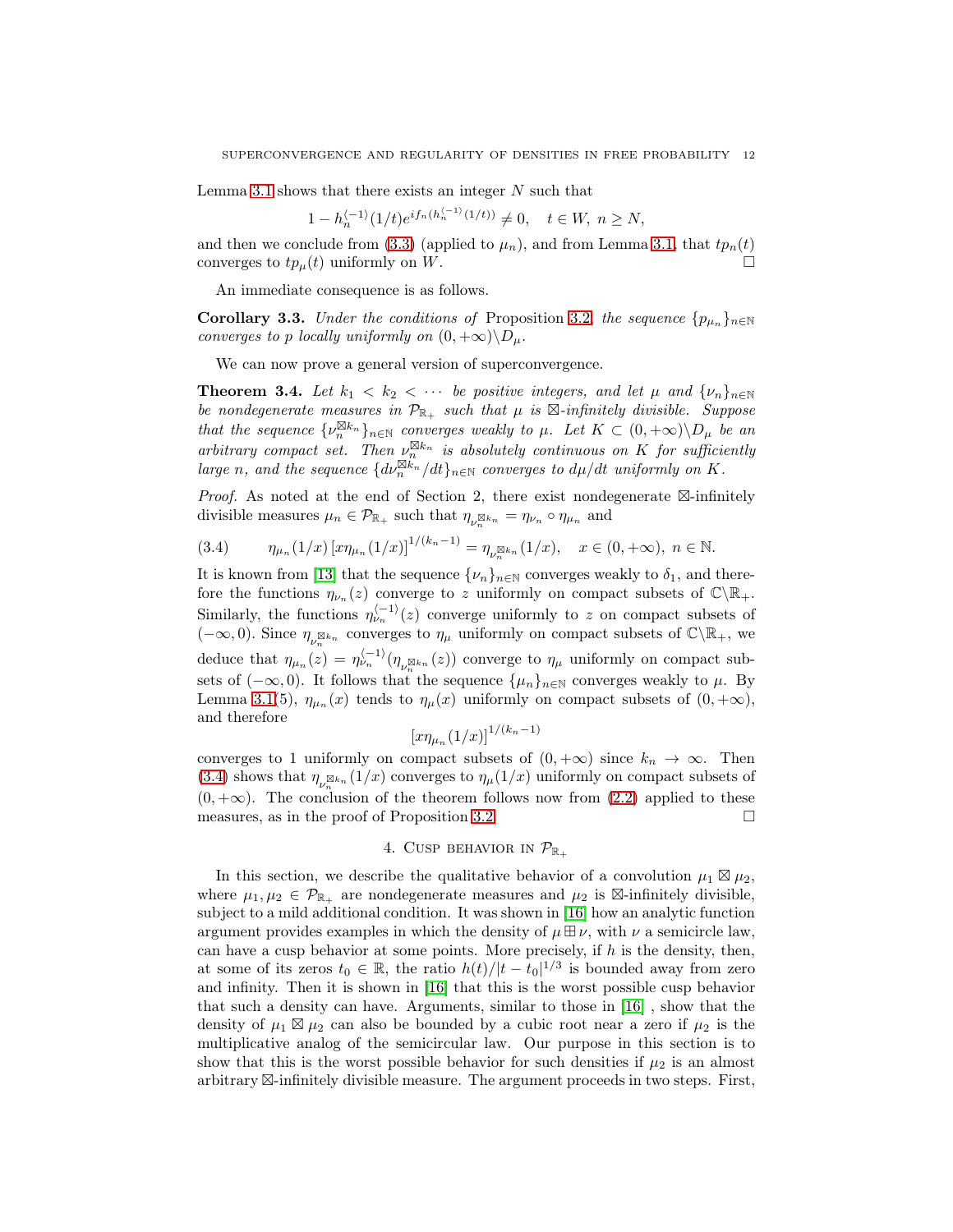we work with the case in which  $\mu_2$  is the multiplicative analog of a semicircular measure, thus producing a multiplicative analog of Proposition 4 and Corollary 5 in [\[16\]](#page-52-5). For general  $\mu_2$ , we show that the density of  $\mu_1 \boxtimes \mu_2$  can be estimated using a different convolution  $\nu_1 \boxtimes \nu_2$ , where  $\nu_2$  is one of these multiplicative analogs of the semicircular measure, chosen with appropriate parameters.

We recall an observation first made in [\[16\]](#page-52-5) in the free additive case. (The simple proof is provided for convenience as well as for establishing notation.)

<span id="page-12-0"></span>**Lemma 4.1.** Let  $\mu_1, \mu_2 \in \mathcal{P}_{\mathbb{R}_+}$  be such that  $\mu_2$  is  $\mathbb{Z}\text{-infinitely divisible, and let}$  $\rho_1, \rho_2 \in \mathcal{P}_{\mathbb{R}_+}$  be given by Theorem [2.5](#page-4-1). Then  $\rho_1$  is  $\boxtimes$ -infinitely divisible.

*Proof.* Let  $\Phi$  given by [\(2.4\)](#page-4-0) be the analytic continuation of  $\eta_{\mu_2}^{(-1)}$ . Then [\(2.3\)](#page-4-2) can be written as

$$
\frac{\Phi(z)}{z} \eta_{\mu_1}^{-1}(z) = \eta_{\mu_1 \boxtimes \mu_2}^{\langle -1 \rangle}(z),
$$

and applying this equality with  $\eta_{\mu_1}(z)$  in place of z, we obtain

<span id="page-12-1"></span>
$$
\frac{\Phi(\eta_{\mu_1}(z))}{\eta_{\mu_1}(z)}z = \eta_{\mu_1 \boxtimes \mu_2}^{\langle -1 \rangle}(\eta_{\mu_1}(z)) = \eta_{\rho_1}^{\langle -1 \rangle}(z)
$$

for  $z \in (\beta, 0)$  and  $\beta < 0$ . The lemma follows because the function

(4.1) 
$$
\Psi(z) = \frac{\Phi(\eta_{\mu_1}(z))}{\eta_{\mu_1}(z)}z, \quad z \in \mathbb{C}\backslash \mathbb{R}_+,
$$

is of the form  $z \exp(v(z))$ , where

$$
v(z) = \log \gamma + \int_{[0, +\infty]} \frac{1 + t \eta_{\mu_1}(z)}{\eta_{\mu_1}(z) - t} d\sigma(t), \quad z \in \mathbb{C} \setminus \mathbb{R}_+,
$$

is an analytic function satisfying  $v(\mathbb{H}) \subset -\mathbb{H}$  (since  $\eta_{\mu_1}(\mathbb{H}) \subset \mathbb{H}$ ) and  $v(\overline{z}) = \overline{v(z)}$ for  $z \in \mathbb{C} \setminus \mathbb{R}_+$ .

With the notation of the preceding lemma, we recall that the domain

$$
\eta_{\rho_1}(\mathbb{H}) = \Omega_{\rho_1} \cap \mathbb{H}
$$

can be described as

$$
\eta_{\rho_1}(\mathbb{H}) = \{ re^{i\theta} : r > 0, f(r) < \theta < \pi \}
$$

for some continuous function  $f : (0, +\infty) \to [0, \pi)$ , and that  $\eta_{\rho_1}$  extends to a homeomorphism of  $\overline{\mathbb{H}}$  onto  $\overline{\eta_{\rho_1}(\mathbb{H})}$ . It was shown in [\[29\]](#page-52-9) that  $\eta_{\mu_1}$  extends continuously to  $\overline{\eta_{\rho_1}(\mathbb{H})}$  provided that we allow  $\infty$  as a possible value. Using, as before, the increasing homeomorphism

$$
h(r) = \Psi(re^{if(r)}), \quad r \in (0, +\infty),
$$

the density  $q_{\mu_1} \boxtimes \mu_2$  of  $\mu_1 \boxtimes \mu_2$ , relative to the Haar measure  $dx/x$  on  $(0, +\infty)$ , is calculated using the formula

<span id="page-12-2"></span>(4.2) 
$$
q_{\mu_1 \boxtimes \mu_2}(1/x) = \begin{cases} \frac{1}{\pi} \Im \frac{1}{1 - \eta_{\mu_1}(re^{if(r)})}, & x = h(r) \text{ and } f(r) > 0, \\ 0, & x = h(r) \text{ and } f(r) = 0. \end{cases}
$$

The following proposition examines the density of  $\mu_1 \boxtimes \mu_2$  when  $\mu_2$  is analogous to the semicircular measure, that is, when  $\sigma$  is a point mass at  $t = 1$ . (The equation [\(4.3\)](#page-13-0) regarding this density also appeared in [\[37\]](#page-53-3).)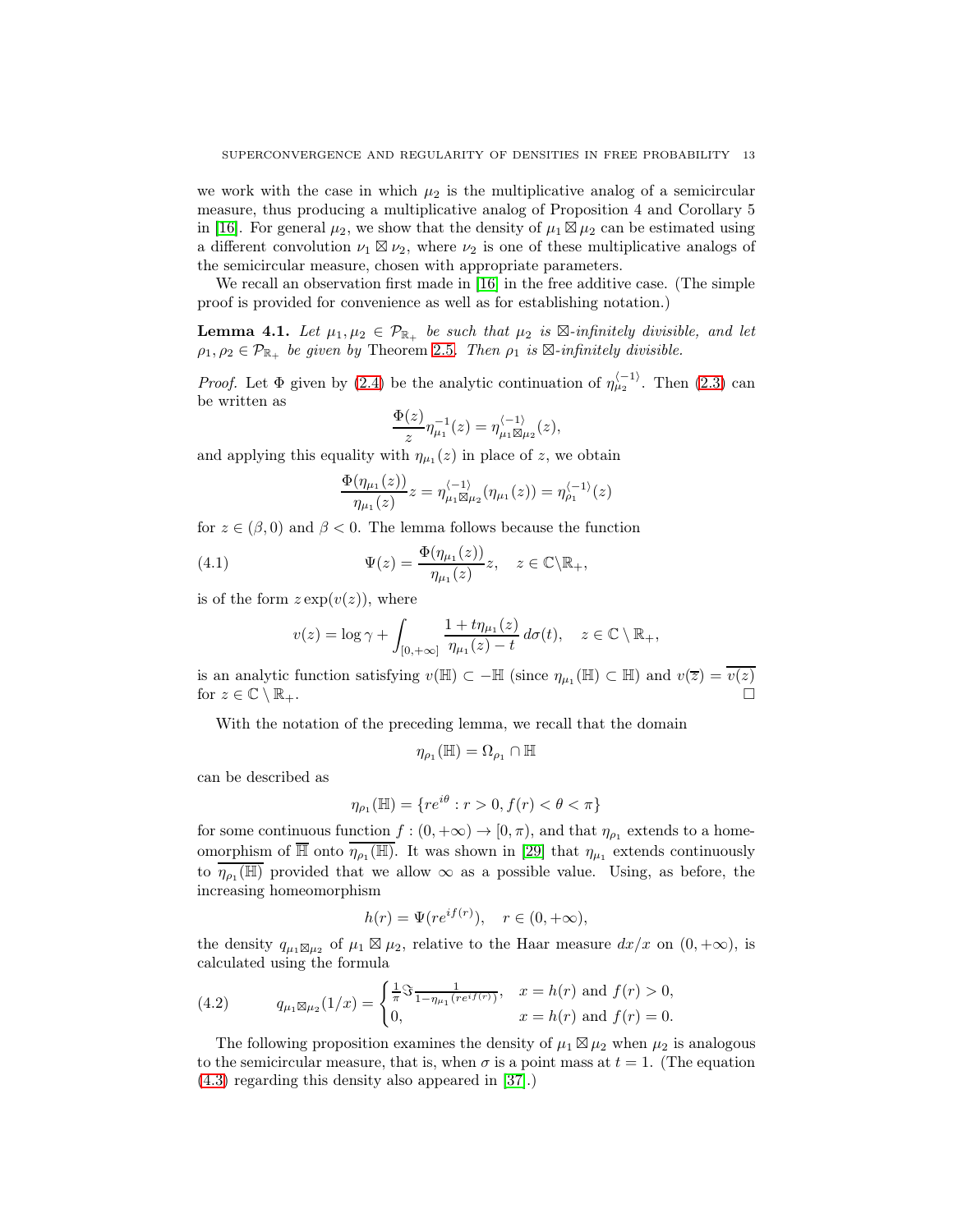<span id="page-13-3"></span>**Proposition 4.2.** Suppose that  $\beta, \gamma \in (0, +\infty)$ , and that  $\mu_2 \in \mathcal{P}_{\mathbb{R}_+}$  is such that

$$
\gamma z \exp\left[\beta \frac{z+1}{z-1}\right], \quad z \in \mathbb{C} \backslash \mathbb{R}_+
$$

is an analytic continuation of  $\eta_{\mu_2}^{\langle -1 \rangle}$ . Let  $q_{\mu_1 \boxtimes \mu_2}$  be the density of  $\mu_1 \boxtimes \mu_2$  relative to the Haar measure  $dx/x$  and define  $k(x) = q_{\mu_1} \boxtimes_{\mu_2} (1/x)$ . Then:

- (1)  $|k'(x)| k(x)^2 \leq (4\pi^3 \beta^2 x)^{-1}$  for every  $x \in (0, +\infty)$  such that  $k(x) \neq 0$ .
- (2) If  $I \subset \mathbb{R}_+$  is an interval with one endpoint  $x_0 > 0$ ,  $k(x) > 0$  for  $x \in I$ , and  $k(x_0) = 0$ , then

$$
k(x)^3 \le \frac{3}{4\pi^3 \beta^2} |\log x - \log x_0|, \quad x \in I.
$$

In particular,  $k(x)/|x-x_0|^{1/3}$  and  $k(x)/|x^{-1}-x_0^{-1}|^{1/3}$  remain bounded for  $x \in I$  close to  $x_0$ .

Proof. Part (2) follows from (1) because

$$
k(x)^3 = \left| \int_{x_0}^x 3k(s)^2 k'(s) ds \right|.
$$

By  $(4.1)$ , we have

$$
\Psi(z) = \gamma z \exp \left[ \beta \frac{\eta_{\mu_1}(z) + 1}{\eta_{\mu_1}(z) - 1} \right]
$$

$$
= \gamma z \exp \beta \left[ 1 - \frac{2}{1 - \eta_{\mu_1}(z)} \right]
$$

$$
= e^{-\beta} \gamma z \exp \left[ -2\beta \psi_{\mu_1}(z) \right].
$$

The fact that  $\arg \Psi (re^{if(r)}) = 0$  leads to the identity

<span id="page-13-0"></span>(4.3) 
$$
f(r) = 2\beta \Im \frac{1}{1 - \eta_{\mu_1}(re^{if(r)})} = 2\pi \beta k (\Psi(re^{if(r)})).
$$

We note for further use that

<span id="page-13-1"></span>(4.4) 
$$
\Im \frac{1}{1 - \eta_{\mu_1}(re^{if(r)})} = \Im (1 + \psi_{\mu_1}(re^{if(r)})) = \int_{\mathbb{R}_+} \frac{tr \sin(f(r))}{|1 - tre^{if(r)}|^2} d\mu_1(t).
$$

Of course, our estimate applies to points  $x = x(r) = \Psi(re^{if(r)})$  such that  $f(r) > 0$ , and f is continuously differentiable at such r. By the chain rule and  $(4.3)$ ,

(4.5) 
$$
k'(x(r)) = \frac{(d/dr)k(x(r))}{(d/dr)x(r)} = \frac{(1/2\pi\beta)f'(r)}{[x'(r)/x(r)]x(r)},
$$

and thus we must find lower estimates for the logarithmic derivative  $x'(r)/x(r)$ . We have

<span id="page-13-2"></span>
$$
\left| \frac{(d/dr)\Psi(re^{if(r)})}{\Psi(re^{if(r)})} \right| = \left| \frac{\Psi'(re^{if(r)})}{\Psi(re^{if(r)})} \right| \left| \frac{d(re^{if(r)})}{dr} \right|
$$

$$
= \left| \frac{1}{re^{if(r)}} - 2\beta \psi'_{\mu_1}(re^{if(r)}) \right| \left| e^{if(r)}(1+irf'(r)) \right|
$$

$$
= \frac{1}{r} \left| 1 - 2\beta re^{if(r)}\psi'_{\mu_1}(re^{if(r)}) \right| \sqrt{1 + r^2 f'(r)^2}.
$$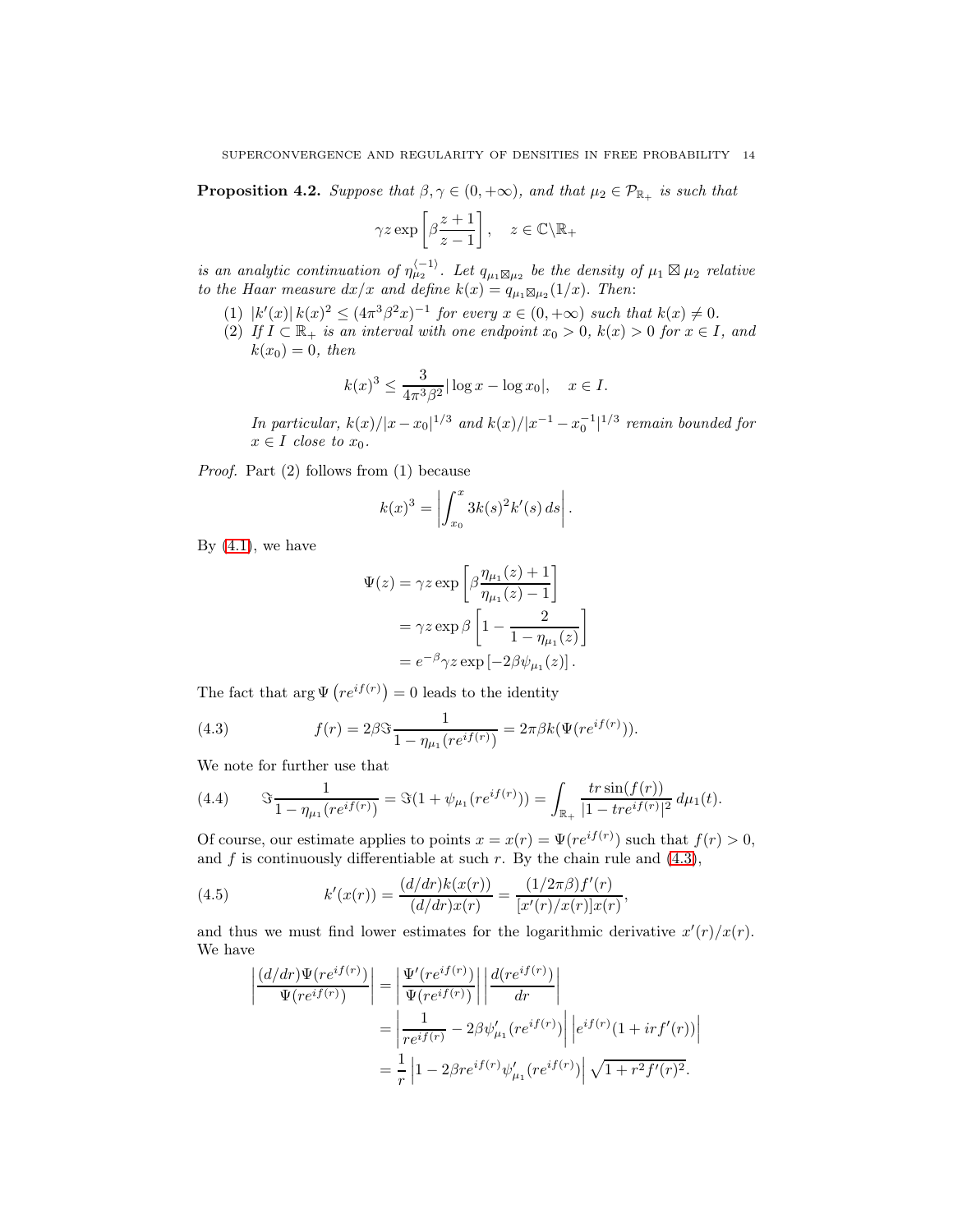Observe that

$$
\psi'_{\mu_1}(re^{if(r)}) = \int_{\mathbb{R}_+} \frac{t}{(1 - tre^{if(r)})^2} \, d\mu_1(t),
$$

and use relations [\(4.3\)](#page-13-0) and [\(4.4\)](#page-13-1) to see that

$$
1 - 2\beta re^{if(r)}\psi_{\mu_1}'(re^{if(r)}) = \frac{2\beta}{f(r)}\Im \frac{1}{1 - \eta_{\mu_1}(re^{if(r)})} - 2\beta re^{if(r)}\psi_{\mu_1}'(re^{if(r)})
$$
  

$$
= 2\beta \int_{\mathbb{R}_+} \left[ \frac{1}{f(r)} \frac{tr\sin(f(r))}{|1 - tre^{if(r)}|^2} - \frac{tre^{if(r)}}{(1 - tre^{if(r)})^2} \right] d\mu_1(t).
$$

We now calculate

$$
\Re\left[\frac{1}{f(r)}\frac{tr\sin(f(r))}{|1-tre^{if(r)}|^2} - \frac{tre^{if(r)}}{(1-tre^{if(r)})^2}\right]
$$
\n
$$
= tr\frac{\sin(f(r))|1-tre^{if(r)}|^2 - f(r)\Re[tre^{if(r)}(1-tre^{-if(r)})^2]}{f(r)|1-tre^{if(r)}|^4}
$$
\n
$$
= tr\frac{(1+t^2r^2)\left[\sin(f(r)) - f(r)\cos(f(r))\right] + tr\left[2f(r) - \sin(2f(r))\right]}{f(r)|1-tre^{if(r)}|^4}
$$
\n
$$
\geq \frac{t^2r^2\left[2f(r) - \sin(2f(r))\right]}{f(r)|1-tre^{if(r)}|^4},
$$

where we used the fact that  $\sin f - f \cos f \ge 0$  for  $f \in (0, \pi).$  Thus,

$$
|1 - 2\beta re^{if(r)}\psi_{\mu_1}'(re^{if(r)})| \ge 2\beta \int_{\mathbb{R}_+} \Re\left[\frac{1}{f(r)} \frac{tr\sin(f(r))}{|1 - tre^{if(r)}|^2} - \frac{tre^{if(r)}}{(1 - tre^{if(r)})^2}\right] d\mu_1(t).
$$
  
\n
$$
\ge 2\beta \frac{2f(r) - \sin(2f(r))}{f(r)} \int_{\mathbb{R}_+} \frac{t^2r^2}{|1 - tre^{if(r)}|^4} d\mu_1(t)
$$
  
\n(Schwarz inequality) 
$$
\ge 2\beta \frac{2f(r) - \sin(2f(r))}{f(r)} \left[\int_{\mathbb{R}_+} \frac{tr}{|1 - tre^{if(r)}|^2} d\mu_1(t)\right]^2
$$
  
\n(by (4.3) and (4.4)) 
$$
= 2\beta \frac{2f(r) - \sin(2f(r))}{f(r)} \left[\frac{f(r)}{2\beta \sin(f(r))}\right]^2
$$
  
\n
$$
= \frac{2f(r) - \sin(2f(r))}{f(r)\sin^2(f(r))} \left[\frac{f(r)^2}{2\beta}\right].
$$

A further lower bound is obtained using the inequality  $2f - \sin(2f) \ge f \sin^2 f$ , valid for  $f \in (0, \pi)$ . We obtain

$$
\left| \frac{x'(r)}{x(r)} \right| = \left| \frac{(d/dr)\Psi(re^{if(r)})}{\Psi(re^{if(r)})} \right|
$$

$$
\geq \frac{f(r)^2}{2\beta} \frac{\sqrt{1+r^2f'(r)^2}}{r},
$$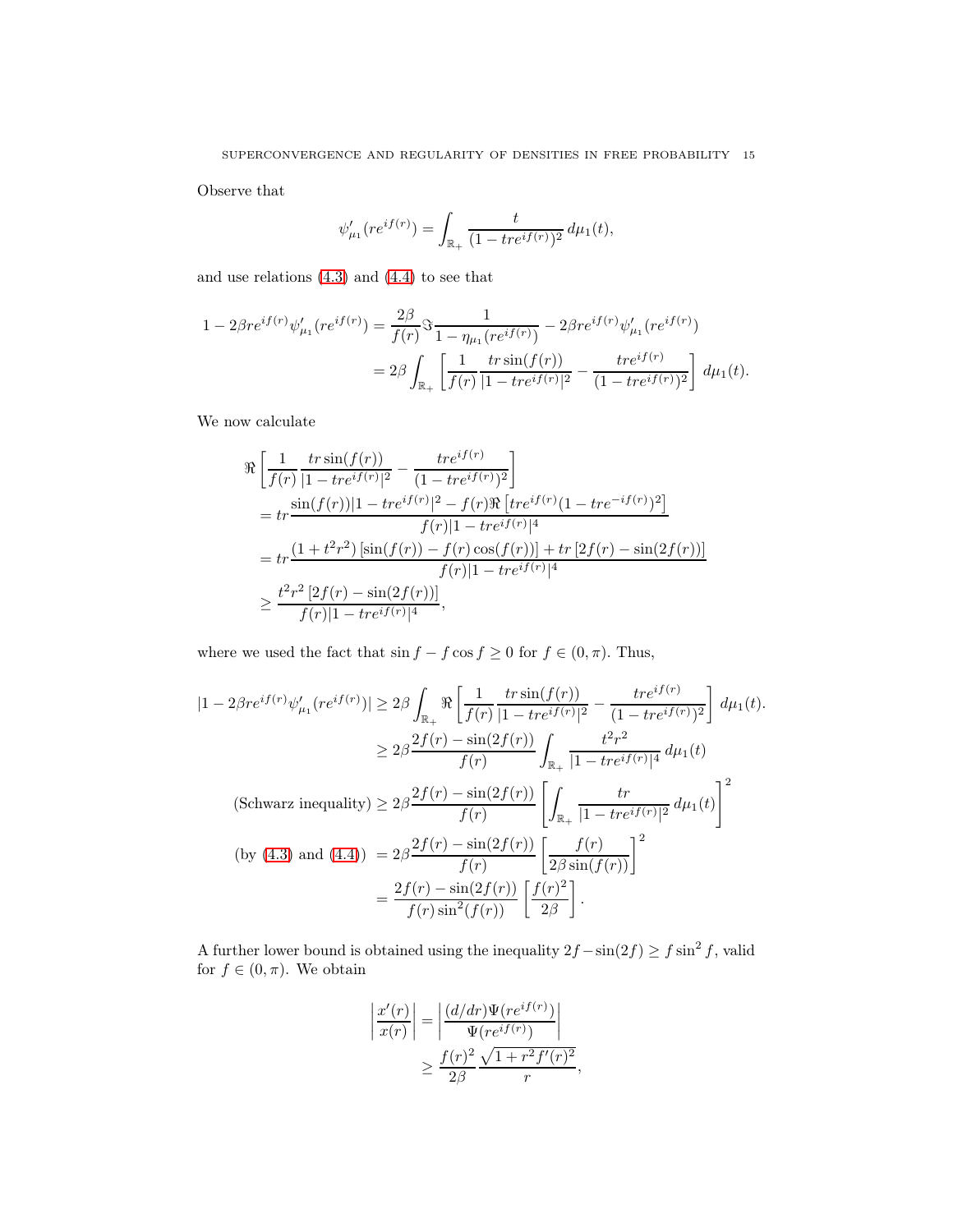and finally from [\(4.5\)](#page-13-2),

$$
|k'(x(r))| = \left| \frac{(1/2\pi\beta)f'(r)}{(x'(r)/x(r))x(r)} \right|
$$
  

$$
\leq \frac{1}{\pi f(r)^2 x(r)} \frac{r|f'(r)|}{\sqrt{1+r^2f'(r)^2}}
$$
  

$$
\leq \frac{1}{\pi f(r)^2 x(r)}.
$$

By  $(4.3)$ , this is precisely the inequality in  $(1)$ .

Remark 4.3. With the notation of the preceding lemma, it is easy to verify that the inequality in (1) is equivalent to

$$
|q'_{\mu_1 \boxtimes \mu_2}(x)| q_{\mu_1 \boxtimes \mu_2}(x)^2 \leq \frac{1}{4\pi^3 \beta^2 x}
$$
, where  $x \in (0, +\infty)$ ,  $q_{\mu_1 \boxtimes \mu_2}(x) \neq 0$ .

One essential observation that allows us to extend the preceding result to more general ⊠-infinitely divisible measures  $\mu_2$  is as follows. The density of  $\mu_1 \boxtimes \mu_2$ depends largely, via  $(4.2)$  on the function f, and thus on the  $\boxtimes$ -infinitely divisible measure  $\rho_1$ . In many cases, it is possible to find another convolution  $\nu_1 \boxtimes \nu_2$ , such that  $\eta_{\nu_1 \boxtimes \nu_2} = \eta_{\nu_1} \circ \eta_{\rho_1}$  (with the same measure  $\rho_1$ ), and such that  $\nu_2$  is a multiplicative analog of the semicircular measure. The verification of the following result is a simple calculation. The details are left to the reader. Note that the existence of the measure  $\nu_1$  below follows from Lemmas 2.1 and 2.3.

<span id="page-15-0"></span>**Lemma 4.4.** Let  $\mu_1, \mu_2 \in \mathcal{P}_{\mathbb{R}_+}$  be such that  $\mu_2$  is  $\mathbb{Z}\text{-infinitely divisible, and let}$ 

$$
\Phi(z) = \gamma z \exp\left[\int_{[0,+\infty]} \frac{1+tz}{z-t} \, d\sigma(t)\right], \quad z \in \mathbb{C}\backslash \mathbb{R}_+,
$$

be an analytic continuation of  $\eta_{\mu_2}^{\langle -1 \rangle}$ . Denote by  $\rho_1 \in \mathcal{P}_{\mathbb{R}_+}$  the  $\boxtimes$ -infinitely divisible measure such that  $\eta_{\rho_1}^{\langle -1 \rangle}$  has the analytic continuation

$$
\Psi(z) = \gamma z \exp\left[\int_{[0,+\infty]} \frac{1+t\eta_{\mu_1}(z)}{\eta_{\mu_1}(z)-t} d\sigma(t)\right], \quad z \in \mathbb{C}\backslash \mathbb{R}_+.
$$

Suppose that

$$
\beta = \frac{1}{2} \int_{[0, +\infty]} \left( \frac{1}{t} + t \right) d\sigma (1/t)
$$

is finite and nonzero. Denote by  $\nu_1 \in \mathcal{P}_{\mathbb{R}_+}$  the measure satisfying

$$
\psi_{\nu_1}(z) = \frac{1}{2\beta} \int_{[0,+\infty]} \frac{t\eta_{\mu_1}(z)}{1 - t\eta_{\mu_1}(z)} \left(\frac{1}{t} + t\right) d\sigma(1/t), \quad z \in \mathbb{C} \backslash \mathbb{R}_+,
$$

and denote by  $\nu_2 \in \mathcal{P}_{\mathbb{R}_+}$  the  $\boxtimes$ -infinitely divisible measure such that  $\eta_{\nu_2}^{(-1)}$  has the analytic continuation

$$
\gamma' z \exp \left[\beta \frac{z+1}{z-1}\right], \quad z \in \mathbb{C} \backslash \mathbb{R}_+,
$$

where

$$
\gamma' = \gamma \exp\left[\frac{1}{2} \int_{[0,+\infty]} \left(\frac{1}{t} - t\right) d\sigma(1/t)\right].
$$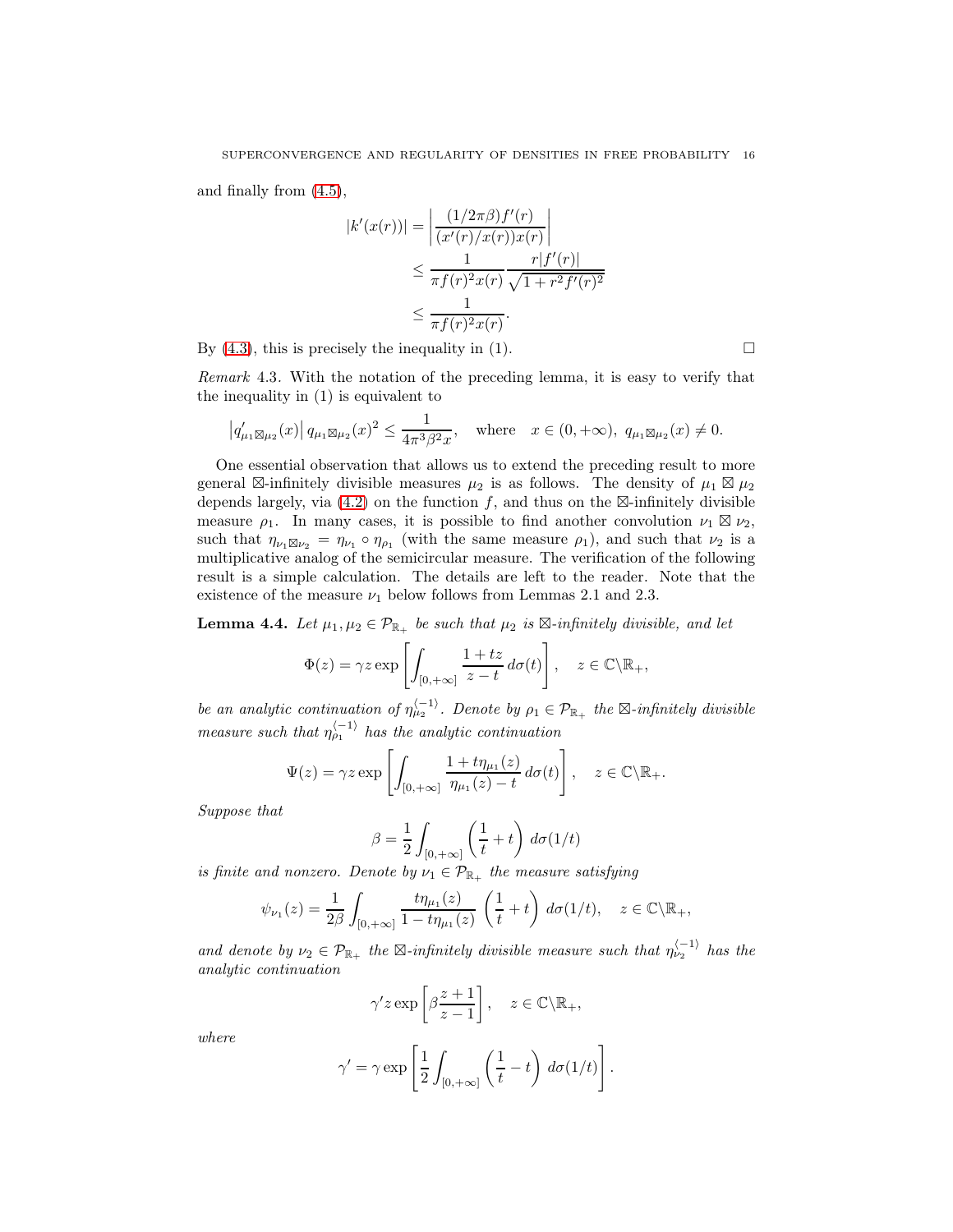Then  $\eta_{\mu_1 \boxtimes \mu_2} = \eta_{\mu_1} \circ \eta_{\rho_1}$  and  $\eta_{\nu_1 \boxtimes \nu_2} = \eta_{\nu_1} \circ \eta_{\rho_1}$ .

For the final proof in this section, we need some results from [\[29\]](#page-52-9), which we formulate using the notation established in Lemma [4.1.](#page-12-0) According to [\[29,](#page-52-9) Theorem 4.16], the zero set  $\{\alpha \in (0, +\infty) : f(\alpha) = 0\}$  can be partitioned into three sets A, B, C defined as follows.

(1) The set A consists of those  $\alpha \in (0, +\infty)$  such that  $\mu_1({1/\alpha}) > 0$  and

$$
\int_{[0,+\infty]} \frac{1+t^2}{(1-t)^2} \, d\sigma(t) \leq \mu_1(\{1/\alpha\}).
$$

(2) The set B consists of those  $\alpha \in (0, +\infty)$  for which  $\eta_{\mu_1}(\alpha) \in \mathbb{R} \setminus \{1\}$  and

$$
\left[\int_{\mathbb{R}_+} \frac{\alpha t}{(1-\alpha t)^2} d\mu_1(t)\right] \left[\int_{[0,+\infty]} \frac{1+t^2}{(\eta_{\mu_1}(\alpha)-t)^2} d\sigma(t)\right] \leq \frac{1}{(1-\eta_{\mu_1}(\alpha))^2}.
$$

(3) Finally,  $\alpha \in C$  provided that  $\eta_{\mu_1}(\alpha) = \infty$  and

$$
\left[\int_{\mathbb{R}_+} \frac{d\mu_1(t)}{(1-\alpha t)^2} \right] \left[\int_{[0,+\infty]} (1+t^2) d\sigma(t) \right] \le 1.
$$

The proof of this result relies on Proposition 4.10 of [\[4\]](#page-51-2) which states that  $f(\alpha) = 0$ if and only if the map Ψ has a finite Julia-Carathéodory derivative at the point  $\alpha$ , so that the preceding inequalities are a consequence of the chain rule for Julia-Carathéodory derivative. (See [\[31\]](#page-52-13) for the basics of Julia-Carathéodory derivative.) The density of  $\mu_1 \boxtimes \mu_2$  is continuous everywhere, except on the finite set

$$
\{1/\Psi(\alpha): \alpha \in A\}.
$$

If  $x \in (0, +\infty)$  is an atom of  $\mu_1 \boxtimes \mu_2$  then  $\eta_{\rho_1}(1/x) \in A$ .

<span id="page-16-0"></span>**Theorem 4.5.** Let  $\mu_1, \mu_2 \in \mathcal{P}_{\mathbb{R}_+}$  be two nondegenerate measures such that  $\mu_2$  is  $\boxtimes$ -infinitely divisible, and let

$$
\Phi(z) = \gamma z \exp\left[\int_{[0,+\infty]} \frac{1+tz}{z-t} \, d\sigma(t)\right], \quad z \in \mathbb{C}\backslash \mathbb{R}_+,
$$

be an analytic continuation of  $\eta_{\mu_2}^{\langle -1 \rangle}$ . Suppose that  $\sigma(0, +\infty) > 0$ . If  $I \subset (0, +\infty)$ is an open interval with an endpoint  $x_0 > 0$  such that  $1/\eta_{\rho_1}(1/x_0)$  is not an atom of  $\mu_1$ , and  $q_{\mu_1} \boxtimes_{\mu_2} (x_0) = 0 < q_{\mu_1} \boxtimes_{\mu_2} (x)$  for every  $x \in I$ , then  $q_{\mu_1} \boxtimes_{\mu_2} (x)/|x - x_0|^{1/3}$ is bounded for  $x \in I$  close to  $x_0$ .

*Proof.* We can always find finite measures  $\sigma'$  and  $\sigma''$  on  $[0, +\infty]$  such that  $\sigma =$  $\sigma' + \sigma''$ ,  $\sigma'' \neq 0$  and  $\sigma''$  has compact support contained in  $(0, +\infty)$ . The  $\boxtimes$ infinitely divisible measures  $\mu'_2, \mu''_2 \in \mathcal{P}_{\mathbb{R}_+}$ , defined by the fact that  $\eta_{\mu'_2}^{\langle -1 \rangle}$  and  $\eta_{\mu''_2}^{\langle -1 \rangle}$ have analytic continuations

$$
\gamma z \exp\left[\int_{[0,+\infty]} \frac{1+tz}{z-t} \, d\sigma'(t)\right] \text{ and } z \exp\left[\int_{[0,+\infty]} \frac{1+tz}{z-t} \, d\sigma''(t)\right], \quad z \in \mathbb{C}\backslash \mathbb{R}_+,
$$

respectively, satisfy the relation  $\mu'_2 \boxtimes \mu''_2 = \mu_2$ , and thus  $\mu_1 \boxtimes \mu_2 = \mu''_1 \boxtimes \mu''_2$ , where  $\mu_1'' = \mu_1 \boxtimes \mu_2'$ . There exist additional  $\boxtimes$ -infinitely divisible measures  $\rho_1', \rho_1'' \in \mathcal{P}_{\mathbb{R}_+}$ such that  $\eta_{\mu_1''} = \eta_{\mu_1} \circ \eta_{\rho_1'}$  and  $\eta_{\mu_1 \boxtimes \mu_2} = \eta_{\mu_1''} \circ \eta_{\rho_1''}$ . Clearly,  $\eta_{\rho_1} = \eta_{\rho_1'} \circ \eta_{\rho_1''}$ , and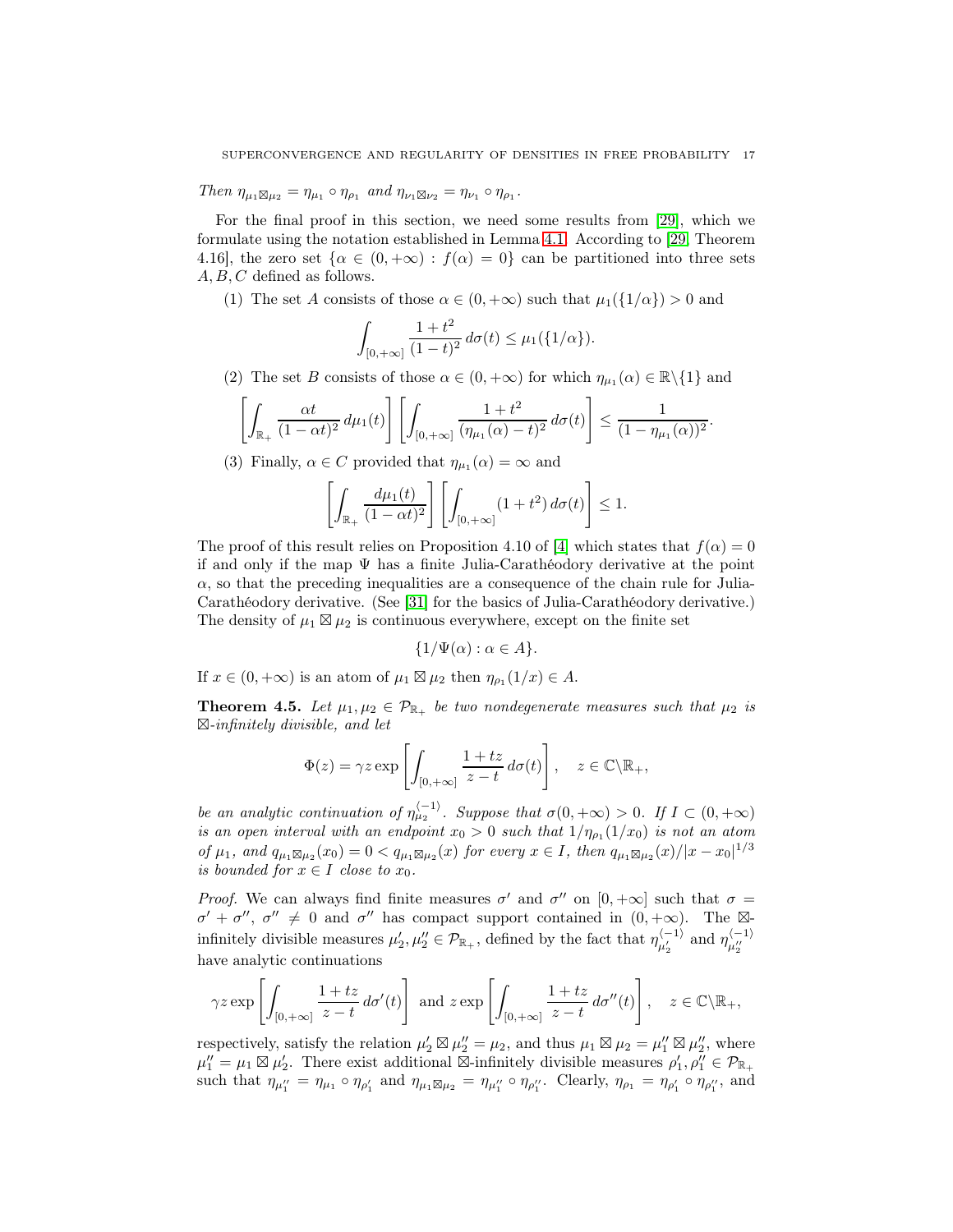we argue that  $1/\eta_{\rho_1^{\prime\prime}}(1/x_0)$  is a real number but not an atom of  $\mu_1^{\prime\prime}$ . Indeed, letting  $z \rightarrow 1/x_0$  in the inequality

$$
\arg\eta_{\rho_1}(z)=\arg(\eta_{\rho_1'}(\eta_{\rho_1''}(z))\geq \arg\eta_{\rho_1''}(z),\quad z\in\mathbb{H},
$$

the hypothesis  $\eta_{\rho_1}(1/x_0) \in (0, +\infty)$  implies that  $\eta_{\rho_1'}(1/x_0) \in (0, +\infty)$ . Suppose, to get a contradiction, that  $1/\eta_{\rho_1^{\prime\prime}}(1/x_0)$  is an atom of  $\mu_1^{\prime\prime}$ . Then, as seen in [\[6\]](#page-52-14),

$$
1/\eta_{\rho_1}(1/x_0)=1/\eta_{\rho_1'}(\eta_{\rho_1''}(1/x_0))
$$

is necessarily an atom of  $\mu_1$ , contrary to the hypothesis.

The above construction shows that the hypothesis of the theorem also holds with  $\mu''_1, \mu''_2$ , and  $\rho''_1$  in place of  $\mu_1, \mu_2$ , and  $\rho_1$ , respectively. Moreover, it is obvious that  $\int_{[0,+\infty]}((t^2+1)/t)\,d\sigma''(t) < +\infty$ . Therefore we may, and do, assume that the additional hypothesis  $\int_{[0,+\infty]} ((t^2+1)/t) d\sigma(t) < +\infty$  is satisfied. In particular, the hypothesis of Lemma [4.4](#page-15-0) is satisfied. With the notation of that lemma, Proposition [4.2](#page-13-3) shows that it suffices to prove that  $q_{v_1} \boxtimes_{v_2} (x) / q_{\mu_1} \boxtimes_{\mu_2} (x)$  is bounded away from zero for  $x \in I$  close to  $x_0$ . For this purpose, we write points  $x \in (0, +\infty)$  as  $x = 1/\Psi(re^{if(r)})$ . In particular,  $x_0 = 1/\Psi(r_0e^{if(r_0)})$  and  $f(r_0) = 0$ . The fact that  $1/\eta_{\rho_1}(1/x_0)$  is not an atom for  $\mu_1$  implies that  $r_0 \in B \cup C$ . The formula [\(4.2\)](#page-12-2) and the definition of  $\nu_1$  yield

$$
q_{\nu_1 \boxtimes \nu_2}(x) = \frac{1}{\pi} \Im \frac{1}{1 - \eta_{\nu_1}(re^{if(r)})} = \frac{1}{\pi} \Im \psi_{\nu_1}(re^{if(r)})
$$
  
= 
$$
\frac{1}{2\pi \beta} \Im \left[ \int_{[0, +\infty]} \frac{t \eta_{\mu_1}(re^{if(r)})}{1 - t \eta_{\mu_1}(re^{if(r)})} \left( t + \frac{1}{t} \right) d\sigma(1/t) \right]
$$
  
= 
$$
\frac{\Im \eta_{\mu_1}(re^{if(r)})}{2\pi \beta} \int_{[0, +\infty]} \frac{1 + t^2}{|t - \eta_{\mu_1}(re^{if(r)})|^2} d\sigma(t).
$$

Since we also have

$$
q_{\mu_1\boxtimes\mu_2}(x) = \frac{1}{\pi} \Im \frac{1}{1 - \eta_{\mu_1}(re^{if(r)})} = \frac{1}{\pi} \frac{\Im \eta_{\mu_1}(re^{if(r)})}{|1 - \eta_{\mu_1}(re^{if(r)})|^2},
$$

we deduce that

(4.6) 
$$
\frac{q_{\nu_1 \boxtimes \nu_2}(x)}{q_{\mu_1 \boxtimes \mu_2}(x)} = \frac{|1 - \eta_{\mu_1}(re^{if(r)})|^2}{2\beta} \int_{[0, +\infty]} \frac{1 + t^2}{|t - \eta_{\mu_1}(re^{if(r)})|^2} d\sigma(t).
$$

Letting  $x \to x_0$ , so  $r \to r_0$ , we see that

<span id="page-17-0"></span>
$$
\liminf_{x \to x_0, x \in I} \frac{q_{\nu_1 \boxtimes \nu_2}(x)}{q_{\mu_1 \boxtimes \mu_2}(x)} \ge \frac{|1 - \eta_{\mu_1}(r_0)|^2}{2\beta} \int_{[0, +\infty]} \frac{1 + t^2}{|t - \eta_{\mu_1}(r_0)|^2} d\sigma(t)
$$

if  $r_0 \in B$ , and

$$
\liminf_{x \to x_0, x \in I} \frac{q_{\nu_1 \boxtimes \nu_2}(x)}{q_{\mu_1 \boxtimes \mu_2}(x)} \ge \frac{1}{2\beta} \int_{[0, +\infty]} (1 + t^2) d\sigma(t)
$$

if  $r_0$  ∈ C. In either case, the lower estimate is strictly positive.  $□$ 

Remark 4.6. In the above proof, we show that  $q_{\mu_1} \boxtimes_{\mu_2} (x) = O(q_{\nu_1} \boxtimes_{\nu_2} (x))$  as  $x \to$  $x_0, x \in I$ . It is also true that  $q_{\nu_1 \boxtimes \nu_2}(x) = O(q_{\mu_1 \boxtimes \mu_2}(x))$  as  $x \to x_0, x \in I$ . To see this, we observe that the definition of  $f$  implies the equality

$$
f(r) = \Im \eta_{\mu_1}(re^{if(r)}) \int_{[0,+\infty]} \frac{1+t^2}{|t - \eta_{\mu_1}(re^{if(r)})|^2} d\sigma(t).
$$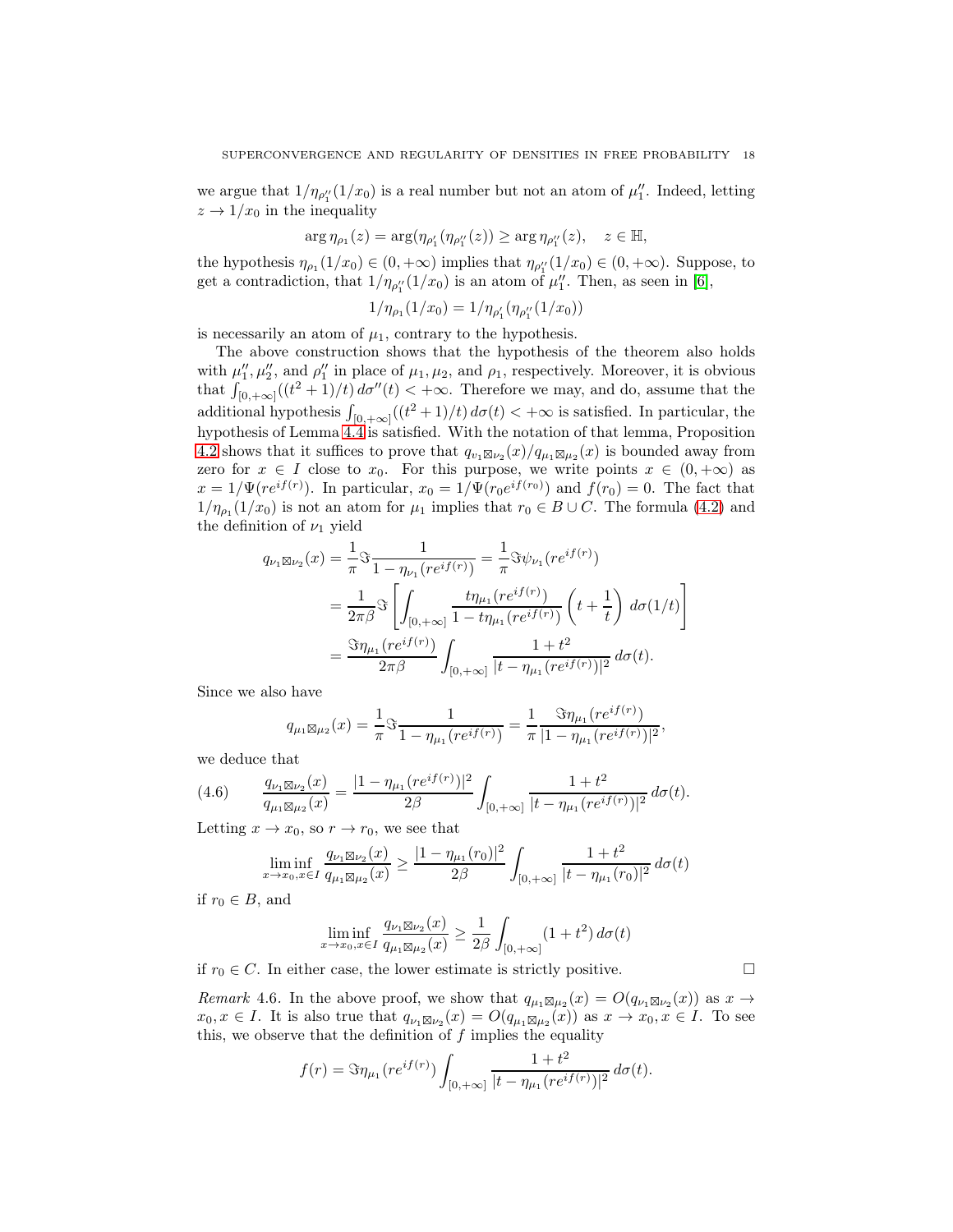Thus, the reciprocal of the fraction in [\(4.6\)](#page-17-0) can be rewritten as

$$
\frac{q_{\mu_1 \boxtimes \mu_2}(x)}{q_{\nu_1 \boxtimes \nu_2}(x)} = \frac{2\beta}{|1 - \eta_{\mu_1}(re^{if(r)})|^2} \frac{\Im \eta_{\mu_1}(re^{if(r)})}{f(r)}
$$
\n
$$
= \frac{2\beta r \sin(f(r))}{f(r)} \frac{\Im \eta_{\mu_1}(re^{if(r)})}{\Im(re^{if(r)})|1 - \eta_{\mu_1}(re^{if(r)})|^2}
$$
\n
$$
= \frac{2\beta r \sin(f(r))}{f(r)} \frac{\Im \psi_{\mu_1}(re^{if(r)})}{\Im(re^{if(r)})}
$$
\n
$$
= \frac{2\beta r \sin(f(r))}{f(r)} \int_{\mathbb{R}_+} \frac{t}{|1 - tre^{if(r)}|^2} d\mu_1(t).
$$

Letting  $x \to x_0$  yields

$$
\liminf_{x \to x_0, x \in I} \frac{q_{\mu_1 \boxtimes \mu_2}(x)}{q_{\nu_1 \boxtimes \nu_2}(x)} \ge 2\beta \int_{\mathbb{R}_+} \frac{tr_0}{(1 - tr_0)^2} \, d\mu_1(t) > 0.
$$

Note that the quantity on the right hand side is in fact finite. This is immediate if  $r_0 \in B$ , and it follows from the identity

$$
\int_{\mathbb{R}_+} \frac{tr_0}{(1 - tr_0)^2} d\mu_1(t) = \int_{\mathbb{R}_+} \frac{1}{(1 - tr_0)^2} d\mu_1(t) - \int_{\mathbb{R}_+} \frac{1}{1 - tr_0} d\mu_1(t)
$$

if  $r_0 \in C$ .

Remark 4.7. There are cases, other than those of Proposition [4.2,](#page-13-3) in which the set  $\{x_0 > 0 : \eta_{\rho_1}(1/x_0) \in A\}$  is empty, and thus the conclusion of Theorem [4.5](#page-16-0) holds at every zero of  $q_{\mu_1} \boxtimes_{\mu_2}$ ; in particular, the result holds at cusps and at the edge of every connected component of the set  $\{x : p_{\mu_1 \boxtimes \mu_2}(x) > 0\}$ . See Remark [9.7](#page-35-0) for a brief discussion in the context of additive free convolution.

### 5. Free multiplicative convolution on T

<span id="page-18-0"></span>We denote by  $\mathcal{P}_{\mathbb{T}}$  the collection of probability measures on  $\mathbb{T}$ . The definition of the moment generating function for a measure  $\mu \in \mathcal{P}_{\mathbb{T}}$  is analogous to the one used for  $\mathcal{P}_{\mathbb{R}_+}$ , but the domain is now the unit disk  $\mathbb{D} = \{z \in \mathbb{C} : |z| < 1\}$ :

$$
\psi_{\mu}(z) = \int_{\mathbb{T}} \frac{tz}{1 - tz} \, d\mu(t), \quad z \in \mathbb{D}.
$$

The  $\eta$ -transform of  $\mu$  is the function

$$
\eta_{\mu}(z) = \frac{\psi_{\mu}(z)}{1 + \psi_{\mu}(z)}, \quad z \in \mathbb{D}.
$$

The collection  $\{\eta_\mu : \mu \in \mathcal{P}_\mathbb{T}\}\$ is simply the set of all analytic functions  $f : \mathbb{D} \to \mathbb{D}$ that satisfy  $f(0) = 0$ . If we denote by

$$
H_{\mu}(z) = \int_{\mathbb{T}} \frac{t+z}{t-z} \, d\mu(t), \quad z \in \mathbb{D},
$$

the Herglotz integral of  $\mu$ , and if we define  $\mu_* \in \mathcal{P}_{\mathbb{T}}$  by  $d\mu_*(t) = d\mu(1/t)$ , then

$$
H_{\mu_*}(z) = 1 + 2\psi_{\mu}(z) = \frac{1 + \eta_{\mu}(z)}{1 - \eta_{\mu}(z)}, \quad z \in \mathbb{D}.
$$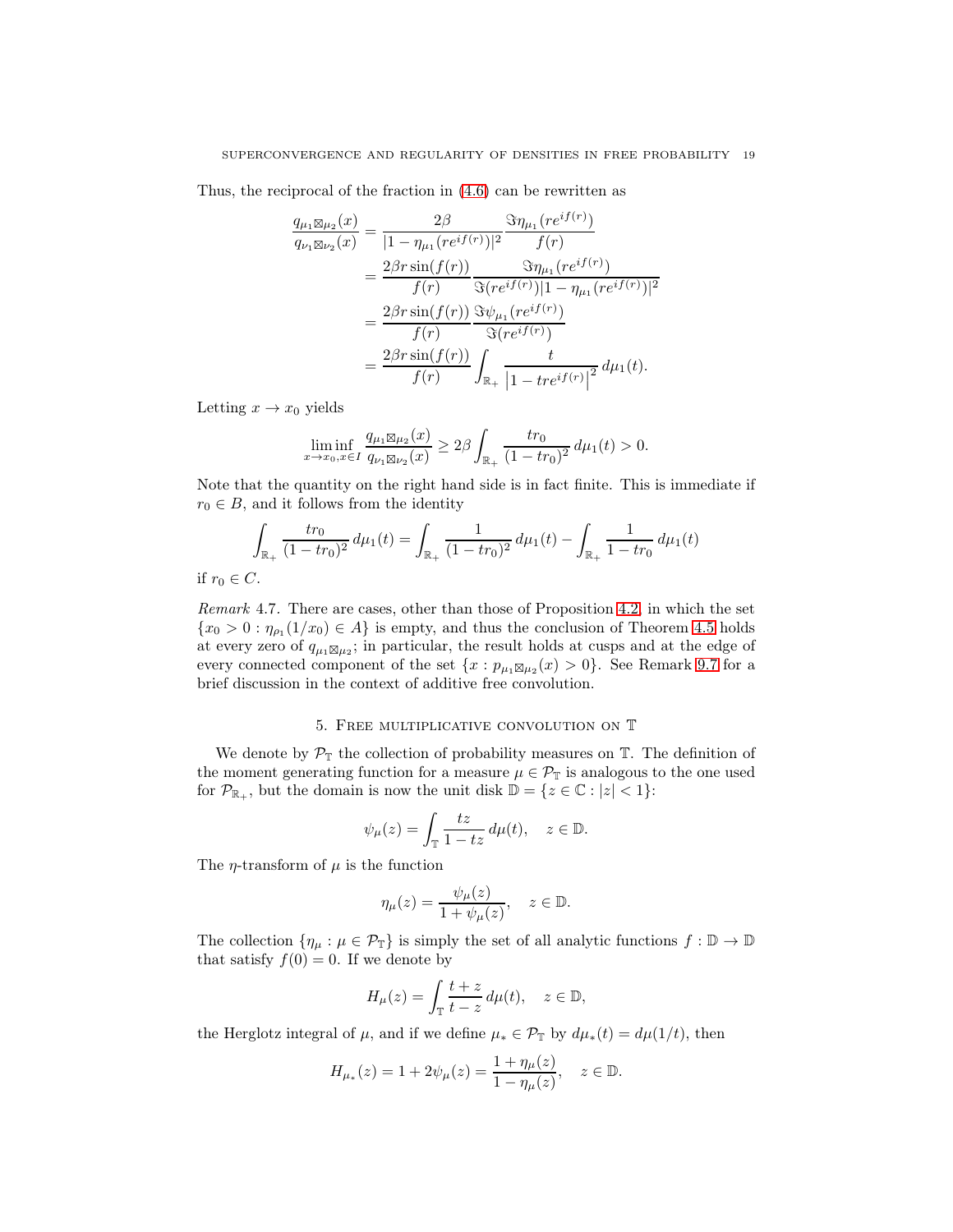Since  $\Re H_{\mu_*}$  is the Poisson integral of  $\mu_*$ , we deduce that the measures

$$
\frac{1}{2\pi} \Re \frac{1 + \eta_\mu(re^{-i\theta})}{1 - \eta_\mu(re^{-i\theta})} d\theta, \quad \theta \in [0, 2\pi), r \in (0, 1),
$$

converge weakly to  $d\mu(e^{i\theta})$  as  $r \uparrow 1$ . In particular, the density of  $\mu$  relative to arclength measure  $d\theta$  on  $\mathbb T$  is given almost everywhere by

(5.1) 
$$
p_{\mu}(\xi) = \frac{1}{2\pi} \Re \frac{1 + \eta_{\mu}(\overline{\xi})}{1 - \eta_{\mu}(\overline{\xi})}, \quad \xi \in \mathbb{T},
$$

where

<span id="page-19-1"></span>
$$
\eta_{\mu}(\xi) = \lim_{r \uparrow 1} \eta_{\mu}(r\xi), \quad \xi \in \mathbb{T},
$$

exists almost everywhere as shown by Fatou [\[24\]](#page-52-15). In many cases of interest, the function  $\eta_{\mu}$  extends continuously to  $\mathbb{T}$ , and thus  $\mu$  is absolutely continuous on the set  $\{\xi \in \mathbb{T} : \eta_u(\overline{\xi}) \neq 1\}.$ 

The  $\eta$ -transform is used in the description of free multiplicative convolution on the subset  $\mathcal{P}_{\mathbb{T}}^*$  of  $\mathcal{P}_{\mathbb{T}}$ , consisting of those measures  $\mu$  with the property that  $\int_{\mathbb{T}} t \, d\mu(t) \neq 0$ . If  $\mu \in \mathcal{P}_{\mathbb{T}}^*$ , we have  $\eta'_{\mu}(0) = \int_{\mathbb{T}} t \, d\mu(t) \neq 0$ , and thus  $\eta_{\mu}$  has an inverse  $\eta_{\mu}^{\langle -1 \rangle}$  that is a convergent power series in a neighborhood of zero. The free multiplicative convolution of two measures  $\mu_1, \mu_2 \in \mathcal{P}_{\mathbb{T}}^*$  is characterized by the identity [\(2.3\)](#page-4-2) that is now true in some neighborhood of zero. The following theorem is a reformulation of the analytic subordination from [17].

<span id="page-19-2"></span>**Theorem 5.1.** For every  $\mu_1, \mu_2 \in \mathcal{P}_{\mathbb{T}}^*$ , there exist unique  $\rho_1, \rho_2 \in \mathcal{P}_{\mathbb{T}}^*$  such that

$$
z\eta_{\mu_1}(\eta_{\rho_1}(z)) = z\eta_{\mu_2}(\eta_{\rho_2}(z)) = \eta_{\rho_1}(z)\eta_{\rho_2}(z), \quad z \in \mathbb{D}.
$$

Moreover, we have  $\eta_{\mu_1} \boxtimes_{\mu_2} = \eta_{\mu_1} \circ \eta_{\rho_1}$ . If  $\mu_1, \mu_2$  are nondegenerate, then so are  $\rho_1, \rho_2.$ 

The concept of  $\boxtimes$ -infinite divisibility for measures in  $\mathcal{P}_{\mathbb{T}}$  is defined as for  $\mathcal{P}_{\mathbb{R}_+}$ . The normalized arclength measure  $m = d\theta/2\pi$  is the only  $\boxtimes$ -infinitely divisible measure in  $\mathcal{P}_{\mathbb{T}}\setminus\mathcal{P}_{\mathbb{T}}^*$ . All other  $\boxtimes$ -infinitely divisible measures are described by results of [\[35,](#page-53-2) [10\]](#page-52-16). Suppose that  $\mu \in \mathcal{P}_{\mathbb{T}}^*$  is  $\boxtimes$ -infinitely divisible. Then the function  $\eta_{\mu}^{\langle -1 \rangle}$ has an analytic continuation  $\Phi$  to  $\mathbb D$  satisfying

(5.2) 
$$
\Phi(0) = 0, |\Phi(z)| \ge |z|, \quad z \in \mathbb{D}.
$$

Conversely, every analytic function  $\Phi : \mathbb{D} \to \mathbb{C}$  that satisfies [\(5.2\)](#page-19-0) is the analytic continuation of  $\eta_{\mu}^{(-1)}$  for some  $\boxtimes$ -infinitely divisible measure  $\mu \in \mathcal{P}_{\mathbb{T}}^*$ . Of course, the identity

<span id="page-19-0"></span>
$$
\Phi(\eta_{\mu}(z))=z
$$

extends by analytic continuation to arbitrary  $z \in \mathbb{D}$ , and thus  $\eta_{\mu}$  is a conformal map if µ is ⊠-infinitely divisible. Some further information about this case is summarized below (see  $[4]$ ).

**Proposition 5.2.** Let  $\mu \in \mathcal{P}_{\perp}^{*}$  be  $\boxtimes$ -infinitely divisible, and let  $\Phi : \mathbb{D} \to \mathbb{C}$  be the analytic continuation of  $\eta_{\mu}^{\langle -1 \rangle}$ . Then:

- (1) The domain  $\Omega_{\mu} = \eta_{\mu}(\mathbb{D})$  is starlike relative to the origin.
- (2) The function  $\eta_{\mu}$  extends to a homeomorphism of  $\overline{\mathbb{D}}$  onto  $\overline{\Omega_{\mu}}$ .
- (3) We have  $\Omega_{\mu} = \{z \in \mathbb{D} : |\Phi(z)| < 1\}.$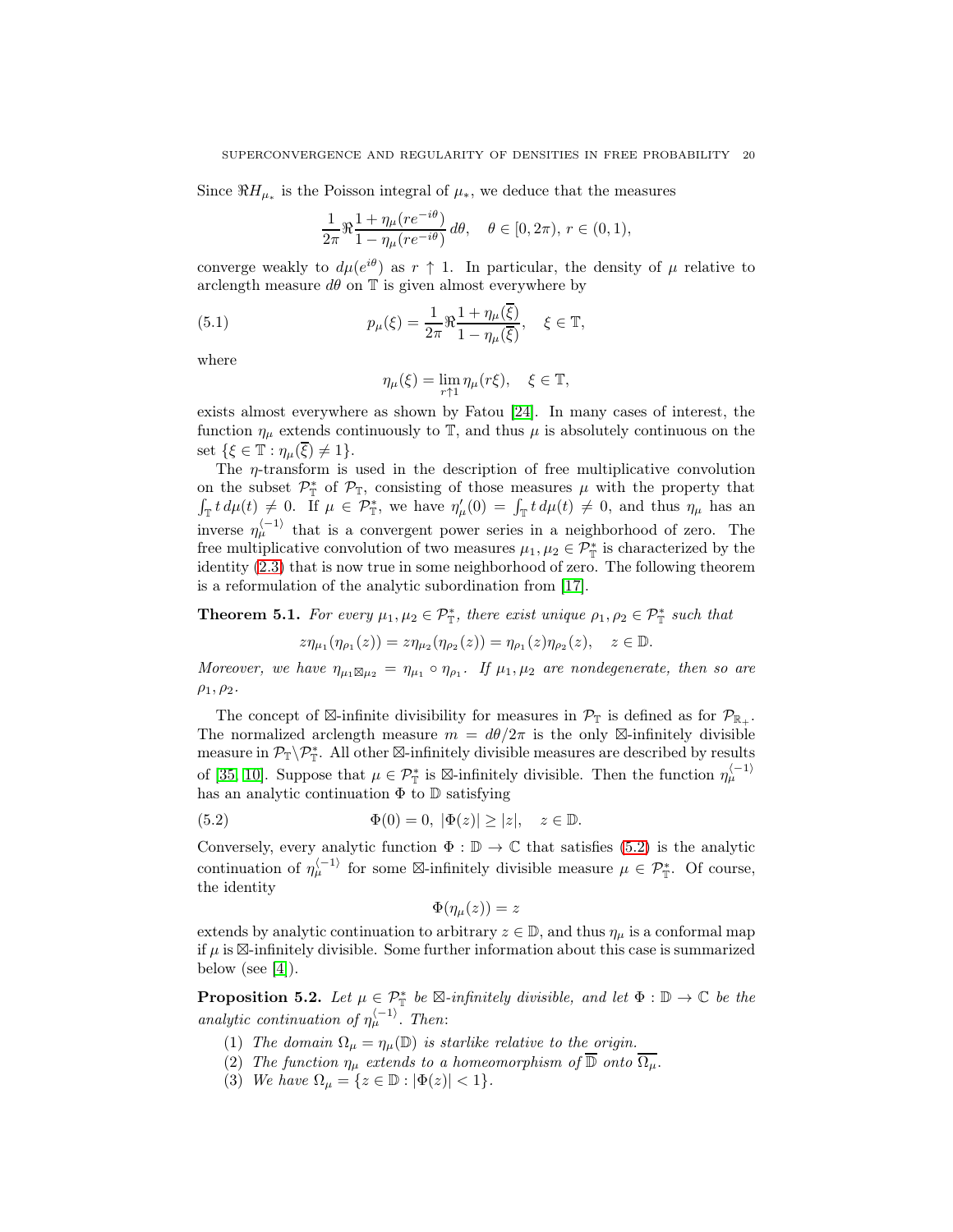(4) If  $|\eta_{\mu}(t)| < 1$  for some  $t \in \mathbb{T}$  then  $\eta_{\mu}$  continues analytically to a neighborhood of t.

<span id="page-20-0"></span>The functions  $\Phi$  that satisfy [\(5.2\)](#page-19-0) can be written as

(5.3) 
$$
\Phi(z) = \gamma z \exp H_{\sigma}(z), \quad z \in \mathbb{D},
$$

where  $\gamma \in \mathbb{T}$  and  $\sigma$  is a finite, positive Borel measure on T. The parameters  $(\gamma, \sigma)$ are uniquely determined by  $\Phi$  (or by  $\mu$ ) and [\(5.3\)](#page-20-0) is an analog of the Lévy-Hinčin formula in classical probability. (Recall that  $H_{\sigma}$  denotes the Herglotz integral of σ.) This representation of Φ, along with part (3) of the above lemma, allow us to give an alternative description of  $\eta_{\mu}|\mathbb{T}$ . We have

$$
|\Phi(r\zeta)| = r \exp \Re H_{\sigma}(r\zeta) = r \exp \left[ \int_{\mathbb{T}} \frac{1-r^2}{|t-r\zeta|^2} d\sigma(t) \right], \quad r \in (0,1), \zeta \in \mathbb{T},
$$

and thus

$$
\log |\Phi(r\zeta)| = [1 - T(r\zeta)] \log r,
$$

where

$$
T(r\zeta) = \frac{r^2 - 1}{\log r} \int_{\mathbb{T}} \frac{d\sigma(t)}{|t - r\zeta|^2}, \quad r \in (0, 1), \zeta \in \mathbb{T}.
$$

The map  $T(r\zeta)$  is an increasing, continuous function of r for fixed  $\zeta$  (see [\[37,](#page-53-3) Lemma 3.1]). We also set

$$
T(\zeta) = \lim_{r \uparrow 1} T(r\zeta) = 2 \int_{\mathbb{T}} \frac{d\sigma(t)}{|t - \zeta|^2}.
$$

We conclude that  $r\zeta \in \Omega_\mu$  precisely when  $T(r\zeta) < 1$ . Since  $\Omega_\mu$  is starlike relative to 0, we conclude that, for each fixed  $\zeta \in \mathbb{T}$ , the set

$$
\{r \in (0,1) : T(r\zeta) < 1\}
$$

is an interval  $(0, R(\zeta))$ . We summarize some of the properties of the function R below.

**Lemma 5.3.** [\[28,](#page-52-8) [29,](#page-52-9) [37\]](#page-53-3) Suppose that  $\mu \in \mathcal{P}_{\mathbb{T}}^*$  is  $\boxtimes$ -infinitely divisible. With the notation introduced above, we have:

- (1) The function R is continuous and  $R(e^{i\theta})$  is continuously differentiable on  $\{\theta \in \mathbb{R} : R(e^{i\theta}) < 1\}.$
- (2)  $\Omega_{\mu} = \{r\zeta : \zeta \in \mathbb{T}, 0 \le r < R(\zeta)\}\$  and  $\partial\Omega_{\mu} = \{R(\zeta)\zeta : \zeta \in \mathbb{T}\}\.$
- (3)  $R(\zeta) < 1$  if and only if  $T(\zeta) > 1$ , in which case  $T(R(\zeta)\zeta) = 1$ . The inequality  $T(R(\zeta)\zeta) \leq 1$  holds for every  $\zeta \in \mathbb{T}$ .

The following result is analogous to Lemma [2.8.](#page-7-0) A similar estimate could be derived from  $[4, (4.20)]$ .

<span id="page-20-1"></span>**Lemma 5.4.** Suppose that  $\mu \in \mathcal{P}_{\mathbb{T}}^*$  is  $\boxtimes$ -infinitely divisible. With the notation introduced above, we have

$$
|dH_{\sigma}/dz| \leq 8\sigma(\mathbb{T}) + 2, \quad z \in \Omega_{\mu}.
$$

Proof. Direct calculation yields

$$
|dH_{\sigma}/dz| = \left| \int_{\mathbb{T}} \frac{2t}{(t-z)^2} d\sigma(t) \right| \leq 2 \int_{\mathbb{T}} \frac{d\sigma(t)}{|t-z|^2}.
$$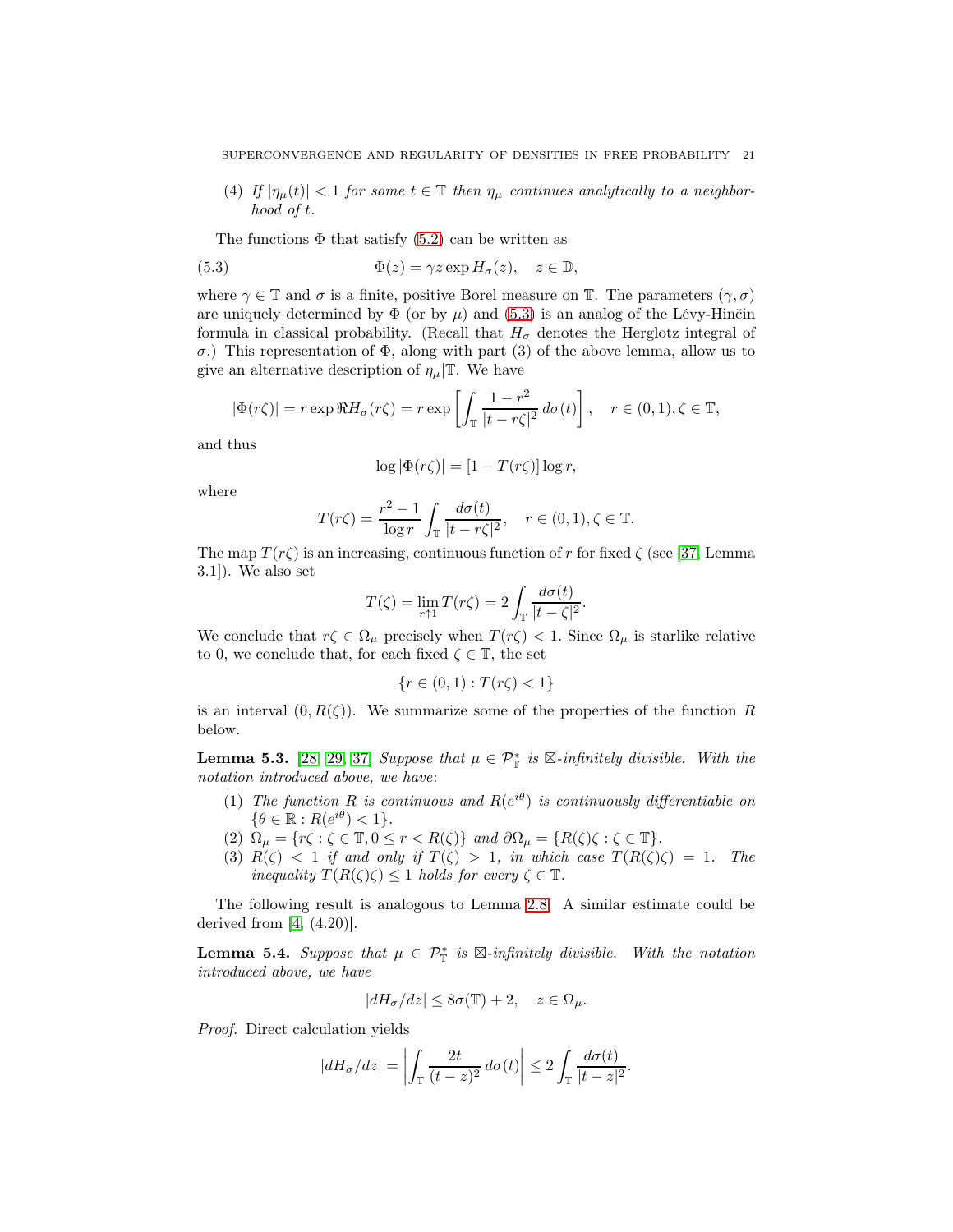Since  $T(z) \leq 1$  for  $z \in \Omega_{\mu}$ , we have

$$
\int_{\mathbb{T}} \frac{d\sigma(t)}{|t - z|^2} \le \frac{\log|z_j|}{|z|^2 - 1} < \frac{1}{2|z|} \le 1,
$$

if  $|z| \ge 1/2$ . If  $|z| < 1/2$ , we have  $|t - z| \ge 1/2$  for  $t \in \mathbb{T}$ , and the estimate

$$
\int_{\mathbb{T}} \frac{d\sigma(t)}{|t-z|^2} \leq 4\sigma(\mathbb{T})
$$

yields the desired result.

The discussion of convolution powers in  $\mathcal{P}_{\mathbb{T}}^*$  is best carried out for real exponents rather than just integer ones. We review this construction from [\[4\]](#page-51-2) as follows. Suppose that  $\nu \in \mathcal{P}_{\mathbb{T}}^*$  satisfies  $\int_{\mathbb{T}} t \, d\nu(t) > 0$  and  $\eta_{\nu}$  has no zeros in  $\mathbb{D}\setminus\{0\}$ . Fix  $k \in (1, +\infty)$  and set

$$
\Phi(z) = z \left(\frac{z}{\eta_{\nu}(z)}\right)^{k-1}, \quad z \in \mathbb{D}.
$$

We have

$$
\eta'_{\nu}(0) = \int_{\mathbb{T}} t \, d\nu(t) > 0,
$$

and the power above is chosen such that  $\Phi'(0) > 0$ . The Schwarz lemma shows that  $|\Phi(z)| \geq |z|$  for  $z \in \mathbb{D}$ , and therefore there exists a  $\mathbb{Z}$ -infinitely divisible measure  $\mu \in \mathcal{P}_{\mathbb{T}}^*$  such that  $\Phi$  is an analytic continuation of  $\eta_{\mu}^{\langle -1 \rangle}$ . We can then *define* the convolution power  $\nu^{\boxtimes k}$  by setting

$$
\eta_{\nu} \mathbb{R}^k = \eta_{\nu} \circ \eta_{\mu}.
$$

If k is an integer, the measure  $\nu^{\boxtimes k}$  is in fact equal to the free multiplicative convolution of k copies of  $\nu$ . The analog of [\(2.11\)](#page-8-1) also holds in this context, but it must be written so that the powers make sense:

$$
\left(\frac{\eta_{\mu}(z)}{z}\right)^k = \left(\frac{\eta_{\nu}\boxtimes_k(z)}{z}\right)^{k-1}, \quad z \in \mathbb{D};
$$

equivalently,

$$
\eta_{\nu^{\boxtimes k}}(z) = \eta_{\mu}(z) \left(\frac{\eta_{\mu}(z)}{z}\right)^{1/(k-1)}, \quad z \in \mathbb{D}.
$$

As in the real case, the function  $\eta_{\nu} \boxtimes_k$  extends continuously to the closure  $\overline{D}$  [\[4\]](#page-51-2). This construction of real powers fails if  $\eta_{\nu}(z) = 0$  for some  $z \in \mathbb{D}\setminus\{0\}$ . Suppose however that  $\int_{\mathbb{T}} t \, d\nu(t) > 0$ . The *η*-transform of the measure  $\nu^{\boxtimes 2} = \nu \boxtimes \nu$  has no zeros other than 0, and therefore one can define

$$
\nu^{\boxtimes k} = (\nu \boxtimes \nu)^{k/2}
$$

provided that  $k > 2$ . These considerations can be carried out for arbitrary measures in  $\mathcal{P}_{\mathbb{T}}^*$  by choosing an arbitrary determination of the power  $(z/\eta_{\nu}(z))^{k-1}$ . If k is not an integer, there may be infinitely many versions of  $\nu^{\boxtimes k}$ , but each of them can be obtained from the others by appropriate rotations.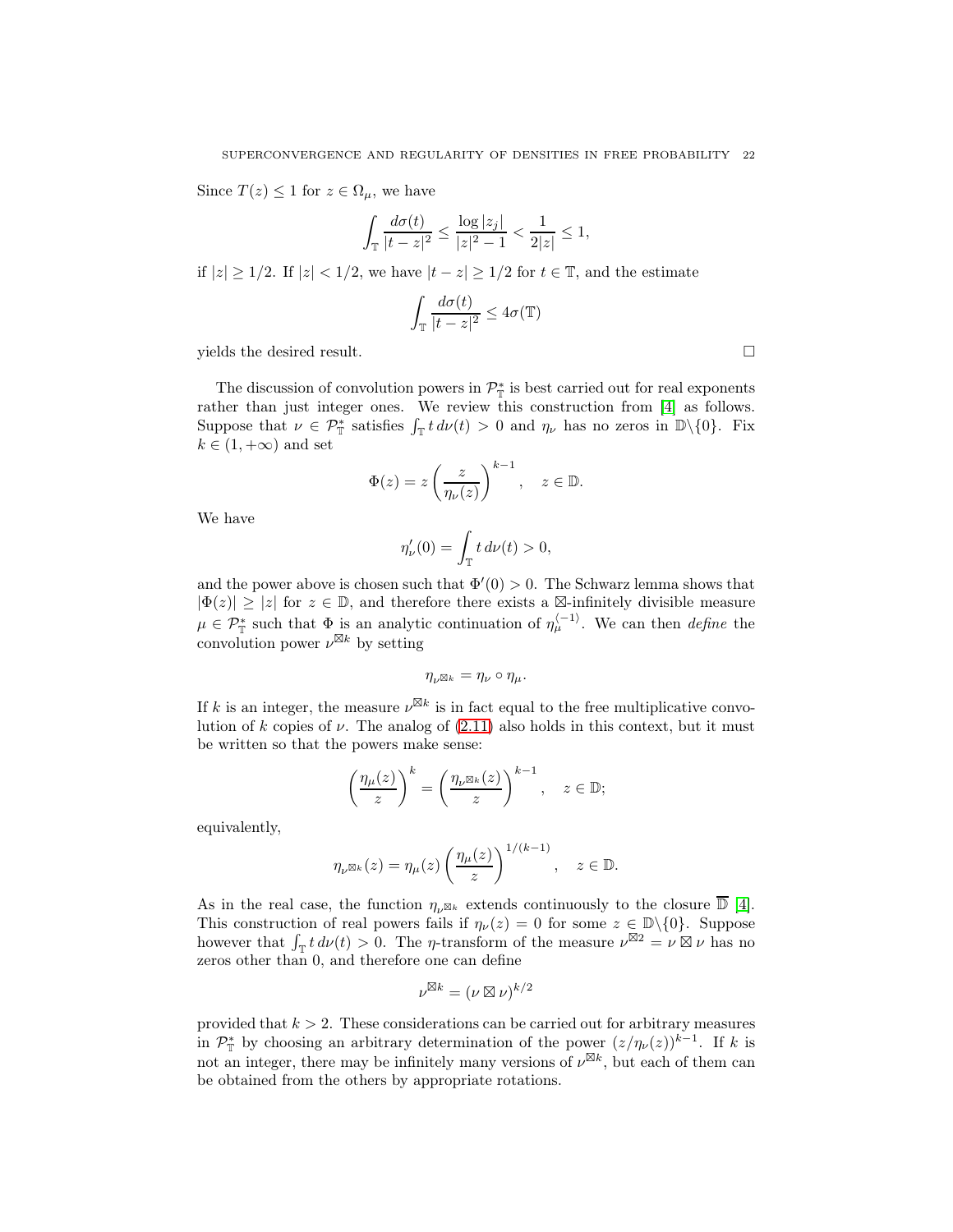#### 6. SUPERCONVERGENCE IN  $\mathcal{P}_{\mathbb{T}}$

<span id="page-22-0"></span>The weak convergence of ⊠-infinitely divisible measures is equivalent to certain convergence properties of the  $\eta$ -transforms and of their inverses. We record the result from [\[10,](#page-52-16) Proposition 2.9]. The equivalence between (1) and (5) below is implicit in the proof of Theorem 4.3 from [\[14\]](#page-52-17).

**Proposition 6.1.** [\[10,](#page-52-16) [14\]](#page-52-17) Suppose that  $\mu$  and  $\{\mu_n\}_{n\in\mathbb{N}}$  are nondegenerate  $\boxtimes$ infinitely divisible measures in  $\mathcal{P}_{\mathbb{I}}^*$ . Denote by  $\Phi$  and  $\{\Phi_n\}_{n\in\mathbb{N}}$  the analytic continuations to D of the functions  $\eta_{\mu}^{(-1)}$  and  $\{\eta_{\mu}^{(-1)}\}_{n\in\mathbb{N}}$ , and represent these functions as in [\(5.3\)](#page-20-0), using  $(\gamma_n, \sigma_n)$  for the parameters corresponding to  $\mu_n$ . The following conditions are equivalent:

- (1) The sequence  $\{\mu_n\}_{n\in\mathbb{N}}$  converges weakly to  $\mu$ .
- (2) The sequence  $\{\eta_{\mu_n}\}_{n\in\mathbb{N}}$  converges pointwise to  $\eta_\mu$  on  $\mathbb{D}$ .
- (3) The sequence  $\{\eta_{\mu_n}\}_{n\in\mathbb{N}}$  converges to  $\eta_{\mu}$  uniformly on the compact subsets of  $\mathbb{D}$ .
- (4) The sequence  $\{\Phi_n\}_{n\in\mathbb{N}}$  converges to  $\Phi$  uniformly on the compact subsets of D.
- (5) The sequence  $\{\gamma_n\}_{n\in\mathbb{N}}$  converges to  $\gamma$  and the sequence  $\{\sigma_n\}_{n\in\mathbb{N}}$  converges weakly to  $\sigma$ .

In preparation for the analog of Lemma [3.1,](#page-8-2) we suppose that  $\mu$ ,  $\mu_n$ ,  $\Phi$ ,  $\Phi_n$  are as in the preceding result, and we consider the continuous functions  $R, R_n : \mathbb{T} \to (0, 1]$ such that

$$
\Omega_\mu=\{rt:t\in\mathbb{T}, r\in[0,R(t))\},\; \Omega_{\mu_n}=\{rt:t\in\mathbb{T}, r\in[0,R_n(t))\}.
$$

We also consider the homeomorphisms  $h, h_n : \mathbb{T} \to \mathbb{T}$  defined by

$$
h(t) = \frac{\eta_{\mu}(t)}{|\eta_{\mu}(t)|}, \ h_n(t) = \frac{\eta_{\mu_n}(t)}{|\eta_{\mu_n}(t)|}, \quad t \in \mathbb{T}, n \in \mathbb{N}.
$$

The existence of these (orientation preserving) homeomorphisms is a consequence of the fact that  $\Omega_{\mu_n}$  is starlike with respect to 0, and of the fact that  $\eta_{\mu_n}$  extends to a homeomorphism of  $\overline{\mathbb{D}}$  onto  $\overline{\Omega_{\mu_n}}$ . Observe that we have

$$
\eta_{\mu}(t) = R(h(t))h(t), \ \eta_{\mu_n}(t) = R_n(h_n(t))h_n(t) \quad t \in \mathbb{T}, n \in \mathbb{N}.
$$

<span id="page-22-1"></span>**Lemma 6.2.** With the above notation, suppose that the sequence  $\{\mu_n\}_{n\in\mathbb{N}}$  converges weakly to  $\mu$ . Then:

- (1) The sequence  ${R_n}_{n\in\mathbb{N}}$  converges to R uniformly on  $\mathbb{T}$ .
- (2) The sequence  $\{h_n\}_{n\in\mathbb{N}}$  converges to h uniformly on  $\mathbb{T}$ .
- (3) The sequence of inverses  $\{h_n^{\langle -1\rangle}\}_{n\in\mathbb{N}}$  converges to  $h^{\langle -1\rangle}$  uniformly on  $\mathbb{T}$ .
- (4) The sequence  $\{R_n \circ h_n\}_{n\in\mathbb{N}}$  converges to  $R \circ h$  uniformly on  $\mathbb{T}$ .
- (5) The sequence  $\{\eta_{\mu_n}(t)\}_{n\in\mathbb{N}}$  converges to  $\eta_{\mu}(t)$  uniformly on  $\mathbb{T}$ .

*Proof.* (1) Since  $\mathbb T$  is compact, it suffices to show that, for every  $t_0 \in \mathbb T$  and for every  $\varepsilon > 0$  there exist  $N \in \mathbb{N}$  and an arc  $V \subset \mathbb{T}$  containing  $t_0$  in its interior such that

$$
R(t) - \varepsilon < R_n(t) < R(t) + \varepsilon, \quad t \in V, n \ge N.
$$

Fix  $t_0$  and  $\varepsilon$  and chose a compact neighborhood V of  $t_0$  such that  $|R(t) - R(t_0)|$  <  $\varepsilon/2$  for  $t \in V$ . Thus,

$$
|\Phi((R(t_0)-\varepsilon/2)t)|<1,\quad t\in V.
$$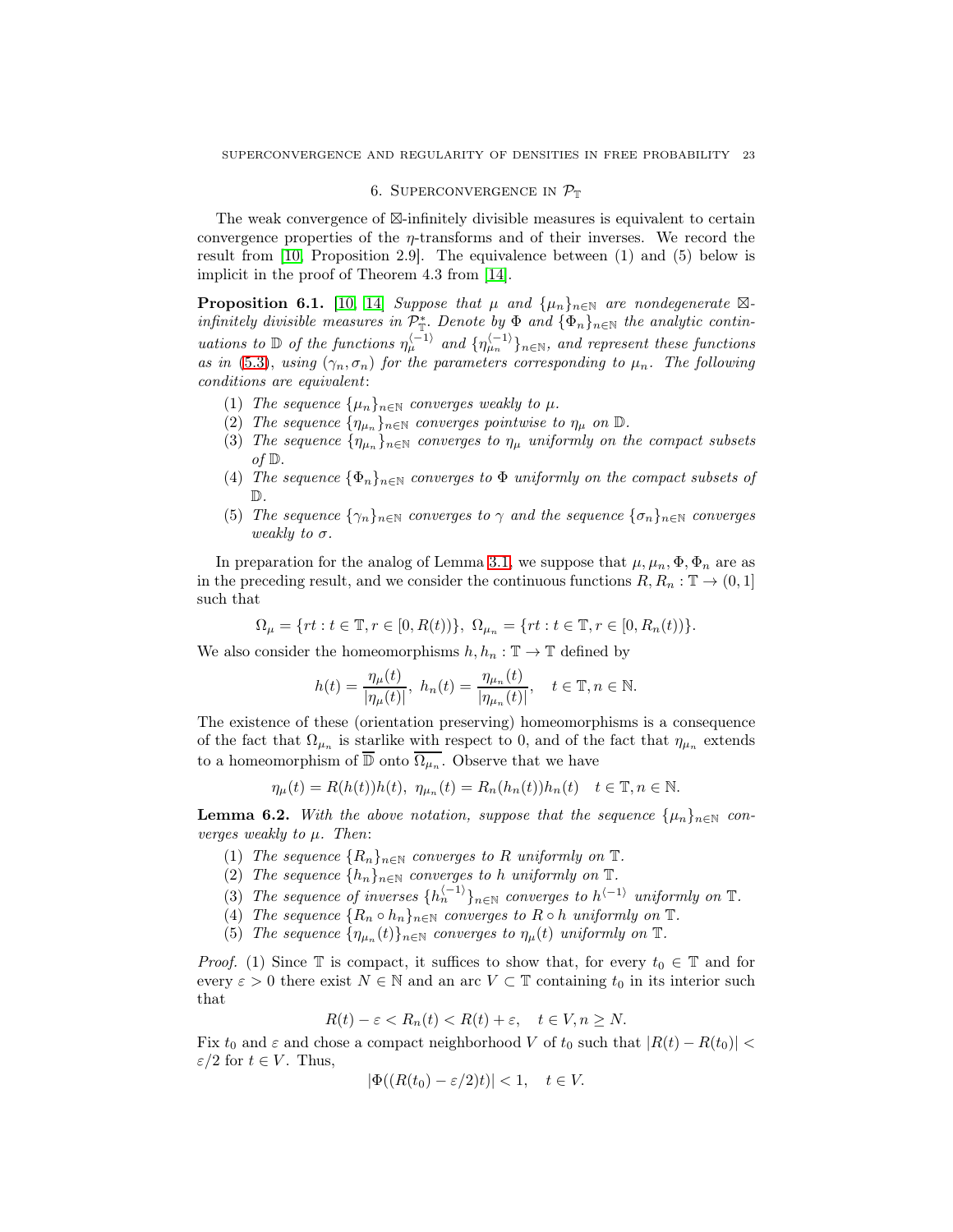The uniform convergence of  $\Phi_n$  to  $\Phi$  on the set  $\{(R(t_0) - \varepsilon/2)t : t \in V\}$  shows that there exists  $N_1$  such that

$$
|\Phi_n((R(t_0)-\varepsilon/2)t)|<1,\quad t\in V,n\geq N_1,
$$

and thus

$$
R_n(t) > R(t_0) - \frac{\varepsilon}{2} > R(t) - \varepsilon, \quad t \in V, n \ge N_1.
$$

If  $R(t_0) + \varepsilon/2 \geq 1$ , the inequality  $R_n(t) < R(t) + \varepsilon$  is automatically satisfied for  $t \in V$ . If  $R(t_0) + \varepsilon/2 < 1$ , we observe that

$$
|\Phi((R(t_0)+\varepsilon/2)t)|>1,\quad t\in V,
$$

and we choose  $N_2$  such that

$$
|\Phi_n((R(t_0)+\varepsilon/2)t)|>1, \quad t\in V, n\geq N_2.
$$

Thus,

$$
R_n(t) < R(t_0) + \frac{\varepsilon}{2} < R(t) + \varepsilon, \quad t \in V, n \ge N_2,
$$

so it suffices to choose  $N = \max\{N_1, N_2\}.$ 

(3) It suffices to prove pointwise convergence. We observe that  $h_n^{\langle -1 \rangle}(t) =$  $\Phi_n(R_n(t)t)$ . Since the measures  $\sigma_n$  converge weakly, the sequence  $\{\sigma_n(\mathbb{T})\}_{n\in\mathbb{N}}$ is bounded. Lemma [5.4](#page-20-1) shows that the restrictions  $\Phi_n|\overline{\Omega_{\mu_n}}\rangle$  are equicontinuous. These facts, along with (1), imply the desired pointwise convergence.

(2) This follows directly from (3). Then (4) and (5) follow as in the proof of Lemma [3.1.](#page-8-2)  $\Box$ 

As in the case of  $\mathbb{R}_+$ , the  $\eta$ -transform of an  $\boxtimes$ -infinitely divisible measure  $\mu \in \mathcal{P}_{\mathbb{T}}^*$ may take the value 1 at most once on T. If  $\eta_{\mu}(t) = 1$ , we write  $D_{\mu} = {\bar{t}}$ , otherwise  $D_{\mu} = \emptyset$ . The measure  $\mu$  is absolutely continuous relative to arclength measure on  $\mathbb{T}\backslash D_{\mu}$ .

We can now use the preceding result and [\(5.1\)](#page-19-1) to prove the analog of Proposition [3.2](#page-10-3) for the circle. The details are left to the interested reader.

**Proposition 6.3.** Let  $\mu$  and  $\{\mu_n\}_{n\in\mathbb{N}}$  be  $\mathbb{Z}$ -infinitely divisible measures in  $\mathcal{P}_{\mathbb{T}}^*$  such that  $\mu_n$  converges weakly to  $\mu$ . Let  $K \subset \mathbb{T} \backslash D_\mu$  be an arbitrary compact set. Then  $D_{\mu_n} \subset \mathbb{T} \backslash K$  for sufficiently large n, and the densities  $p_{\mu_n}$  of  $\mu_n$  relative to arclength measure converge to  $p_{\mu}$  uniformly on K. If  $D_{\mu} = \emptyset$ , we can take  $K = \mathbb{T}$ .

Finally, we derive a superconvergence result.

**Theorem 6.4.** Let  $\{k_n\}_{n\in\mathbb{N}} \subset [2, +\infty)$  be a sequence with limit  $+\infty$ , and let  $\mu$  and  $\{\nu_n\}_{n\in\mathbb{N}}$  be measures in  $\mathcal{P}_{\mathbb{T}}^*$  such that  $\mu$  is  $\mathbb{Z}$ -infinitely divisible and  $\int_{\mathbb{T}} t \, d\nu_n(t) > 0$ for every  $n \in \mathbb{N}$ . Suppose that the sequence  $\{v_{n}^{\boxtimes k_n}\}_{n \in \mathbb{N}}$  converges weakly to  $\mu$ . Let  $K \subset \mathbb{T} \backslash D_{\mu}$  be an arbitrary compact set. Then  $\nu_{n}^{\boxtimes k_n}$  is absolutely continuous on K for sufficiently large n, and the densities  $p_n$  of  $\nu_n^{\boxtimes k_n}$  relative to arclength measure converge to  $p_{\mu}$  uniformly on K. If  $D_{\mu} = \emptyset$ , we can take  $K = \mathbb{T}$ .

*Proof.* We first replace  $\nu_n$  by  $\nu_n \boxtimes \nu_n$  and  $k_n$  by  $k_n/2$ . After this substitution we may assume that  $\eta_{\nu_n}$  does not vanish on D and the convolution powers can be calculated as in Section [5,](#page-18-0) using analytic subordination. Thus, there exist ⊠-infinitely divisible measures  $\mu_n \in \mathcal{P}_{\mathbb{T}}^*$  satisfying the equations

<span id="page-23-0"></span>(6.1) 
$$
\eta_{\nu_n^{\boxtimes k_n}}(z) = \eta_{\mu_n}(z) \left(\frac{\eta_{\mu_n}(z)}{z}\right)^{1/(k_n-1)}, \quad z \in \overline{\mathbb{D}}, n \in \mathbb{N},
$$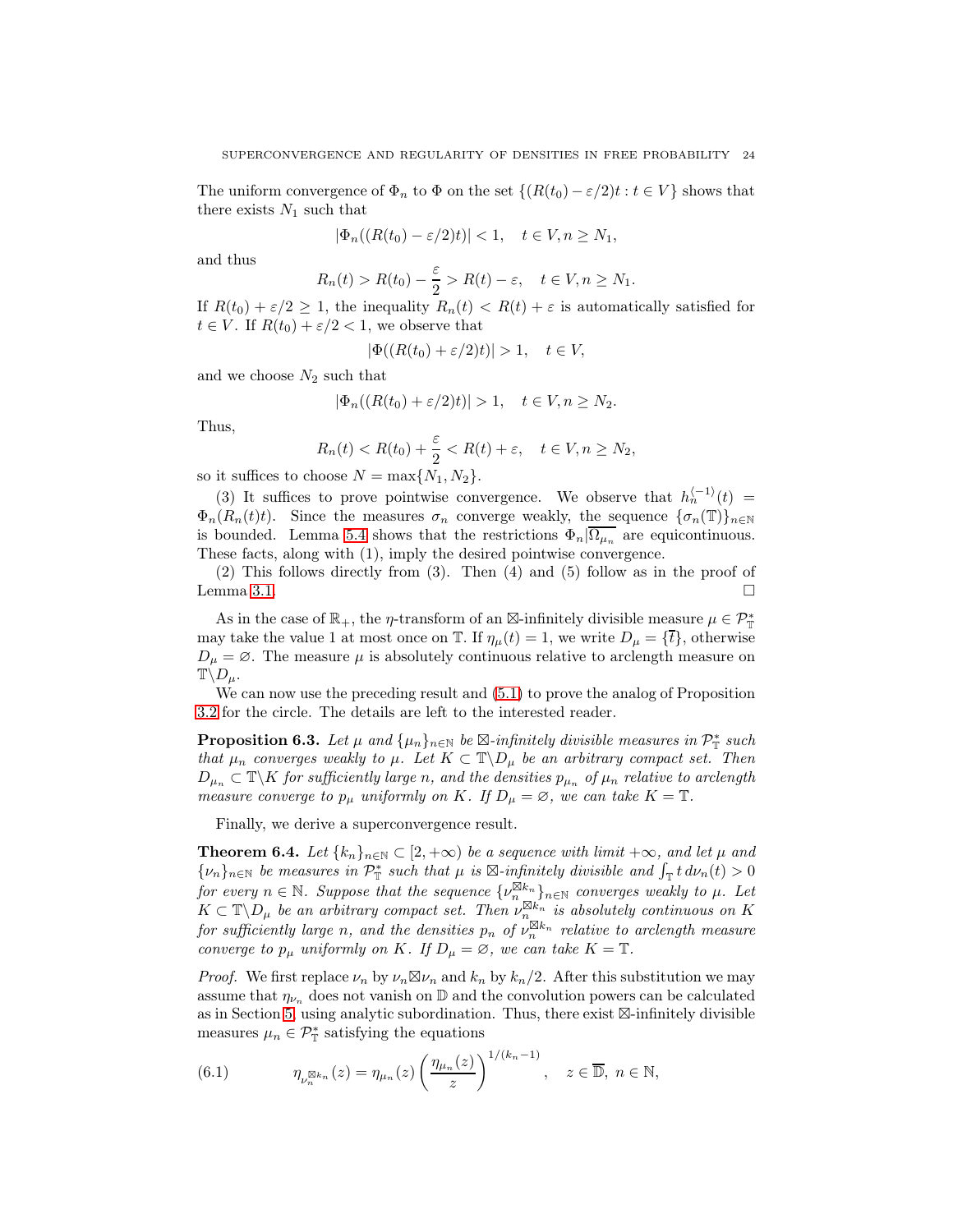and

$$
\eta_{\nu_n^{\boxtimes k_n}} = \eta_{\nu_n} \circ \eta_{\mu_n}, \quad n \in \mathbb{N}.
$$

As in the case of  $\mathbb{R}_+$ , the measures  $\nu_n$  necessarily converge to  $\delta_1$  as  $n \to \infty$ , and thus  $\eta_{\nu_n}(z)$  converges to z uniformly for z in a compact subset of  $\mathbb{D}$ . The inverses  $\eta_{\nu_n}^{\langle -1 \rangle}$  converge uniformly to the identity function for z in a neighborhood of 0, and therefore

$$
\eta_{\mu_n} = \eta_{\nu_n}^{\langle -1 \rangle} \circ \eta_{\nu_n^{\boxtimes k_n}}
$$

converge uniformly on a neighborhood of 0 to  $\eta_{\mu}$ . We conclude that the sequence  $\{\mu_n\}_{n\in\mathbb{N}}$  converges weakly to  $\mu$ . Lemma [6.2](#page-22-1) implies now that the functions  $\eta_{\mu_n}$ converge to  $\eta_{\mu}$  uniformly on  $\overline{\mathbb{D}}$ , and therefore the functions

$$
\left(\frac{\eta_{\mu_n}(z)}{z}\right)^{1/(k_n-1)}, \quad z \in \overline{\mathbb{D}},
$$

converge uniformly to 1. Formula [\(6.1\)](#page-23-0) implies now that the sequence  $\{\eta_{\nu_n^{\boxtimes k_n}}\}_{n\in\mathbb{N}}$ converges to  $\eta_{\mu}$  uniformly on  $\overline{\mathbb{D}}$ . The desired conclusion is now obtained easily by applying  $(5.1)$  to these measures.

## 7. CUSP BEHAVIOR IN  $\mathcal{P}_{\mathbb{T}}$

<span id="page-24-0"></span>This section is the counterpart of Section [4](#page-11-0) for T. Thus, we consider the qualitative behavior of a convolution  $\mu_1 \boxtimes \mu_2$ , where  $\mu_1, \mu_2 \in \mathcal{P}_{\mathbb{T}}^*$  are nondegenerate measures and  $\mu_2$  is ⊠-infinitely divisible. Of course, all ⊠-infinitely divisible measures in  $\mathcal{P}_{\mathbb{T}}$  belong to  $\mathcal{P}_{\mathbb{T}}^*$ , with the exception of the normalized arclength measure m. For this measure, we have  $\mu \boxtimes m = m$ ,  $\mu \in \mathcal{P}_{\mathbb{T}}$ , so m is the analog of the measure  $\delta_0 \in \mathcal{P}_{\mathbb{R}_+}$ , and indeed it has the same moment sequence.

We start with the analog of Lemma [4.1.](#page-12-0)

**Lemma 7.1.** Let  $\mu_1, \mu_2 \in \mathcal{P}_{\mathbb{T}}^*$  be such that  $\mu_2$  is  $\boxtimes$ -infinitely divisible, and let  $\rho_1, \rho_2 \in \mathcal{P}_{\mathbb{T}}^*$  be given by Theorem [5.1](#page-19-2). Then  $\rho_1$  is  $\boxtimes$ -infinitely divisible.

*Proof.* Let  $\Phi$  given by [\(5.3\)](#page-20-0) be the analytic continuation of  $\eta_{\mu_2}^{(-1)}$  to  $\mathbb{D}$ . Thus,

$$
\Phi(z) = zF(z), \quad z \in \mathbb{D},
$$

where F satisfies  $|F(z)| \geq 1$  for  $z \in \mathbb{D}$ . Then the analog of [\(2.3\)](#page-4-2) for  $\mathcal{P}_{\mathbb{T}}^*$  can be written as

$$
F(z)\eta_{\mu_1}^{-1}(z) = \eta_{\mu_1\boxtimes\mu_2}^{\langle -1 \rangle}(z),
$$

and applying this equality with  $\eta_{\mu_1}(z)$  in place of z, we obtain

$$
F(\eta_{\mu_1}(z))z = \eta_{\mu_1 \boxtimes \mu_2}^{(-1)}(\eta_{\mu_1}(z)) = \eta_{\rho_1}^{(-1)}(z)
$$

for  $z$  in some neighborhood of zero. The lemma follows because the function

$$
G(z) = F(\eta_{\mu_1}(z)), \quad z \in \mathbb{D},
$$

also satisfies the inequality  $|G(z)| \geq 1$  for  $z \in \mathbb{D}$ .

With the notation of the preceding lemma, we recall that the domain

$$
\Omega_{\rho_1} = \eta_{\rho_1}(\mathbb{D})
$$

can be described as

$$
\Omega_{\rho_1}=\{rt:t\in\mathbb{T},0\leq r
$$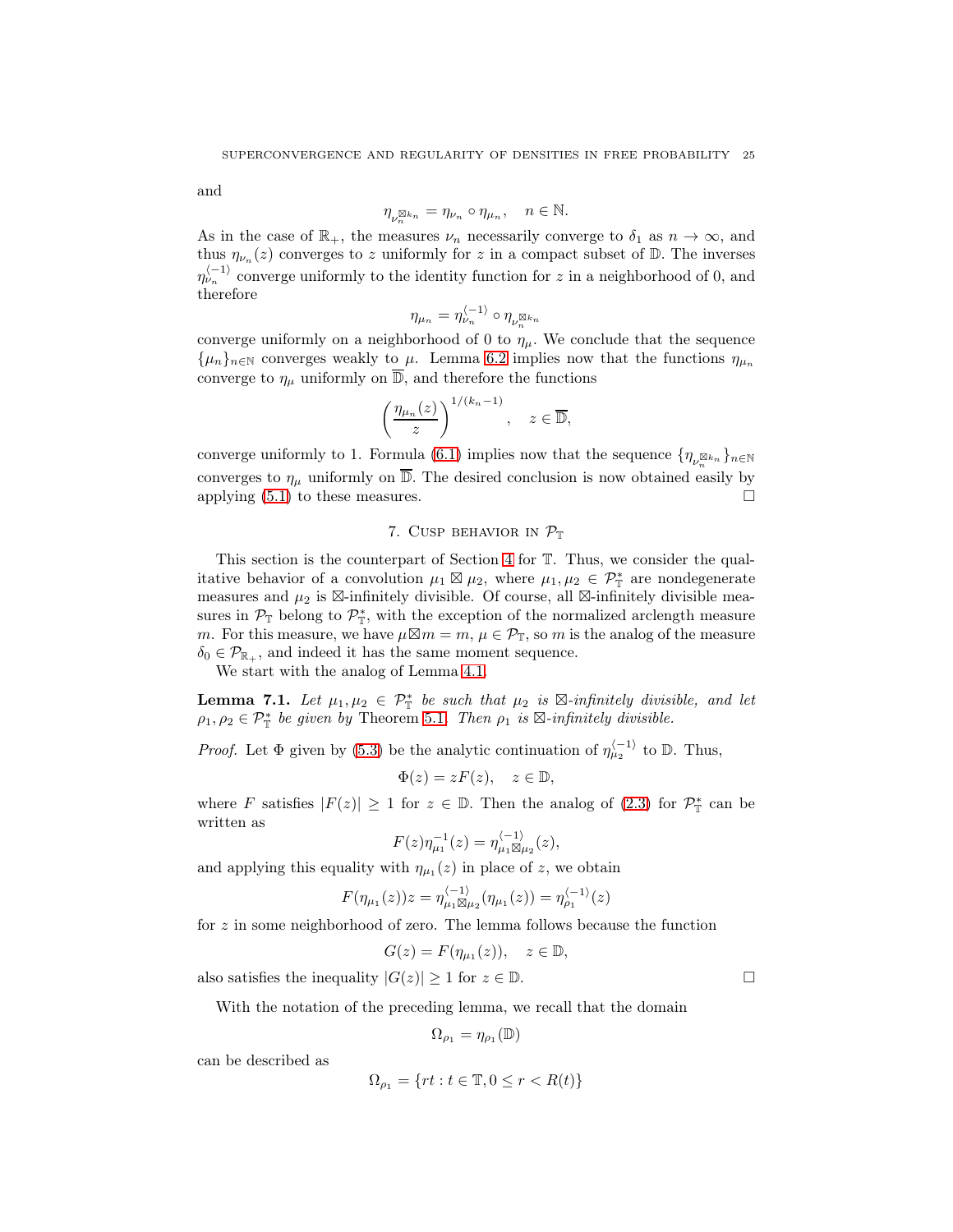for some continuous function  $R : \mathbb{T} \to (0, 1]$ , and that  $\eta_{\rho_1}$  extends to a homeomorphism of  $\overline{\mathbb{D}}$  onto  $\overline{\Omega_{\rho_1}}$ . Using, the analytic continuation

$$
\Psi(z)=zG(z),\quad z\in\mathbb{D},
$$

of  $\eta_{\rho_1}^{\langle -1 \rangle}$ , the map

$$
\Psi|\partial\Omega_{\rho_1}, \quad \partial\Omega_{\rho_1} = \{R(t)t : t \in \mathbb{T}\},\
$$

is a homeomorphism from  $\partial\Omega_{\rho_1}$  onto T. The density  $p_{\mu_1\boxtimes\mu_2}$  of  $\mu_1\boxtimes\mu_2$ , relative to arclength measure  $2\pi dm$  on  $\mathbb{T}$ , is calculated using the formula

<span id="page-25-0"></span>(7.1) 
$$
p_{\mu_1 \boxtimes \mu_2}(\xi) = \begin{cases} \frac{1}{2\pi} \Re \frac{1 + \eta_{\mu_1}(R(t)t)}{1 - \eta_{\mu_1}(R(t)t)}, & \text{if } \xi = \frac{1}{\Psi(R(t)t)} \text{ and } R(t) < 1, \\ 0, & \text{if } \xi = \frac{1}{\Psi(R(t)t)} \text{ and } R(t) = 1. \end{cases}
$$

As noted earlier, this density is real analytic at all points where it is nonzero. Using the Herglotz formula for analytic functions with a positive real part, we write the function  $F$  above as

$$
F(z) = \gamma \exp(H_{\sigma}(z)), \quad z \in \mathbb{D},
$$

where  $|\gamma|=1$  and  $\sigma$  is a finite, positive Borel measure on T. The appropriate analog of the semicircular measure is obtained when  $\sigma$  is a point mass at  $1 \in \mathbb{T}$ , that is,

$$
F(z) = \gamma \exp\left[\beta \frac{1+z}{1-z}\right], \quad z \in \mathbb{D},
$$

for some  $\gamma \in \mathbb{T}$  and  $\beta > 0$ . The following proposition examines the density of  $\mu_1 \boxtimes \mu_2$  when  $\mu_2$  is one of these measures. (The formula [\(7.3\)](#page-26-0) below also appeared in [\[37\]](#page-53-3).) We use the notation p' for the derivative  $dp(e^{i\theta})/d\theta$  if p is a differentiable function defined on some open subset of T.

<span id="page-25-1"></span>**Proposition 7.2.** Suppose that  $\mu_1, \mu_2 \in \mathcal{P}_{\mathbb{T}}^*$  are nondegenerate measures, and that  $\mu_2$  is such that

$$
\gamma z \exp\left[\beta \frac{1+z}{1-z}\right], \quad z \in \mathbb{D},
$$

is an analytic continuation of  $\eta_{\mu_2}^{\langle -1 \rangle}$  for some  $\gamma \in \mathbb{T}$  and  $\beta \in (0, +\infty)$ . Let  $p_{\mu_1 \boxtimes \mu_2}$ denote the density of  $\mu_1 \boxtimes \mu_2$  relative to the arclength measure  $2\pi dm$ . Then:

- (1)  $\left|p'_{\mu_1\boxtimes\mu_2}(\xi)\right|p_{\mu_1\boxtimes\mu_2}(\xi)^2 \leq 7/(8\pi^3\beta^3)$  for every  $\xi \in \mathbb{T}$  such that  $0 < p_{\mu_1\boxtimes\mu_2}(\xi) \leq$  $\log 2/(2\pi\beta)$ .
- (2)  $\left|p'_{\mu_1\boxtimes\mu_2}(\xi)\right| \leq 7/\pi\beta$  for every  $\xi \in \mathbb{T}$  such that  $p_{\mu_1\boxtimes\mu_2}(\xi) \geq \log 2/(2\pi\beta)$ .
- (3) If  $I \subset \mathbb{T}$  is an arc with one endpoint  $\xi_0$ ,  $p_{\mu_1 \boxtimes \mu_2}(\xi) > 0$  for  $\xi \in I$ , and  $p_{\mu_1} \boxtimes_{\mu_2} (\xi_0) = 0$ , then

$$
p_{\mu_1 \boxtimes \mu_2}(\xi) \le \frac{2}{\pi \beta} |\xi - \xi_0|^{1/3}
$$

for  $\xi \in I$  close to  $\xi_0$ .

*Proof.* Part (3) follows from (1) by integration since  $\sqrt[3]{21/4}$  < 2 and  $\ell(\xi, \xi_0)$  <  $2|\xi - \xi_0|$  if  $\xi$  is close to  $\xi_0$ ; here  $\ell(\xi, \xi_0)$  denotes the length of the (short) arc joining  $\xi$  and  $\xi_0$ .

As seen in the preceding lemma,  $\eta_{\rho_1}^{\langle -1 \rangle}$  has the analytic continuation

$$
\Psi(z) = zG(z) = F(\eta_{\mu_1}(z)) = \gamma z \exp[\beta u(z)], \quad z \in \mathbb{D},
$$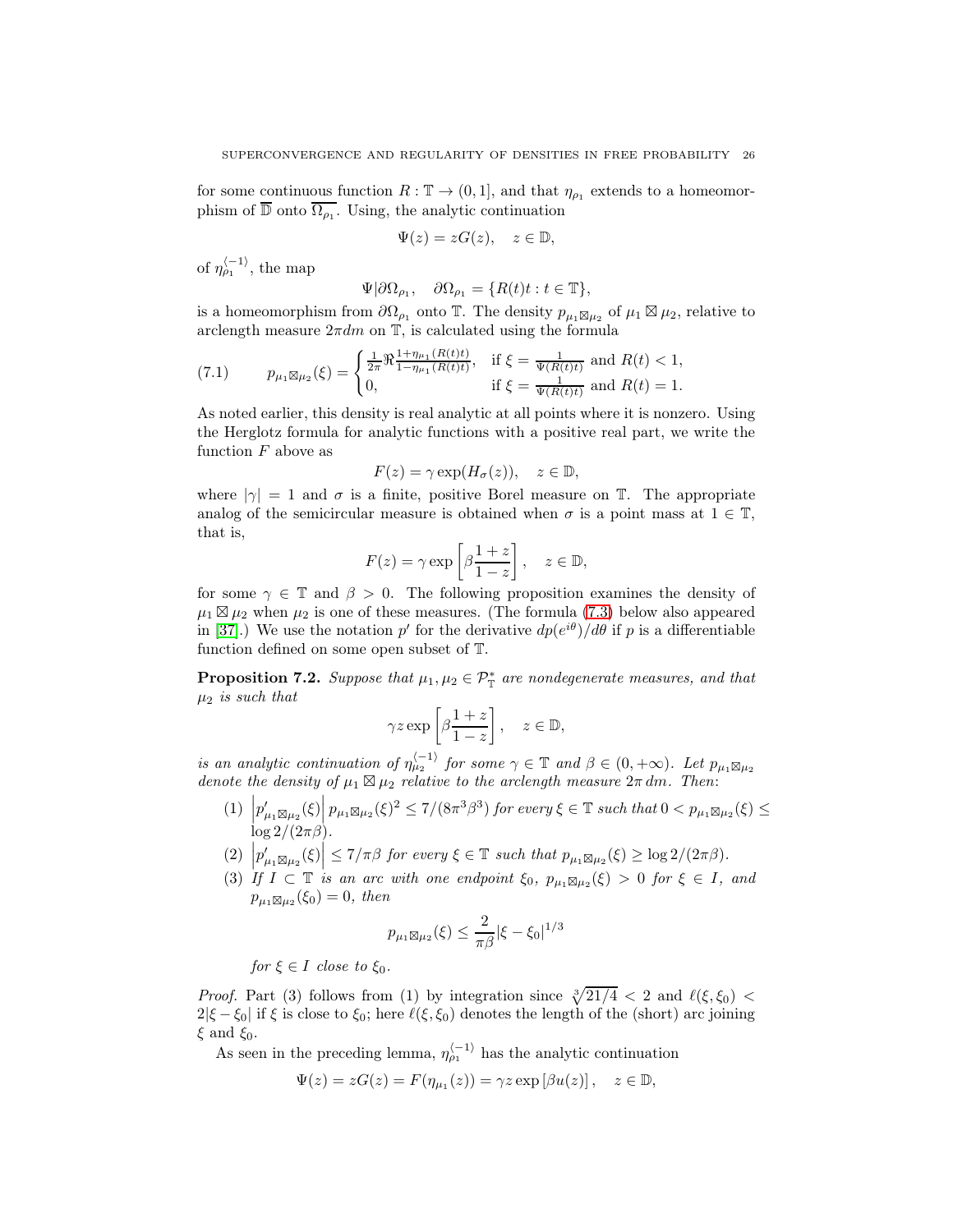where

$$
u(z) = \frac{1 + \eta_{\mu_1}(z)}{1 - \eta_{\mu_1}(z)} = 1 + 2\psi_{\mu_1}(z)
$$
  
= 
$$
\int_{\mathbb{T}} \left[ 1 + \frac{2\xi z}{1 - \xi z} \right] d\mu_1(\xi)
$$
  
= 
$$
\int_{\mathbb{T}} \left[ \frac{1 + \xi z}{1 - \xi z} \right] d\mu_1(\xi)
$$
  
= 
$$
\int_{\mathbb{T}} \left[ \frac{\xi + z}{\xi - z} \right] d\mu_1(1/\xi)
$$

is precisely the Herglotz integral of the measure  $d\mu_1(1/\xi) = d\mu_1(\overline{\xi})$ . Thus, when the boundary of the domain  $\Omega_{\rho_1}$  is parametrized as  $z(t) = R(t)t, t \in \mathbb{T}$ , we have

(7.2) 
$$
\beta \int_{\mathbb{T}} \frac{d\mu_1(\overline{\xi})}{|\xi - z(t)|^2} = \frac{\log R(t)}{R(t)^2 - 1}
$$

whenever  $R(t) < 1$ . (We will use implicitly the easily established inequality

<span id="page-26-1"></span>
$$
\frac{2r\log r}{r^2-1} < 1,
$$

valid for  $r \in (0, 1)$ . In fact the function

$$
\frac{2r\log r}{r^2-1}
$$

is increasing for  $r \in (0,1)$  and it tends to 1 at  $r = 1$ .) Setting

$$
f(t) = \frac{1}{\Psi(z(t))},
$$

for  $R(t) < 1$ , we see from [\(7.1\)](#page-25-0) and [\(7.2\)](#page-26-1) that

<span id="page-26-0"></span>(7.3)  
\n
$$
p_{\mu_1 \boxtimes \mu_2}(f(t)) = \frac{1}{2\pi} \Re \frac{1 + \eta_{\mu_1}(z(t))}{1 - \eta_{\mu_1}(z(t))}
$$
\n
$$
= \frac{1}{2\pi} \int_{\mathbb{T}} \frac{1 - |z(t)|^2}{|\xi - z(t)|^2} d\mu_1(\overline{\xi})
$$
\n
$$
= \frac{1}{2\pi \beta} \beta \int_{\mathbb{T}} \frac{1 - |z(t)|^2}{|\xi - z(t)|^2} d\mu_1(\overline{\xi}) = \frac{-\log R(t)}{2\pi \beta}.
$$

As in the case of  $\mathbb{R}_+$ , this allows us to use the chain rule for our estimates. We begin with the derivative of  $f$  that can be estimated as

$$
|f'(t)| = \left| \frac{f'(t)}{f(t)} \right| = \left| \frac{\Psi'(z(t))}{\Psi(z(t))} \right| |z'(t)|.
$$

Here,  $\Psi'$  is the usual complex derivative of  $\Psi$ ,

$$
\left|\frac{\Psi'(z)}{\Psi(z)}\right| = \left|\frac{1}{z} + \beta u'(z)\right| = \left|\frac{1}{z} + \beta \int_{\mathbb{T}} \frac{2\xi}{(\xi - z)^2} d\mu_1(\overline{\xi})\right|,
$$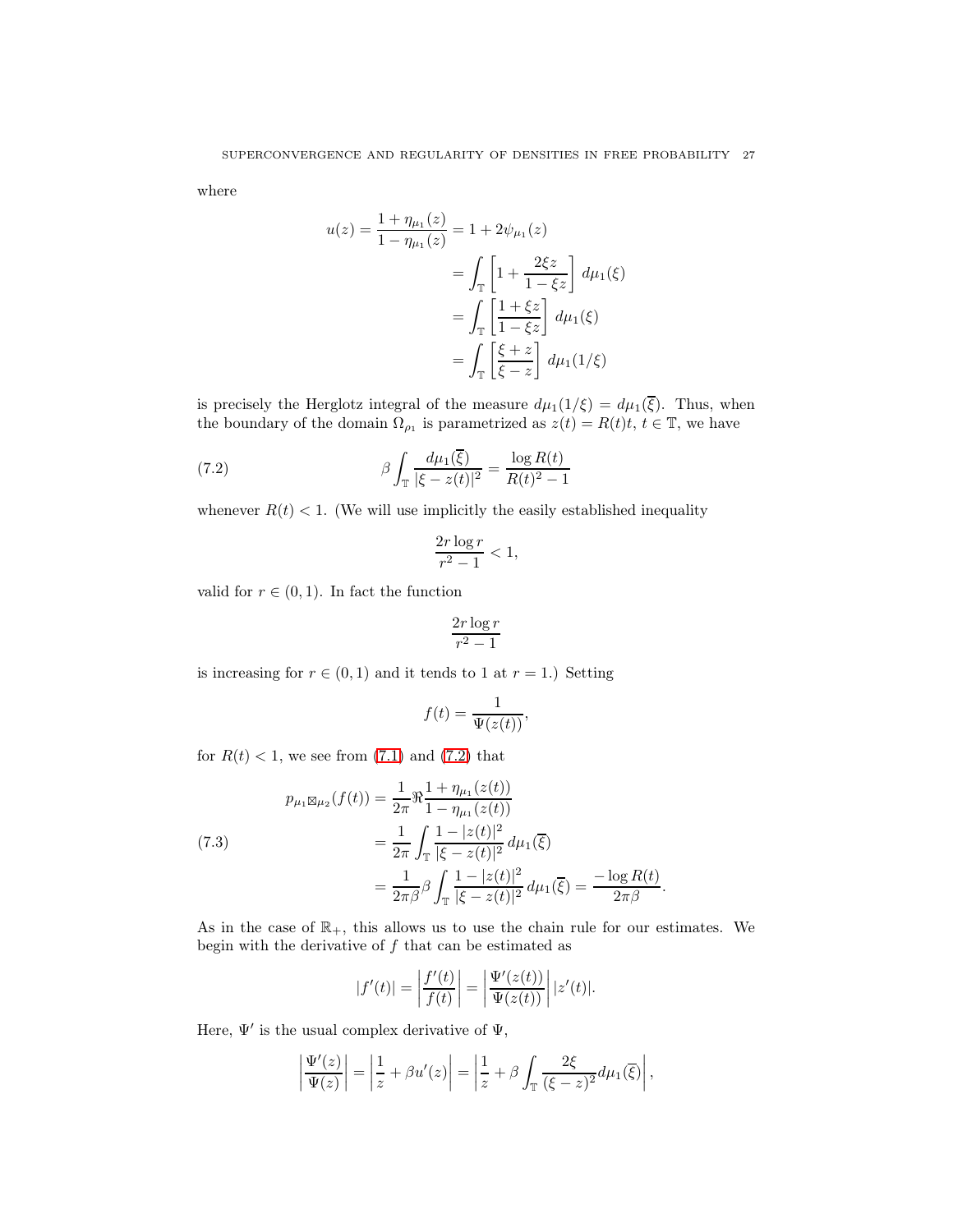so using [\(7.2\)](#page-26-1) we obtain

$$
\left| \frac{\Psi'(z(t))}{\Psi(z(t))} \right| = \left| \frac{1}{R(t)t} + \beta \int_{\mathbb{T}} \frac{2\xi}{(\xi - R(t)t)^2} d\mu_1(\overline{\xi}) \right|
$$
  
\n
$$
= \frac{1}{R(t)} \left| 1 + \beta \int_{\mathbb{T}} \frac{2\xi R(t)t}{(\xi - R(t)t)^2} d\mu_1(\overline{\xi}) \right|
$$
  
\n
$$
\geq \frac{1}{R(t)} \left[ 1 - \frac{2R(t) \log R(t)}{R(t)^2 - 1} \right].
$$

For the second factor  $|z'(t)|$ , we have

$$
z'(e^{i\theta}) = \frac{d}{d\theta}R(e^{i\theta})e^{i\theta} = [R'(e^{i\theta}) + iR(e^{i\theta})]e^{i\theta},
$$

and thus

$$
|z'(t)| = \sqrt{R(t)^2 + R'(t)^2}.
$$

Putting these together, we see that

$$
|f'(t)| \ge \sqrt{1 + \left(\frac{R'(t)}{R(t)}\right)^2} \left[1 - \frac{2R(t)\log R(t)}{R(t)^2 - 1}\right]
$$
  
 
$$
\ge \left|\frac{R'(t)}{R(t)}\right| \left[1 - \frac{2R(t)\log R(t)}{R(t)^2 - 1}\right].
$$

Since

$$
\left| \frac{R'(t)}{R(t)} \right| = |(\log R)'(t)|,
$$

formula [\(7.3\)](#page-26-0) yields the estimate

$$
|p'_{\mu_1 \boxtimes \mu_2}(f(t))| = \frac{|(\log R)'(t)|}{2\pi \beta |f'(t)|} \le \frac{1}{2\pi \beta} \frac{1}{1 - \frac{2R(t)\log R(t)}{R(t)^2 - 1}}.
$$

The inequality  $p_{\mu_1 \boxtimes \mu_2}(f(t)) > (\log 2)/2\pi\beta$  amounts to  $R(t) < 1/2$ , and the preceding estimate yields

$$
\left|p'_{\mu_1\boxtimes\mu_2}(f(t))\right| \leq \frac{1}{2\pi\beta} \frac{1}{1-\frac{4}{3}\log 2} < \frac{7}{\pi\beta},
$$

thus verifying (2). Finally, we have

$$
\left|p'_{\mu_1 \boxtimes \mu_2}(f(t))\right| p_{\mu_1 \boxtimes \mu_2}(f(t))^2 \le \frac{1}{(2\pi\beta)^3} \frac{\log^2 R(t)}{1 - \frac{2R(t)\log R(t)}{R(t)^2 - 1}}
$$

and the fact that

$$
\frac{\log^2 r}{1 - \frac{2r \log r}{r^2 - 1}}
$$

is less than 7 for  $r \in (1/2, 1)$  yields (1).

Next, we state an analog of Lemma [4.4.](#page-15-0) The verification is a simple calculation.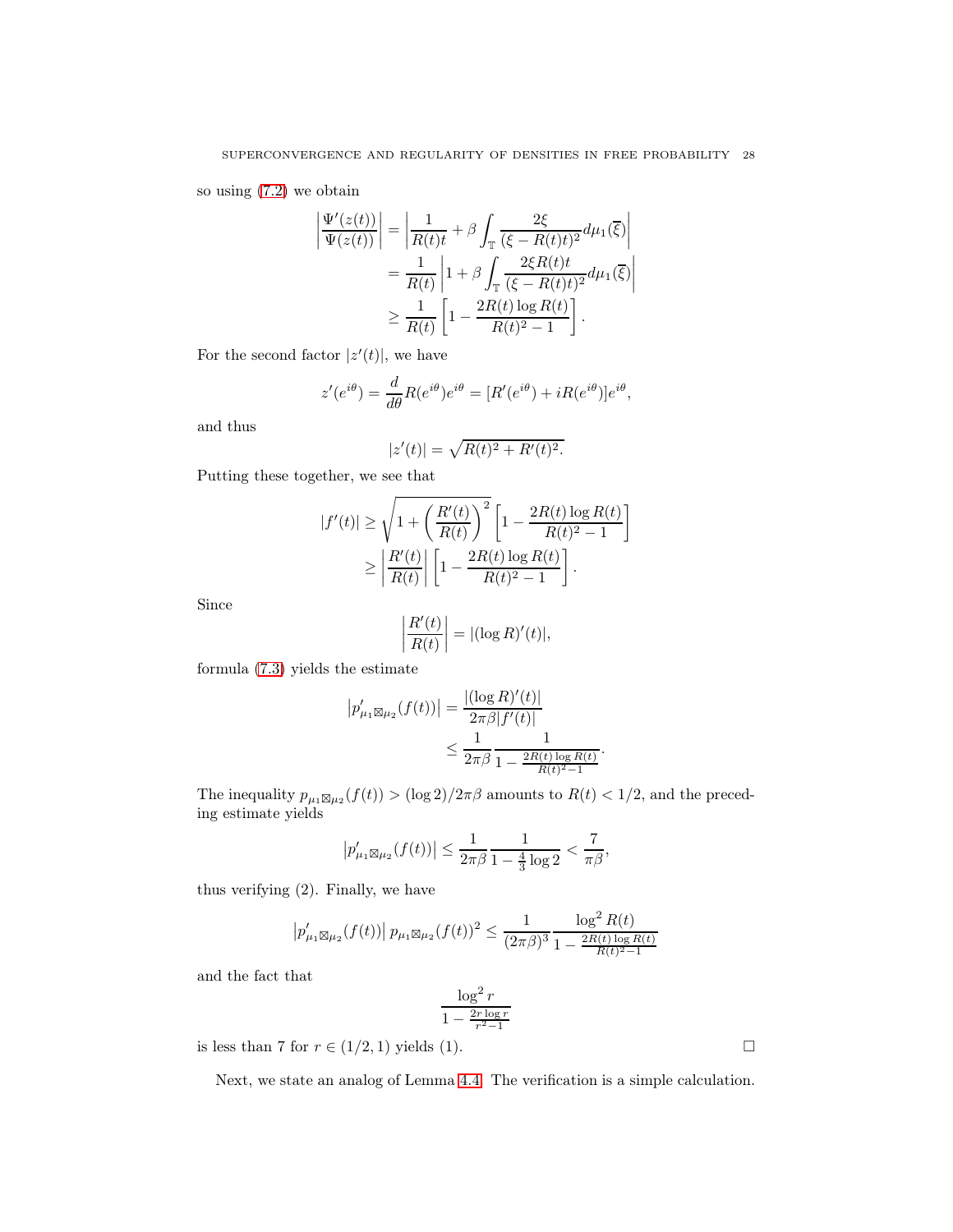<span id="page-28-0"></span>**Lemma 7.3.** Let  $\mu_1, \mu_2 \in \mathcal{P}_{\mathbb{T}}^*$  be two nondegenerate measures such that  $\mu_2$  is  $\boxtimes$ infinitely divisible, and let

$$
\Phi(z) = \gamma z \exp H_{\sigma}(z), \quad z \in \mathbb{D},
$$

be an analytic continuation of  $\eta_{\mu_2}^{(-1)}$ . Assume that  $\int_{\mathbb{T}} t d\sigma(t) \neq 0$ . Denote by  $\rho_1 \in \mathcal{P}_{\mathbb{T}}^*$ the  $\boxtimes$ -infinitely divisible measure such that  $\eta_{\rho_1}^{\langle -1 \rangle}$  has the analytic continuation

$$
\Psi(z) = \gamma z \exp\left[\int_{\mathbb{T}} \frac{t + \eta_{\mu_1}(z)}{t - \eta_{\mu_1}(z)} d\sigma(t)\right], \quad z \in \mathbb{D}.
$$

Set  $\beta = \sigma(\mathbb{T})$  and denote by  $\nu_1 \in \mathcal{P}_{\mathbb{T}}^*$  the measure satisfying

$$
\psi_{\nu_1}(z) = \frac{1}{\beta} \int_{\mathbb{T}} \frac{t \eta_{\mu_1}(z)}{1 - t \eta_{\mu_1}(z)} d\sigma(\overline{t}), \quad z \in \mathbb{D},
$$

and denote by  $\nu_2 \in \mathcal{P}_{\mathbb{T}}^*$  the  $\boxtimes$ -infinitely divisible measure such that  $\eta_{\nu_2}^{(-1)}$  has the analytic continuation

$$
\gamma z \exp\left[\beta \frac{1+z}{1-z}\right], \quad z \in \mathbb{D}.
$$

Then  $\eta_{\mu_1 \boxtimes \mu_2} = \eta_{\mu_1} \circ \eta_{\rho_1}$  and  $\eta_{\nu_1 \boxtimes \nu_2} = \eta_{\nu_1} \circ \eta_{\rho_1}$ .

In preparation for the final proof in this section, we recall some facts demonstrated in [\[29,](#page-52-9) Theorem 4.5] whose proof is based on [\[4,](#page-51-2) Proposition 4.5] and the chain rule for Julia-Carathéodory derivative. Suppose that  $\mu_1, \mu_2$ , and  $\rho_1$  are as in the preceding lemma, and that the domain  $\Omega_{\rho_1}$  is described as

$$
\Omega_{\rho_1} = \{ rt : t \in \mathbb{T}, 0 \le r < R(t) \}
$$

for some continuous function  $R : \mathbb{T} \to (0, 1]$ . The map  $\eta_{\mu_1}$  extends continuously to the closure  $\Omega_{\rho_1}$ , and the set

$$
\partial\Omega_{\rho_1} \cap \mathbb{T} = \{t \in \mathbb{T} : R(t) = 1\}
$$

can be partitioned into two subsets A and B described as follows.

(1) A consists of those points  $t \in \mathbb{T}$  for which  $\mu_1(\{\overline{t}\}) > 0$  and

$$
\frac{\mu_1(\{\overline{t}\})}{2} \ge \int_{\mathbb{T}} \frac{d\sigma(\xi)}{|1-\xi|^2}.
$$

(2) B consists of those  $t \in \mathbb{T}$  for which  $\eta_{\mu_1}(t) \in \mathbb{T} \setminus \{1\},\$ 

$$
c = \liminf_{z \to t} \frac{1 - |\eta_{\mu_1}(z)|}{1 - |z|} \in (0, +\infty),
$$

and

$$
c\int_{\mathbb{T}}\frac{d\sigma(\xi)}{|\eta_{\mu_1}(t)-\xi|^2}\leq \frac{1}{2}.
$$

<span id="page-28-1"></span>**Theorem 7.4.** Let  $\mu_1, \mu_2 \in \mathcal{P}_{\mathbb{T}}^*$  be two nondegenerate measures such that  $\mu_2$  is  $\boxtimes$ -infinitely divisible and satisfies the hypothesis of Lemma [7.3](#page-28-0). Suppose that  $\Gamma \subset \mathbb{T}$ is an open arc with an endpoint  $\xi_0$ ,  $p_{\mu_1 \boxtimes \mu_2}(\xi_0) = 0 < p_{\mu_1 \boxtimes \mu_2}(\xi)$  for every  $\xi \in \Gamma$ , and—using the notation of Lemma [7.3](#page-28-0)—1/ $\eta_{\rho_1}(\overline{\xi_0})$  is not an atom of  $\mu_1$ . Then  $p_{\mu_1\boxtimes\mu_2}(\xi)/|\xi-\xi_0|^{1/3}$  is bounded for  $\xi\in\Gamma$  close to  $\xi_0$ .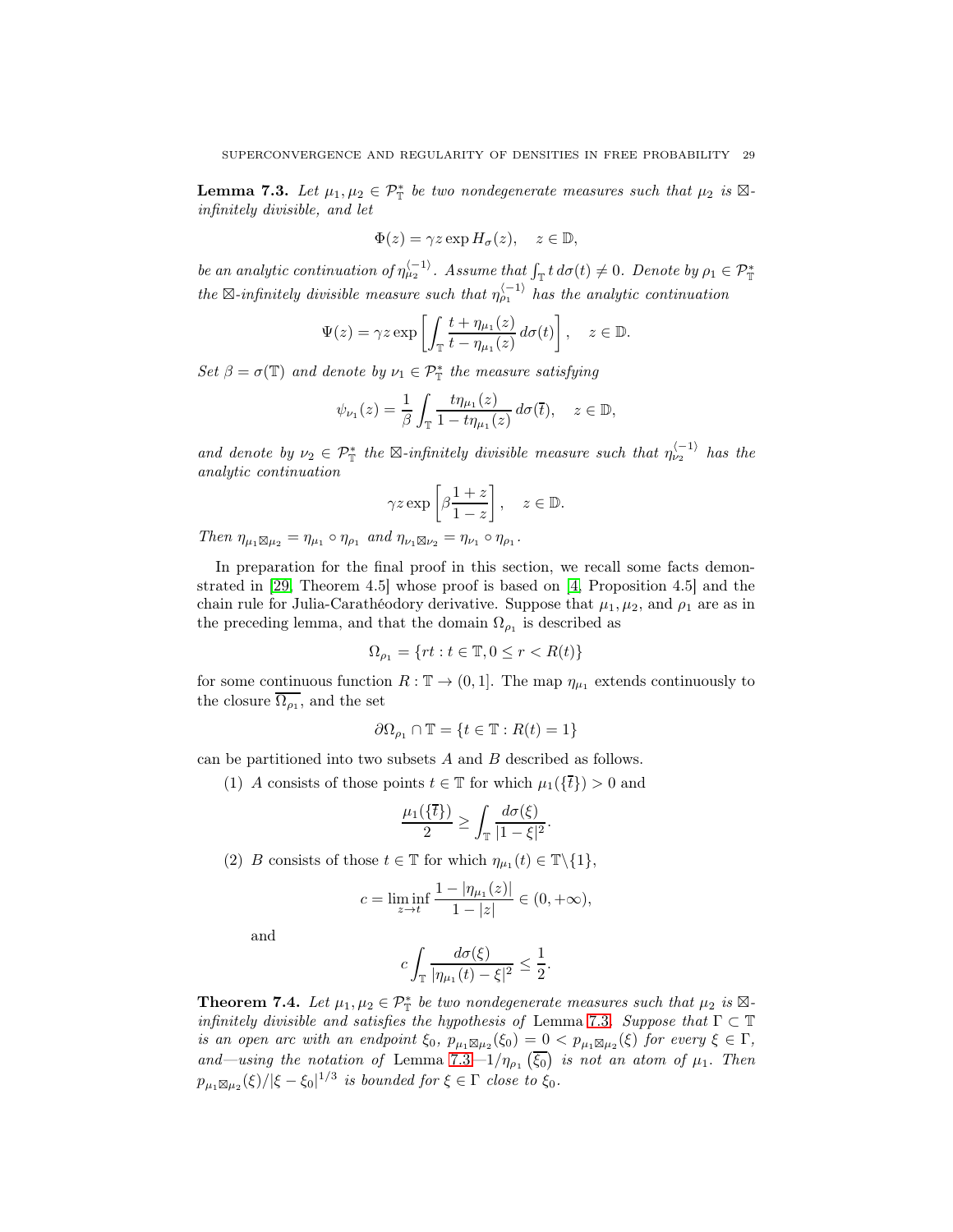Proof. Using the notation of Lemma [7.3,](#page-28-0) we observe that

$$
\{\xi \in \mathbb{T} : p_{\mu_1 \boxtimes \mu_2}(\xi) > 0\} = \{\overline{\Psi(R(t)t)} : R(t) < 1\}
$$
  
=  $\{\xi \in \mathbb{T} : p_{\nu_1 \boxtimes \nu_2}(\xi) > 0\}.$ 

By Proposition [7.2,](#page-25-1) the conclusion of the theorem is true if  $\mu_1$  and  $\mu_2$  are replaced by  $\nu_1$  and  $\nu_2$ , respectively. It will therefore suffice to prove that the ratio  $p_{\nu_1\boxtimes\nu_2}(\xi)/p_{\mu_1\boxtimes\mu_2}(\xi)$  is bounded away from zero for  $\xi$  close to  $\xi_0$ . The hypothesis implies that the number  $\alpha = 1/\eta_{\rho_1}(\xi_0)$  belongs to the set B described before the statement of the theorem. Using the usual parametrization  $z = \eta_{\rho_1}(\xi)$ , the relations  $\eta_{\mu_1} \boxtimes_{\mu_2} = \eta_{\mu_1} \circ \eta_{\rho_1}$  and  $\eta_{\nu_1} \boxtimes_{\nu_2} = \eta_{\nu_1} \circ \eta_{\rho_1}$  yield

$$
\gamma z \exp\left[\int_{\mathbb{T}} \frac{t + \eta_{\mu_1}(z)}{t - \eta_{\mu_1}(z)} d\sigma(t)\right] = \Psi(z) = \gamma z \exp\left[\beta \frac{1 + \eta_{\nu_1}(z)}{1 - \eta_{\nu_1}(z)}\right].
$$

Equating the absolute values of these quantities yields

$$
\int_{\mathbb{T}} \frac{1 - |\eta_{\mu_1}(z)|^2}{|t - \eta_{\mu_1}(z)|^2} d\sigma(t) = \beta \frac{1 - |\eta_{\nu_1}(z)|^2}{|1 - \eta_{\nu_1}(z)|^2},
$$

or, equivalently

$$
\[\Re \frac{1+\eta_{\mu_1}(z)}{1-\eta_{\mu_1}(z)}\] \int_{\mathbb{T}} \frac{|1-\eta_{\mu_1}(z)|^2}{|t-\eta_{\mu_1}(z)|^2} \, d\sigma(t) = \beta \Re \frac{1+\eta_{\nu_1}(z)}{1-\eta_{\nu_1}(z)}.
$$

Applying [\(7.1\)](#page-25-0) we rewrite this as

$$
\frac{p_{\nu_1 \boxtimes \nu_2}(\xi)}{p_{\mu_1 \boxtimes \mu_2}(\xi)} = \frac{|1 - \eta_{\mu_1}(z)|^2}{\beta} \int_{\mathbb{T}} \frac{d\sigma(t)}{|t - \eta_{\mu_1}(z)|^2}, \quad \xi \in \Gamma.
$$

The desired result follows now from the definition of the set  $B$  and an application of Fatou's lemma.

Remark 7.5. With the notation of the preceding proof, we have  $|\Psi(z)| = 1$  for the relevant points z, implying further that

$$
\int_{\mathbb{T}} \frac{|1 - \eta_{\mu_1}(z)|^2}{|t - \eta_{\mu_1}(z)|^2} d\sigma(t) = \frac{|1 - \eta_{\mu_1}(z)|^2 \log |z|}{|\eta_{\mu_1}(z)|^2 - 1}.
$$

It follows that

$$
\frac{p_{\mu_1 \boxtimes \mu_2}(\xi)}{p_{\nu_1 \boxtimes \nu_2}(\xi)} = \beta \frac{|\eta_{\mu_1}(z)|^2 - 1}{|1 - \eta_{\mu_1}(z)|^2 \log |z|},
$$

<span id="page-29-0"></span>and it is easily seen that this ratio is also bounded away from zero near  $\xi_0$ .

# 8. FREE ADDITIVE CONVOLUTION ON  $\mathcal{P}_{\mathbb{R}}$

The free additive convolution  $\mathbb{H}$  is a binary operation defined on  $\mathcal{P}_{\mathbb{R}}$ , the family of all probability measures on R. The Cauchy transform of a measure  $\mu \in \mathcal{P}_{\mathbb{R}}$ , already seen in Section [2,](#page-1-0) is defined by

$$
G_{\mu}(z) = \int_{\mathbb{R}} \frac{d\mu(t)}{z - t}, \quad z \in \mathbb{H},
$$

and the density  $d\mu/dt$  of  $\mu$  is equal almost everywhere to  $(-1/\pi)\Im G_{\mu}(x)$ , where the boundary limit

$$
G_\mu(x)=\lim_{y\downarrow 0}G_\mu(x+iy),\quad x\in\mathbb{R},
$$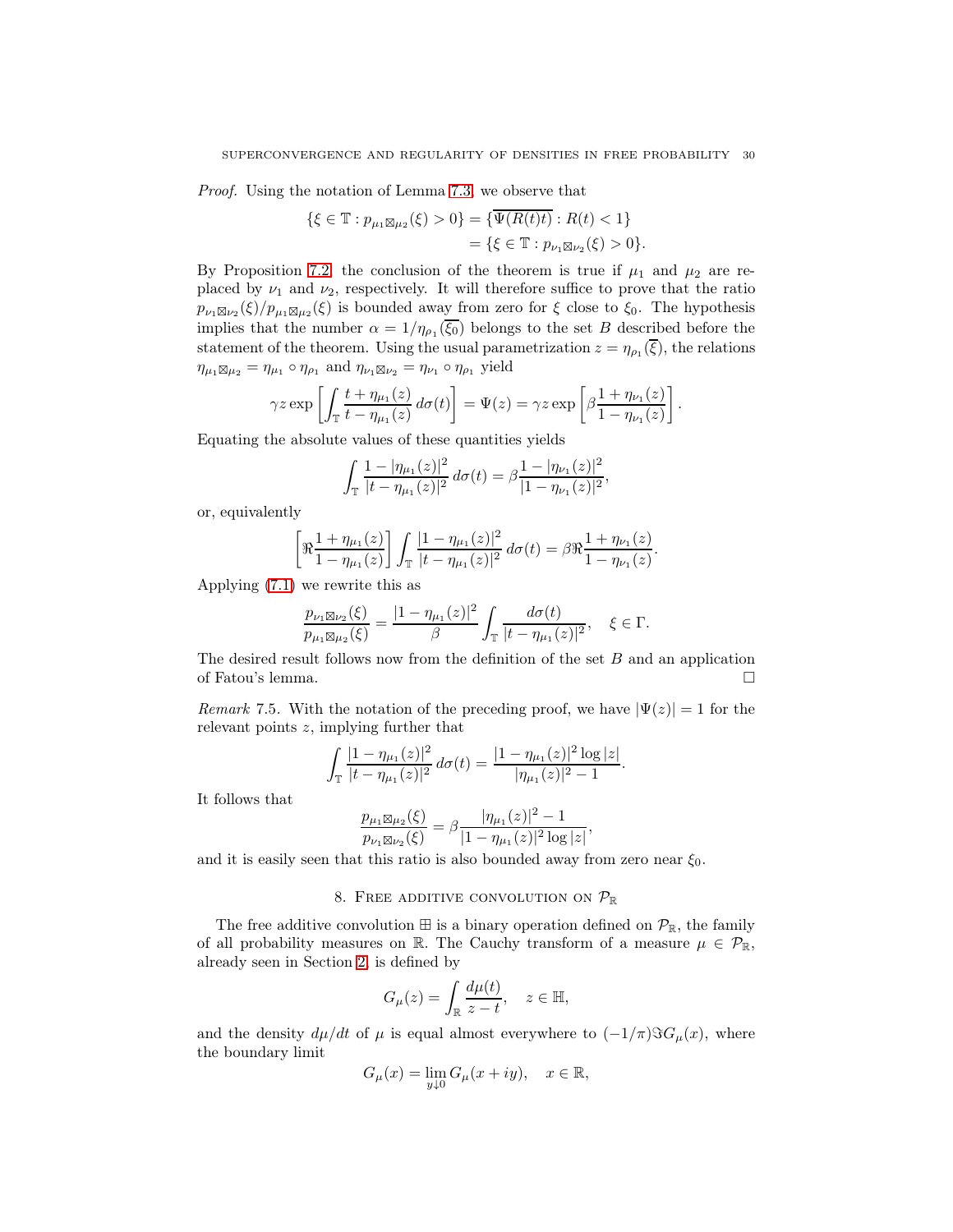exists almost everywhere on R. The *reciprocal* Cauchy transform

$$
F_{\mu}(z) = \frac{1}{G_{\mu}(z)}, \quad z \in \mathbb{H},
$$

maps  $\mathbb H$  to itself, and the collection  $\{F_\mu : \mu \in \mathcal P_{\mathbb R}\}\)$  consists precisely of those analytic functions  $F : \mathbb{H} \to \mathbb{H}$  with the property that

$$
\lim_{y \uparrow \infty} \frac{F(iy)}{iy} = 1.
$$

As seen, for instance, in [\[1\]](#page-51-3), these functions have a Nevanlinna representation of the form

$$
F(z) = \gamma + z - N_{\sigma}(z), \quad z \in \mathbb{H},
$$

where  $\gamma \in \mathbb{R}$  and

$$
N_{\sigma}(z) = \int_{\mathbb{R}} \frac{1+tz}{z-t} \, d\sigma(t)
$$

for some finite positive Borel measure  $\sigma$  on R. This integral representation implies that

$$
\Im F(z) \geq \Im z, \quad z \in \mathbb{H}.
$$

Given a measure  $\mu \in \mathcal{P}_{\mathbb{R}}$ , the function  $F_{\mu}$  is conformal in an open set U containing  $\{iy : y \in (\alpha, +\infty)\}\)$  for some  $\alpha > 0$ , and the restriction  $F_{\mu}|U$  has an inverse  $F_{\mu}^{(-1)}$ defined in an open set containing another set of the form  $\{iy : y \in (\beta, +\infty)\}\$  with  $\beta > 0$ . The free additive convolution  $\mu_1 \boxplus \mu_2$  of two measures  $\mu_1, \mu_2 \in \mathcal{P}_{\mathbb{R}}$  is the unique measure  $\mu \in \mathcal{P}_{\mathbb{R}}$  that satisfies the identity

(8.1) 
$$
z + F_{\mu}^{(-1)}(z) = F_{\mu_1}^{(-1)}(z) + F_{\mu_2}^{(-1)}(z)
$$

for z in some open set containing iy for y large enough (see [\[11\]](#page-52-7)). The analog of Theorems [2.5](#page-4-1) and [5.1](#page-19-2) is as follows.

<span id="page-30-1"></span>**Theorem 8.1.** [17] For every  $\mu_1, \mu_2 \in \mathcal{P}_{\mathbb{R}}$ , there exist unique  $\rho_1, \rho_2 \in \mathcal{P}_{\mathbb{R}}$  such that

<span id="page-30-2"></span>
$$
F_{\mu_1}(F_{\rho_1}(z)) = F_{\mu_2}(F_{\rho_2}(z)) = F_{\rho_1}(z) + F_{\rho_2}(z) - z, \quad z \in \mathbb{H}.
$$

Moreover, we have  $F_{\mu_1 \boxplus \mu_2} = F_{\mu_1} \circ F_{\rho_1}$ . If  $\mu_1$  and  $\mu_2$  are nondegenerate, then so are  $\rho_1$  and  $\rho_2$ .

It was shown in [\[34,](#page-53-4) [11\]](#page-52-7) that a measure  $\mu \in \mathcal{P}_{\mathbb{R}}$  is  $\mathbb{H}$ -infinitely divisible precisely when the inverse  $F_{\mu}^{(-1)}$  continues analytically to  $\mathbb H$  and this analytic continuation has the Nevanlinna form

(8.2) 
$$
\Phi(z) = \gamma + z + N_{\sigma}, \quad z \in \mathbb{H},
$$

for some  $\gamma$  and  $\sigma$ . The functions described by [\(8.2\)](#page-30-0) can also be characterized by

<span id="page-30-0"></span>
$$
\lim_{y \uparrow +\infty} \frac{\Phi(iy)}{iy} = 1 \text{ and } \Im \Phi(z) \leq \Im z, \quad z \in \mathbb{H}.
$$

Suppose now that  $\mu \in \mathcal{P}_{\mathbb{R}}$  is  $\pm$ -infinitely divisible and that  $F_{\mu}^{(-1)}$  has the analytic continuation given in [\(8.2\)](#page-30-0). The equation  $\Phi(F_\mu(z)) = z$  holds in some open set and therefore it holds on the entire  $\mathbb H$  by analytic continuation. In particular,  $F_\mu$  maps <sup>H</sup> conformally onto a domain <sup>Ω</sup><sup>µ</sup> <sup>⊂</sup> <sup>H</sup> that can be described as

$$
\Omega_\mu=\{z\in\mathbb{H}:\Phi(z)\in\mathbb{H}\}.
$$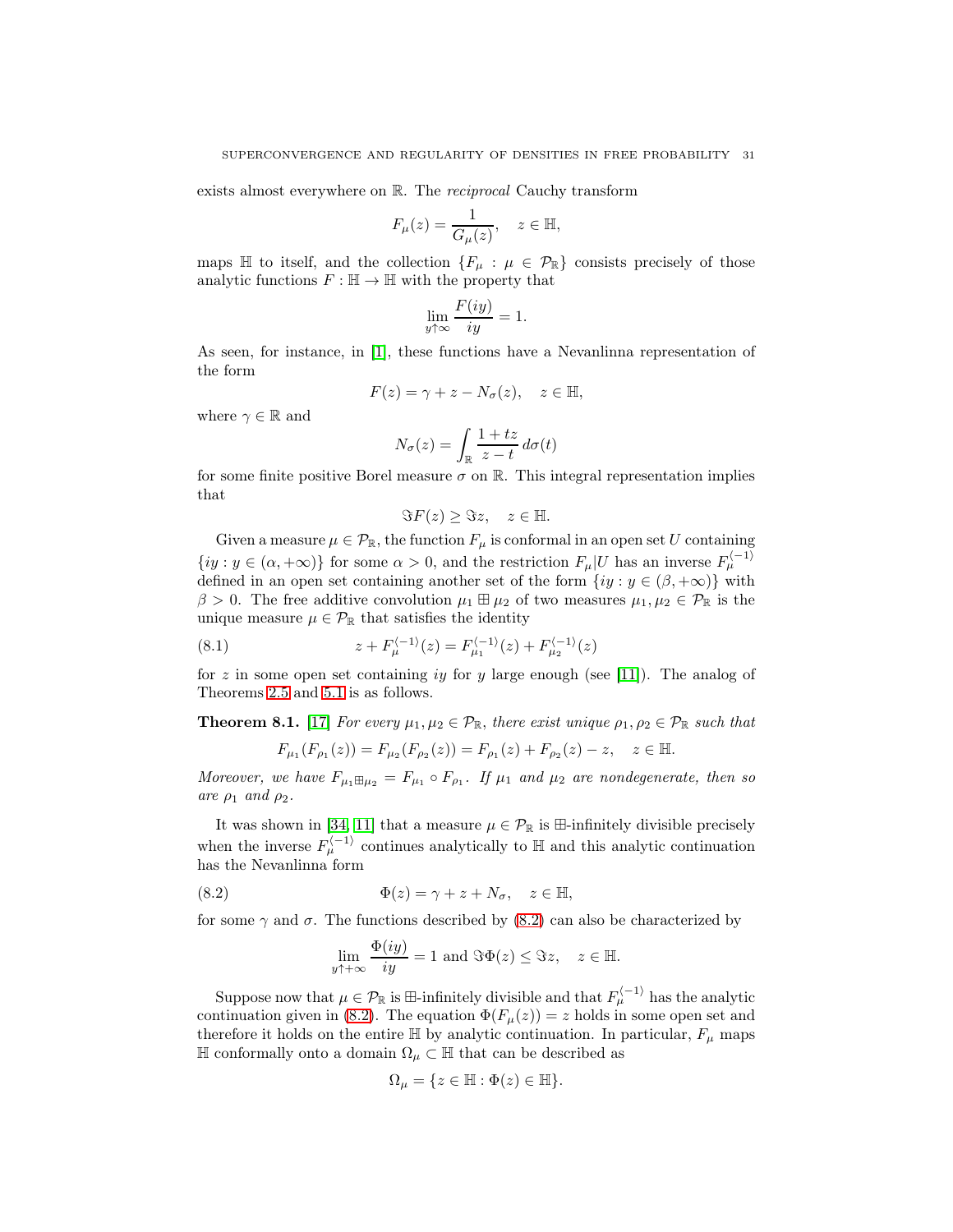As in the multiplicative cases, this domain can also be identified with  $\{x + iy : y >$  $f(x)$  for some continuous function  $f : \mathbb{R} \to [0, +\infty)$ . The map  $F_\mu$  extends continuously to the closure  $\overline{\mathbb{H}}$ ,  $\Phi$  extends continuously to  $\overline{\Omega_{\mu}}$ , and these two extensions are homeomorphisms, inverse to each other. (See Section 2 of [\[15\]](#page-52-2) for the details and [\[27\]](#page-52-18) for similar results in the context of free semigroups.)

## 9. CUSP BEHAVIOR IN  $\mathcal{P}_{\mathbb{R}}$

<span id="page-31-0"></span>We are now ready for the counterpart of Sections [4](#page-11-0) and [7](#page-24-0) in the context of the free additive convolution. Thus, we study the density of a measure of the form  $\mu_1 \boxplus \mu_2$ , where  $\mu_1, \mu_2 \in \mathcal{P}_{\mathbb{R}}$  and  $\mu_2$  is  $\boxplus$ -infinitely divisible. The following result is essentially contained in [\[16\]](#page-52-5) and the brief argument is included here to establish notation.

**Lemma 9.1.** Let  $\mu_1, \mu_2 \in \mathcal{P}_{\mathbb{R}}$  be such that  $\mu_2$  is  $\mathbb{H}\text{-infinitely divisible, and let}$  $\rho_1, \rho_2 \in \mathcal{P}_{\mathbb{R}}$  be given by Theorem [8.1.](#page-30-1) Then  $\rho_1$  is  $\mathbb{H}\text{-}\text{infinitely divisible.}$ 

*Proof.* Let  $\Phi(z) = \gamma + z + N_{\sigma}(z)$  given by [\(8.2\)](#page-30-0) be the analytic continuation of  $F_{\mu_2}^{\langle -1 \rangle}$  to H. Then [\(8.1\)](#page-30-2) can be rewritten as

$$
F_{\mu_1}^{\langle -1 \rangle}(z) + \gamma + N_{\sigma}(z) = F_{\mu_1 \boxplus \mu_2}^{\langle -1 \rangle}(z)
$$

in a neighborhood of infinity. Replacing z by  $F_{\mu_1}(z)$  yields

$$
\gamma + z + N_{\sigma}(F_{\mu_1}(z)) = F_{\mu_1 \boxplus \mu_2}^{(-1)}(F_{\mu_1}(z)),
$$

and therefore the function

$$
\Psi(z) = \gamma + z + N_{\sigma}(F_{\mu_1}(z)), \quad z \in \mathbb{H},
$$

is an analytic continuation of  $F_{\rho_1}^{\langle -1 \rangle}$ , thus establishing the conclusion of the lemma.  $\Box$ 

The density  $p_{\mu_1 \boxplus \mu_2}$  of  $\mu_1 \boxplus \mu_2$  relative to Lebesgue measure has already been studied in [\[16\]](#page-52-5) for the special case in which  $\mu_2$  is a semicircular law, that is, the measure  $\sigma$  is a point mass at 0. The following result is [\[16,](#page-52-5) Corollary 5].

<span id="page-31-2"></span>**Proposition 9.2.** With the notation above, suppose that  $\sigma = \beta \delta_0$  for some  $\beta > 0$ . If  $I \subset \mathbb{R}$  is an open interval with an endpoint  $x_0$  such that  $p_{\mu_1} \boxplus_{\mu_2} (x_0) = 0$  $p_{\mu_1\boxplus\mu_2}(x)$  for every  $x\in I$ , then

$$
p_{\mu_1 \boxplus \mu_2}(x) \le \left[\frac{3}{4\pi^3\beta^2}|x-x_0|\right]^{1/3}, \quad x \in I.
$$

In order to extend this result to general  $\mathbb{H}\text{-infinitely divisible measures }\mu_2$ , we proceed as in the multiplicative cases. Thus, we construct another convolution, this time with a semicircular measure, with the property that the two convolutions share the same subordination function.

<span id="page-31-1"></span>**Lemma 9.3.** Let  $\mu_1, \mu_2 \in \mathcal{P}_{\mathbb{R}}$  be such that  $\mu_2$  is  $\mathbb{H}\text{-}\text{infinitely divisible, and let}$ 

$$
\Phi(z) = \gamma + z + N_{\sigma}(z), \quad z \in \mathbb{H},
$$

be the analytic continuation of  $F_{\mu_2}^{(-1)}$ . Denote by  $\rho_1 \in \mathcal{P}_{\mathbb{R}}$  the  $\mathbb{H}$ -infinitely divisible measure such that  $F_{\rho_1}^{\langle -1 \rangle}$  has the analytic continuation

$$
\Psi(z) = \gamma + z + N_{\sigma}(F_{\mu_1}(z)), \quad z \in \mathbb{H}.
$$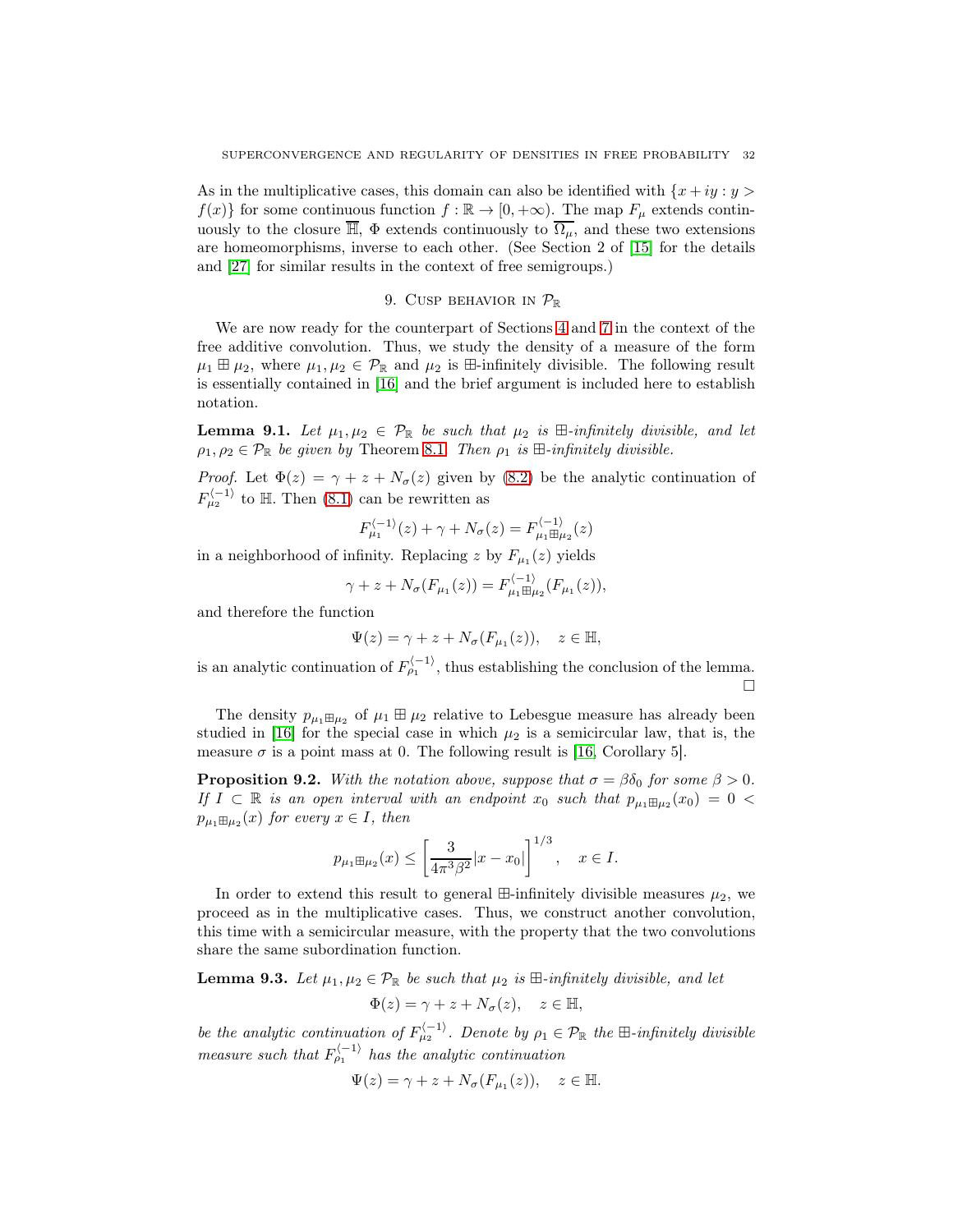Suppose that  $\beta = \int_{\mathbb{R}} (1+t^2) d\sigma(t)$  is finite, and set  $\gamma' = \gamma + \int_{\mathbb{R}} t d\sigma(t)$ . Denote by  $\nu_1 \in \mathcal{P}_{\mathbb{R}}$  the probability measure satisfying

$$
G_{\nu_1}(z) = \frac{1}{\beta} \int_{\mathbb{R}} \frac{1+t^2}{F_{\mu_1}(z) - t} \, d\sigma(t), \quad z \in \mathbb{H},
$$

and let  $\nu_2 \in \mathcal{P}_{\mathbb{R}}$  be the semicircular measure such that

$$
\gamma' + z + \frac{\beta}{z}, \quad z \in \mathbb{H},
$$

is an analytic continuation of  $F_{\nu_2}^{(-1)}$ . Then  $F_{\mu_1 \boxplus \mu_2} = F_{\mu_1} \circ F_{\rho_1}$  and  $F_{\nu_1 \boxplus \nu_2} =$  $F_{\nu_1} \circ F_{\rho_1}$ .

*Proof.* The final assertion of the lemma is an easy verification that  $F_{\mu_1 \boxplus \mu_2}^{(-1)} \circ F_{\mu_1} =$  $F_{\nu_1 \boxplus \nu_2}^{(-1)} \circ F_{\nu_1}$ . One has to verify however that the measure  $\nu_1$  actually exists, and that amounts to showing that the reciprocal

$$
F(z) = \frac{\beta}{\int_{\mathbb{R}} \frac{1+t^2}{F_{\mu_1}(z)-t} d\sigma(t)}
$$

maps H to itself and that

$$
\lim_{y \uparrow + \infty} \frac{F(iy)}{iy} = 1.
$$

These facts follow from the corresponding properties of the function  $F_{\mu_1}$ .

 $\Box$ 

We will use a decomposition, analogous to those for multiplicative convolutions on  $\mathbb{R}_+$  and  $\mathbb{T}$ . With the notation of the preceding lemma, represent the domain  $\Omega_{\rho_1} = F_{\rho_1}(\mathbb{H})$  as

$$
\Omega_{\rho_1} = \{ x + iy : x \in \mathbb{R}, y > f(x) \},\
$$

where  $f : \mathbb{R} \to [0, +\infty)$  is a continuous function. We recall from [\[29\]](#page-52-9) that  $G_{\mu_1}$ extends continuously to the closure  $\overline{\Omega_{\rho_1}}$  provided that  $\infty$  is allowed as a possible value. Based on [\[4,](#page-51-2) Proposition 4.7], it was shown in [\[29,](#page-52-9) Theorem 3.6] that the set  $\partial\Omega_{\rho_1} \cap \mathbb{R} = {\alpha \in \mathbb{R} : f(\alpha) = 0}$  can be partitioned into three sets A, B, and C described as follows.

(1) A consists of those points satisfying  $\mu_1({\{\alpha\}}) > 0$  and

$$
\int_{\mathbb{R}} \left\{ 1 + \frac{1}{t^2} \right\} d\sigma(t) \leq \mu_1(\{\alpha\}).
$$

(2)  $B$  is characterized by the conditions  $G_{\mu_1}(\alpha) \in \mathbb{R} \backslash \{0\}$  and

$$
\left[\int_{\mathbb{R}}\frac{1+t^2}{(1-tG_{\mu_1}(\alpha))^2}d\sigma(t)\right]\left[\int_{\mathbb{R}}\frac{d\mu_1(t)}{(\alpha-t)^2}\right]\leq 1.
$$

(3) C consists of those  $\alpha$  satisfying  $G_{\mu_1}(\alpha) = 0$  and

$$
\operatorname{var}(\mu_2) \int_{\mathbb{R}} \frac{d\mu_1(t)}{(\alpha - t)^2} \le 1,
$$

where

$$
\text{var}(\mu_2) = \int_{\mathbb{R}} t^2 d\mu_2(t) - \left[ \int_{\mathbb{R}} t d\mu_2(t) \right]^2
$$

denotes the variance of  $\mu_2$ .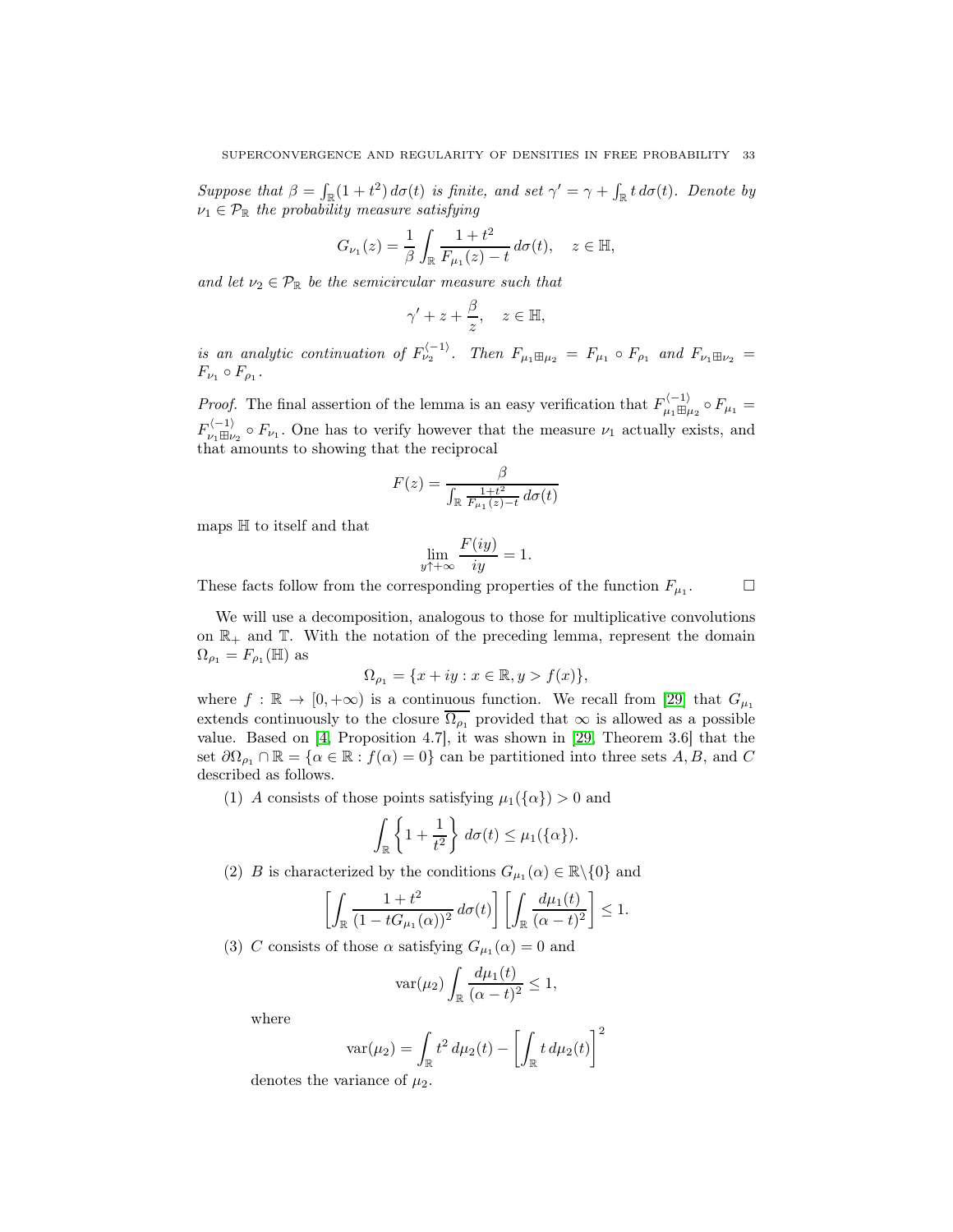These inequalities provide a quantitative way to determine the zeros of the density  $p_{\mu_1 \boxplus \mu_2}$ , because  $p_{\mu_1 \boxplus \mu_2} = -\pi^{-1} \Im(G_{\mu_1} \circ F_{\rho_1})$  on  $\mathbb R$  and  $F_{\rho_1}(\mathbb R) = \partial \Omega_{\rho_1}$ . As in the multiplicative cases, they are derived from the chain rule of Julia-Carathéodory derivative. In each of the preceding inequalities, the improper integrals converge. Equality in each case is achieved precisely when  $F_{\rho_1}$  has an infinite Julia-Carathéodory derivative at the point  $\Psi(\alpha)$ . The set A is always finite unless  $\mu_2$  is a degenerate measure. Moreover, if t is an atom of  $\mu_1 \boxplus \mu_2$ , then  $F_{\rho_1}(t) \in A$ .

We note for further use an alternative way to write the inequalities defining the sets  $B$  and  $C$  [\[29,](#page-52-9) Remark 3.7]. For this purpose, we use the Nevanlinna representation

$$
F_{\mu_1}(z) = c + z - N_{\lambda}(z), \quad z \in \mathbb{H},
$$

where  $c \in \mathbb{R}$  and  $\lambda$  is a finite Borel measure on  $\mathbb{R}$ . The inequality in the definition of B can be replaced by

$$
\left[\int_{\mathbb{R}}\frac{1+t^2}{(F_{\mu_1}(\alpha)-t)^2}d\sigma(t)\right]\left[1+\int_{\mathbb{R}}\frac{1+t^2}{(\alpha-t)^2}d\lambda(t)\right]\leq 1,
$$

and the inequality in the definition of C can be replaced by

<span id="page-33-0"></span>
$$
(1+\alpha^2)\lambda(\{\alpha\}) \ge \text{var}(\mu_2).
$$

In particular, every point  $\alpha \in B$  must satisfy

(9.1) 
$$
\int_{\mathbb{R}} \frac{1+t^2}{(F_{\mu_1}(\alpha)-t)^2} d\sigma(t) < 1.
$$

It is also the case that  $C$  is a discrete subset of  $\mathbb C$ .

<span id="page-33-1"></span>**Theorem 9.4.** Suppose that  $\mu_1, \mu_2 \in \mathcal{P}_{\mathbb{R}}$  are nondegenerate measures such that  $\mu_2$ is  $\boxplus$ -infinitely divisible, and let  $\rho_1 \in \mathcal{P}_{\mathbb{R}}$  satisfy  $F_{\mu_1 \boxplus \mu_2} = F_{\mu_1} \circ F_{\rho_1}$ . Let  $I \subset \mathbb{R}$  be an open interval with an endpoint  $x_0$  such that  $F_{\rho_1}(x) \in \mathbb{H}$  for every  $x \in I$  and  $F_{\rho_1}(x_0)$ is real but not an atom of  $\mu_1$ . Denote by  $p_{\mu_1 \boxplus \mu_2}$  the density of  $\mu_1 \boxplus \mu_2$  relative to Lebesgue measure. Then  $p_{\mu_1 \boxplus \mu_2}(x)/|x-x_0|^{1/3}$  is bounded for  $x \in I$  close to  $x_0$ .

Proof. Suppose that

$$
c + z + N_{\sigma}(z), \quad z \in \mathbb{H},
$$

is the analytic continuation of  $F_{\mu_2}^{\langle -1 \rangle}$  to  $\mathbb{H}$ , where  $c \in \mathbb{R}$  and  $\sigma$  is a nonzero (because  $\mu_2$  is nondegenerate) finite measure on R. As in the case of  $\mathbb{R}_+$ , we can always find finite measures  $\sigma'$  and  $\sigma''$  on R such that  $\sigma'' \neq 0$  has compact support and  $\sigma = \sigma' + \sigma''$ . Define two  $\boxplus$ -infinitely divisible measures  $\mu'_2, \mu''_2 \in \mathcal{P}_{\mathbb{R}}$  by specifying that  $F_{\mu'_2}^{(-1)}$  and  $F_{\mu''_2}^{(-1)}$  have analytic continuations

$$
c + z + N_{\sigma'}(z)
$$
 and  $z + N_{\sigma''}(z)$ ,  $z \in \mathbb{H}$ ,

respectively. Since  $\mu'_2 \boxplus \mu''_2 = \mu_2$ , we get  $\mu_1 \boxplus \mu_2 = \mu''_1 \boxplus \mu''_2$  and  $\mu''_1 = \mu_1 \boxplus \mu'_2$ . There exist two  $\boxplus$ -infinitely divisible measures  $\rho'_1, \rho''_1 \in \mathcal{P}_{\mathbb{R}}$  such that  $F_{\mu''_1} = F_{\mu_1} \circ F_{\rho'_1}$ ,  $F_{\mu_1 \boxplus \mu_2} = F_{\mu_1''} \circ F_{\rho_1''}$ . Clearly,  $F_{\rho_1} = F_{\rho_1'} \circ F_{\rho_1''}$ , and we argue that  $F_{\rho_1''}(x_0)$  is a real number but not an atom of  $\mu_1''$ . Indeed, letting  $z \to x_0$  in the inequality

$$
\Im F_{\rho_1}(z) = \Im(F_{\rho_1'}(F_{\rho_1''}(z)) \geq \Im(F_{\rho_1''}(z)), \quad z \in \mathbb{H},
$$

the hypothesis  $F_{\rho_1}(x_0) \in \mathbb{R}$  shows that  $F_{\rho_1''}(x_0) \in \mathbb{R}$ . Suppose, to get a contradiction, that  $F_{\rho_1}(\alpha_0)$  is an atom of  $\mu_1''$ . Then, as seen in [\[12\]](#page-52-19),  $F_{\rho_1'}(F_{\rho_1''}(x_0))$  is necessarily an atom of  $\mu_1$ , contrary to the hypothesis.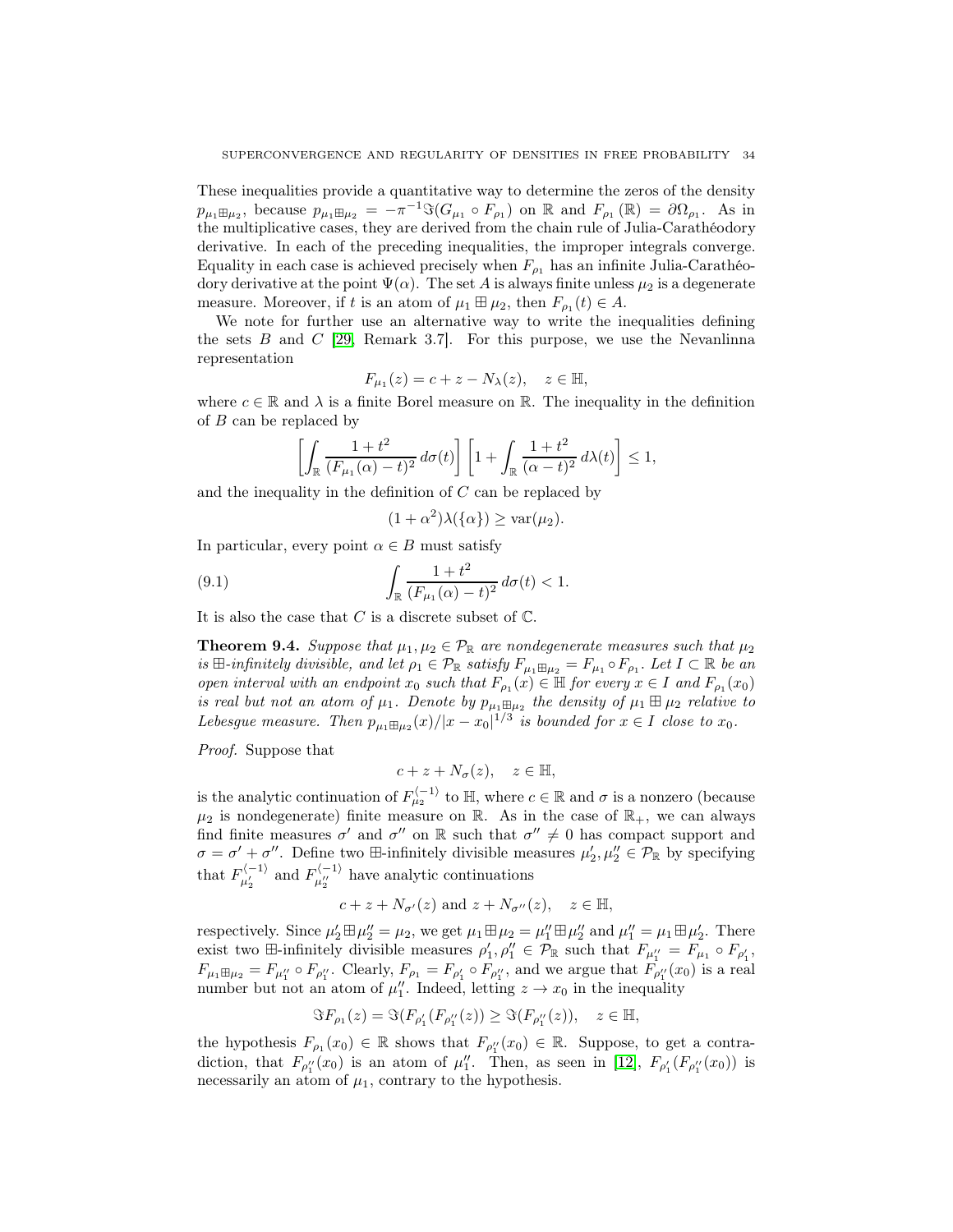The above construction shows that the hypothesis of the theorem also holds with  $\mu''_1, \mu''_2$ , and  $\rho''_1$  in place of  $\mu_1, \mu_2$ , and  $\rho_1$ , respectively. Moreover the measure  $\sigma''$ has a finite second moment. Therefore it suffices to prove the theorem under the additional hypothesis that  $\sigma$  has a finite second moment. Under this hypothesis, Lemma [9.3](#page-31-1) applies and provides measures  $\nu_1$  and  $\nu_2$ . Since the set  $\{x \in \mathbb{R} :$  $p_{\mu_1 \boxplus \mu_2}(x) > 0$ } is described in terms of the measure  $\rho_1$ , namely,

$$
\{x \in \mathbb{R} : p_{\mu_1 \boxplus \mu_2}(x) > 0\} = \{x : F_{\rho_1}(x) \in \mathbb{H}\},\
$$

we have

$$
\{x \in \mathbb{R} : p_{\mu_1 \boxplus \mu_2}(x) > 0\} = \{x \in \mathbb{R} : p_{\nu_1 \boxplus \nu_2}(x) > 0\}.
$$

By Proposition [9.2,](#page-31-2) it suffices to show that the ratio  $p_{\nu_1 \boxplus \nu_2}(x)/p_{\mu_1 \boxplus \mu_2}(x)$  is bounded away from zero for  $x \in I$  close to  $x_0$ . The two densities are evaluated in terms of the values of  $G_{\nu_1}$  and  $G_{\mu_1}$  on  $\partial\Omega_{\rho_1}$ :

$$
p_{\nu_1 \boxplus \nu_2}(x) = -\frac{1}{\pi} \Im G_{\nu_1}(F_{\rho_1}(x))
$$
  
\n
$$
= -\frac{1}{\pi \beta} \int_{\mathbb{R}} \Im \left[ \frac{G_{\mu_1}(F_{\rho_1}(x))}{1 - t G_{\mu_1}(F_{\rho_1}(x))} \right] (1 + t^2) d\sigma(t)
$$
  
\n
$$
= -\frac{\Im G_{\mu_1}(F_{\rho_1}(x))}{\pi \beta} \int_{\mathbb{R}} \frac{1 + t^2}{|1 - t G_{\mu_1}(F_{\rho_1}(x))|^2} d\sigma(t)
$$
  
\n
$$
= \frac{p_{\mu_1 \boxplus \mu_2}(x)}{\beta} \int_{\mathbb{R}} \frac{1 + t^2}{|1 - t G_{\mu_1}(F_{\rho_1}(x))|^2} d\sigma(t).
$$

The hypotheses that  $p_{\mu_1 \boxplus \mu_2}(x_0) = 0$  and  $F_{\rho_1}(x_0)$  is not an atom of  $\mu_1$  imply  $F_{\rho_1}(x_0) \in B \cup C$ . Using the Fatou's lemma, we conclude that

$$
\liminf_{x \to x_0, x \in I} \frac{p_{\nu_1 \boxplus \nu_2}(x)}{p_{\mu_1 \boxplus \mu_2}(x)} = \liminf_{x \to x_0, x \in I} \frac{1}{\beta} \int_{\mathbb{R}} \frac{1 + t^2}{|1 - t G_{\mu_1}(F_{\rho_1}(x))|^2} d\sigma(t)
$$

$$
\geq \frac{1}{\beta} \int_{\mathbb{R}} \frac{1 + t^2}{|1 - t G_{\mu_1}(F_{\rho_1}(x_0))|^2} d\sigma(t) > 0,
$$

thus finishing the proof.  $\Box$ 

Remark 9.5. With the notation of the preceding proof, it is also true that

$$
\liminf_{x \to x_0, x \in I} \frac{p_{\mu_1 \boxplus \mu_2}(x)}{p_{\nu_1 \boxplus \nu_2}(x)} \ge \beta \int_{\mathbb{R}} \frac{d\mu_1(t)}{(F_{\rho_1}(x_0) - t)^2},
$$

in which the improper integral converges because  $F_{\rho_1}(x_0) \in B \cup C$ . To verify this, we use the parametrization  $\partial\Omega_{\rho_1} = \{s + if(s) : s \in \mathbb{R}\}\)$  to write

$$
\{F_{\rho_1}(x) : x \in I\} = \{s + if(s) : s \in J\},\
$$

where J is an interval on which f is positive and it has one endpoint  $\alpha = F_{\rho_1}(x_0) \in$ R such that  $f(\alpha) = 0$ . The fact that  $\Im \Psi(s + if(s)) = 0$  for  $s \in J$  yields the equation

$$
f(s) + \int_{\mathbb{R}} \frac{\Im G_{\mu_1}(s + if(s))}{|1 - tG_{\mu_1}(s + if(s))|^2} (1 + t^2) d\sigma(t) = 0, \quad s \in J.
$$

Using this in the above formula for densities, we obtain

$$
\frac{p_{\mu_1 \boxplus \mu_2}(x)}{p_{\nu_1 \boxplus \nu_2}(x)} = \beta \frac{-\Im G_{\mu_1}(s + if(s))}{f(s)} = \beta \int_{\mathbb{R}} \frac{d\mu_1(t)}{(t - s)^2 + f(s)^2}.
$$

We can now apply the Fatou's lemma as  $s \to \alpha$ .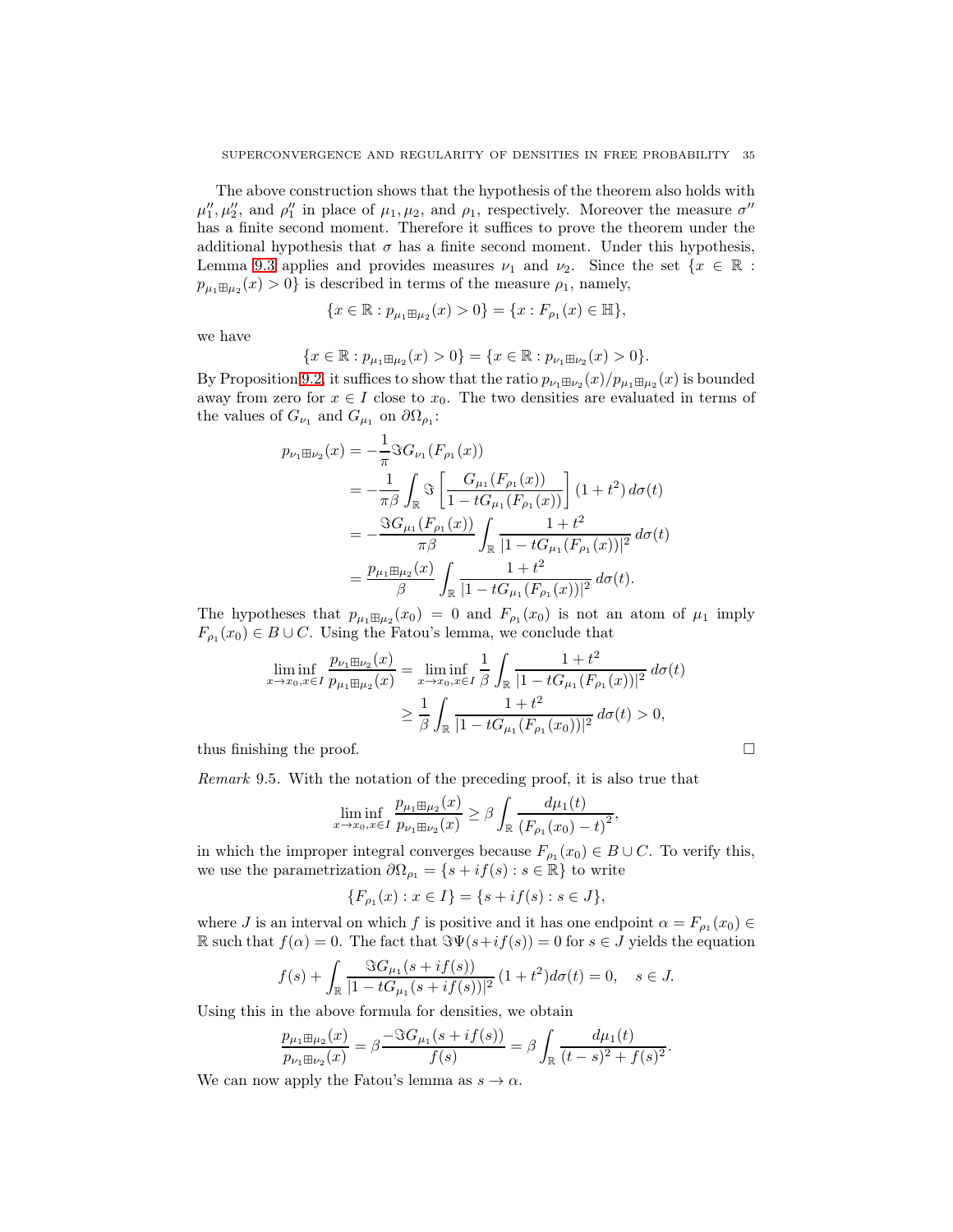*Remark* 9.6. The two limits inferior above are actual limits precisely when  $F'_{\rho_1}(x_0) =$  $+\infty$ . Indeed, as seen above, this condition is equivalent to

$$
\left[\int_{\mathbb{R}}\frac{1+t^2}{|1-tG_{\mu_1}(F_{\rho_1}(x_0))|^2}d\sigma(t)\right]\left[\int_{\mathbb{R}}\frac{d\mu_1(t)}{(F_{\rho_1}(x_0)-t)^2}\right]=1.
$$

<span id="page-35-0"></span>*Remark* 9.7. When  $x_0$  is assumed to be a zero of the density  $p_{\mu_1 \boxplus \mu_2}$ , it is easy to see that  $F_{\rho_1}(x_0)$  is an atom of  $\mu_1$  if and only if  $F_{\rho_1}(x_0) \in A$ . In many cases, the collection  $\{x_0 : F_{\rho_1}(x_0)$  is an atom of  $\mu_1\}$  is empty. This happens, of course, when  $\mu_1$  has no atoms. This also occurs when

$$
\int_{\mathbb{R}} \left\{ 1 + \frac{1}{t^2} \right\} d\sigma(t) \in [1, +\infty].
$$

Indeed, in this case the set A is empty (provided, of course, that  $\mu_1$  is not degenerate and so its atoms cannot have measure 1).

**Example 9.8.** Let  $\mu_1$  be an arbitrary nondegenerate measure in  $\mathcal{P}_{\mathbb{R}}$ , and let  $\mu_2$  be the standard  $(0, 1)$  normal distribution. It was shown in [\[5\]](#page-52-20) that  $\mu_2$  is  $\boxplus$ -infinitely divisible. We denote by  $\sigma$  the associated measure that provides the analytic continuation of  $F_{\mu_2}^{(-1)}$ . Since

$$
-\Im G_{\mu_2}(x) = \pi p_{\mu_2}(x) = \sqrt{\frac{\pi}{2}} e^{-x^2/2}, \quad x \in \mathbb{R},
$$

the continuous extension of  $F_{\mu_2}$  to R has no zeros and (see [\[15,](#page-52-2) Proposition 5.1])

$$
\int_{\mathbb{R}} \frac{1+t^2}{(x-t)^2} \, d\sigma(t) > 1, \quad x \in \mathbb{R}.
$$

This inequality, along with [\(9.1\)](#page-33-0), implies that  $A = B = \emptyset$  for the convolution  $\mu_1 \boxplus \mu_2$ . Moreover, since C is a discrete set, the measure  $\mu_1 \boxplus \mu_2$  is absolutely continuous with support equal to R. If C is not empty and  $\alpha \in C$ , there is an open interval I centered at  $x_0 = F_{\mu_2}^{(-1)}(\alpha)$  such that  $p_{\mu_1 \boxplus \mu_2}(x)/|x-x_0|^{1/3}$  is bounded for  $x \in I \setminus \{x_0\}$ . Suppose, for instance, that  $\mu_1 = \frac{1}{2}(\delta_1 + \delta_{-1})$  or the absolutely continuous measure with density

$$
\frac{15}{16} \left[ t^4 \chi_{[-1,1]}(t) + \frac{1}{t^4} \chi_{\mathbb{R} \setminus [-1,1]}(t) \right].
$$

In both cases,  $\alpha = 0$  is the unique solution of the equation  $G_{\mu_1}(\alpha) = 0$  under the constraint

$$
\int_{\mathbb{R}} \frac{d\mu_1(t)}{(\alpha - t)^2} \le 1.
$$

Moreover, we have  $F'_{\rho_1}(F'^{-1)}_{\rho_1}(0) = +\infty$  because the equality in the above constraint is achieved and thus, by Remark 9.6,  $p_{\mu_1 \boxplus \mu_2}$  is comparable to  $p_{\nu_1 \boxplus \nu_2}$  in I. To obtain an example in which  $F'_{\rho_1}(F_{\rho_1}^{(-1)}(0))$  is finite, one can take  $\mu_1$  to be the absolutely continuous measure with density

$$
\frac{3}{14}\left[t^2\chi_{[-1,1]}(t)+|t|^{-3/2}\chi_{\mathbb{R}\setminus[-1,1]}(t)\right].
$$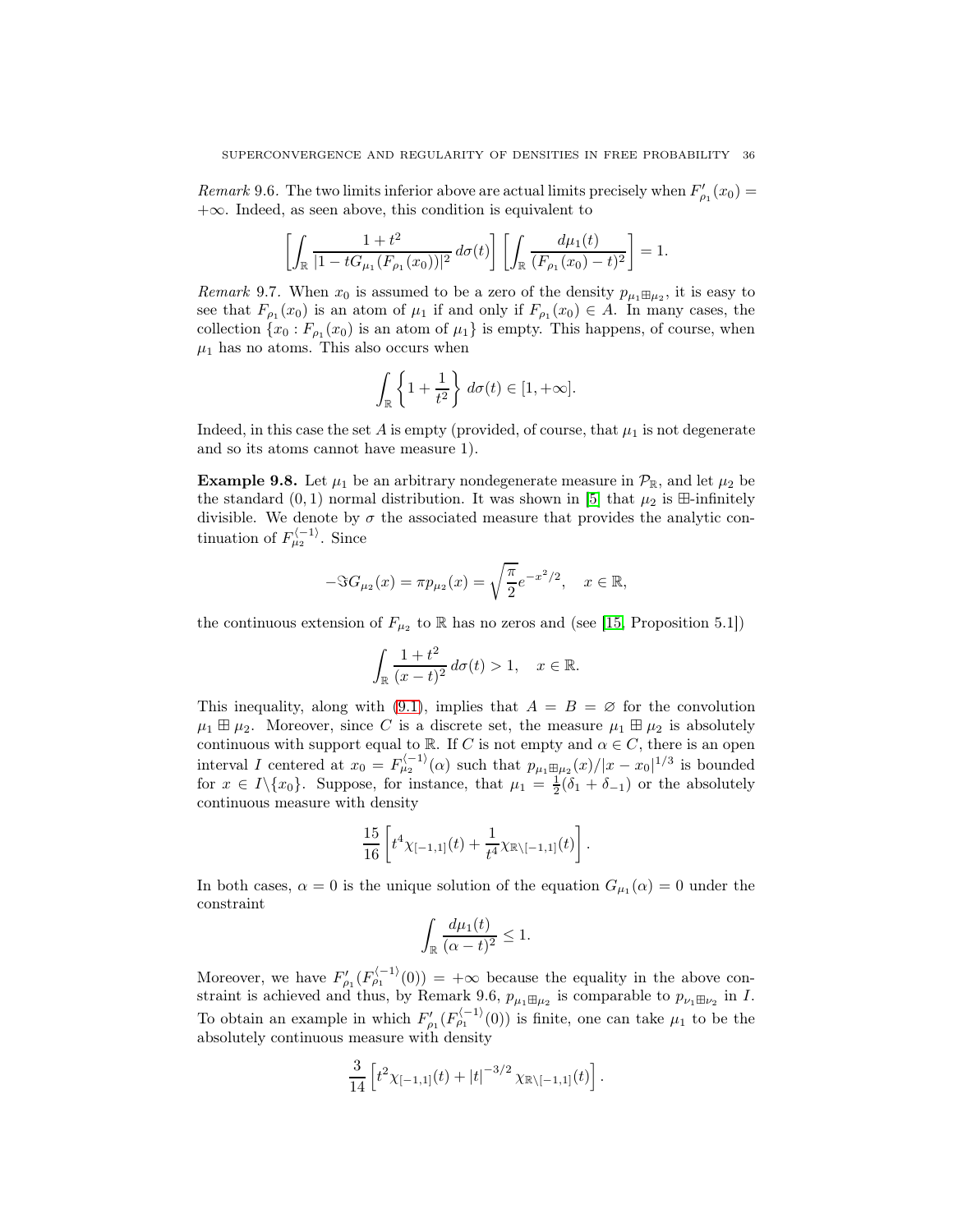#### Appendix A. free convolution semigroups

We denote by  $\nu_{\text{H}}^{\gamma,\sigma}$  the  $\text{H-infinitely divisible measure determined by } \gamma$  and  $\sigma$ through the free Lévy-Hinčin formula [\(8.2\)](#page-30-0). The notation  $\nu_{\boxtimes}^{\gamma,\sigma}$  is used in the multiplicative situation for the same purpose. Measures in this section are assumed to be nondegenerate.

Given a measure  $\mu = \nu_{\text{H}}^{\gamma,\sigma}$ , recall that the map  $F_{\mu}$  is injective on R and hence it has at most one zero  $t_{\mu}$ . The point  $t_{\mu}$  exists if and only if

$$
c = \int_{\mathbb{R}} \frac{1+t^2}{t^2} \, d\sigma(t) \le 1,
$$

and if this condition is satisfied, we have  $\mu({t<sub>\mu</sub>}) = 1 - c$  [\[15,](#page-52-2) Proposition 5.1]. Note that

$$
\mu = \mu_1 \boxplus \mu_2 \text{ where } \mu_1 = \mu_2 = \nu_{\boxplus}^{\frac{\gamma}{2}, \frac{\sigma}{2}}.
$$

If the point  $t_{\mu}$  does not exist (or, if the point  $t_{\mu_1}$  relative to  $\mu_1$  does not exist), then the set A associated with  $\mu_1 \boxplus \mu_2$  (see Section 9) would be empty and therefore Theorem [9.4](#page-33-1) applies to the density  $p_{\mu}$  of  $\mu$ . Thus, we have proved the following result.

<span id="page-36-1"></span>**Proposition A.1.** Let  $\mu = \nu_{\boxplus}^{\gamma,\sigma}$  be a freely infinitely divisible law such that

$$
\int_{\mathbb{R}} \frac{1+t^2}{t^2} d\sigma(t) > 1.
$$

Suppose that  $p_{\mu} > 0$  on an open interval I, and that  $p_{\mu}(t_0) = 0$  at an endpoint  $t_0$ of I. Then we have  $p_{\mu}(t) = O\left(|t-t_0|^{1/3}\right)$  for t sufficiently close to  $t_0$ .

Next, we review the construction of the free additive convolution semigroups from [\[4\]](#page-51-2). Given a measure  $\nu \in \mathcal{P}_{\mathbb{R}}$ , we write the map  $F_{\nu}$  in its Nevanlinna integral form

$$
F_{\nu}(z) = a + z - N_{\tau}(z), \quad z \in \mathbb{H},
$$

and for each  $\beta > 1$ , we define

$$
\gamma_{\beta} = (1 - \beta)a
$$
 and  $\sigma_{\beta} = (\beta - 1)\tau$ ,

so that the map

$$
\Phi(z) = \gamma_{\beta} + z + N_{\sigma_{\beta}}(z), \quad z \in \mathbb{H},
$$

is the analytic continuation of  $F_{\mu}^{(-1)}$  where  $\mu = \nu_{\boxplus}^{\gamma_{\beta}, \sigma_{\beta}}$ . There exists a unique measure  $\nu_\beta \in \mathcal{P}_{\mathbb{R}}$  such that

$$
F_{\nu_{\beta}} = F_{\nu} \circ F_{\mu} \quad \text{in } \mathbb{H}.
$$

The family  $\{\nu_\beta : \beta > 1\}$  forms a free additive convolution semigroup in the sense that  $\nu_{\beta_1+\beta_2} = \nu_{\beta_1} \boxplus \nu_{\beta_2}$  for all  $\beta_1, \beta_2 > 1$ . Fix  $\beta > 1$ . Since

<span id="page-36-0"></span>
$$
F_{\nu}(z) = \frac{\beta}{\beta - 1}z + \frac{1}{1 - \beta}\Phi(z),
$$

the function  $F_{\nu}$  has a continuous extension (still denoted by  $F_{\nu}$ ) to the image set  $F_{\mu}(\mathbb{R})$  such that

(A.1) 
$$
t = \beta F_{\mu}(t) + (1 - \beta)F_{\nu}(F_{\mu}(t)), \quad t \in \mathbb{R}.
$$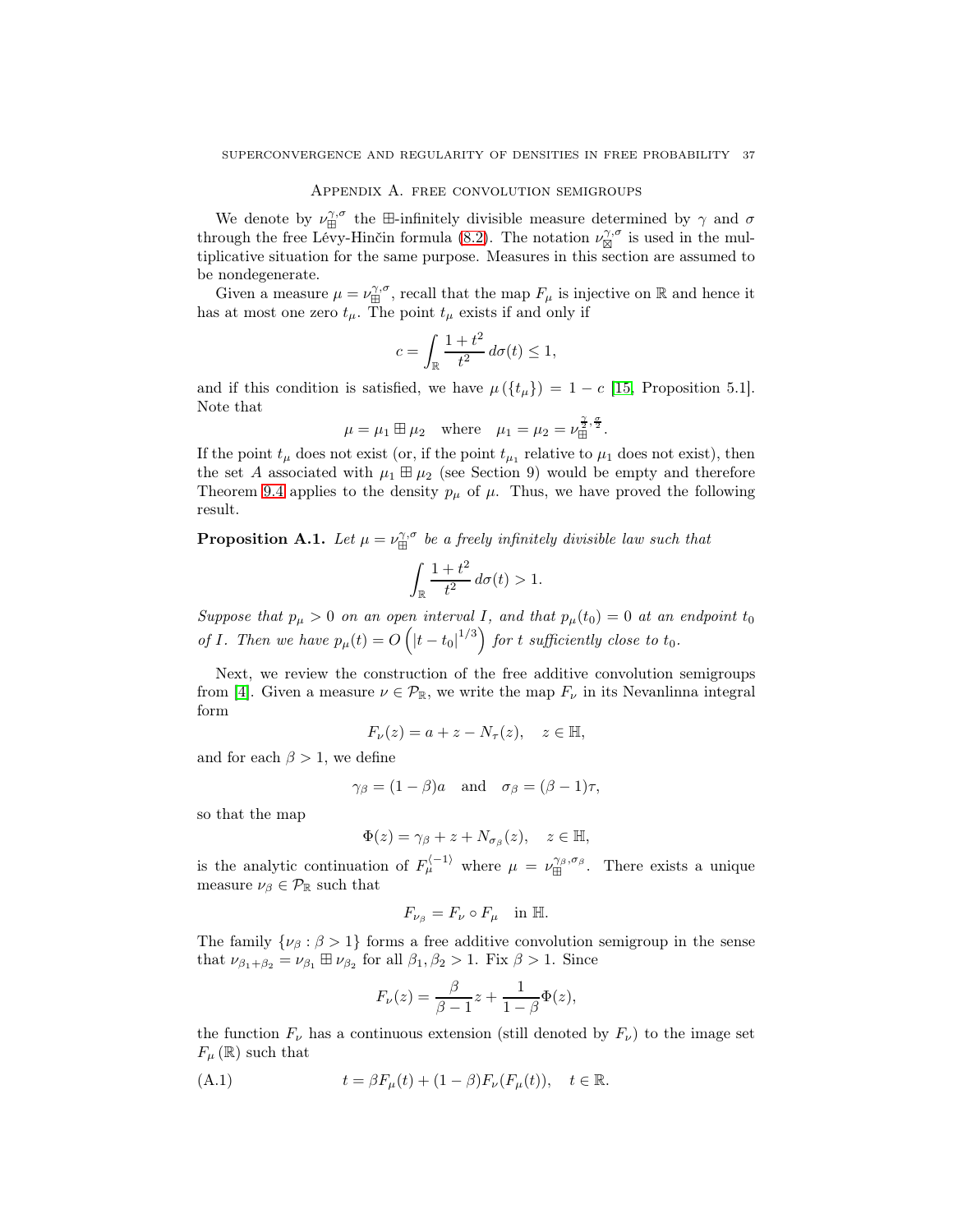The density  $p_{\nu_{\beta}} = -\pi^{-1} \Im G_{\nu_{\beta}} = -\pi^{-1} \Im (G_{\nu} \circ F_{\mu})$  of  $\nu_{\beta}$  is continuous everywhere on R, except on the set

$$
D = \{ t \in \mathbb{R} : F_{\nu}(F_{\mu}(t)) = 0 \} .
$$

As seen in Section 8, the boundary curve  $F_{\mu}(\mathbb{R})$  is the graph of a continuous function  $f : \mathbb{R} \to [0, +\infty)$ . For  $t \in \mathbb{R} \setminus D$ , the parameterization

$$
(A.2) \t\t F_{\mu}(t) = x + if(x)
$$

and [\(A.1\)](#page-36-0) imply the density formula

<span id="page-37-0"></span>(A.3) 
$$
p_{\nu_{\beta}}(t) = \frac{\beta f(x)}{\pi(\beta - 1) |F_{\nu}(F_{\mu}(t))|^2}, \text{ where } t \in \mathbb{R}, F_{\nu}(F_{\mu}(t)) \neq 0.
$$

We have  $t \in D$  if and only if  $F_{\mu}(t) = t/\beta$ ; in which case it leads to  $f(F_{\mu}(t)) = 0$ . Thus, the set D of discontinuities of  $p_{\nu_\beta}$  is related to the zero set of f. Since  $\Im \Phi(x+iy) = y \left[1 - \int_{\mathbb{R}} \frac{1+t^2}{(x-t)^2} \right]$  $\frac{1+t^2}{(x-t)^2+y^2} d\sigma_\beta(t)$  for  $y>0$ , it is clear that  $f(x)=0$  if and only if  $\int_{\mathbb{R}} \frac{1+t^2}{(x-t)}$  $\frac{1+t^2}{(x-t)^2} d\sigma_\beta(t) \leq 1$ . The next result characterizes the zeros of f in terms of  $\nu$  and  $\beta$ , and it shows that D is a finite set.

<span id="page-37-1"></span>**Proposition A.2.** The set  $\{\alpha \in \mathbb{R} : f(\alpha) = 0\}$  is partitioned into two sets A and B, defined as follows.

- (1) The set A consists of points  $\alpha \in \mathbb{R}$  such that  $\nu(\{\alpha\}) > 0$  and  $\nu(\{\alpha\}) \ge$  $1 - \beta^{-1}$ .
- (2) The set B consists of those  $\alpha \in \mathbb{R}$  such that  $F_{\nu}(\alpha) \in \mathbb{R} \setminus \{0\}$  and

$$
F_{\nu}(\alpha)^{2} \int_{\mathbb{R}} \frac{d\nu(t)}{(\alpha - t)^{2}} \leq \frac{\beta}{\beta - 1}.
$$

It follows that  $D = {\Phi(\alpha) : \alpha \in A}.$ 

*Proof.* It was proved in [\[4,](#page-51-2) Proposition 5.1] that  $f(\alpha) = 0$  if and only if the Julia-Carathéodory derivative  $\Phi'(\alpha)$  exists in  $[0, +\infty)$ ; in which case we have

$$
\Phi'(\alpha) = \beta + (1 - \beta)F'_{\nu}(\alpha).
$$

It follows that

$$
\{\alpha \in \mathbb{R} : f(\alpha) = 0\} = \left\{\alpha : F_{\nu}'(\alpha) \text{ exists in the interval } \left(0, \frac{\beta}{\beta - 1}\right]\right\}
$$

$$
= \left\{\alpha : F_{\nu}(\alpha) = 0, 0 < F_{\nu}'(\alpha) \le \frac{\beta}{\beta - 1}\right\} \cup \left\{\alpha : F_{\nu}(\alpha) \in \mathbb{R} \setminus \{0\}, 0 < F_{\nu}'(\alpha) \le \frac{\beta}{\beta - 1}\right\}.
$$

The two disjoint sets in the last union are precisely A and B, for  $F'_{\nu}(\alpha) = 1/\nu({\{\alpha\}})$ if  $F_\nu(\alpha) = 0$ , and

$$
F'_{\nu}(\alpha) = \lim_{\varepsilon \downarrow 0} \Re \left[ \frac{F_{\nu}(\alpha + i\varepsilon) - F_{\nu}(\alpha)}{i\varepsilon} \right] = F_{\nu}(\alpha)^2 \int_{\mathbb{R}} \frac{d\nu(t)}{(\alpha - t)^2}
$$
  
when  $F_{\nu}(\alpha) \in \mathbb{R} \setminus \{0\}.$ 

<span id="page-37-2"></span>**Theorem A.3.** Let  $\{\nu_{\beta} : \beta > 1\}$  be the free additive convolution semigroup generated by  $\nu \in \mathcal{P}_{\mathbb{R}}$  and  $\mu = \nu_{\boxplus}^{\gamma_{\beta}, \sigma_{\beta}}$ . Let  $\beta$  be a parameter such that

$$
\int_{\mathbb{R}} \frac{1+t^2}{t^2} \, d\sigma_{\beta}(t) > 1.
$$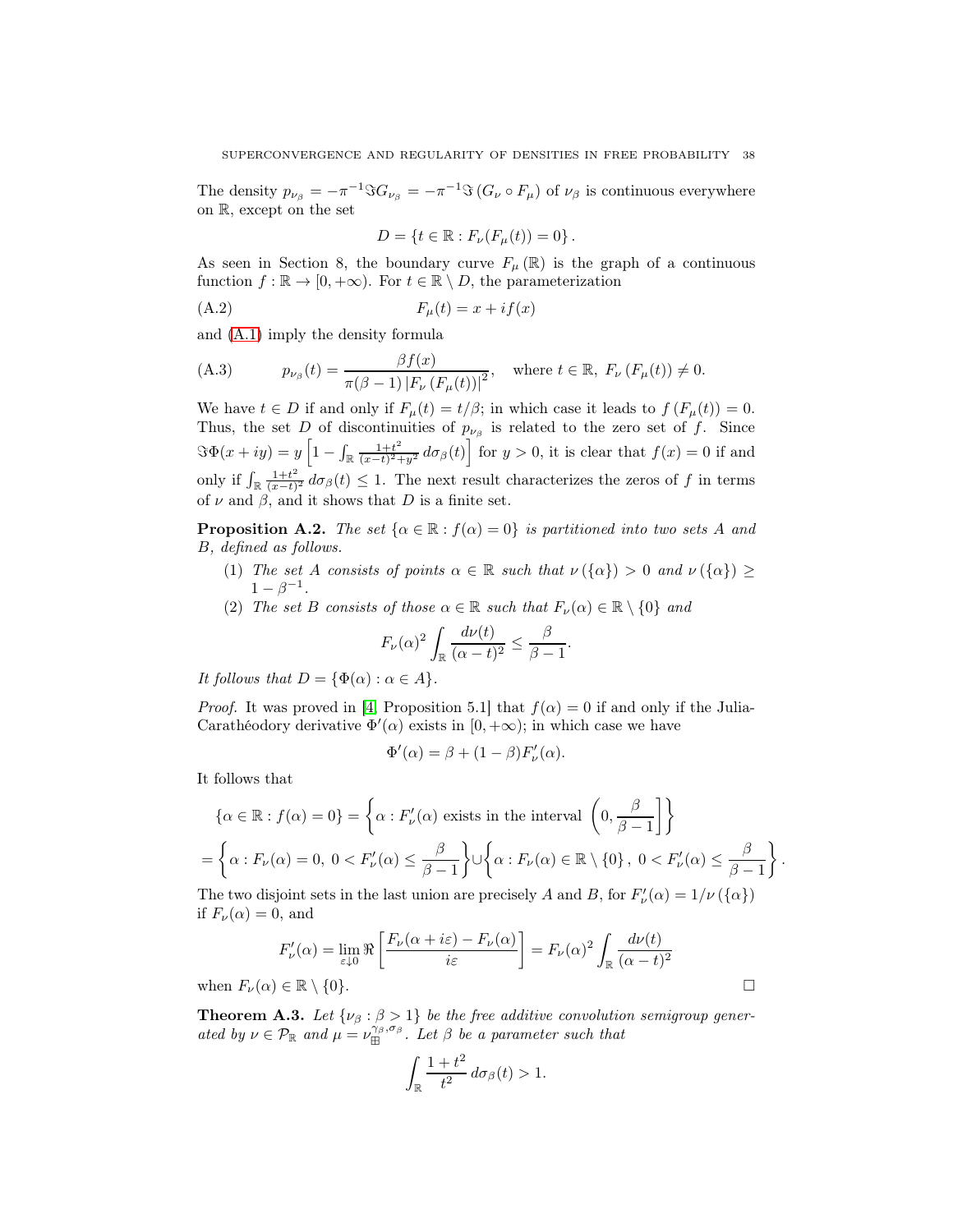Suppose that  $p_{\nu_\beta} > 0$  on an open interval I,  $p_{\nu_\beta}(t_0) = 0$  at an endpoint  $t_0$  of I, and  $t_0 \notin D$ . Then we have  $p_{\nu_\beta}(t) = O\left(|t-t_0|^{1/3}\right)$  for t sufficiently close to  $t_0$ .

*Proof.* The hypotheses imply that both  $F_{\mu}(t_0)$  and  $F_{\nu}(F_{\mu}(t_0))$  are nonzero. Since the density  $p_{\mu} = -\pi^{-1} \Im G_{\mu}$  of  $\mu$  is given by

$$
p_{\mu}(t) = \frac{f(x)}{\pi |F_{\mu}(t)|^2}, \quad t \in \mathbb{R},
$$

we can rewrite the formula [\(A.3\)](#page-37-0) as

$$
p_{\nu_{\beta}}(t) = \frac{\beta}{\beta - 1} \frac{|F_{\mu}(t)|^2}{|F_{\nu}(F_{\mu}(t))|^2} p_{\mu}(t), \quad t \in I \cup \{t_0\}.
$$

The result follows from Proposition [A.1.](#page-36-1)

Following the same arguments, one can easily prove the analogs of Propositions [A.1](#page-36-1) and [A.2](#page-37-1) and Theorem [A.3](#page-37-2) for free multiplicative convolution. We shall present these results below and leave the proofs to the reader. The first result is a direct consequence of Theorems [4.5](#page-16-0) and [7.4.](#page-28-1)

Proposition A.4. We have the following cusp regularity for infinitely divisible laws.

(1) Let  $\mu = \nu_{\boxtimes}^{\gamma,\sigma}$  be an  $\boxtimes$ -infinitely divisible measure on  $\mathbb{R}_+$  such that  $\sigma((0, +\infty)) > 0$  and  $\int_{[0, +\infty]}$  $1 + t^2$  $\frac{1+e}{(1-t)^2} d\sigma(t) > 1.$ 

If the density  $p_{\mu}$  of  $\mu$  vanishes at an endpoint  $t_0 > 0$  of an open interval  $I \subset (0, +\infty)$  and  $p_{\mu} > 0$  on I, then  $p_{\mu}(t) = O\left(|t-t_0|^{1/3}\right)$  for t close to  $t_0$ .

(2) If  $\mu = \nu_{\overline{\bowtie}}^{\gamma,\sigma}$  is an  $\boxtimes$ -infinitely divisible measure on  $\mathbb T$  such that

$$
\int_{\mathbb{T}} t \, d\sigma(t) \neq 0, \quad 2 \int_{\mathbb{T}} \frac{d\sigma(t)}{|1-t|^2} > 1,
$$

 $p_{\mu}(t_0) = 0$  at an endpoint  $t_0$  of an open arc  $\Gamma \subset \mathbb{T}$ , and  $p_{\mu} > 0$  on  $\Gamma$ , then  $p_\mu(t) = O\left(|t-t_0|^{1/3}\right)$  for  $t$  close to  $t_0.$ 

As shown in [\[4\]](#page-51-2), the construction of free multiplicative powers in  $\mathcal{P}_{\mathbb{R}_+}$  actually goes beyond the integer case discussed at the end of Section 2. Thus, given a measure  $\nu \in \mathcal{P}_{\mathbb{R}_+}$  and a real number  $\beta > 1$ , there exists unique measures  $\nu_\beta, \mu \in$  $\mathcal{P}_{\mathbb{R}_+}$  such that  $\mu = \nu_{\boxtimes}^{\gamma_\beta, \sigma_\beta}$  for some  $(\gamma_\beta, \sigma_\beta)$  and

$$
\eta_{\nu_{\beta}}(z) = \eta_{\nu} (\eta_{\mu}(z)), \quad z \in \mathbb{C} \setminus \mathbb{R}_+.
$$

The family  $\{\nu_\beta : \beta > 1\}$  satisfies the semigroup property  $\nu_{\beta_1+\beta_2} = \nu_{\beta_1} \boxtimes \nu_{\beta_2}$  for all  $\beta_1, \beta_2 > 1$ . Fix  $\beta > 1$ . The map  $\eta_{\nu}$  extends continuously to  $\eta_{\mu}((0, +\infty))$ , and so does the map  $\eta_{\nu_{\beta}}$  to  $(0, +\infty)$ . More importantly, these two extensions never take  $\infty$  or 0 as a value. The relation [\(2.11\)](#page-8-1) persists when k is replaced by  $\beta$  and  $z = 1/t$ ,  $t \in (0, +\infty)$ , that is,

$$
t\eta_{\mu}(1/t)^{\beta} = \eta_{\nu_{\beta}}(1/t)^{\beta - 1}, \quad t \in (0, +\infty),
$$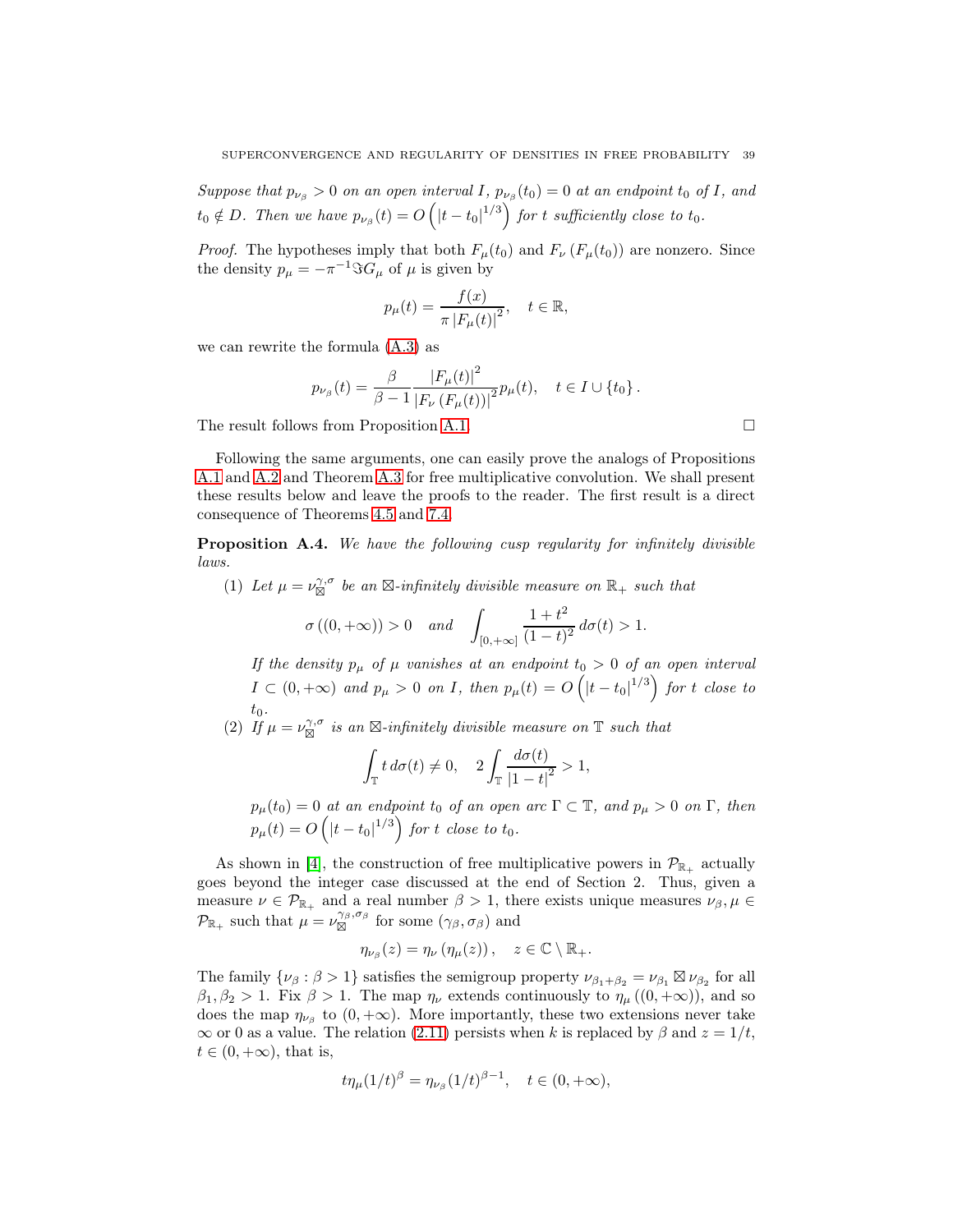where the principal branch of the power function is used. Following [\(2.10\)](#page-6-1), we parameterize  $\eta_{\mu}(1/t)$  by

$$
\eta_{\mu}(1/t) = re^{if(r)},
$$

then the relation between  $\eta_{\mu}$  and  $\eta_{\nu_{\beta}}$  shows that the density  $p_{\nu_{\beta}}$  of  $\nu_{\beta}$  is given by

$$
tp_{\nu_{\beta}}(t) = \frac{(tr)^{\frac{1}{\beta-1}}}{\pi} \frac{r \sin\left(\frac{\beta}{\beta-1}f(r)\right)}{\left|1 - \eta_{\nu}\left(re^{if(r)}\right)\right|^2}, \quad \text{where } r > 0, \ \eta_{\nu}\left(re^{if(r)}\right) \neq 1.
$$

The next result is the analog of Proposition [A.2.](#page-37-1) The key to its proof is that  $f(\alpha) = 0$  if and only if  $\eta_{\nu}(\alpha) \in (0, +\infty)$  and the Julia-Carathéodory derivative  $\eta'_{\nu}(\alpha)$  exists and satisfies  $(\beta - 1)\alpha \eta'_{\nu}(\alpha) \leq \beta \eta_{\nu}(\alpha)$ . (This equivalence was already shown implicitly in the proof of Proposition 5.2 of [\[4\]](#page-51-2).)

**Proposition A.5.** The set  $\{\alpha > 0 : f(\alpha) = 0\}$  is partitioned into two sets A and B, defined as follows.

- (1) The set A consists of points  $\alpha > 0$  such that  $\nu(\{1/\alpha\}) > 0$  and  $\nu(\{1/\alpha\}) \ge$  $1 - \beta^{-1}$ .
- (2) The set B consists of those  $\alpha > 0$  such that  $\eta_{\nu}(\alpha) \in (0, +\infty) \setminus \{1\}$  and

$$
|1 - \eta_{\nu}(\alpha)|^2 \int_{\mathbb{R}_+} \frac{\alpha t}{(1 - \alpha t)^2} d\nu(t) \le \frac{\beta \eta_{\nu}(\alpha)}{\beta - 1}.
$$

The set  $D = \{t > 0 : \eta_{\nu}(\eta_{\mu}(1/t)) = 1\}$  of discontinuities of  $p_{\nu_{\beta}}$  is equal to the finite set  $\{1/\Phi(\alpha): \alpha \in A\}.$ 

The cusp behavior of  $p_{\nu_\beta}$  is our next result. The key ingredient of its proof is the identity

$$
p_{\nu_{\beta}}\left(t\right)=\left(tr\right)^{\frac{1}{\beta-1}}\frac{\sin\left(\frac{\beta}{\beta-1}f(r)\right)}{\sin(f(r))}\frac{\left|1-re^{if(r)}\right|^{2}}{\left|1-\eta_{\nu}\left(re^{if(r)}\right)\right|^{2}}p_{\mu}\left(t\right).
$$

**Theorem A.6.** Let  $\{\nu_{\beta} : \beta > 1\}$  be the free multiplicative convolution semigroup generated by  $\nu \in \mathcal{P}_{\mathbb{R}_+}$  and  $\mu = \nu_{\boxtimes}^{\hat{\gamma}_{\beta}, \sigma_{\beta}}$ . Let  $\beta$  be a parameter such that

$$
\sigma_{\beta}\left((0,+\infty)\right) > 0
$$
 and  $\int_{[0,+\infty]} \frac{1+t^2}{(1-t)^2} d\sigma_{\beta}(t) > 1.$ 

Suppose that  $p_{\nu_\beta} > 0$  on an open interval  $I \subset (0, +\infty)$ ,  $p_{\nu_\beta}(t_0) = 0$  at an endpoint  $t_0 > 0$  of I, and  $t_0 \notin D$ . Then we have  $p_{\nu_\beta}(t) = O\left(|t-t_0|^{1/3}\right)$  for t sufficiently close to  $t_0$ .

Finally, we turn to the free multiplicative convolution semigroups in  $\mathcal{P}_{\mathbb{T}}^*$ . Let  $\nu_k = \nu^{\boxtimes k}, k \in (1, +\infty)$ , be the free convolution powers discussed at the end of Section 5. Let  $\mu = \nu_{\boxtimes}^{\gamma_k, \sigma_k}$  be the  $\boxtimes$ -infinitely divisible law such that  $\eta_{\nu_k} = \eta_{\nu} \circ \eta_{\mu}$ and

$$
\eta_{\nu_k}(z) = \eta_{\mu}(z) \left(\frac{\eta_{\mu}(z)}{z}\right)^{\frac{1}{k-1}}, \qquad z \in \mathbb{T}.
$$

Fix  $k > 1$ . At a point  $\xi \in \mathbb{T}$ , we parameterize the value  $\eta_{\mu}(\overline{\xi})$  by

$$
\eta_{\mu}(\xi) = R(t)t
$$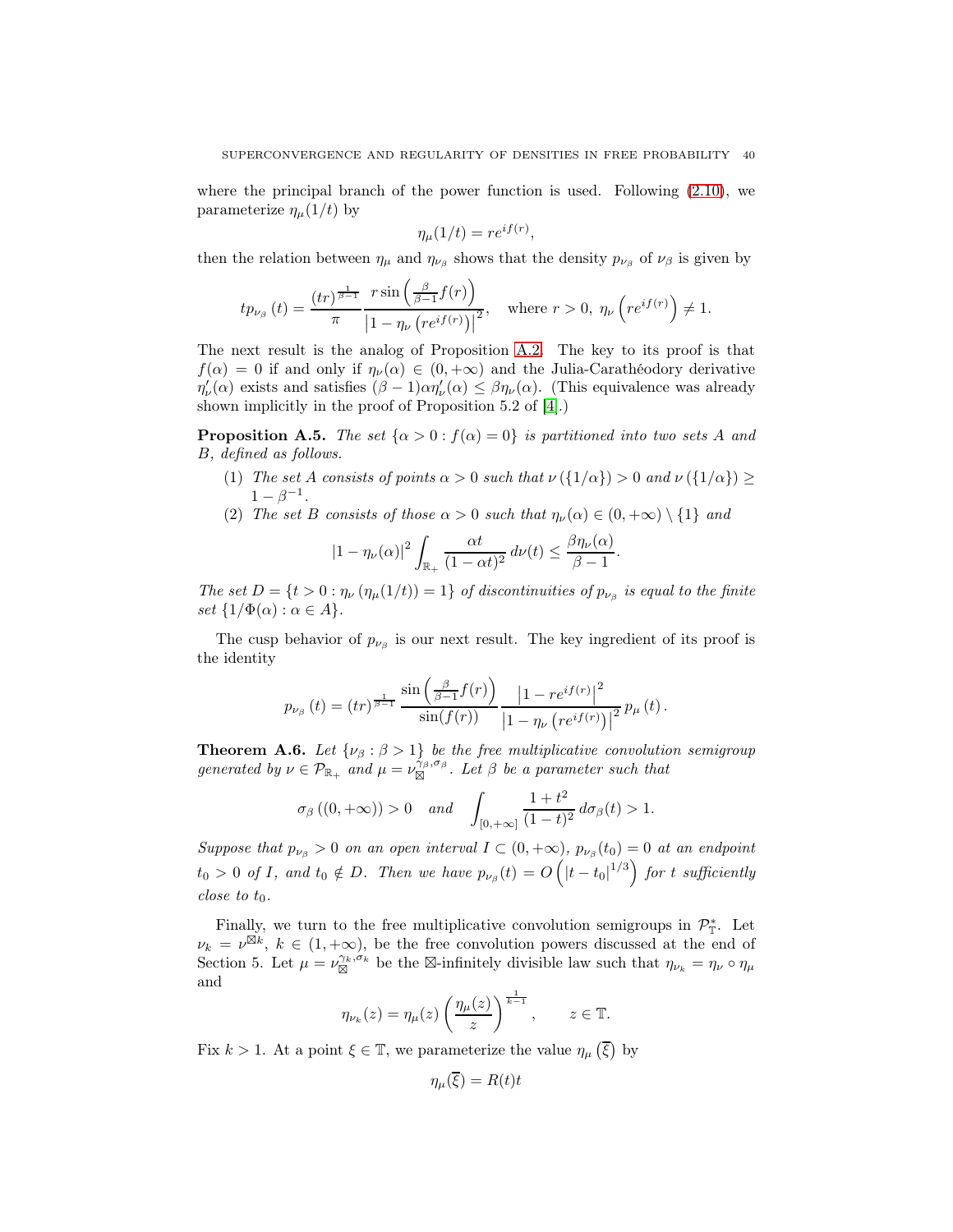to get the density  $p_{\nu_k}$  of  $\nu_k$  as follows:

$$
p_{\nu_k}(\xi) = \frac{1 - R(t)^{\frac{2k}{k-1}}}{2\pi |1 - \eta_{\nu}(R(t)t)|^2}, \quad \text{where } t \in \mathbb{T}, \ \eta_{\nu}(R(t)t) \neq 1.
$$

Below is a characterization of zeros of  $p_{\nu_k}$ , whose proof is based on [\[4,](#page-51-2) Proposition 5.3].

**Proposition A.7.** The set  $\{t \in \mathbb{T} : R(t) = 1\}$  is partitioned into two sets A and B, defined as follows.

- (1) The set A consists of points  $t \in \mathbb{T}$  such that  $\nu(\lbrace \bar{t} \rbrace) > 0$  and  $\nu(\lbrace \bar{t} \rbrace) \geq$  $1 - \beta^{-1}$ .
- (2) The set B consists of those  $t \in \mathbb{T}$  such that  $\eta_{\nu}(t) \in \mathbb{T} \setminus \{1\}$ , the Julia-Carathéodory derivative  $\eta'_{\nu}(t)$  exists, and

.

$$
|\eta_{\nu}'(t)| \leq \frac{\beta}{\beta - 1}
$$

The set  $D = \{t \in \mathbb{T} : \eta_{\nu}(\eta_{\mu}(\overline{t})) = 1\}$  of discontinuities of  $p_{\nu_{\beta}}$  is equal to the finite  $set\left\{\overline{\Phi(\alpha)} : \alpha \in A\right\}.$ 

Finally, we use the relation

$$
p_{\nu_k}(\xi) = \frac{|1 - R(t)t|^2}{|1 - \eta_{\nu}(R(t)t)|^2} \frac{1 - R(t)^{\frac{2k}{k-1}}}{1 - R(t)^2} p_{\mu}(\xi)
$$

to conclude the following result.

**Theorem A.8.** Let  $\{\nu_k : k > 1\}$  be the free multiplicative convolution semigroup generated by  $\nu \in \mathcal{P}_{\mathbb{T}}^*$  and  $\mu = \nu_{\boxtimes}^{\gamma_k, \sigma_k}$ . Let k be a parameter such that

$$
\int_{\mathbb{T}} t \, d\sigma_k(t) \neq 0 \quad and \quad 2 \int_{\mathbb{T}} \frac{d\sigma_k(t)}{|1-t|^2} > 1.
$$

Suppose that  $p_{\nu_k} > 0$  on an open arc  $\Gamma$ ,  $p_{\nu_k}(t_0) = 0$  at an endpoint  $t_0$  of  $\Gamma$ , and  $t_0 \notin D$ . Then we have  $p_{\nu_k}(t) = O\left(|t-t_0|^{1/3}\right)$  for t sufficiently close to  $t_0$ .

#### APPENDIX B. CUSPS OF  $1/3$ -EXPONENT

In view of the cusp regularity results, it is natural to ask whether the  $1/3$ exponent can be achieved or not. Here we provide some quantitative conditions for constructing such cusps in the interior of the support of free convolution. The case of free additive convolution with a semicircle law has been addressed in [\[16\]](#page-52-5) and [\[20\]](#page-52-21). Inspired by the paper [\[20\]](#page-52-21), we extend the results of [\[16,](#page-52-5) [20\]](#page-52-21) to additive and multiplicative free convolutions with infinitely divisible laws. To this end, we first review a well-known fact from [\[26\]](#page-52-22) concerning the analytic continuation of Nevanlinna integral forms. In the sequel, any continuous or analytic extension of a function  $f$  is still denoted by  $f$ , should such an extension exist.

<span id="page-40-0"></span>**Proposition B.1.** [\[26\]](#page-52-22) For a finite Borel measure  $\sigma$  on  $\mathbb{R}$ , recall that

$$
N_{\sigma}(z) = \int_{\mathbb{R}} \frac{1+tz}{z-t} \, d\sigma(t), \quad z \in \mathbb{H}.
$$

Let  $I \subset \mathbb{R}$  be an open interval. The function  $N_{\sigma}$  extends analytically across the interval I into  $-\mathbb{H}$  if and only if the restriction of  $\sigma$  on I is absolutely continuous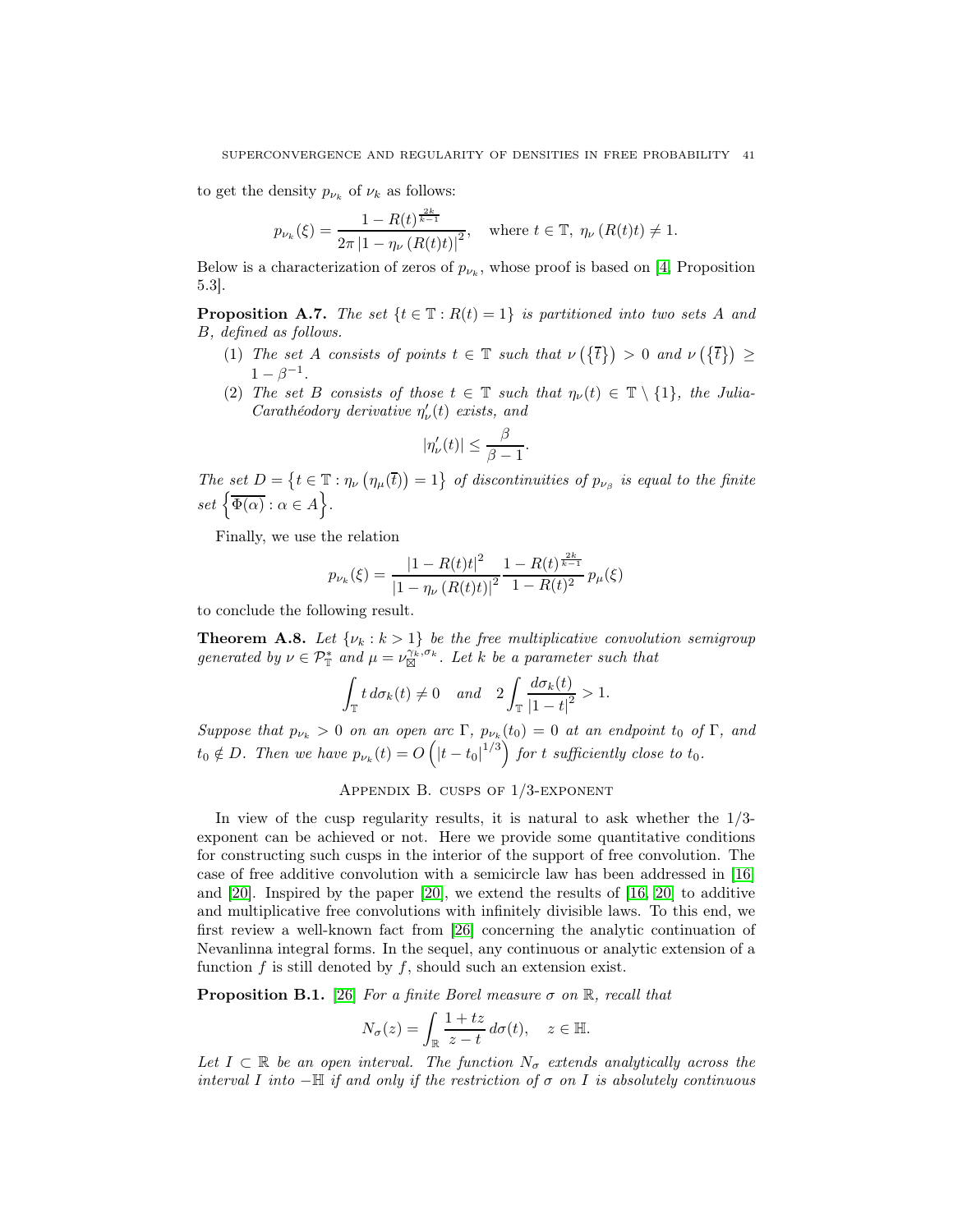with a real-analytic density g on I; in which case, the extension in the lower halfplane satisfies  $N_{\sigma}(z) = \overline{N_{\sigma}(\overline{z})} - 2\pi i(1 + z^2)g(z)$  for  $z \in U \cap (-\mathbb{H})$ , where U is an open neighborhood of I and  $g(z)$  denotes the complex analytic extension of  $g(x)$ for  $x \in I$ . In particular,  $N_{\sigma}$  extends across I by Schwarz reflection if and only if  $\sigma(I)=0.$ 

The preceding result also applies to the Cauchy transform of  $\mu \in \mathcal{P}_{\mathbb{R}}$ , because  $(1+z^2)G_{\mu}(z) - z = N_{\mu}(z)$  for  $z \in \mathbb{H}$ .

The next lemma also establishes the notation used in our next result. The map  $\Psi$  below is exactly the analytic continuation of  $F_{\rho_1}^{\langle -1 \rangle}$  from Lemma [9.3.](#page-31-1)

<span id="page-41-1"></span>**Lemma B.2.** Let  $\mu_1 \in \mathcal{P}_{\mathbb{R}}$ . Suppose that the restriction of  $\mu_1$  on an open interval  $I \subset \text{supp}(\mu_1)$  is absolutely continuous with a real-analytic density g on I, and that  $\alpha \in I$  is a zero of order  $2k$  ( $k \geq 1$ ) for g. Denote by  $a_0$  the real number  $G_{\mu_1}(\alpha)$ . Suppose that  $\mu_2 = \nu_{\boxplus}^{\gamma,\sigma}$  is an  $\boxplus$ -infinitely divisible measure whose R-transform  $R_{\mu_2}(z) = \gamma + N_{\sigma}(1/z)$ ,  $z \in -\mathbb{H}$ , extends analytically to a disk centered at the point  $a_0$  and  $R_{\mu_2}(a_0) \in \mathbb{R}$ . Then:

(1) The Cauchy transform  $G_{\mu_1}$  extends analytically to a disk centered at  $\alpha$ . If  $G_{\mu_1}(z) = \sum_{n=0}^{\infty} a_n(z-\alpha)^n$  is the power series representation of  $G_{\mu_1}$  at  $z = \alpha$ , then

$$
a_n = (-1)^n \int_{\mathbb{R}} \frac{d\mu_1(t)}{(\alpha - t)^{n+1}}, \quad n = 0, 1, 2, \cdots, 2k - 1,
$$

and  $a_{2k} \in -\mathbb{H}$ . Here we set the power  $(-1)^0 = 1$ .

(2) If  $R_{\mu_2}(z) = \sum_{n=0}^{\infty} b_n(z-a_0)^n$  is the power series representation of  $R_{\mu_2}$  in a disk centered at  $a_0$ , then

<span id="page-41-0"></span>
$$
b_1 = \int_{\mathbb{R}} \frac{1+t^2}{(1-ta_0)^2} \, d\sigma(t).
$$

(3) The function  $\Psi(z) = z + R_{\mu_2} (G_{\mu_1}(z)), z \in \mathbb{H}$ , extends analytically to a disk centered at  $\alpha$ , and the first four Taylor coefficients of  $\Psi(z)$  at  $z = \alpha$  are  $c_0 = \alpha + b_0, c_1 = 1 + b_1 a_1, c_2 = b_1 a_2 + b_2 a_1^2, and c_3 = b_1 a_3 + 2b_2 a_1 a_2 + b_3 a_1^3.$ 

Proof. Shrinking the interval I if necessary, we may assume that

(B.1) 
$$
g(t) = A(t - \alpha)^{2k} h(t), \quad t \in I,
$$

where  $A > 0$  and h is real-analytic in I with  $h(\alpha) = 1$ . By Proposition [B.1,](#page-40-0) the Cauchy transform  $G_{\mu_1}$  extends analytically to a disk D centered at  $\alpha$  such that  $G_{\mu_1}(z) = \overline{G_{\mu_1}(\overline{z})} - 2\pi i g(z)$  for  $z \in D \cap (-\mathbb{H})$ , or, equivalently,  $\sum_{n=0}^{\infty} a_n(z-\alpha)$ P  $n =$  $\sum_{n=0}^{\infty} \overline{a_n}(z-\alpha)^n - 2\pi i A(z-\alpha)^{2k}h(z)$  for  $z \in D \cap (-\mathbb{H})$ . It follows from the uniqueness of power series representation that  $a_0, a_1, \dots, a_{2k-1} \in \mathbb{R}$  and  $\Im a_{2k} =$  $-\pi A < 0$ . For  $0 \le n \le 2k - 1$ , we have

$$
a_n = \lim_{\varepsilon \downarrow 0} \frac{G_{\mu_1}^{(n)}(\alpha + i\varepsilon)}{n!} = \lim_{\varepsilon \downarrow 0} (-1)^n \int_{\mathbb{R}} \frac{d\mu_1(t)}{(\alpha - t + i\varepsilon)^{n+1}} = (-1)^n \int_{\mathbb{R}} \frac{d\mu_1(t)}{(\alpha - t)^{n+1}},
$$

where  $(B.1)$  and the dominated convergence theorem are used in the last equality. The notation  $G_{\mu_1}^{(n)}$  means the *n*-th complex derivative of  $G_{\mu_1}$  in H.

Define

$$
I(z) = \gamma + \int_{\mathbb{R}} \frac{z+t}{1-tz} d\sigma(t), \quad z \notin \mathbb{R},
$$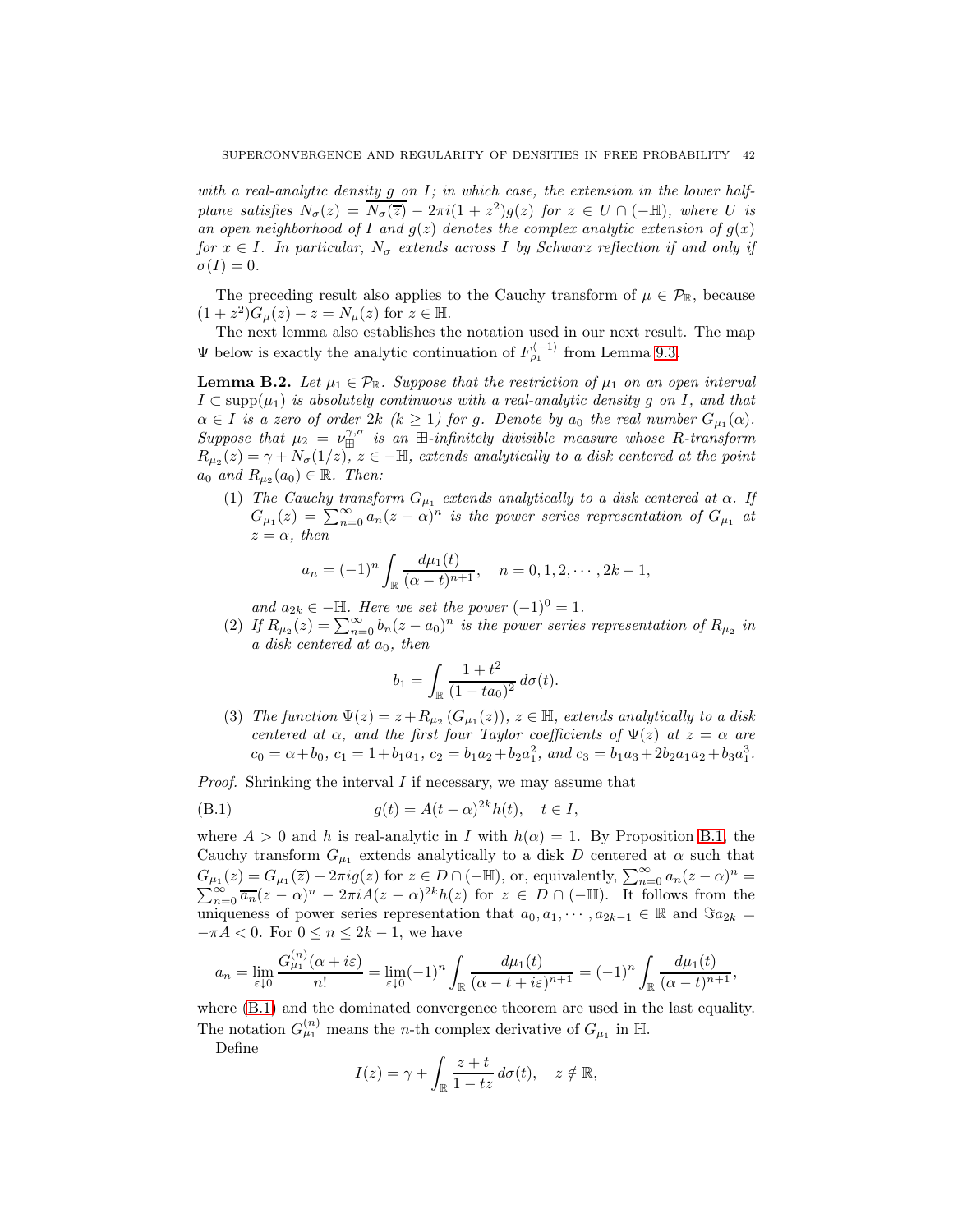and note that  $I(\mathbb{H}) \subset \mathbb{H}$ ,  $I(\overline{z}) = \overline{I(z)}$  for  $z \notin \mathbb{R}$ , and  $I(z) = R_{\mu_2}(z)$  for  $z \in -\mathbb{H}$ . The analyticity of  $R_{\mu_2}$  at  $a_0$  implies that the complex derivative

$$
\lim_{\varepsilon \downarrow 0} \frac{R_{\mu_2}(a_0 - i\varepsilon) - R_{\mu_2}(a_0)}{-i\varepsilon}
$$

exists and is equal to  $b_1$ . Since  $R_{\mu_2}(a_0) = R_{\mu_2}(a_0)$  and  $R_{\mu_2}(a_0 - i\varepsilon) = I(a_0 + i\varepsilon)$ , the Julia-Carathéodory derivative  $I'(a_0)$  of I at  $a_0$  exists in  $(0, +\infty)$  and is equal to  $\overline{b_1}$  (cf. [\[31\]](#page-52-13)). So, we have  $b_0 \in \mathbb{R}$ ,  $b_1 > 0$ , and

$$
\int_{\mathbb{R}} \frac{1+t^2}{(1-ta_0)^2} d\sigma(t) \leq \liminf_{\varepsilon \downarrow 0} \int_{\mathbb{R}} \frac{1+t^2}{(1-ta_0)^2 + (t\varepsilon)^2} d\sigma(t) \quad \text{(Fatou's lemma)}
$$
\n
$$
= \liminf_{\varepsilon \downarrow 0} \frac{\Im I(a_0 + i\varepsilon)}{\varepsilon}
$$
\n
$$
= \liminf_{\varepsilon \downarrow 0} \Re \left[ \frac{I(a_0 + i\varepsilon) - b_0}{i\varepsilon} \right] = I'(a_0) = b_1 < +\infty.
$$

Then the dominated convergence theorem implies that the inequality in the preceding calculation is actually an equality, whence the integral formula of  $b_1$  is proved.

The proof of (3) is a simple manipulation of power series, and we omit the details.  $\Box$ 

Remark B.3. The regularity assumption of  $\mu_1$  arises from the random matrix theory. Indeed, it has been shown in [\[21,](#page-52-23) [22\]](#page-52-24) that for some special potentials  $V$ , the limiting density of the Gibbs measures associated with V can have a zero of even order in the interior of the support.

*Remark* B.4. If  $a_0 \neq 0$  and  $a_0 \notin \text{supp}(\sigma)$ , then

$$
b_n = \int_{\mathbb{R}} \frac{t^{n-1}(1+t^2)}{(1-ta_0)^{n+1}} d\sigma(t), \quad n \ge 2.
$$

If  $a_0 = 0$  and supp $(\sigma)$  is bounded, then  $b_n = \kappa_{n+1}$ , the  $(n+1)$ -th free cumulant of  $\mu_2$ , for  $n \geq 0$  [\[7\]](#page-52-25).

Remark B.5. An easy induction argument shows that

<span id="page-42-0"></span>(B.2) 
$$
c_n = b_1 a_n + \sum_{j=2}^{n-1} b_j \left( \sum_{k_1 + k_2 + \dots + k_j = n} a_{k_1} a_{k_2} \cdots a_{k_j} \right) + b_n a_1^n, \quad n \ge 4,
$$

in the power series representation  $\Psi(z) = \sum_{n=0}^{\infty} c_n(z-\alpha)^n$ .

<span id="page-42-1"></span>**Theorem B.6.** Suppose that  $\mu_1$  and  $\mu_2$  satisfy the hypotheses of Lemma [B.2](#page-41-1). Assume in addition that

$$
\int_{\mathbb{R}} \frac{d\mu_1(t)}{(\alpha - t)^2} \int_{\mathbb{R}} \frac{1 + t^2}{(1 - ta_0)^2} d\sigma(t) = 1 \quad (that is, c_1 = 0).
$$

Then  $c_0$  is an isolated zero of the density  $p_{\mu_1 \boxplus \mu_2}$  in the interior  $[\text{supp}(\mu_1 \boxplus \mu_2)]^{\circ}$ such that

(1) If  $c_2 = 0$  and  $\Re c_3 < 0$ , then

$$
\lim_{x \uparrow c_0} \frac{p_{\mu_1 \boxplus \mu_2}(x)}{|x - c_0|^{1/3}} = \frac{-a_1}{\pi \sqrt[3]{|c_3|}} \sin \frac{\theta}{3},
$$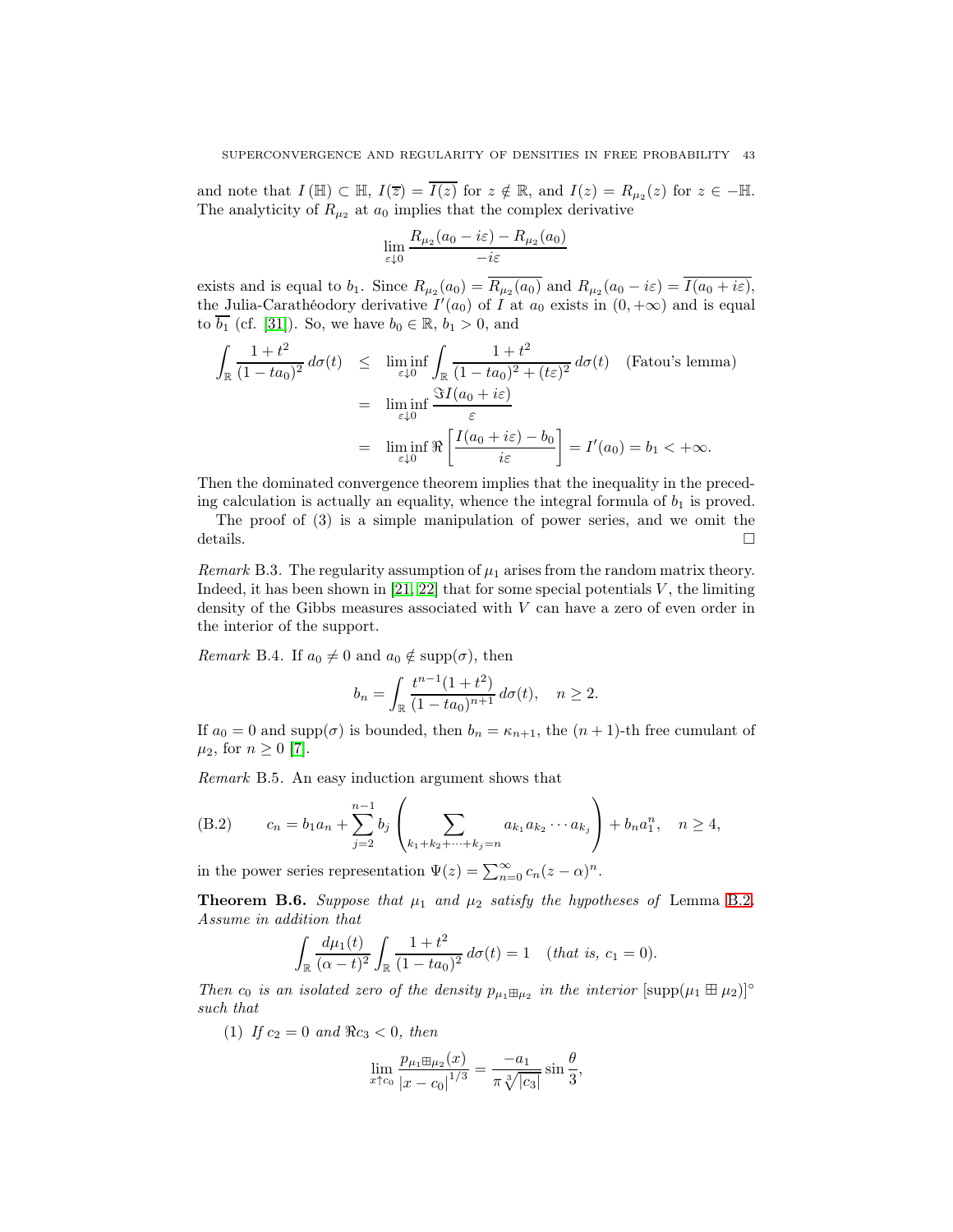and

$$
\lim_{x \downarrow c_0} \frac{p_{\mu_1 \boxplus \mu_2}(x)}{|x - c_0|^{1/3}} = \frac{-a_1}{\pi \sqrt[3]{|c_3|}} \cos \left(\frac{\theta}{3} - \frac{\pi}{6}\right),
$$

where  $\theta = \arg c_3 \in (\pi/2, 3\pi/2)$ . (2) If  $\Im c_2 < 0$ , then

$$
\lim_{x \uparrow c_0} \frac{p_{\mu_1 \boxplus \mu_2}(x)}{|x - c_0|^{1/2}} = \frac{a_1}{\pi \sqrt{|c_2|}} \cos \frac{\theta}{2},
$$

and

$$
\lim_{x \downarrow c_0} \frac{p_{\mu_1 \boxplus \mu_2}(x)}{|x - c_0|^{1/2}} = \frac{-a_1}{\pi \sqrt{|c_2|}} \sin \frac{\theta}{2},
$$

where  $\theta = \arg c_2 \in (\pi, 2\pi)$ .

*Proof.* The density formula [\(B.1\)](#page-41-0) implies that for x close to  $\alpha$  and  $x \neq \alpha$ , one has

$$
\int_{\mathbb{R}} \frac{d\mu_1(t)}{(x-t)^2} \ge \liminf_{\delta \downarrow 0} \int_{(x-\delta,x+\delta)} \frac{A(\alpha-t)^{2k}h(t)}{(x-t)^2} dt = +\infty.
$$

This shows that  $f(x) > 0$  and hence  $p_{\mu_1 \boxplus \mu_2}(\Psi(x + if(x))) = -\pi^{-1} \Im G_{\mu_1}(x +$  $if(x) > 0$ . The hypothesis  $c_1 = 0$  implies that  $\alpha \in B \cup C$ , and thus  $c_0 = \Psi(\alpha)$ belongs to the interior  $[\text{supp}(\mu_1 \boxplus \mu_2)]^{\circ}$  and is an isolated zero for  $p_{\mu_1 \boxplus \mu_2}$ .

Given  $r > 0$ , we define the power  $(z)^r = |z|^r e^{ir \arg z}$  for  $z \neq 0$  and  $\arg z \in [0, 2\pi)$ . In Case (1), Lemma [B.2](#page-41-1) shows that in a disk centered at  $\alpha$  the function  $\Psi$  admits the power series representation

$$
\Psi(z) = c_0 + c_3(z - \alpha)^3 + \sum_{n=4}^{\infty} c_n (z - \alpha)^n.
$$

By the argument principle,  $\Psi(z)$  is locally a 3-to-1 function near  $z = \alpha$ . An application of the holomorphic inverse function theorem shows that there exist three functions  $F_0$ ,  $F_1$ , and  $F_2$  defined by the convergent series

$$
F_m(z) = \alpha + \frac{e^{2m\pi i/3}}{(c_3)^{1/3}}(z - c_0)^{1/3} + e^{2m\pi i/3} \sum_{n=2}^{\infty} d_{n,m}(z - c_0)^{n/3}, \quad m = 0, 1, 2,
$$

such that  $\Psi(F_m(z)) = z$  for z sufficiently close to  $c_0$  and  $\arg(z - c_0) \in [0, 2\pi)$ . To determine the value of m for our purpose, we write  $(c_3)^{1/3} = \sqrt[3]{|c_3|}e^{i\theta/3}$  where  $\theta = \arg c_3 \in (\pi/2, 3\pi/2)$ . Fix  $\tau \in (0, \pi)$  and observe that

$$
F_m(c_0 + \varepsilon e^{i\tau}) = \alpha + \sqrt[3]{\frac{\varepsilon}{|c_3|}} \exp\left(\frac{2m\pi i - \theta i + \tau i}{3}\right) + o(1) \quad (\varepsilon \to 0^+).
$$

Since  $\Im F_{\rho_1}(c_0 + \varepsilon e^{i\tau}) > 0$  for all  $\varepsilon > 0$ , we conclude that  $F_1(z) = F_{\rho_1}(z)$  for z sufficiently close to  $c_0$  in  $\mathbb{H} \cup (\mathbb{R} \setminus \{c_0\})$ , that is,  $m = 1$ . We shall use  $F_1$  to calculate the asymptotics of  $F_{\rho_1}(x)$  as  $x \to c_0$ . It follows that

$$
G_{\mu_1}(F_{\rho_1}(x)) = a_0 + a_1\alpha + \frac{a_1}{\sqrt[3]{|c_3|}} \exp\left(\frac{2\pi i - \theta i}{3}\right)(x - c_0)^{1/3} + O\left(|x - c_0|^{2/3}\right)
$$

for all  $x \in \mathbb{R} \setminus \{c_0\}$  that are sufficiently close to  $c_0$ . Note that

$$
(x - c_0)^{1/3} = \begin{cases} e^{i\pi/3} |x - c_0|^{1/3} & \text{if } x < c_0, \\ |x - c_0|^{1/3} & \text{if } x > c_0. \end{cases}
$$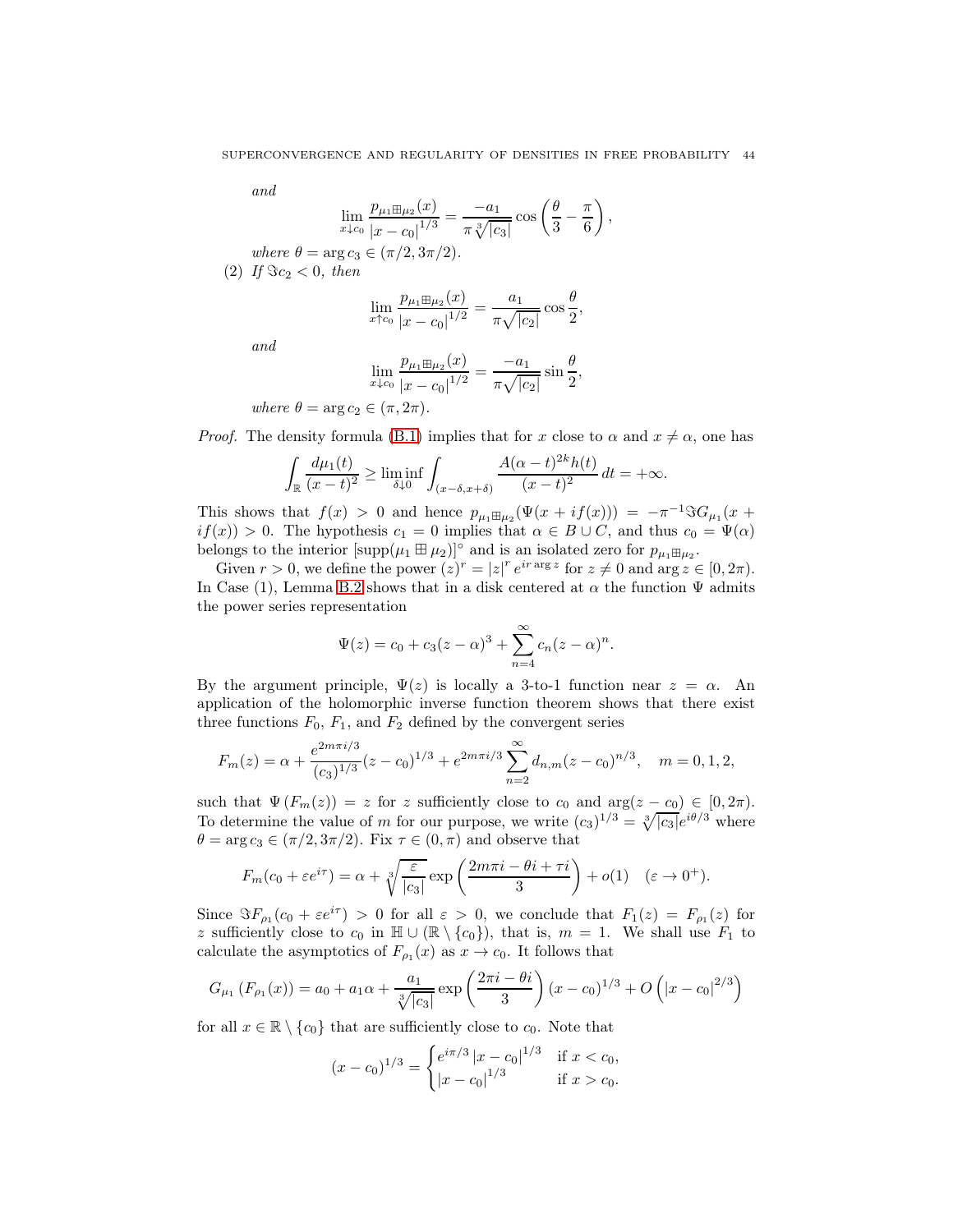Therefore, the subordination  $G_{\mu_1 \boxplus \mu_2} = G_{\mu_1} \circ F_{\rho_1}$  shows that

$$
\frac{p_{\mu_1\boxplus\mu_2}(x)}{|x-c_0|^{1/3}} = -\frac{1}{\pi} \frac{\Im G_{\mu_1\boxplus\mu_2}(x)}{|x-c_0|^{1/3}} \to \frac{-a_1}{\pi \sqrt[3]{|c_3|}} \cdot \begin{cases} \sin\frac{\theta}{3} & \text{if } x \to c_0^-; \\ \frac{\sqrt{3}}{2} \cos\frac{\theta}{3} + \frac{1}{2} \sin\frac{\theta}{3} & \text{if } x \to c_0^+, \end{cases}
$$

finishing the proof of Case (1).

The proof of Case (2) goes exactly like that of Case (1), except this time we have

$$
\Psi(z) = c_0 + c_2(z - \alpha)^2 + \sum_{n=3}^{\infty} c_n(z - \alpha)^n,
$$

and hence there are two branches for the choice of the continuation of  $F_{\rho_1}$ , namely,

$$
F_m(z) = \alpha + \frac{e^{m\pi i}}{(c_2)^{1/2}}(z - c_0)^{1/2} + e^{m\pi i} \sum_{n=2}^{\infty} d_{n,m}(z - c_0)^{n/2}, \quad m = 0, 1.
$$

It is easy to see that  $F_1$  coincides with  $F_{\rho_1}$  nearby  $c_0$ , and the desired asymptotics follows.  $\Box$ 

<span id="page-44-0"></span>Remark B.7. If

$$
\int_{\mathbb{R}} \frac{d\mu_1(t)}{(\alpha - t)^2} \int_{\mathbb{R}} \frac{1 + t^2}{(1 - ta_0)^2} \, d\sigma(t) < 1,
$$

then  $c_1 > 0$  and the inverse function theorem shows that  $p_{\mu_1 \boxplus \mu_2}$  is real-analytic at the zero  $c_0$ . Consequently, we have  $p_{\mu_1 \boxplus \mu_2}(x) = O(|x - c_0|^2)$  for x sufficiently close to its local minimizer  $c_0$ .

<span id="page-44-2"></span>*Remark* B.8. If  $c_1 = 0$  and if either (i)  $k = 1$ ,  $\Im b_2 = 0$  or (ii)  $k \ge 2$ ,  $\Im b_2 < 0$  holds, then  $\Im c_2 < 0$  and  $c_0$  is a cusp of 1/2-exponent by Case (2).

<span id="page-44-1"></span>Remark B.9. Asymmetric vanishing rates can and do occur at a cusp. For example, assume that  $k \geq 2$ ,  $b_2, b_3, \dots, b_{2k} \in \mathbb{R}$ ,  $c_1 = 0$ , and  $c_2 \in \mathbb{R} \setminus \{0\}$ , say,  $c_2 >$ 0. The formula [\(B.2\)](#page-42-0) implies that the coefficients  $c_0, c_1, \dots, c_{2k-1}$  are real and  $\Im c_{2k} = b_1 \Im a_{2k} < 0$ . Thus, after choosing the appropriate branch for the inverse of  $\Psi$ , the map  $F_{\rho_1}$  can be represented by a convergent series  $F_{\rho_1}(z) = \alpha + d_1(z - z)$  $(c_0)^{1/2} + \sum_{n=2}^{\infty} d_n(z - c_0)^{n/2}$  for z sufficiently close to  $c_0$  and  $\arg(z - c_0) \in [0, 2\pi)$ , in which we also have that  $d_1 = 1/\sqrt{c_2}$ ,  $d_2, d_3, \cdots, d_{2k-2} \in \mathbb{R}$ , and  $\Im d_{2k-1} =$  $-2^{-1}b_1c_2^{-k-1/2}$  $\Im a_{2k} > 0$ . It follows that the first  $2k-1$  Taylor coefficients of  $G_{\mu_1} \circ F_{\rho_1}$  are real and hence they do not contribute to the asymptotics of the imaginary part  $\Im G_{\mu_1} \circ F_{\rho_1}(x)$  as  $x \to c_0^+$ . Thus, depending on whether  $x > c_0$  or not, we get

$$
p_{\mu_1 \boxplus \mu_2}(x) = \frac{-a_1}{\pi \sqrt{c_2}} |x - c_0|^{1/2} [1 + o(1)] \qquad (x \to c_0^-),
$$

and

$$
p_{\mu_1 \boxplus \mu_2}(x) = \frac{-\Im a_{2k}}{2\pi c_2^{k+1/2}} |x - c_0|^{k-1/2} [1 + o(1)] \qquad (x \to c_0^+).
$$

The case  $c_2 < 0$  also leads to an asymmetric asymptotics with a similar argument.

**Example B.10.** (Free Brownian motion) The results in [\[16,](#page-52-5) [20\]](#page-52-21) can now be seen as a special case of Theorem [B.6.](#page-42-1) Indeed, let us consider  $\mu_{\beta} = \nu_{\text{H}}^{\gamma,\sigma}$  where  $\gamma = 0$ and  $\sigma = \beta \delta_0$ . The family  $\{\mu_1 \boxplus \mu_\beta : \beta > 0\}$  is the marginal of the free Brownian motion starting at  $\mu_1 \in \mathcal{P}_{\mathbb{R}}$ . Here we have  $R_{\mu_\beta}(z) = \beta z$  with  $b_1 = \beta$  and  $b_n = 0$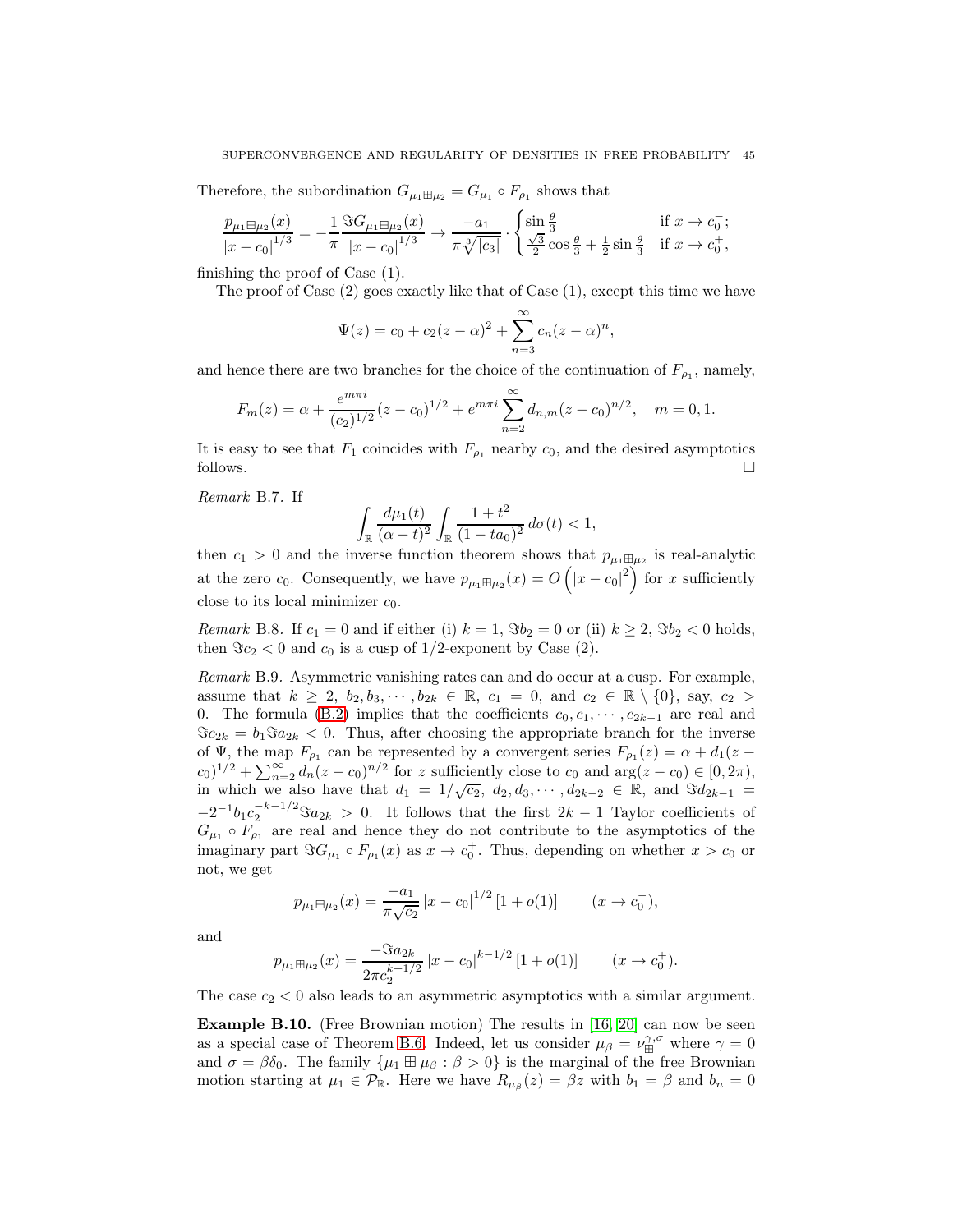for all  $n \geq 2$ . Assume that  $\mu_1$  satisfies the regularity hypothesis of Lemma [B.2](#page-41-1) at  $\alpha \in \mathbb{R}$ . The evolution of  $p_{\mu_1 \boxplus \mu_\beta}$  with parameter  $\beta$  is described as follows.

- (1) When  $\beta < -a_1^{-1}$ , we have  $c_1 > 0$  and the density  $p_{\mu_1 \boxplus \mu_\beta}$  is real-analytic at the zero  $c_0 = \alpha + \beta a_0$  of order  $\geq 2$  by Remark [B.7.](#page-44-0)
- (2) When  $\beta = -a_1^{-1}$ ,  $p_{\mu_1 \boxplus \mu_\beta}$  is no longer smooth at the zero  $c_0$ . For  $k \geq 2$ , the point  $c_0$  is a cusp of 1/3-exponent if  $a_2 = \int_{\mathbb{R}} \frac{d\mu_1(t)}{(\alpha - t)^3}$  $\frac{d\mu_1(t)}{(\alpha-t)^3} = 0$ ; otherwise, it a cusp with asymmetric vanishing rates as illustrated in Remark [B.9.](#page-44-1) By Remark [B.8\(](#page-44-2)i), the zero  $c_0$  is a cusp of 1/2-exponent if  $k = 1$ .
- (3) When  $\beta > -a_1^{-1}$ , the singular behavior disappears as the density  $p_{\mu_1 \boxplus \mu_\beta}$  is positive and analytic at the point  $c_0$ .

This evolution is referred to as the propagation of singularity for GUE perturbation in [\[20\]](#page-52-21).

**Example B.11.** (Free Poisson laws and Wishart perturbation) Given  $\lambda > 1$  and  $β > 0$ , denote by  $μ_{β,λ}$  the free Poisson distribution with R-transform  $R_{μ_{β,λ}}(z)$  =  $\lambda\beta/(1-\beta z)$ . We assume the regularity of  $\mu_1$  at  $\alpha \in \mathbb{R}$  as in Lemma [B.2](#page-41-1) and consider only those parameters  $\beta$  satisfying the condition  $\beta a_0 \neq 1$ . It follows that  $b_n = \lambda [\beta/(1 - \beta a_0)]^{n+1}$  for  $n = 0, 1, 2, \cdots$ . The non-dengeneracy of  $\mu_1$ , the Cauchy-Schwarz inequality, and the hypothesis  $\lambda \geq 1$  together yield

$$
a_0^2 + \lambda a_1 = \lambda^2 \left( \left[ \int_{\mathbb{R}} \frac{1}{\alpha - t} \frac{d\mu_1(t)}{\lambda} \right]^2 - \int_{\mathbb{R}} \frac{1}{(\alpha - t)^2} \frac{d\mu_1(t)}{\lambda} \right) < 0.
$$

Accordingly, we introduce the positive number

$$
\beta_0 = \left(a_0 + \sqrt{\lambda |a_1|}\right)^{-1}.
$$

For  $\beta > 0$  and  $\beta a_0 \neq 1$ , note that

$$
c_1 = 1 + b_1 a_1 = \frac{(a_0^2 + \lambda a_1)\beta^2 - 2a_0\beta + 1}{(1 - \beta a_0)^2}.
$$

The evolution of  $p_{\mu_1 \boxplus \mu_{\beta,\lambda}}$  goes as follows.

- (1)  $(\beta < \beta_0)$  We have  $c_1 > 0$  and hence  $p_{\mu_1 \boxplus \mu_{\beta,\lambda}}$  is analytic at the zero  $c_0$  with order  $\geq 2$ .
- (2)  $(\beta = \beta_0)$  We have  $c_1 = 0$  and the following subcases:
	- (a)  $(k = 1)$  The point  $c_0$  is a cusp of 1/2-exponent.
		- (b)  $(k \ge 2)$  If  $a_2 = 0$ , the point  $c_0$  is a cusp with asymmetric vanishing rates. If  $a_2 \neq 0$  and  $a_2 = -\lambda^{-1/2} |a_1|^{3/2}$ , then  $c_2 = 0$  and we have

$$
c_3 = \lambda b_1 \left( \left[ \int_{\mathbb{R}} \frac{1}{(\alpha - t)^2} \frac{d\mu_1(t)}{\lambda} \right]^2 - \int_{\mathbb{R}} \frac{1}{(\alpha - t)^4} \frac{d\mu_1(t)}{\lambda} \right) < 0.
$$

It follows that  $c_0$  is a cusp of  $1/3$ -exponent.

(3)  $(\beta > \beta_0)$  The density  $p_{\mu_1 \boxplus \mu_{\beta,\lambda}}$  is analytic and positive at  $c_0$ .

Thus, the propagation of singular behavior holds for Wishart matrices as well. For example, let  $B_{M,N} = [b_{ij}]$  be a non-selfadjoint Guassian  $M \times N$  random matrix whose covariance is specified by  $E\left[b_{ij}\overline{b_{kl}}\right] = N^{-1}\delta_{ik}\delta_{jl}$  and  $E\left[b_{ij}b_{kl}\right] = 0$  for all  $1 \leq$  $i, k \leq M$  and  $1 \leq j, l \leq N$ . Suppose that the ratio  $M/N \to \lambda = 20/11$  as  $M, N \to \lambda$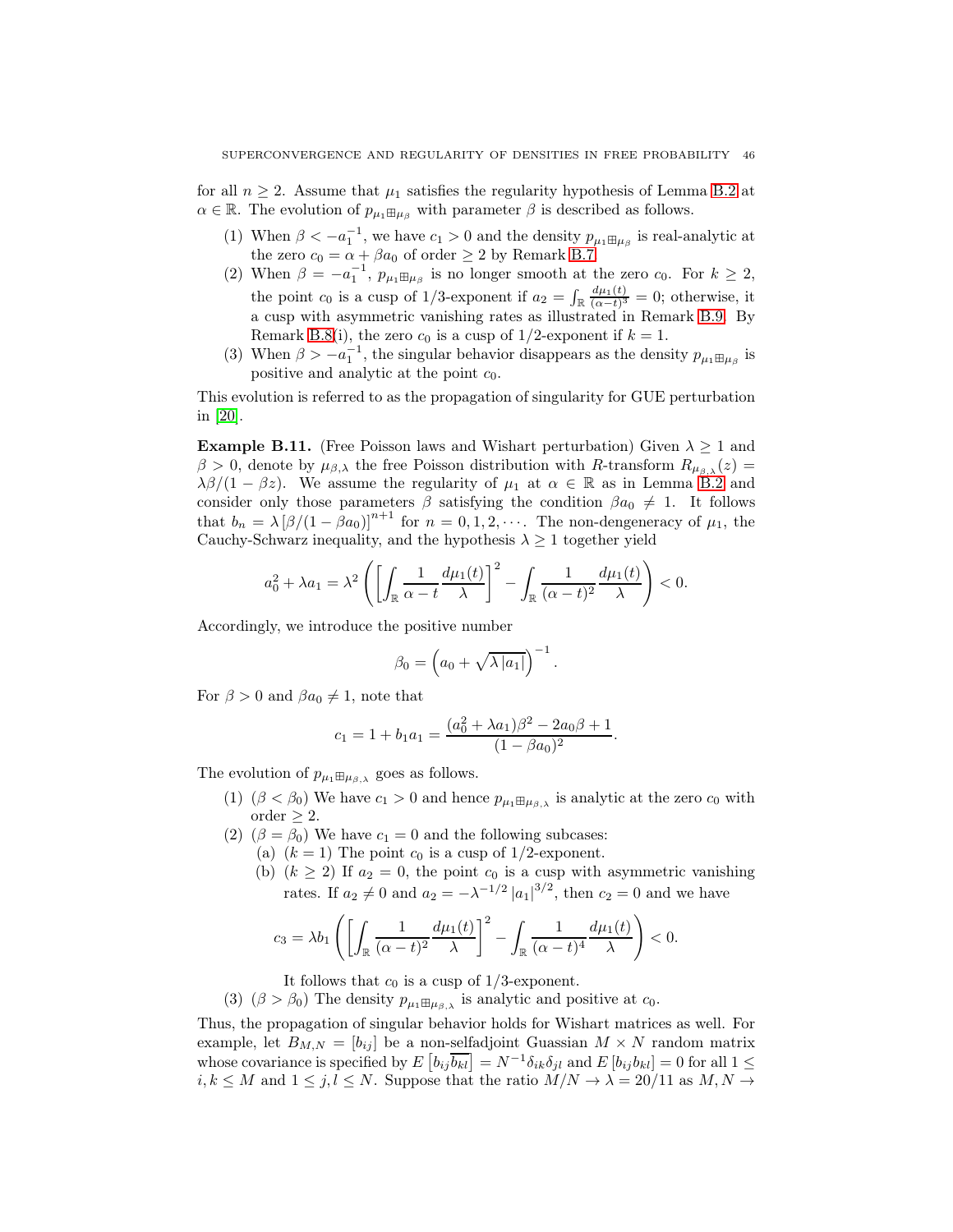$+\infty$ , and that  $H_N$  is a selfadjoint random matrix which is asymptotically free from the Wishart matrix  $B^*_{M,N}B_{M,N}$  and has the limiting eigenvalue distribution

$$
d\mu_1(t) = \frac{5}{33}t^4 dt, \quad -2 \le t \le 1.
$$

Then, as  $M, N \to \infty$ , the limiting eigenvalue density of the sum  $H_N + \beta B_{M,N}^* B_{M,N}$ has a cusp of 1/3-exponent at the point 2 in the support, as soon as  $\beta$  reaches 44/65.

We next treat the free multiplicative convolution on  $\mathbb{R}_+$ .

<span id="page-46-0"></span>**Lemma B.12.** Let  $\mu_1 \in \mathcal{P}_{\mathbb{R}_+}$  and  $\alpha \in (0, +\infty)$ . Suppose that there exists an open interval  $I = (\alpha^{-1} - \delta, \alpha^{-1} + \delta) \subset (0, +\infty)$  such that  $d\mu_1(t) = A(1 - \alpha t)^{2k} h(t) dt$  on *I*, where  $k \in \mathbb{N}$ ,  $A > 0$ , and h is real-analytic in *I* with  $h(\alpha^{-1}) = 1$ . Denote by  $a_0$ the real number  $\psi_{\mu_1}(\alpha)$ . Suppose that  $\mu_2 = \nu_{\boxtimes}^{\gamma,\sigma}$  is an  $\boxtimes$ -infinitely divisible measure such that the integral form

$$
u_{\sigma}(z) = \int_{[0,+\infty]} \frac{(1+z)+tz}{z-(1+z)t} d\sigma(t), \quad z \in \mathbb{C} \setminus \mathbb{R}_+,
$$

extends analytically from  $\mathbb H$  to a disk centered at the point  $a_0$  and  $u_{\sigma}(a_0) \in \mathbb R$ . Then:

(1) The moment generating function  $\psi_{\mu_1}$  extends analytically from  $\mathbb H$  to a disk centered at  $\alpha$ . If  $\psi_{\mu_1}(z) = \sum_{n=0}^{\infty} a_n(z-\alpha)^n$  denotes the power series representation of  $\psi_{\mu_1}$  at  $z = \alpha$ , then

$$
a_0 = \int_{\mathbb{R}_+} \frac{\alpha t}{1 - \alpha t} d\mu_1(t), \quad a_1 = \begin{cases} \int_{\mathbb{R}_+} \frac{t}{(1 - \alpha t)^2} d\mu_1(t) & \text{if } a_0 \neq -1, \\ \frac{1}{\alpha} \int_{\mathbb{R}_+} \frac{1}{(1 - \alpha t)^2} d\mu_1(t) & \text{if } a_0 = -1, \end{cases}
$$
\n
$$
a_n = \int_{\mathbb{R}_+} \frac{t^n}{(1 - \alpha t)^{n+1}} d\mu_1(t), \quad n = 2, \cdots, 2k - 1,
$$

and  $a_{2k} \in \mathbb{H}$ .

(2) If  $u_{\sigma}(z) = \sum_{n=0}^{\infty} b_n(z - a_0)^n$  is the power series representation of  $u_{\sigma}$  in a disk centered at  $a_0$ , then

$$
b_1 = \begin{cases} -(1 - \eta_{\mu_1}(\alpha))^2 \int_{[0, +\infty]} \frac{1+t^2}{(\eta_{\mu_1}(\alpha)-t)^2} d\sigma(t) & \text{if } a_0 \neq -1, \\ -\int_{[0, +\infty]} (1+t^2) d\sigma(t) & \text{if } a_0 = -1. \end{cases}
$$

Here  $\eta_{\mu_1}(\alpha) = a_0(1 + a_0)^{-1}$  if  $a_0 \neq -1$ .

(3) The function  $\Psi(z) = \gamma z \exp[(u_{\sigma} \circ \psi_{\mu_1})(z)], z \in \mathbb{H}$ , extends analytically to a disk centered at  $\alpha$ , and the first four Taylor coefficients of  $\Psi(z)$  at  $z = \alpha$ are  $c_0 = \gamma \alpha e^{b_0}$ ,  $c_1 = c_0(\alpha^{-1} + b_1 a_1)$ ,  $c_2 = 2^{-1} c_1^2 c_0^{-1} + 2^{-1} c_0(-\alpha^{-2} + 2b_1 a_2 +$  $2b_2a_1^2$ ), and

$$
c_3 = c_1 c_2 c_0^{-1} - 3^{-1} c_1^3 c_0^{-2} + 3^{-1} c_0 (\alpha^{-3} + 3b_1 a_3 + 6b_2 a_1 a_2 + 3b_3 a_1^3).
$$

*Proof.* Let  $J = \{t^{-1} : t \in I\}$  and recall from Section 2 that  $d(\mu_1)_*(t) = d\mu_1(t^{-1})$ . Since

$$
\frac{d(\mu_1)_*}{dt}(x) = \frac{1}{x^2} \frac{d\mu_1}{dt} \left(\frac{1}{x}\right) = A(x - \alpha)^{2k} \frac{h(1/x)}{x^{2k+2}}, \quad x \in J,
$$

and

$$
\psi_{\mu_1}(z) = \int_{\mathbb{R}_+ \setminus I} \frac{tz}{1 - tz} d\mu_1(t) + z \int_J \frac{1}{t - z} d(\mu_1)_*(t), \quad z \in \mathbb{H},
$$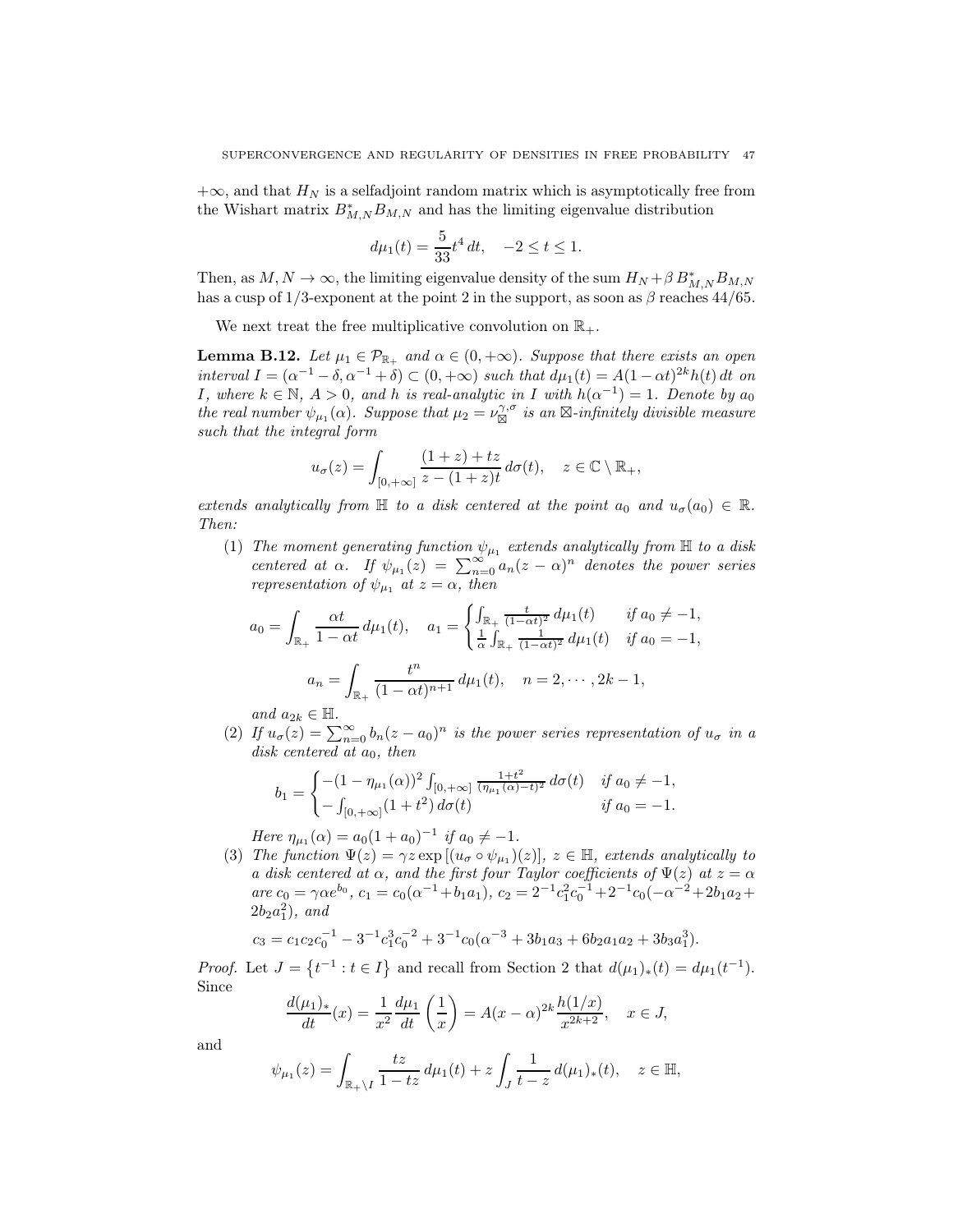Proposition [B.1](#page-40-0) shows that the function  $\psi_{\mu_1}$  extends analytically from  $\mathbb H$  to an open disk D centered at  $\alpha$ . Moreover, there exists an analytic function g in D such that  $g(x) \in \mathbb{R}$  for all  $x \in D \cap \mathbb{R}_+$ ,  $g(\alpha) = 1$ , and  $\psi_{\mu_1}(z) = \overline{\psi_{\mu_1}(z)} + i2\pi A \alpha^{-2k-1}(z \alpha)^{2k} g(z)$  for all  $z \in D \cap (-\mathbb{H})$ . It follows that  $a_0, a_1, \dots, a_{2k-1} \in \mathbb{R}$  and  $\Im a_{2k} =$  $\pi A \alpha^{-2k-1} > 0$ . As seen in the proof of Lemma [B.2,](#page-41-1) for  $0 \le n \le 2k-1$ , the regularity assumption of  $\mu_1$  at  $\alpha$  and the dominated convergence theorem imply that

$$
a_n = \lim_{\varepsilon \downarrow 0} \frac{\psi_{\mu_1}^{(n)}(\alpha + i\varepsilon)}{n!} = \lim_{\varepsilon \downarrow 0} \int_{\mathbb{R}_+} \frac{t^n}{(1 - t(\alpha + i\varepsilon))^{n+1}} d\mu_1(t) = \int_{\mathbb{R}_+} \frac{t^n}{(1 - \alpha t)^{n+1}} d\mu_1(t).
$$

The alternative integral formula of  $a_1$  follows from the observation:

$$
a_1 = \int_{\mathbb{R}_+} \frac{t}{(1 - \alpha t)^2} d\mu_1(t) = \frac{1}{\alpha} \left[ \int_{\mathbb{R}_+} \frac{1}{(1 - \alpha t)^2} d\mu_1(t) - \int_{\mathbb{R}_+} \frac{1}{1 - \alpha t} d\mu_1(t) \right]
$$
  
= 
$$
\frac{1}{\alpha} \int_{\mathbb{R}_+} \frac{1}{(1 - \alpha t)^2} d\mu_1(t) - \frac{1}{\alpha} [a_0 + 1].
$$

We now drive the formula of  $b_1$ , according to whether  $a_0 = -1$  or not. Assume first that  $a_0 \neq -1$ , so that  $\eta_{\mu_1}(\alpha) = a_0/(1 + a_0) \in \mathbb{R} \setminus \{1\}$ . Then the analyticity of  $u_{\sigma}$  at  $a_0$  implies that the function

$$
N(z) = u_{\sigma}\left(\frac{z}{1-z}\right) = \int_{[0,+\infty]} \frac{1+tz}{z-t} \, d\sigma(t), \quad z \in \mathbb{C} \setminus \mathbb{R}_+,
$$

extends analytically to a neighborhood of  $\eta_{\mu_1}(\alpha)$  and  $N(\eta_{\mu_1}(\alpha)) = u_{\sigma}(a_0) \in \mathbb{R}$ . Thus, the Julia-Carathéodory derivative  $N'(\eta_{\mu_1}(\alpha))$  exists and is equal to the complex first derivative  $N^{(1)}(\eta_{\mu_1}(\alpha))$ . Argue as in the proof of Lemma [B.2,](#page-41-1) it is easy to see that

$$
N'(\eta_{\mu_1}(\alpha)) = -\int_{[0,+\infty]} \frac{1+t^2}{(\eta_{\mu_1}(\alpha)-t)^2} d\sigma(t).
$$

Finally, the chain rule yields

$$
N'(\eta_{\mu_1}(\alpha)) = N^{(1)}(\eta_{\mu_1}(\alpha)) = u_{\sigma}^{(1)}(a_0) \cdot \frac{1}{(1 - \eta_{\mu_1}(\alpha))^2} = \frac{b_1}{(1 - \eta_{\mu_1}(\alpha))^2},
$$

as desired. The case of  $a_0 = -1$  is proved in the same way by using the fact that

$$
u_{\sigma}(z) = I\left(\frac{1+z}{z}\right)
$$
, where  $I(w) = \int_{[0,+\infty]} \frac{w+t}{1-tw} d\sigma(t)$ ,  $w \in \mathbb{C} \setminus \mathbb{R}_+$ .

The formulas in (3) come from a simple calculation and we omit the details.  $\square$ 

We remark that the map  $\Psi$  is precisely the analytic continuation of the inverse  $\eta_{\rho_1}^{\langle -1 \rangle}$  in Lemma [4.4.](#page-15-0) The proof of the next result is identical to that of Theorem [B.6,](#page-42-1) with  $F_{\rho_1}$  and  $G_{\mu_1}$  replaced by  $\eta_{\rho_1}$  and  $\psi_{\mu_1}$ , respectively. To avoid repetition, we will not pursue the details. Recall that  $q_{\mu_1 \boxtimes \mu_2}$  denotes the density of  $\mu_1 \boxtimes \mu_2$ with respect to the Haar measure  $dx/x$ , and one has

$$
q_{\mu_1 \boxtimes \mu_2}(1/x) = \frac{1}{\pi} \Im \psi_{\mu_1} (\eta_{\rho_1}(x)), \quad x \in (0, +\infty).
$$

**Theorem B.13.** Suppose that  $\mu_1$  and  $\mu_2$  satisfy the hypotheses of Lemma [B.12](#page-46-0). Assume in addition that  $c_1 = 0$ . Then  $c_0^{-1}$  is an isolated zero of  $q_{\mu_1 \boxtimes \mu_2}$  in the interior  $[\text{supp}(\mu_1 \boxtimes \mu_2)]^{\circ}$  such that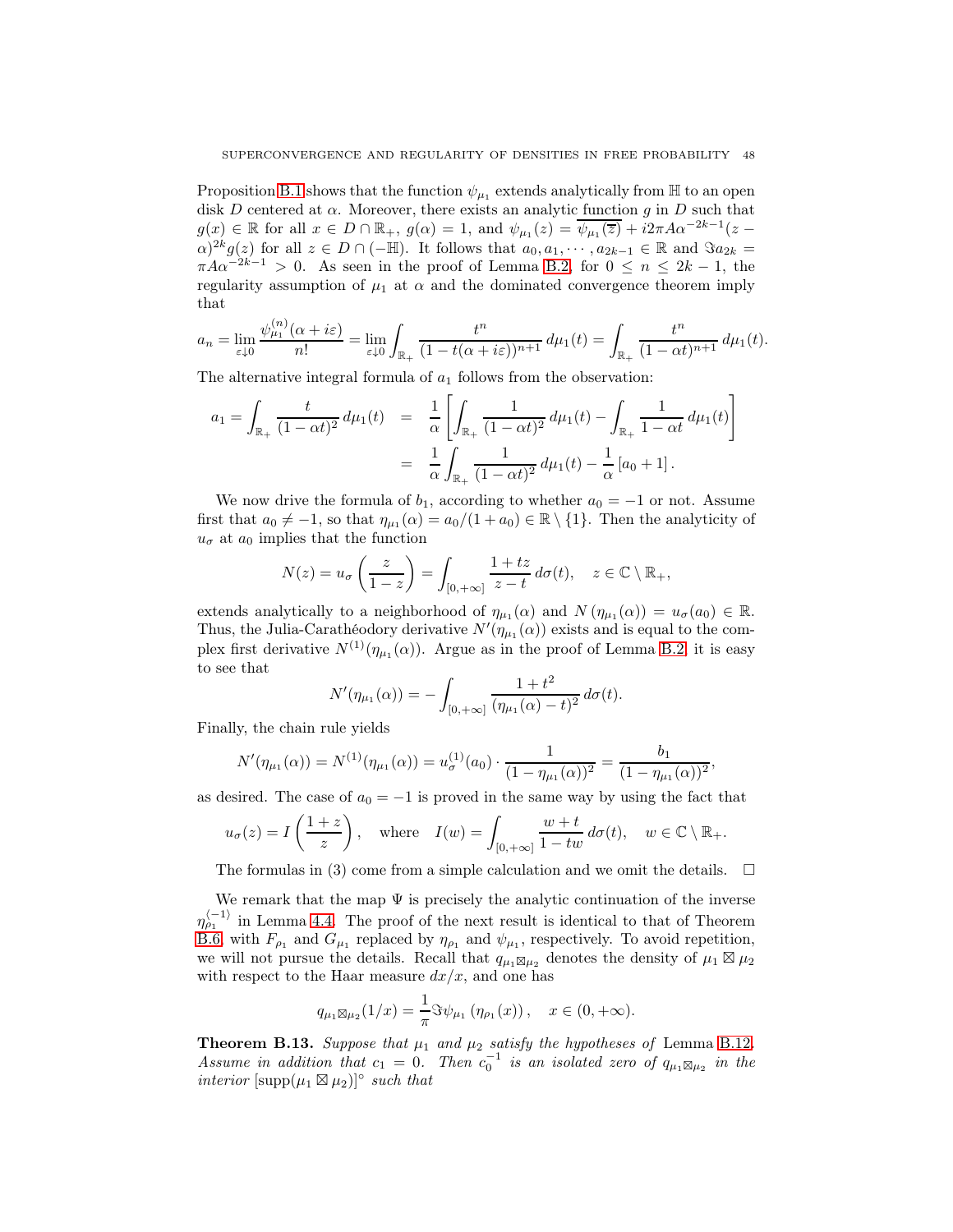(1) If  $c_2 = 0$  and  $\Re c_3 < 0$ , then

$$
\lim_{x \uparrow c_0^{-1}} \frac{q_{\mu_1 \boxtimes \mu_2}(x)}{|x - c_0^{-1}|^{1/3}} = \frac{a_1}{\pi \sqrt[3]{|c_3|}} \cos \left(\frac{\theta}{3} - \frac{\pi}{6}\right),\,
$$

and

$$
\lim_{x \downarrow c_0^{-1}} \frac{q_{\mu_1 \boxtimes \mu_2}(x)}{|x - c_0^{-1}|^{1/3}} = \frac{a_1}{\pi \sqrt[3]{|c_3|}} \sin \frac{\theta}{3},
$$

where 
$$
\theta = \arg c_3 \in (\pi/2, 3\pi/2)
$$
.  
(2) If  $\Im c_2 < 0$ , then

$$
\lim_{x \uparrow c_0^{-1}} \frac{q_{\mu_1 \boxtimes \mu_2}(x)}{|x - c_0^{-1}|^{1/2}} = \frac{a_1}{\pi \sqrt{|c_2|}} \sin \frac{\theta}{2},
$$

and

$$
\lim_{x \downarrow c_0^{-1}} \frac{q_{\mu_1 \boxtimes \mu_2}(x)}{|x - c_0^{-1}|^{1/2}} = \frac{-a_1}{\pi \sqrt{|c_2|}} \cos \frac{\theta}{2},
$$

where  $\theta = \arg c_2 \in (\pi, 2\pi)$ .

Some remarks are in order. First, one can verify that cusps with asymmetric asymptotic behavior, similar to those discussed in Remark [B.9,](#page-44-1) can occur for  $\mu_1 \boxtimes \mu_2$ . Second, it is now fairly easy to construct a cusp of 1/3-exponent in the support of  $\mu_1 \boxtimes \mu_2$ . For example, we take

$$
d\mu_1(t) = \frac{5}{29\sqrt{2} - 40} (1 - t)^4 dt, \quad 0 \le t \le \sqrt{2},
$$

and  $\mu_2 = \nu_{\boxtimes}^{\gamma,\sigma}$  where  $\gamma = 1$  and  $\sigma = \frac{87\sqrt{2}-120}{60-40\sqrt{2}} \delta_1$ , that is,  $\mu_2$  is a multiplicative analog of the semicircle law. Then the free convolution density  $q_{\mu_1\boxtimes\mu_2}$  has a cusp of 1/3-exponent at the point  $c_0^{-1} \doteq 3.44$ .

We move on to the results on T. Recall that  $d(\mu_1)_*(t) = d\mu_1(\overline{t})$  and  $m = d\theta/2\pi$ . The function  $\Psi$  below is the analytic continuation of the inverse  $\eta_{\rho_1}^{\langle -1 \rangle}$  in Lemma [7.3.](#page-28-0)

<span id="page-48-0"></span>**Lemma B.14.** Let  $\mu_1 \in \mathcal{P}_{\mathbb{T}}$  and  $\alpha \in \mathbb{T}$ . Assume that  $(\mu_1)_*$  is absolutely continuous with an analytic density g (with respect to m) on an open arc  $\Gamma \subset \mathbb{T}$ , and that  $\alpha \in \Gamma$ is a zero of even order for g. Denote by  $a_0$  the complex number  $\psi_{\mu_1}(\alpha)$ . Suppose that  $\mu_2 = \nu_{\boxtimes}^{\gamma,\sigma}$  is an  $\boxtimes$ -infinitely divisible measure such that the integral form

$$
u_{\sigma}(z) = \int_{\mathbb{T}} \frac{t(1+z) + z}{t(1+z) - z} d\sigma(t), \quad \Re z > -\frac{1}{2},
$$

extends analytically from the half-plane  $\{z \in \mathbb{C} : \Re z > -1/2\}$  to a disk centered at the point  $a_0$  and  $\Re u_{\sigma}(a_0) = 0$ . Let  $u_{\sigma}(z) = \sum_{n=0}^{\infty} b_n(z - a_0)^n$  denote the power series representation of  $u_{\sigma}$  nearby  $z = \alpha$ . Then:

(1) The functions  $\psi_{\mu_1}$  and  $\eta_{\mu_1}$  extend analytically to a disk centered at  $\alpha$ . If  $\psi_{\mu_1}(z) = \sum_{n=0}^{\infty} a_n(z-\alpha)^n$  denotes the power series representation of  $\psi_{\mu_1}$ at  $z = \alpha$ , then

$$
a_0 = -\frac{1}{2} + i \int_{\mathbb{T}} \frac{\Im(\alpha t)}{|1 - \alpha t|^2} d\mu_1(t) \quad and \quad a_1 = -\overline{\alpha} \int_{\mathbb{T}} \frac{1}{|1 - \alpha t|^2} d\mu_1(t).
$$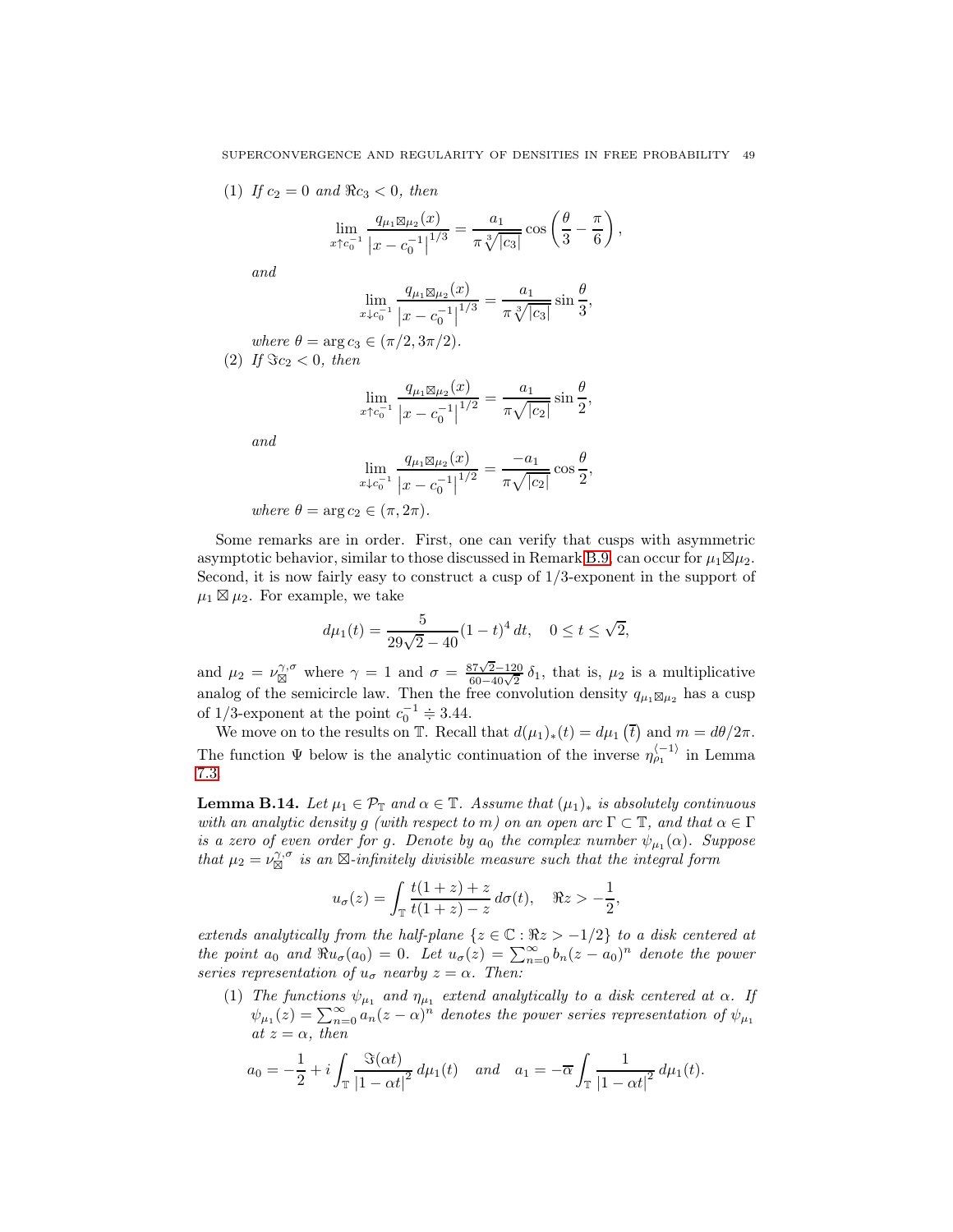It follows that  $\eta_{\mu_1}(\alpha) \in \mathbb{T} \setminus \{1\}$ ,  $\eta_{\mu_1}(\xi) \in \mathbb{D}$  for all  $\xi \neq \alpha$  sufficiently close to  $\alpha$ , and

$$
c = \liminf_{r \uparrow 1} \frac{1 - |\eta_{\mu_1}(r\alpha)|}{1 - r} \in (0, +\infty).
$$

(2) The function  $\Psi(z) = \gamma z \exp[(u_{\sigma} \circ \psi_{\mu_1})(z)], z \in \mathbb{D}$ , extends analytically to a disk centered at  $\alpha$ , and the first four Taylor coefficients of  $\Psi(z)$  at  $z = \alpha$ are  $c_0 = \gamma \alpha e^{b_0},$ 

$$
c_1 = c_0 \overline{\alpha} \left( 1 - 2c \int_{\mathbb{T}} \frac{d\sigma(t)}{|\eta_{\mu_1}(\alpha) - t|^2} \right),
$$
  
\n
$$
c_2 = 2^{-1} c_1^2 \overline{c_0} + 2^{-1} c_0 (-\overline{\alpha}^2 + 2b_1 a_2 + 2b_2 a_1^2), \text{ and}
$$
  
\n
$$
c_3 = c_1 c_2 \overline{c_0} - 3^{-1} c_1^3 \overline{c_0}^2 + 3^{-1} c_0 (\overline{\alpha}^3 + 3b_1 a_3 + 6b_2 a_1 a_2 + 3b_3 a_1^3).
$$

*Proof.* Assume  $\alpha \neq 1$ . It is known from [\[1\]](#page-51-3) that the transformations

$$
w = i \frac{1+z}{1-z}
$$
 and  $a + bw - N_{\sigma'}(w) = iH_{(\mu_1)_*}(z), \quad z \in \mathbb{D},$ 

map the upper half-plane  $\mathbb H$  to the disk  $\mathbb D$  and the Herglotz integral form

$$
H_{(\mu_1)_*}(z) = \int_{\mathbb{T}} \frac{t+z}{t-z} \, d(\mu_1)_*(t)
$$

to an analytic self-map  $a + bw - N_{\sigma'}(w)$  on  $\mathbb{C}^+$ , where  $b = \mu_1(\{1\})$  and  $\sigma'$  is the push-forward measure of  $d(\mu_1)_*(e^{i\theta}) - \mu_1({1})\delta_1$  via the map  $T(\theta) = -\cot(\theta/2)$ ,  $\theta \in (0, 2\pi)$ . Proposition [B.1](#page-40-0) applies to  $\sigma'$  at the image  $T(\theta_0)$  where  $\alpha = e^{i\theta_0}$ , whence  $H_{(\mu_1)_*}$  extends analytically to a neighborhood of  $\alpha$ . It follows that  $\psi_{\mu_1}$ extends analytically to a neighborhood of  $\alpha$  by the identity  $1 + 2\psi_{\mu_1} = H_{(\mu_1)_*},$ and so does  $\eta_{\mu_1}$ . If  $\alpha = 1$ , the preceding argument shows that  $\psi_{\mu_1 \boxtimes \delta_{-i}}$  extends analytically to a neighborhood of i, and hence the function  $\psi_{\mu_1}(z) = \psi_{\mu_1 \boxtimes \delta_{-i}}(iz)$ extends analytically to a neighborhood of 1. Since

$$
\psi_{\mu_1}(z) = z \int_{\Gamma} \frac{g(t)}{t - z} dm(t) + z \int_{\mathbb{T}\backslash \Gamma} \frac{1}{t - z} d(\mu_1)_*(t),
$$

the formulas of the coefficients  $a_0$  and  $a_1$  follow from differentiation under the integral sign and the dominated convergence as in the proof of Lemma [B.2.](#page-41-1) The integral formula of  $a_0$  shows that  $\eta_{\mu_1}(\alpha) \in \mathbb{T} \setminus \{1\}$ . The linear approximation  $\psi_{\mu_1}(\xi) = a_0 + a_1(\xi - \alpha) + O(|\xi - \alpha|^2)$  implies that  $1 + 2\Re \psi_{\mu_1}(\xi) = |a_1||\xi - \alpha| +$  $O(|\xi - \alpha|^2) > 0$  for all  $\xi \in \mathbb{T} \setminus {\alpha}$  sufficiently close to  $\alpha$ . This shows that  $\eta_{\mu_1}(\xi) \in \mathbb{D}$ for  $\xi \neq \alpha$ . On the other hand, since  $\eta_{\mu_1}(\alpha) \in \mathbb{T}$  and  $\eta_{\mu_1}$  extends analytically to a neighborhood of  $\alpha$ , the Julia-Carathéodory derivative  $\eta_{\mu_1}'(\alpha)$  exists and is equal to the complex first derivative  $\eta_{\mu_1}^{(1)}(\alpha)$ . Finally, the identity

$$
\frac{1-|\eta_{\mu_1}(z)|}{1-|z|} = \frac{1+2\Re\psi_{\mu_1}(z)}{(1+|\eta_{\mu_1}(z)|)\,|1+\psi_{\mu_1}(z)|^2\,(1-|z|)}, \quad z \in \mathbb{D},
$$

and the approximation  $\psi_{\mu_1}(r\alpha) = a_0 + |a_1| (1 - r) + O(|1 - r|^2)$  together imply that  $c = |a_1| |1 + a_0|^{-2} \in (0, +\infty)$ . The statement (1) is proved.

We next derive the integral formula of  $c_1$ . By the analyticity assumption of  $u_{\sigma}$ , the Herglotz form  $H_{\sigma}(z) = u_{\sigma}(z/(1-z))$  extends analytically to a neighborhood of the point  $\xi_0 = \eta_{\mu_1}(\alpha) \in \mathbb{T} \setminus \{1\}$ , and so does the analytic self-map

$$
f(z) = z \exp(-H_{\sigma}(z)), \qquad z \in \mathbb{D}.
$$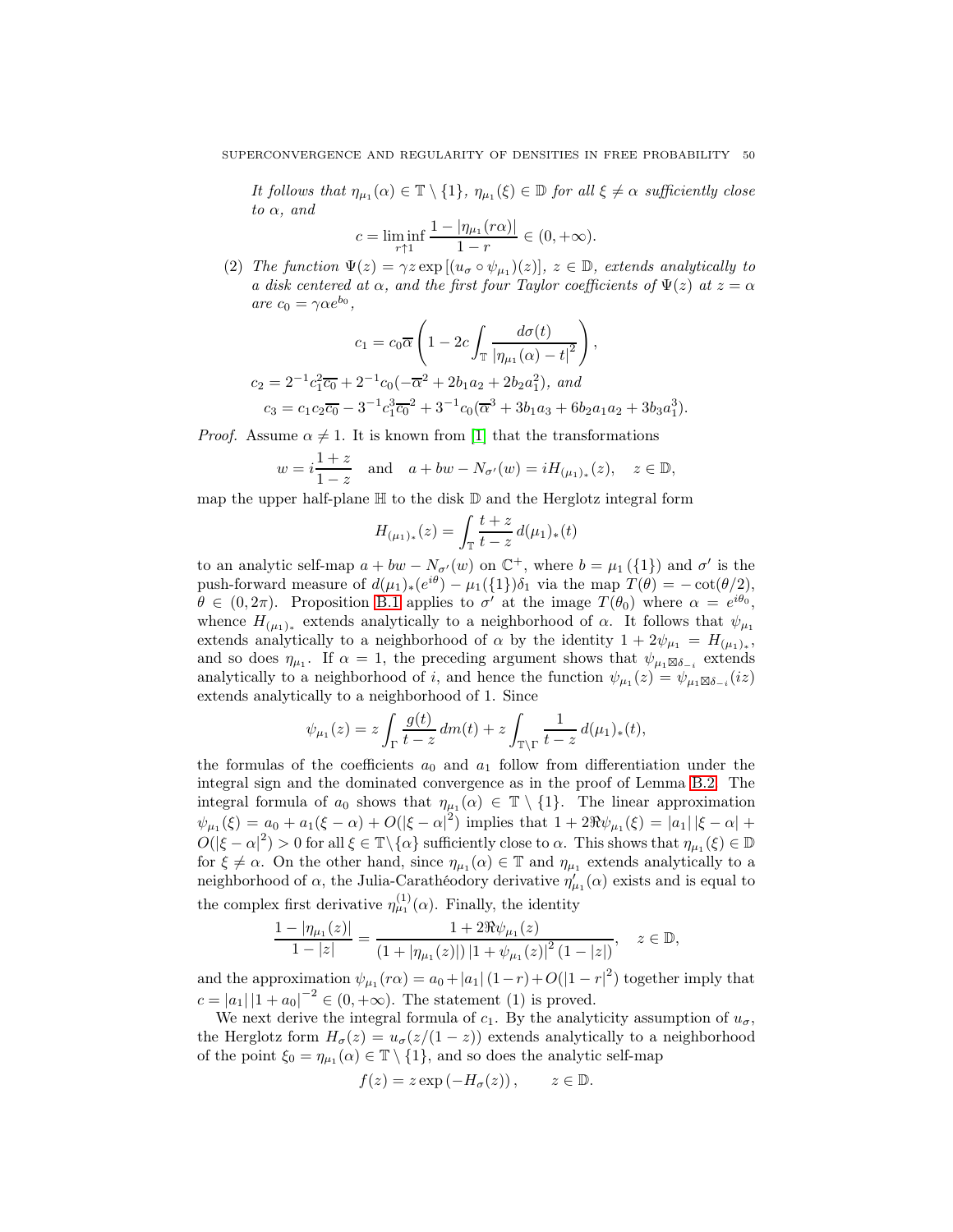Since  $\Re H_{\sigma}(\xi_0) = \Re u_{\sigma}(a_0) = 0$ , we have  $f(\xi_0) \in \mathbb{T}$  and hence the Julia-Carathéodory derivative  $f'(\xi_0)$  of f at  $\xi_0$  exists and is equal to its complex first derivative

$$
f^{(1)}(\xi_0) = \overline{\xi_0} f(\xi_0) \left[ 1 - \xi_0 H^{(1)}(\xi_0) \right];
$$

in which case the Ahern and Clark theorem (cf. [\[19\]](#page-52-26)) shows further that

$$
f'(\xi_0) = \overline{\xi_0} f(\xi_0) \left[ 1 + 2 \int_{\mathbb{T}} \frac{d\sigma(t)}{|\xi_0 - t|^2} \right].
$$

Therefore we obtain that

$$
H^{(1)}(\xi_0) = -2\overline{\xi_0} \int_{\mathbb{T}} \frac{d\sigma(t)}{|\xi_0 - t|^2}.
$$

Finally, we use the facts that  $u_{\sigma} \circ \psi_{\mu_1} = H_{\sigma} \circ \eta_{\mu_1}$  in  $\mathbb{D}$  and  $\eta_{\mu_1}^{(1)}(\alpha) = \eta_{\mu_1}'(\alpha) = c\overline{\alpha}\xi_0$ to get

$$
c_1 = \lim_{r \uparrow 1} \Psi^{(1)}(r\alpha) = \Psi(\alpha)\overline{\alpha} \left[ 1 + \alpha H_{\sigma}^{(1)}(\xi_0) \eta_{\mu_1}^{(1)}(\alpha) \right]
$$

$$
= c_0 \overline{\alpha} \left[ 1 - 2c \int_{\mathbb{T}} \frac{d\sigma(t)}{|\xi_0 - t|^2} \right].
$$

The formulas for  $c_2$  and  $c_3$  follow from a straightforward computation and we skip the details.  $\Box$ 

In the next result, the notation  $\xi \to c^+$  means  $\xi \to c$  in the counterclockwise orientation on  $\mathbb{T}$ , while  $\xi \to c^-$  denotes  $\xi \to c$  in the clockwise orientation. Also, we define the power  $(z)^{1/3} = |z|^{1/3} e^{i(\arg z)/3}$  for  $z \neq 0$  and  $\arg z \in [0, 2\pi)$ .

**Theorem B.15.** Suppose that  $\mu_1$  and  $\mu_2$  satisfy the hypotheses of Lemma [B.14](#page-48-0). Assume in addition that  $c_1 = 0$ . Then  $\overline{c_0}$  is an isolated zero of  $p_{\mu_1 \boxtimes \mu_2}$  in the interior  $[\text{supp}(\mu_1 \boxtimes \mu_2)]^{\circ}$  such that

(1) If  $c_2 = 0$  and  $\Re c_3 > 0$ , then

$$
\lim_{\xi \to \overline{c_0}^+} \frac{p_{\mu_1 \boxtimes \mu_2}(\xi)}{|\xi - \overline{c_0}|^{1/3}} = \frac{-2 |a_1|}{\sqrt[3]{|c_3|}} \cos \left( \frac{\theta}{3} - \frac{5\pi}{6} \right),
$$

and

$$
\lim_{\xi \to \overline{c_0}} \frac{p_{\mu_1 \boxtimes \mu_2}(\xi)}{|\xi - \overline{c_0}|^{1/3}} = \frac{-2 |a_1|}{\sqrt[3]{|c_3|}} \cos \left( \frac{\theta}{3} - \frac{7\pi}{6} \right),
$$

where  $\theta \in (-\pi/2, \pi/2)$ . (2) If  $\Re c_2 < 0$ , then

$$
\lim_{\xi \to \overline{c_0}^+} \frac{p_{\mu_1 \boxtimes \mu_2}(\xi)}{|\xi - \overline{c_0}|^{1/2}} = \frac{2 |a_1|}{\sqrt{|c_2|}} \cos \left(\frac{\theta}{2} - \frac{\pi}{4}\right),
$$

and

$$
\lim_{\xi \to \overline{c_0}} \frac{p_{\mu_1 \boxtimes \mu_2}(\xi)}{|\xi - \overline{c_0}|^{1/2}} = \frac{2 |a_1|}{\sqrt{|c_2|}} \cos \left(\frac{\theta}{2} - \frac{3\pi}{4}\right),
$$

where  $\theta \in (\pi/2, 3\pi/2)$ .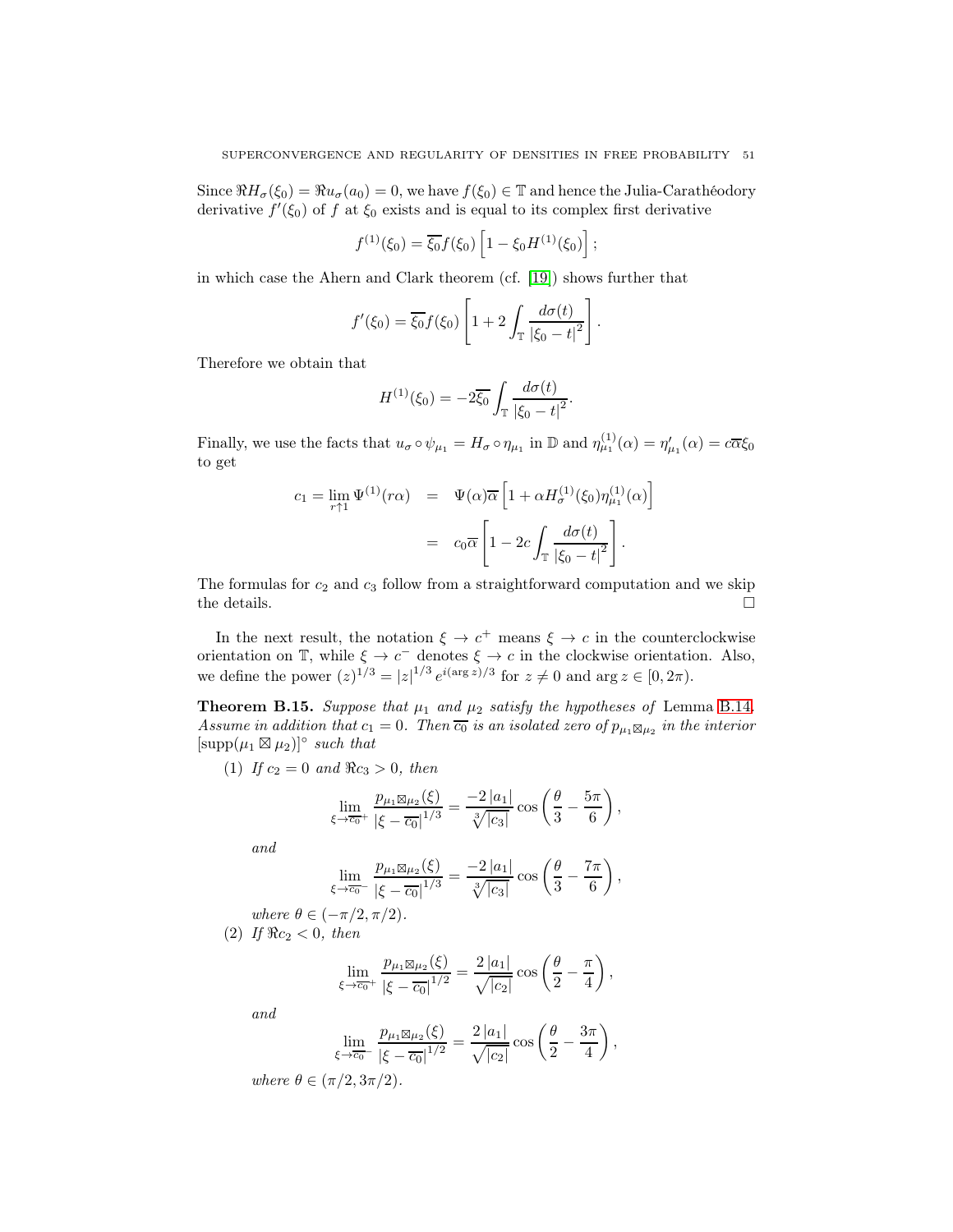*Proof.* By Lemma [B.14](#page-48-0) and the characterization of the set  $\{t \in \mathbb{T} : R(t) = 1\}$  (see notes before Theorem [7.4\)](#page-28-1), there exists an open arc  $\Gamma \subset \mathbb{T}$  such that  $\alpha \in \Gamma$ ,  $R(\alpha) = 1$ , and  $R(t) < 1$  for all  $t \in \Gamma \setminus \{\alpha\}$ . Thus, the density formula [\(7.1\)](#page-25-0) shows that  $p_{\mu_1 \boxtimes \mu_2} \left( \overline{\Psi(R(t)t)} \right) > 0 = p_{\mu_1 \boxtimes \mu_2} \left( \overline{\Psi(\alpha)} \right)$  for all  $t \in \Gamma \setminus \{\alpha\}$ , which means that the point  $\overline{c_0} = \overline{\Psi(\alpha)}$  is an isolated zero of  $p_{\mu_1 \boxtimes \mu_2}$  in the interior  $[\text{supp}(\mu_1 \boxtimes \mu_2)]^{\circ}$ .

We first prove Case (1) under an additional assumption that  $\alpha = 1$  and  $c_0 = 1$ . In this case the map  $\Psi$  has a power series representation

$$
\Psi(z) = 1 + |c_3| e^{i\theta} (z - 1)^3 + \sum_{n=4}^{\infty} c_n (z - 1)^n
$$

for z nearby 1, where  $\theta \in (-\pi/2, \pi/2)$ . So, as seen in the proof of Theorem [B.6,](#page-42-1) there exist functions  $\eta_0$ ,  $\eta_1$ , and  $\eta_2$  defined by the convergent series

$$
\eta_m(z) = 1 + \frac{e^{i2m\pi/3}}{\sqrt[3]{|c_3|}e^{i\theta/3}}(z-1)^{1/3} + e^{i2m\pi/3} \sum_{n=2}^{\infty} d_{n,m}(z-1)^{n/3}, \quad m = 0, 1, 2,
$$

such that  $\Psi(\eta_m(z)) = z$  for z sufficiently close to 1 and  $\arg(z - 1) \in [0, 2\pi)$ . Since

$$
\Re \eta_m(r) = 1 + \frac{\sqrt[3]{1-r}}{\sqrt[3]{|c_3|}} \cos \left( \frac{2m\pi}{3} - \frac{\theta}{3} + \frac{\pi}{3} \right) + o(1) \text{ as } r \to 1^-,
$$

and  $\Re \eta_{\rho_1}(r) < 1$  for  $r \in (0,1)$ , we conclude that  $\eta_1$  coincides with  $\eta_{\rho_1}$  near the point 1. Note that

$$
z - 1 = \begin{cases} |z - 1| \, e^{i\pi/2} e^{i\tau/2} & \text{if } z = e^{i\tau}, \ 0 < \tau < \pi/4, \\ |z - 1| \, e^{i3\pi/2} e^{i\tau/2} & \text{if } z = e^{i\tau}, \ 7\pi/4 < \tau < 2\pi. \end{cases}
$$

It follows, as  $z \to 1$  on T, that

$$
p_{\mu_1 \boxtimes \mu_2}(\overline{z}) = 1 + 2\Re \psi_{\mu_1} (\eta_{\rho_1}(z)) = 1 + 2\Re \psi_{\mu_1} (\eta_1(z))
$$
  
\n
$$
= \frac{-2|a_1|}{\sqrt[3]{|c_3|}} \Re \left[ e^{(2\pi - \theta)i/3} (z - 1)^{1/3} \right] + O\left(|z - 1|^{2/3}\right)
$$
  
\n
$$
= \begin{cases} \frac{-2|a_1|}{\sqrt[3]{|c_3|}} \cos \left(\frac{\theta}{3} - \frac{5\pi}{6}\right) |z - 1|^{1/3} (1 + o(1)) & \text{if } z \to 1^{-}, \\ \frac{-2|a_1|}{\sqrt[3]{|c_3|}} \cos \left(\frac{\theta}{3} - \frac{7\pi}{6}\right) |z - 1|^{1/3} (1 + o(1)) & \text{if } z \to 1^{+}. \end{cases}
$$

In the general case, we define  $\mu'_1 = \mu_1 \boxtimes \delta_\alpha$  and  $\mu'_2 = \mu_2 \boxtimes \delta_{\gamma e^{b_0}}$ , so that  $\mu'_1 \boxtimes \mu'_2 =$  $\mu_1 \boxtimes \mu_2 \boxtimes \delta_{c_0}$  and the preceding asymptotics applies to the density  $p_{\mu'_1} \boxtimes \mu'_2$  of  $\mu'_1 \boxtimes \mu'_2$ . Since

$$
p_{\mu'_1 \boxtimes \mu'_2}(\overline{z}) = 1 + 2\Re \psi_{\mu'_1 \boxtimes \mu'_2}(z) = 1 + 2\Re \psi_{\mu_1 \boxtimes \mu_2}(c_0 z) = p_{\mu_1 \boxtimes \mu_2}(\overline{c_0 z}),
$$

the proof of Case (1) is finished after we make the substitution  $\xi = \overline{c_0z}$ .

Case  $(2)$  is proved in the same way, and we skip the details.

#### **REFERENCES**

- <span id="page-51-3"></span><span id="page-51-1"></span>[1] N. I. Akhiezer, The Classical Moment Problem, Hafner Publishing Co., New York, 1965.
- [2] M. Anshelevich, J.-C. Wang, and P. Zhong, Local limit theorems for multiplicative free convolutions, J. Funct. Anal. 267 (2014), 3469–3499.
- <span id="page-51-0"></span>[3] Z. Bao, L. Erdös, and K. Schnelli, Local stability of the free additive convolution, J. Funct. Anal. 271 (2016), 672-719.
- <span id="page-51-2"></span>[4] S. T. Belinschi and H. Bercovici, Partially defined semigroups relative to multiplicative free convolution, Int. Math. Res. Not. 2005, 65–101.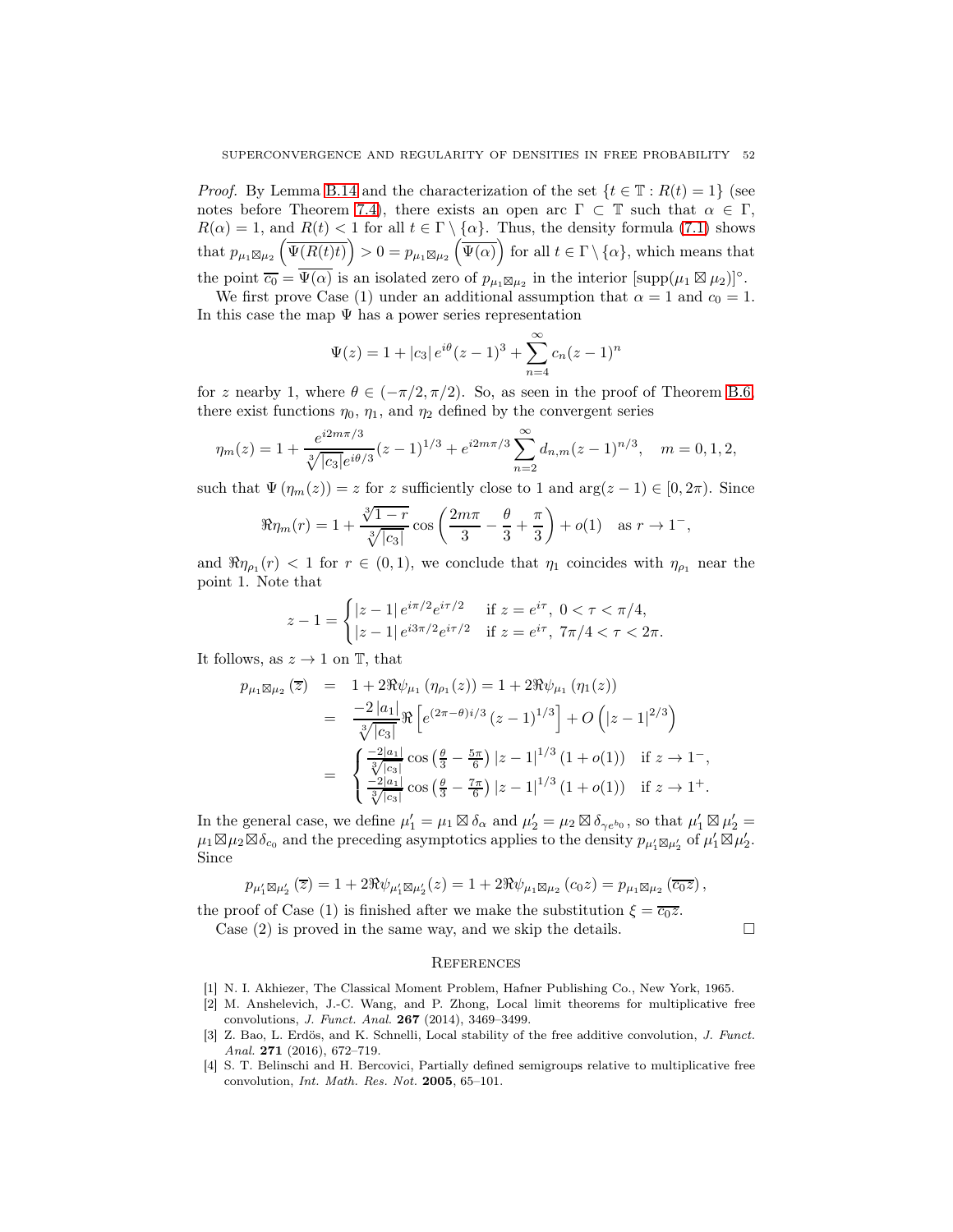- <span id="page-52-20"></span><span id="page-52-14"></span>[5] S. T. Belinschi, M. Bożejko, F. Lehner, and R. Speicher, The normal distribution is ⊞ infinitely divisible, Adv. Math. 226 (2011), 3677–3698.
- [6] S. T. Belinschi, The atoms of the free multiplicative convolution of two probability distributions, Integral Equations Operator Theory 46 (2003), 377–386.
- <span id="page-52-25"></span>[7] F. Benaych-Georges, Taylor expansions of R-transforms: application to supports and moments, Indiana Univ. Math. J. 55 (2006), 465–481.
- <span id="page-52-3"></span>[8] H. Bercovici and V. Pata, A free analogue of Hinčin's characterization of infinite divisibility, Proc. Amer. Math. Soc. 128 (2000), 1011-1015.
- <span id="page-52-0"></span>[9] H. Bercovici, and D. Voiculescu, Superconvergence to the central limit and failure of the Cramér theorem for free random variables, Probab. Theory Related Fields 103 (1995), 215– 222.
- <span id="page-52-16"></span>[10] ———, Lévy-Hinčin type theorems for multiplicative and additive free convolution, Pacific J. Math. 153 (1992), 217–248.
- <span id="page-52-7"></span>[11] ——, Free convolution of measures with unbounded support, *Indiana Univ. Math. J.* 42 (1993), 733–773.
- <span id="page-52-19"></span>[12] ———, Regularity questions for free convolution, Nonselfadjoint operator algebras, operator theory, and related topics, 37–47, Oper. Theory Adv. Appl., 104, Birkhäuser, Basel, 1998.
- <span id="page-52-11"></span>[13] H. Bercovici, and V. Pata, Limit laws for products of free and independent random variables, Studia Math. **141** (2000), 43-52.
- <span id="page-52-17"></span>[14] H. Bercovici and J.-C. Wang, Limit theorems for free multiplicative convolutions, Trans. Amer. Math. Soc. 360 (2008), 6089-6102.
- <span id="page-52-2"></span>[15] H. Bercovici, J.-C. Wang, and P. Zhong, Superconvergence to freely infinitely divisible distributions, Pacific J. Math. 292 (2018), no. 2, 273–290.
- <span id="page-52-5"></span>[16] Ph. Biane, On the free convolution with a semi-circular distribution, Indiana Univ. Math. J. 46 (1997), 705–718.
- <span id="page-52-10"></span>[17] ———, Processes with free increments, *Math. Z.* **227** (1998), 143-174.
- [18] G. P. Chistyakov and F. Götze, The arithmetic of distributions in free probability theory, Cent. Eur. J. Math. 9 (2011), 997–1050.
- <span id="page-52-26"></span>[19] J. A. Cima, A. L. Matheson, and W. T. Ross, The Cauchy transform, Mathematical Surveys and Monographs 125. American Mathematical Society, Providence, RI, 2006.
- <span id="page-52-21"></span>[20] T. Claeys, A. B. J. Kuijlaars, K. Liechty, and D. Wang, Propagation of singular behavior for Gaussian perturbations of random matrices, *Comm. Math. Phys.* **362** (2018), 1–54.
- <span id="page-52-23"></span>[21] P. Deift, T. Kriecherbauer, and K. T.-R. McLaughlin, New results on the equilibrium measure for logarithmic potentials in the presence of an external field, J. Approx. Theory 95 (1998), 388–475.
- <span id="page-52-24"></span>[22] P. Deift, T. Kriecherbauer, K. T.-R. McLaughlin, S. Venakides, and X. Zhou, Uniform asymptotics for polynomials orthogonal with respect to varying exponential weights and applications to universality questions in random matrix theory, *Commun. Pure Appl. Math.* 52 (1999), 1335–1425.
- <span id="page-52-15"></span><span id="page-52-12"></span>[23] J. Dugundji, Topology, Allyn and Bacon, Inc., Boston, Mass. 1966.
- <span id="page-52-4"></span>[24] P. Fatou, Séries trigonometriques et séries de Taylor, Acta Math. 30 (1906), 335–400.
- [25] B. V. Gnedenko and A. N. Kolmogorov, Limit distributions for sums of independent random variables. Translated from the Russian, annotated, and revised by K. L. Chung. With appendices by J. L. Doob and P. L. Hsu. Revised edition, Addison-Wesley Publishing Co., Reading, Mass.-London-Don Mills., Ont., 1968, ix+293 pp.
- <span id="page-52-22"></span>[26] D. S. Greenstein, On the analytic continuation of functions which map the upper half plane into itself, J. Math. Anal. Appl. 1 (1960), 355–362.
- <span id="page-52-18"></span>[27] H.-W. Huang, Supports of measures in a free additive convolution semigroup, Int. Math. Res. Not. (2015), 4269–4292.
- <span id="page-52-8"></span>[28] H.-W. Huang and P. Zhong, On the supports of measures in free multiplicative convolution semigroups. *Math. Z.* **278** (2014), 321-345.
- <span id="page-52-9"></span><span id="page-52-1"></span>[29] H.-W. Huang and J.-C. Wang, Regularity results for free Lévy processes, 2018, submitted.
- [30] V. Kargin, An inequality for the distance between densities of free convolutions, Ann. Probab. 41 (2013), 3241–3260.
- <span id="page-52-13"></span>[31] J. Shapiro, Composition operators and classical function theory, Universitext: Tracts in Mathematics, Springer-Verlag, New York, 1993.
- <span id="page-52-6"></span>[32] E.M. Stein and G. Weiss, Introduction to Fourier Analysis on Euclidean Spaces, Princeton University Press, 1971.